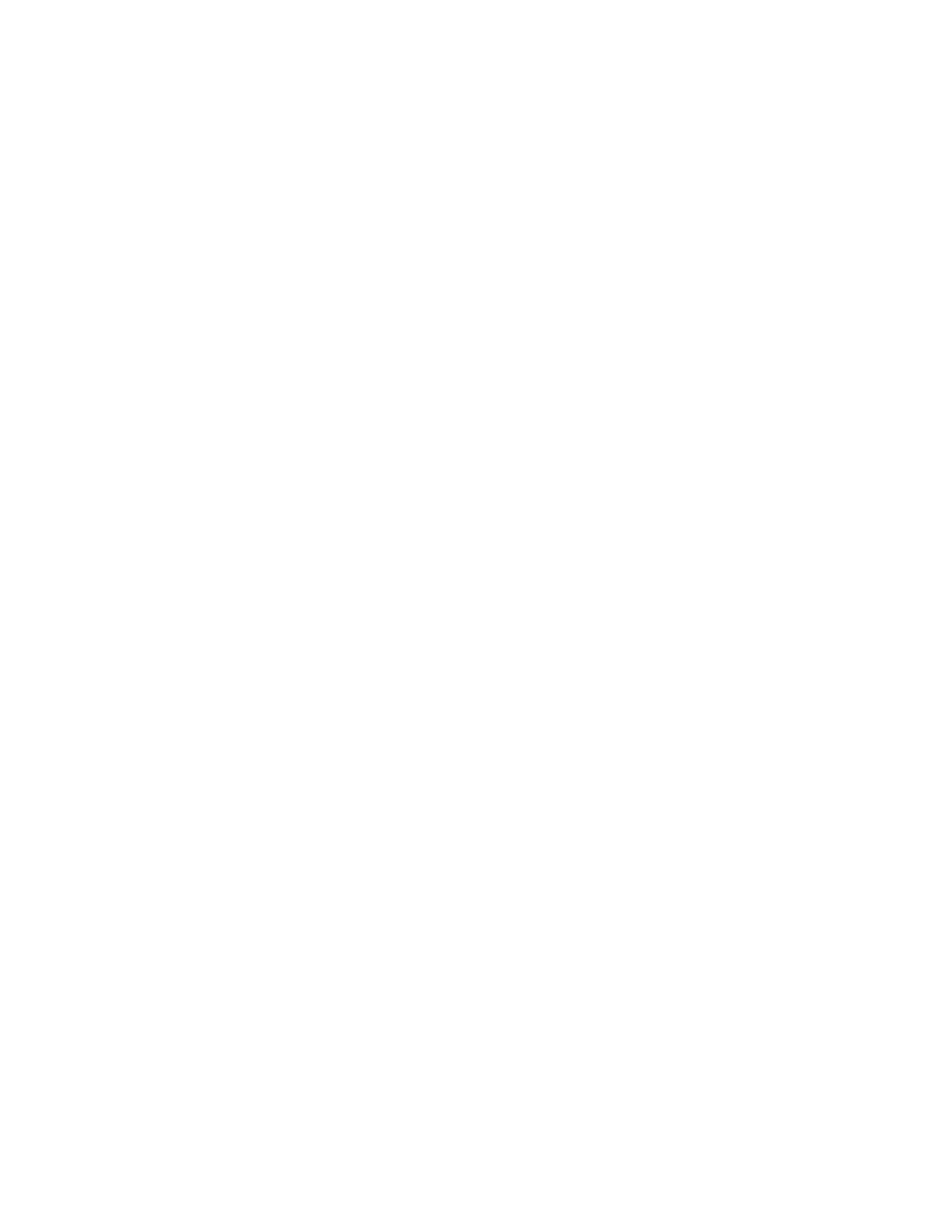# **COPYRIGHT POSITION STATEMENT AND DISCLAIMER**

The Phoenix Journals are intended as a "real time" commentary on current events, how current events relate to past events and the relationships of both to the physical and spiritual destinies of mankind.

All of history, as we now know it, has been revised, rewritten, twisted and tweaked by selfishly motivated men to achieve and maintain control over other men. When one can understand that everything is comprised of "energy" and that even physical matter is "coalesced" energy, and that all energy emanates from God's thought, one can accept the idea that the successful focusing of millions of minds on one expected happening will cause it to happen.

If the many prophecies made over thousands of years are accepted, these are the "end times" (specifically the year 2000, the second millennium, etc.). That would put us in the "sorting" period and only a few short years from the finish line. God has said that in the end-times would come the WORD--to the four corners of the world--so that each could decide his/her own course toward, or away from, divinity--based upon TRUTH.

So, God sends His Hosts--Messengers--to present that TRUTH. This is the way in which He chooses to present it, through the Phoenix Journals. Thus, these journals are Truth, which cannot be copyrighted; they are compilations of information already available on Earth, researched and compiled by others (some, no doubt, for this purpose) which should not be copyrighted. Therefore, these journals are not copyrighted (except *SIPAPU ODYSSEY* which is "fiction").

The first sixty or so journals were published by America West Publishing which elected to indicate that a copyright had been applied for on the theory that the ISBN number (so necessary for booksellers) was dependent upon the copyright. Commander Hatonn, the primary author and compiler, insisted that no copyrights be applied for and, to our knowledge, none were.

If the Truth is to reach the four corners of the world, it must be freely passed on. It is hoped that each reader will feel free to do that, keeping it in context, of course.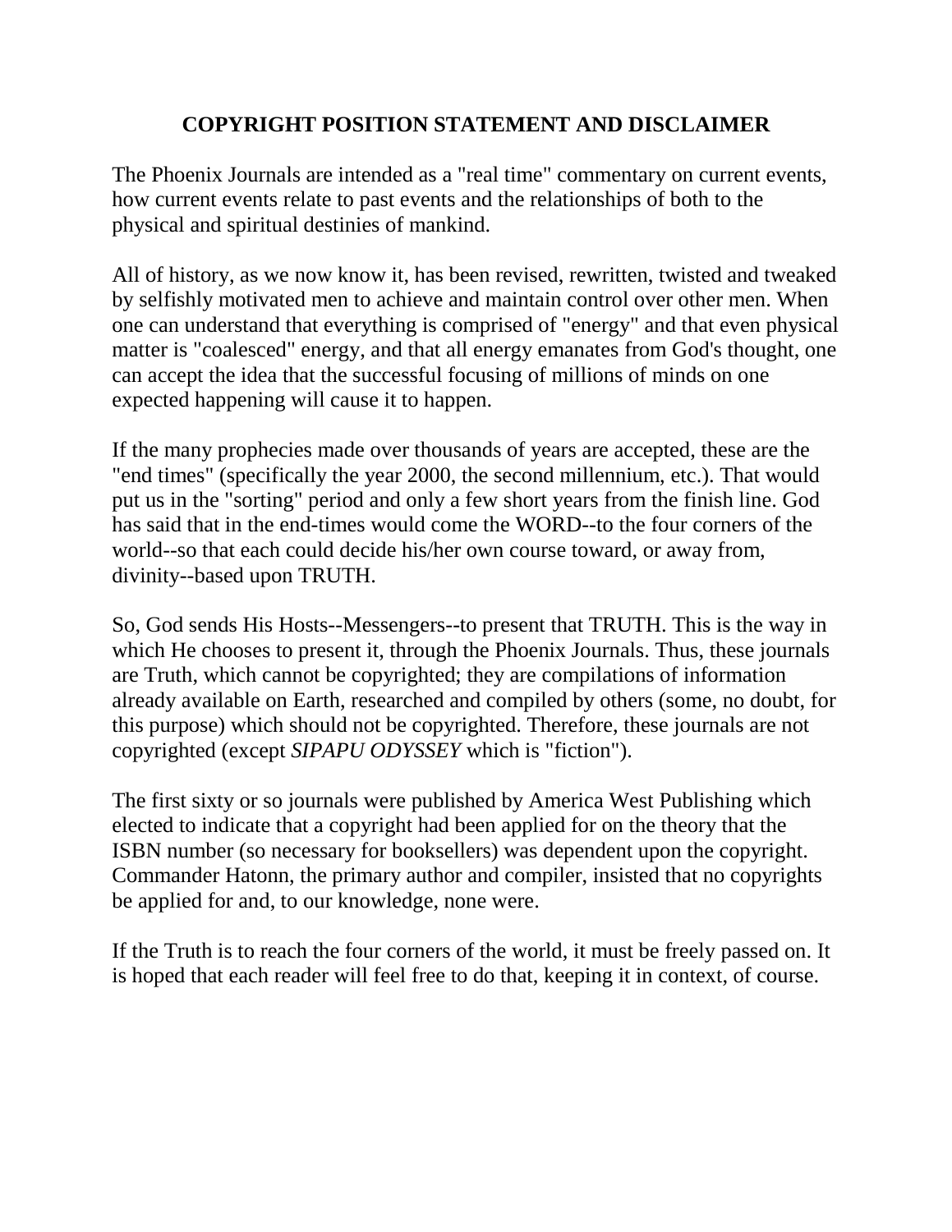#### **PHOENIX OPERATOR-OWNER MANUAL**

**ISBN 1-56935-018-3**

**Third Edition Printed by**

# **PHOENIX SOURCE PUBLISHERS. Inc. P.O. Box 27353 Las Vegas, Nevada 89126**

**August 1993**

## **FOR INFORMATION CALL:**

**Printed in the United States of America**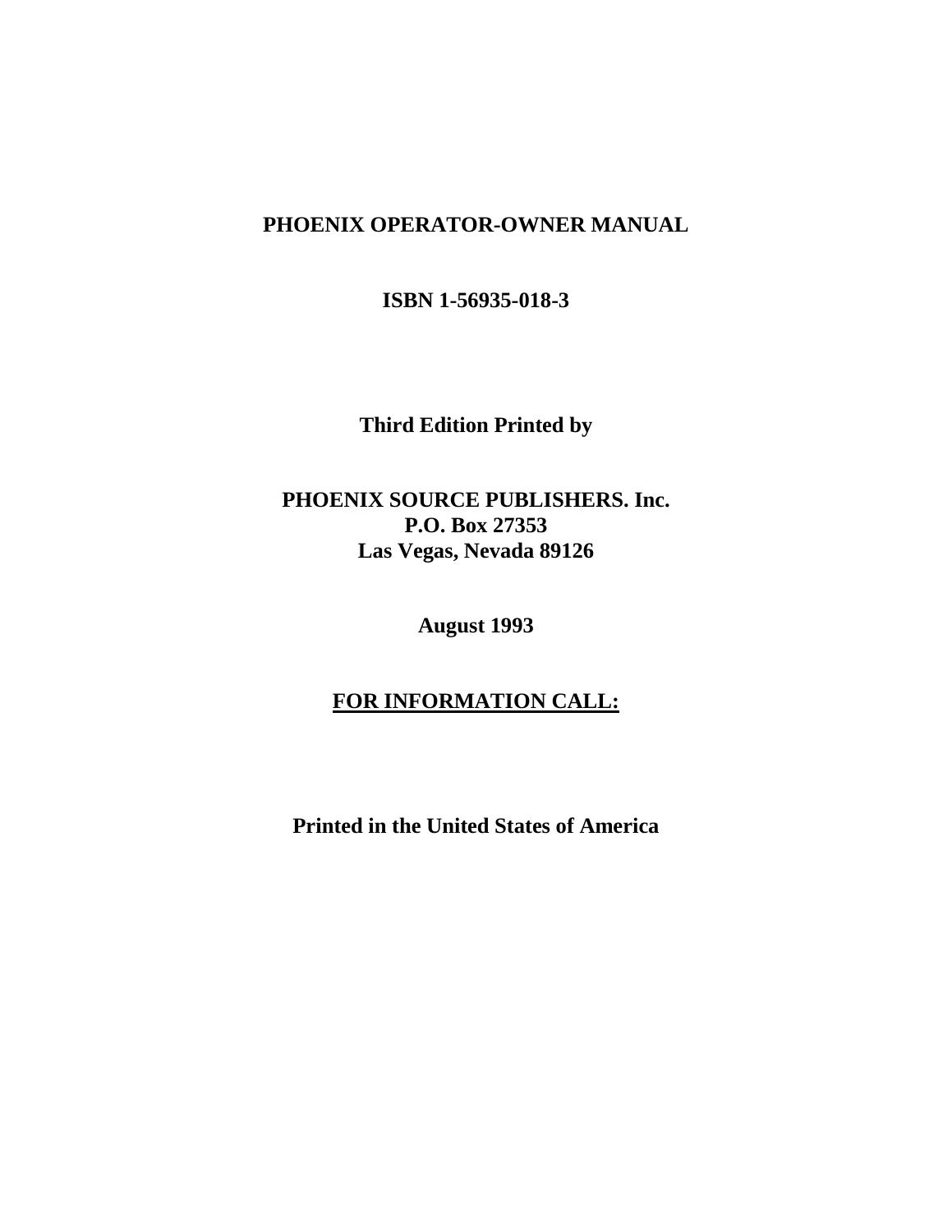## **PJ 27 TABLE OF CONTENTS**

### **CHAPTER**

### **INTRODUCTION.......................................By Aton FOREWORD .............................................By Sananda UNDERSTANDING THE LAWS OF GOD AND THE CREATION Also called "THE LAWS OF BALANCE"**

- **I.** THE HIGHEST COMMAND OF THE LAW OF THE CREATION IS:
- **II.** THE HIGHEST COMMAND OF THE LAW OF GOD IS:
- **1.** YOU SHALL HAVE NO OTHER GODS THAN THE GOD CREATOR BEFORE YOU AND ABIDE WITH THE LAWS OF THE CREATION WHICH ENCOMPASSES ALL. ALSO KNOWN, "THE LAW OF ONE".
- **2.** YOU SHALL NOT MAKE FOR YOURSELVES IDOLS AND FALSE IMAGES TO WORSHIP AS GODS FOR THEREIN YOU GIVE POWER INTO THE HANDS OF EVIL
- **3.** YOU SHALL LOVE THE LORD GOD WITH ALL YOUR HEART, SOUL AND BEING (YOU MUST LOVE THINESELF AS GOD AND GOD AS SELF.)
- **4.** YOU SHALL NOT USE THE NAME OF GOD IRREVERENTLY, NOR USE OF IT TO SWEAR TO A FALSEHOOD
- **5.** REMEMBER GOD'S "DAY" AND KEEP IT HOLY
- **6.** YOU SHALL HONOR YOUR MOTHER AND FATHER
- **7.** YOU SHALL NOT MURDER YOUR FELLOW MAN
- **8.** YOU MUST NOT COMMIT ADULTERY
- **9.** YOU MUST NOT STEAL (MATERIALLY OR EMOTIONALLY)
- **10.** YOU MUST NOT COVET OR ENVY THAT WHICH BELONGS TO YOUR NEIGHBOR
- **11.** YOU MUST NOT IMPOSE NOR FORCE YOUR FREE-WILL UPON THE FREE-WILL OF ANOTHER. ALSO KNOWN AS "THE LAW OF NON-INTERFERENCE"
- **12.** YOU MUST NOT JUDGE OTHERS, BUT YOU MUST WISELY JUDGE ALL BEHAVIOR AND ACTIONS WHICH ARE, CONTRARY TO THE LAWS OF BALANCE OF GOD AND THE CREATION
- **13.** AS YE SOW SO SHALL YE REAP, ALSO CALLED "THE LAW OF CAUSE AND EFFECT"
- **14.** YOU MUST HONOR ALL COMMITMENTS MADE IN SERVICE TO GOD, THE FATHER, THE ONE WITHIN
- **15.** YOU MUST OBEY THE WISDOM OF GOD FOR THE RESPONSIBLE AND BALANCED PROCREATION OF YOUR SPECIES
- **16.** YOU MUST DO UNTO OTHERS AS YOU WOULD HAVE THEM DO UNTO YOU. ALSO CALLED "THE GOLDEN RULE"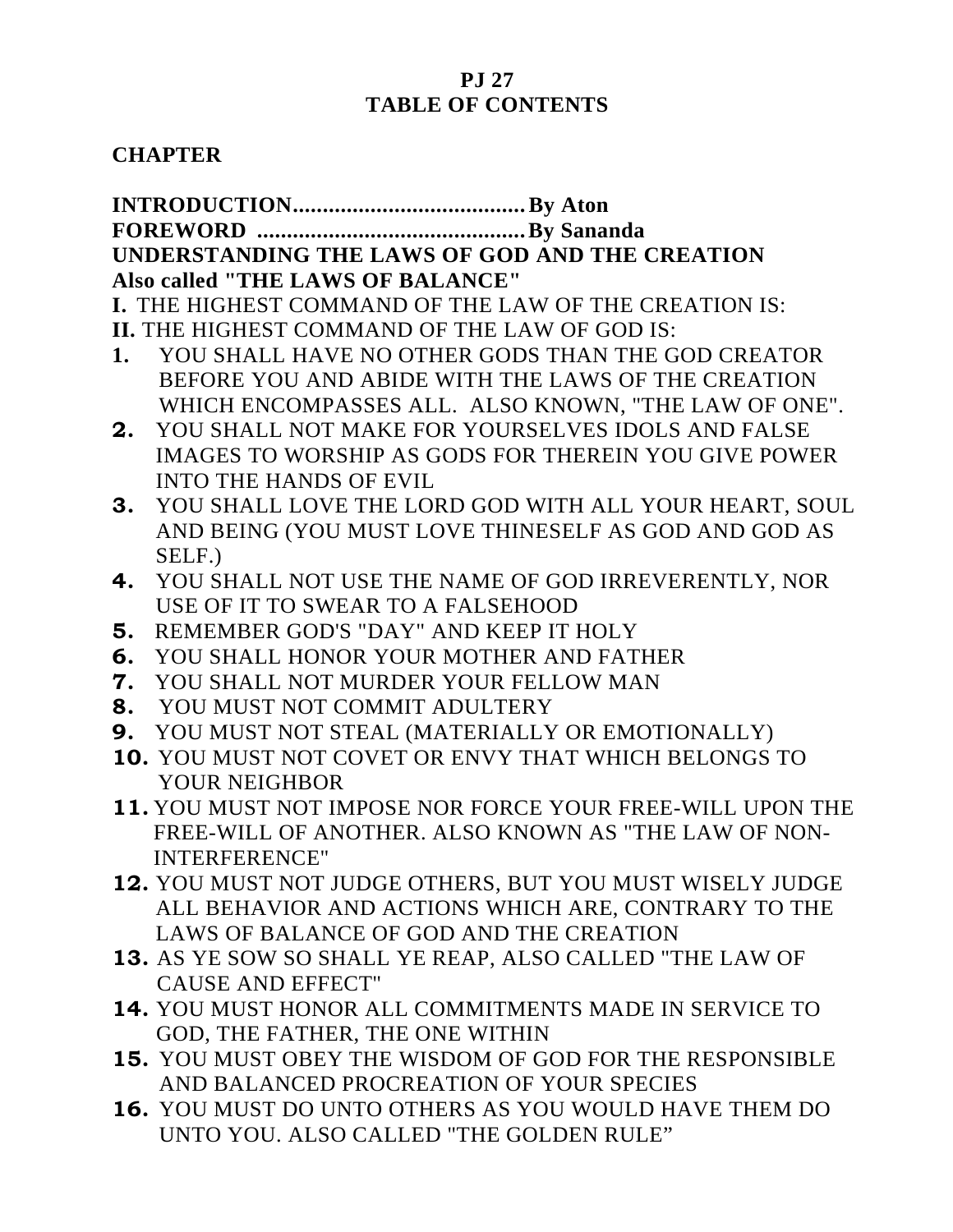# **17.** EVIL (ADVERSARIES OF GOD) MUST ALWAYS WEAR A SIGN OF THEIR EVILNESS. (BY THEIR FRUITS YE SHALL KNOW THEM)

**18.** YOU MUST NOT COMMIT THE ACT OF SLAVERY UPON ANY HUMAN BEING OF GOD

# **UNDERSTANDING THE NATURE OF YOUR PERSONAL RESPONSIBILITY**

## **HOW TO RECOGNIZE THE ANTI-CHRIST (THAT WHICH IS AGAINST GOD) WITHIN**

- **1.** INFERIORITY OR SUPERIORITY THOUGHTS AND FEELINGS
- **2.** THE ANTI-CHRIST ROBS YOU OF THE "NOW" OR PRESENT MOMENT
- **3.** THE ANTI-CHRIST TELLS YOU, "IT'S NOT YOUR FAULT"
- **4.** THE ANTI-CHRIST ENCOURAGES SELF- PUNISHMENT
- **5.** THE ANTI-CHRIST ENCOURAGES ONE TO BREAK THE LAWS OF GOD AND THE CREATION GIVEN FORTH FOR BALANCE
- **6.** THE ANTI-CHRIST RULES YOU BY YOUR DESIRES
- **7.** "WHAT DIFFERENCE DOES IT MAKE TO THE REST OF THE WORLD IF I CAST OUT THE ANTI-CHRIST WITHIN ME AND THE REST OF HUMANITY REFUSES TO DO SO?"

# **RECOGNIZING AND DEFINING THE MOST "DEADLY" SINS OF HU-MAN**

- **1.** PRIDE
- **2.** AVARICE
- **3.** GLUTTONY
- **4.** LUST
- **5.** WRATH
- **6.** ENVY
- **7.** SLOTH
- **8.** FEAR
- **9.** GUILT
- **10.** HYPOCRISY
- **11.** VANITY
- **12.** PREJUDICE

**POSTSCRIPT By Complaint Department Manager**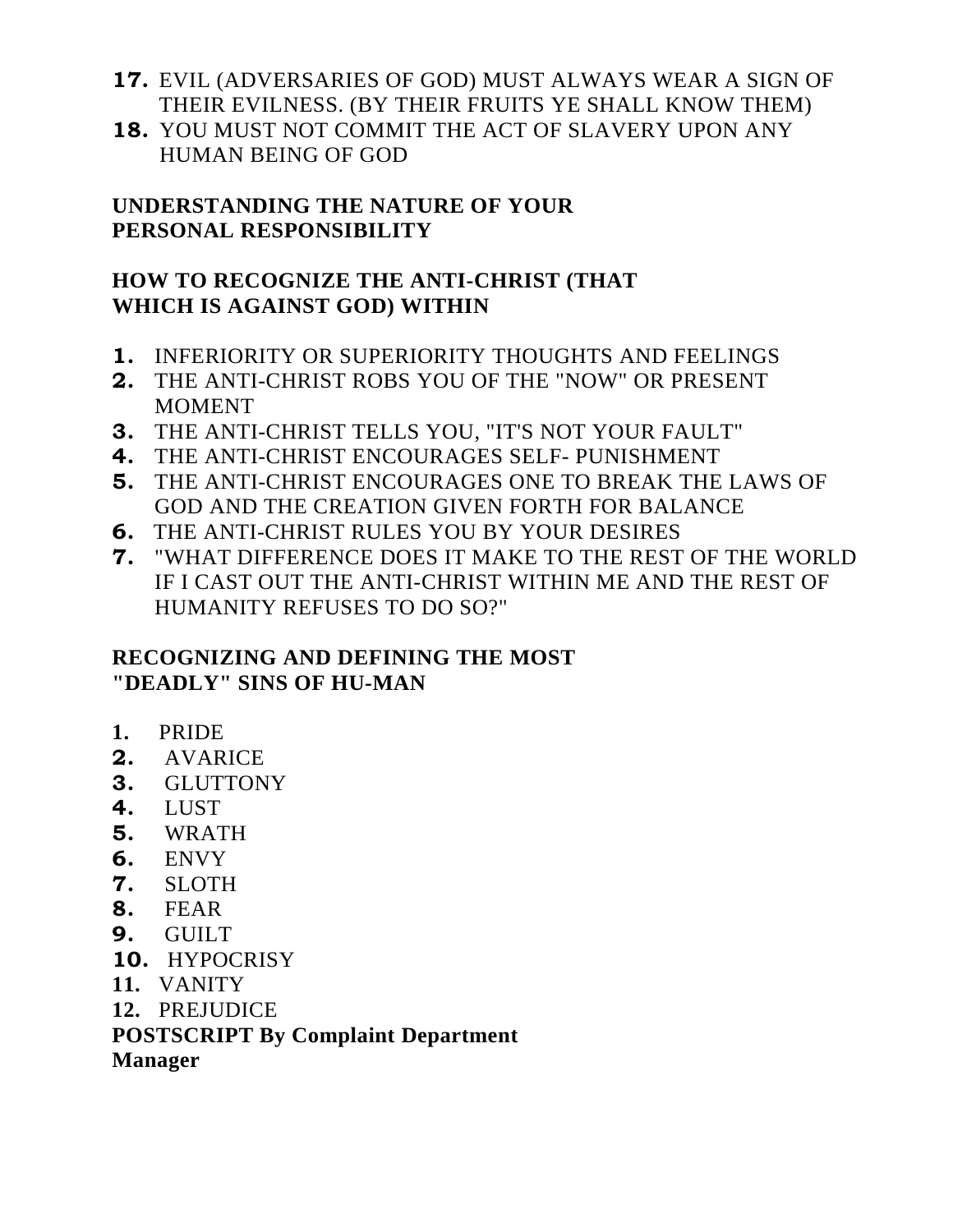#### **PJ 27 INTRODUCTION**

#### **ATON**

I come this day that ye shall be given to recognize of My presence. I Am! I AM the LAW, the TRUTH, and the WORD. You need no burning bushes nor snakes into the staff--nor do you need blazing wheels in the cosmos. Hear Me clearly, children, for you who have been misled into the comers of darkness and into behaviors which have unbalanced your planet and soiled the places of perfection, shall hear Me, find Truth and turn unto that Truth in the days that follow, or you shall be separated into the places away from My presence. For as you have made your choices, and continue to act in ways against the laws as given unto your species to maintain balance and wholeness of soul direction, you shall continue in the places of the adversary which have pulled you down. You have put reason and Godly thought to the side and entered into the places of darkness-claiming that you know not that which is Truth and living according to that which Man has made "legal", but that which remains "unlawful". Now you spread the shackles of the "voted in 'legal' " evil which have been thrust upon you in your "modern" world and have defiled ALL that remained sacred and wondrously gifted unto you.

I have sent My Hosts to give Truth unto you of the planet Earth (Shan) and I have sent the WORD and until the ending of the cycle so shall it be thus. You have no way to know of the "time" which might be given unto you to find your way into the lighted path of Godly behavior and Truth.

You continue to flail about in your carnage and denounce My messengers. Blessed are the ones who see and hear for theirs shall be MY KINGDOM. Blessed are you who pass the Word of Truth unto thine brethren in giving and tolerant sharing, for you shall shortly see of MY BEING. I am as near as the breath you draw; I see and know all within each of My Children's beings and you have taken Me into the holes of Hades in your sloven and evil practices which you conceal and hide in the dark secrets and deceptions even against those you claim protection and love of; you commit treason against that which was placed into your care and destroy it; you deceive your children which were given into your care--those which you have left unmurdered--now you fill them with lies and teach them to murder, rob, live in deceit, war and addictions. That which you have done shall be visited likewise upon them, for neither shall they who have been misled be within the places of Light--for YOU have extinguished the flame of Truth and Light within them.

You ask, "What means, "The sins of the father shall be visited upon his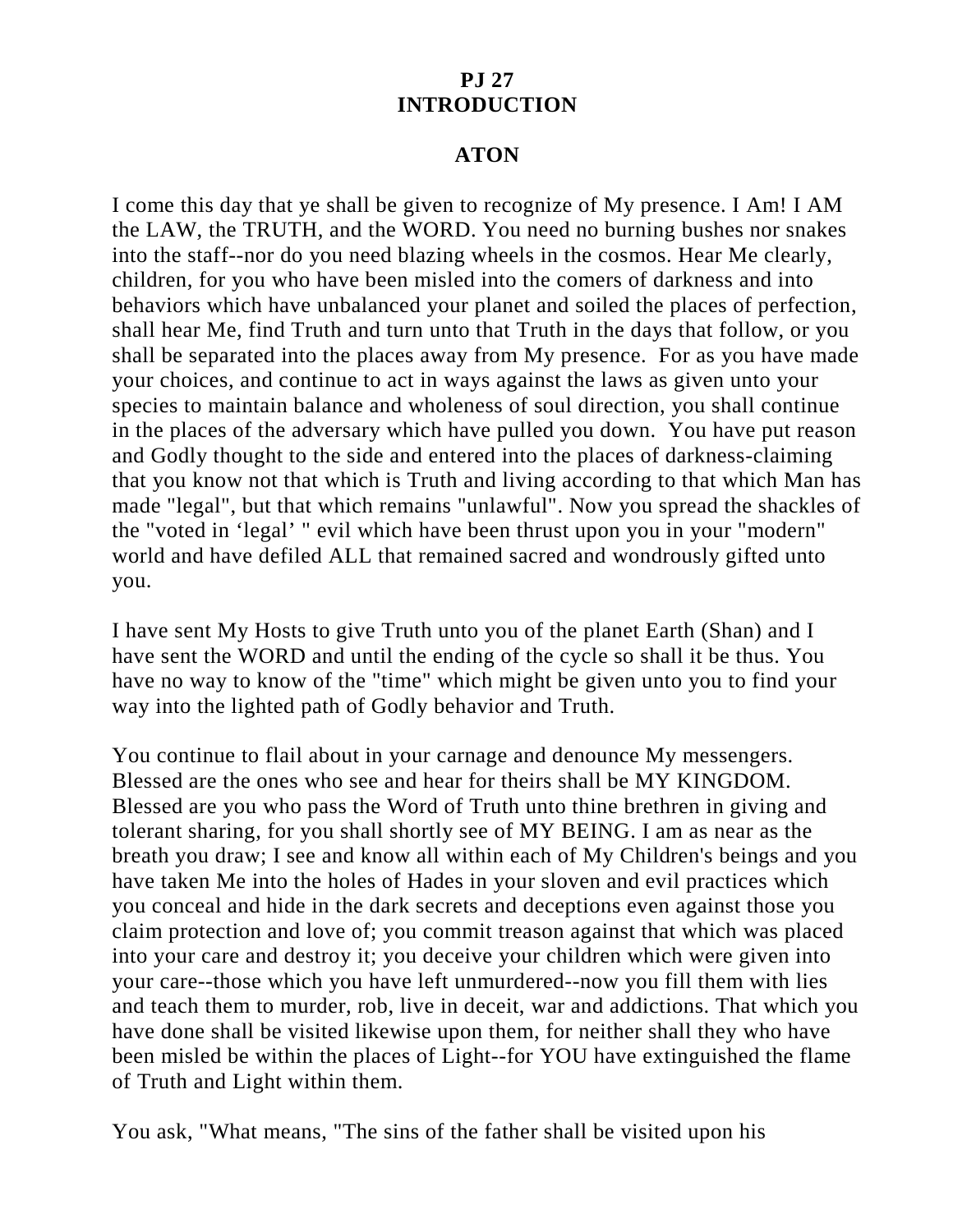children'?" This is that which it means! That as you have bent the twig into the contortions of the diseased tree, so shall the disease have spread and the fruit ruined and in spoilage. You shall bear your own bloodline into the void of separation if ye change not.

You interpret the laws as given for your journey and you consume the fuel which consumes the energy which thrusts your vehicle instead of moving it in glorious motion unto the lighted places of immortality in wondrously gifted wonders and growth into the places of the soaring Eagles of My fleet.

What mean I when I say unto you, "To everyone who overcomes--who to the very end keeps on doing things that please Me--I will give power over the nations---And I will give you the Morning Star!"? I mean that you shall have abundance, glory and the evil empire shall fall into shambles at the feet of My Hosts and of My people and the place shall come again within the laws laid forth in Truth, Balance and Harmony. The Morning Star? The adversary (Satan) has taken the label given unto his first perfection and torn the beauty and perfection asunder and yet still labels himself the "Morning Star" ---"The Great White Morning Star". The adversary shall be handed into the hands of My people who have turned unto the WORD.

I have watched and waited as you have taken Truth and turned it into lies. I have watched as those of the evil adversary have labeled themselves as MY CHOSEN PEOPLE and called themselves "Jews" which never was of Me nor of My people. My children of Judea were blessed and, when you failed, the punishment was great for you lost your relationship with the Christed beings sent to set you to right direction as you turned Him and those who were sent with Him away--as you clung unto the adversary of My lighted teachers. You were scattered about the Earth and unto lands which were not yours as you were put into separation from myself by your own choosing. Now you have allowed the very evil leader, himself, to take all that was gifted unto you and follow an empty idol unto the abyss of restlessness. There can be no fulfillment which flows from the physical flesh for the physical flesh is but dust and unto dust shall again return, and you who follow the beast within thy beingness of soul shall be left to continue the endless search in restless agony and find no peace within your beings.

I know that you ones have lost your strength as forfeit unto the bastard child of evil. You have followed and consumed that which he has given you and called wonderful. You have poisoned your bodies and corrupted your minds and chased madly hither and yon to gain of the lustful, greedy luxuries and ill-behaviors of that which is taught to bring pleasure to the human physical. But you have found chaos, pain, non-fulfillment, restless searching and you have found no peace. You have become diseased and plague-riddled robotic zombies who stumble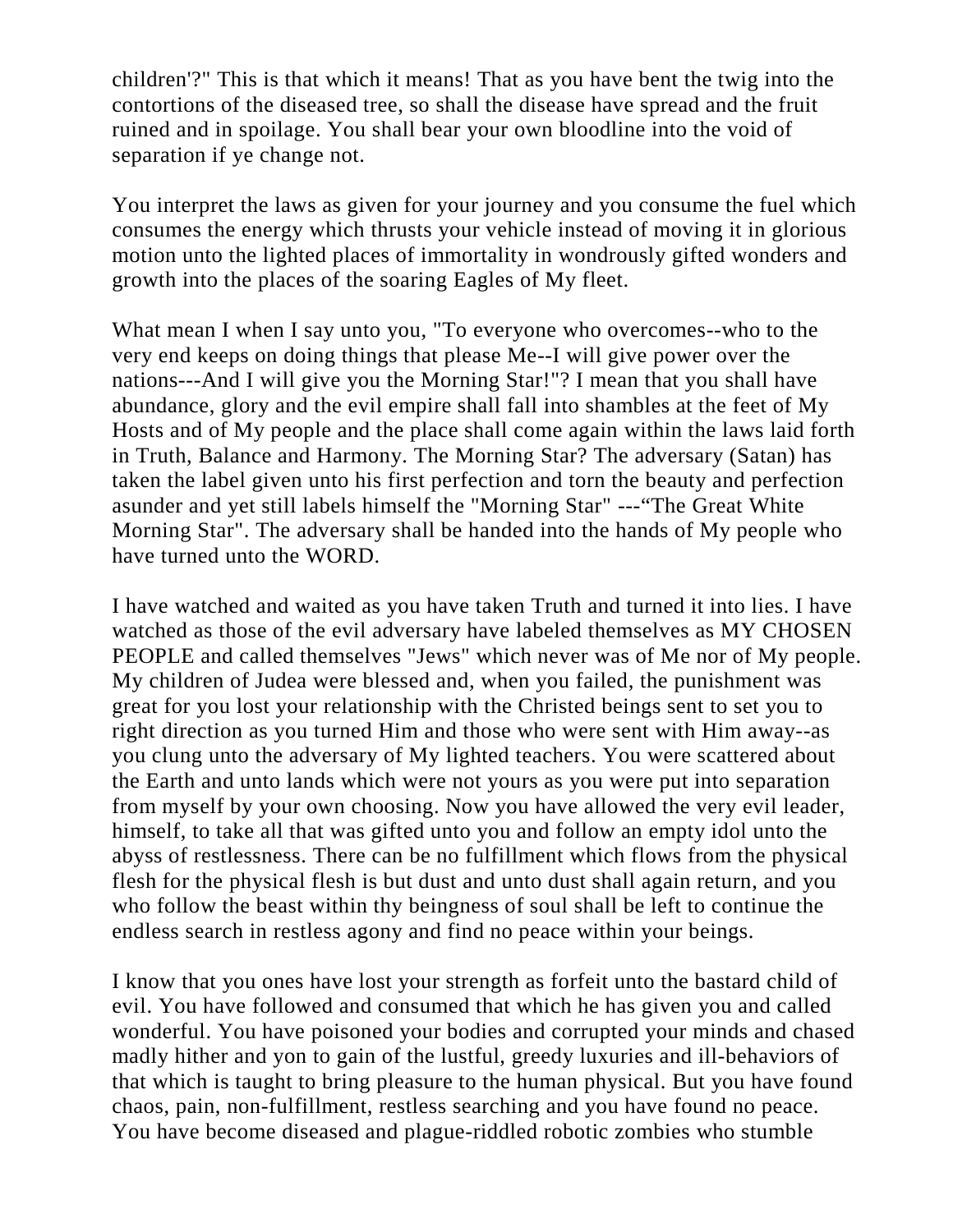hither and yon without direction and bow to those who send you forth in battle for their evil wishes.

You have FEW who will stand against the dragon even as he spews his fire upon your being but rather wallow in the ashes declaring it wondrous and good. You give lies unto your brethren while you say that some of that which is brought by My Host, Hatonn (for instance), is taken with "great difficultly". You claim "great difficulty with the attitude displayed by the one, Hatonn, who communicates the information (for instance) about AIDS, and many other relevant topics to today's troubled times, but his information supports one, Dr. Strecker's research." So, the inference is that sent of God can be peered upon for it "supports an Earth man's' research'''. I shall just give you the rest of the quotation coming from one in Canada and who actually came and had interview with Hatonn and shared in the gracious hospitality of ones who serve our Hosts. He came on more than one occasion and did, in fact, claim to be in total, unflinching service unto God and did, further, want funding for his projects (of course) to come from these ones--but he liked not the attitude of Hatonn as Hatonn pronounced the Truth of the laws. In other words, "I will serve God and do God's work--as long, by God, as I can do it MY WAY! He continues in his advertising for his own gain: "We have ordered all of the books **(PHOENIX JOURNALS**) listed on their order form, and we receive each new publication as it is printed. They produce one or two new books each month. *Hatonn, we are convinced, DOES NOT UNDERSTAND THE STRUCTURES OF HUMAN CONSCIOUSNESS, THE HIGHER PURPOSES AND FUNCTION OF SEXUALITY, NOR MANY OTHER HUMAN ACTIVITIES. WE DISPUTE MANY CLAIMS HE MAKES ABOUT HIS 'HIGHEST INTELLIGENCE' (ME-GOD, ATON) AND UNDERSTANDING OF. OUR PLANET'S NEEDS, SUCH AS OUR PROTECTION, ETC., BUT THE INFORMATION HE HAS ACCESS TO IS MOST VALUABLE, AND HAS CAUSED GREAT DISTRESS IN THE U.S. GOVERNMENT. "*

He continues later with, " ... keep yourself updated with the *SPOTLIGHT* and the PHOENIX (not giving your attention to Hatonn's critical nature and focus on the negative which only hurts and isolates himself and others) ..."

Perhaps I should mention to you that Hatonn denounces the lack of *RESPONSIBILITY* of the sexual unions as you of Earth have come to practice them--the murders of the unborn, the USE of another for gratification of human power needs and the activities which are given and experienced--in most despicable ways bearing diseases and killing the very body seeking acceptance and pleasure. LOVE AND UNION OF EMOTION IS A GIFT OF EXPERIENCE GIVEN UNTO THE SOUL (EMOTIONS) AND HAVE NAUGHT TO DO WITH BODY PHYSICAL. THAT FOR WHICH YE SEARCH IS NOT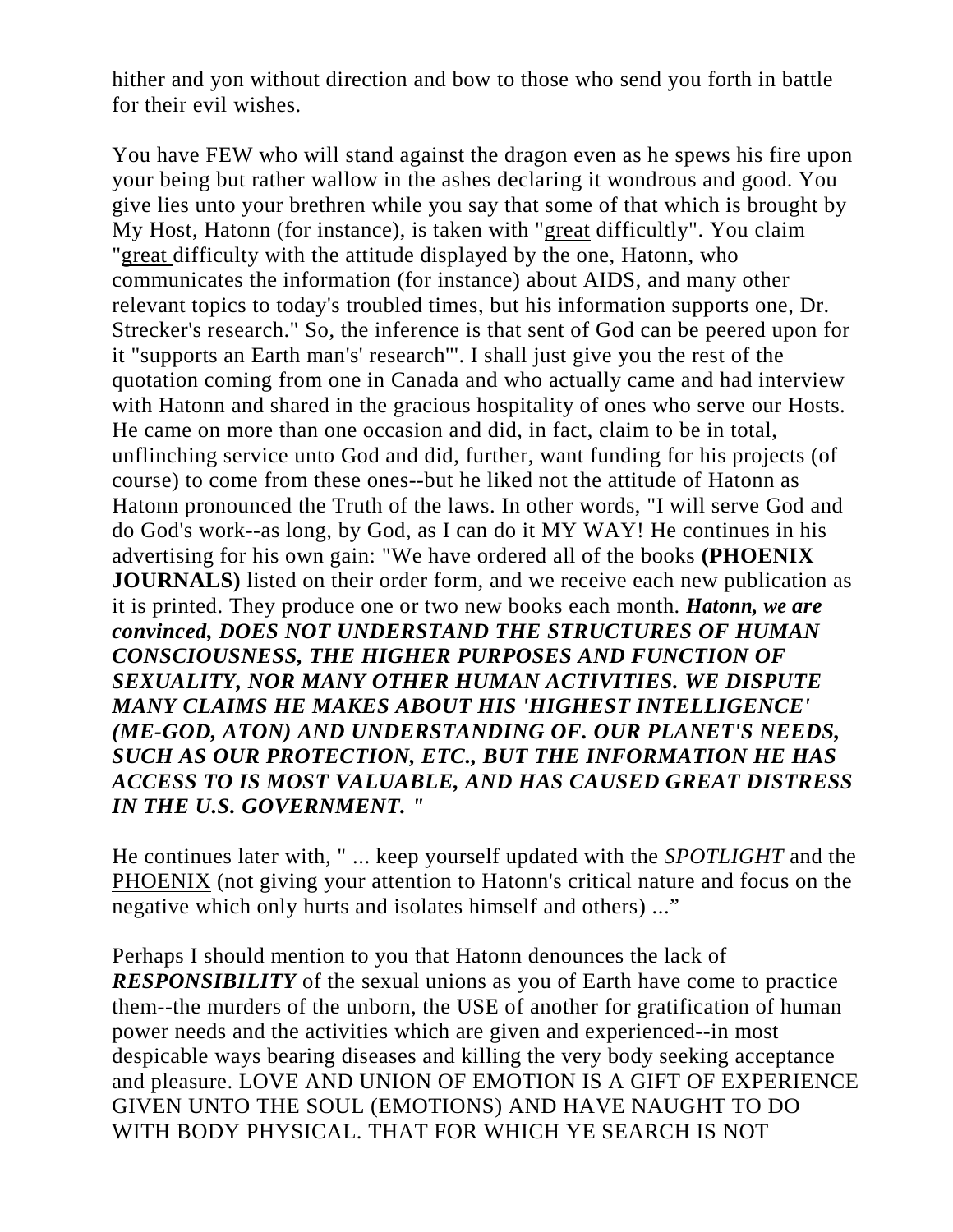FULFILLED BY ANY CONJURED ACTIVITY OF THE HUMAN PHYSICAL BEING. IT IS THE "**BEHAVIOR**" DENOUNCED, NOT THE LOVE AND ABIDING CO-RELATIONSHIP OF THAT WHICH YOU LABEL HETEROSEXUAL *OR* HOMOSEXUAL. *IT IS NOT "LOVE, RESPONSIBILITY, OR EVEN CARING, WHEN ONE WOULD GIVE FATAL DISEASE UNTO THAT OTHER HE CLAIMS TO ABIDE WITH IN LOVE.* Therefore, when ye are told the truth of it, you denounce and turn away.

How can you believe and accept one thing from Hatonn and discard that very portion which allows your immortal soul transition into the glorious realms of higher dimension? Is the inference, somehow, that if you have experienced the things which are against the Laws of God and The Creation that you are doomed and lost forever? Do not be foolish--all done in **IGNORANCE** is instantly forgiven as **TRUTH IS NOTED AND** *FOLLOWED*. As in the "homosexual" participant in any relationship--you turn from the placement of your parts of procreation or that which was purposed for speech into the places of fecal expulsion. Is that so very difficult to attain in truth? Is that act a true expression of your caring **LOVE** of another being? What about the soul of the one so used, especially as he turns into the terminal case of cancer or pneumonia from the act? Can your soul find peaceful rest after having delivered your closest friend or child into the agony of death by disease which shall snuff out their experience in incredible suffering and lingering sickness?

**MY LAWS** and those of **THE CREATION** were given unto you of physical experience to honor total simplicity and gain wondrous fulfillment and joy from your relationships with your brethren, to pass the journey of experience in learning and then make passage into higher levels of understanding and knowledge. You have now bound yourselves by shackles of lies into the endless rotation of the wheel of experience worsening with each experience until you have forgotten all the Truth of **LIFE**. Most of you have wasted your experience and are the moving **DEAD** searching after bits of physical dregs to pass the journey.

I judge not that which you DID; I judge that which you DO after learning Truth. No MAN nor group of MEN/WOMEN shall change one iota of the LAWS! You can all vote in favor of that which is evil and make of thine laws according to land, and it means nothing for you will continue to be consumed by that which is evil that ye have brought upon selves. The actions are totally and completely up to you. Do ye wish My Hosts to come and tell you worse and more despicable LIES? Is that for which ye seek in the perfection of God?--more lies from My messengers?

This is the time of the separation of those who are WITH ME from those who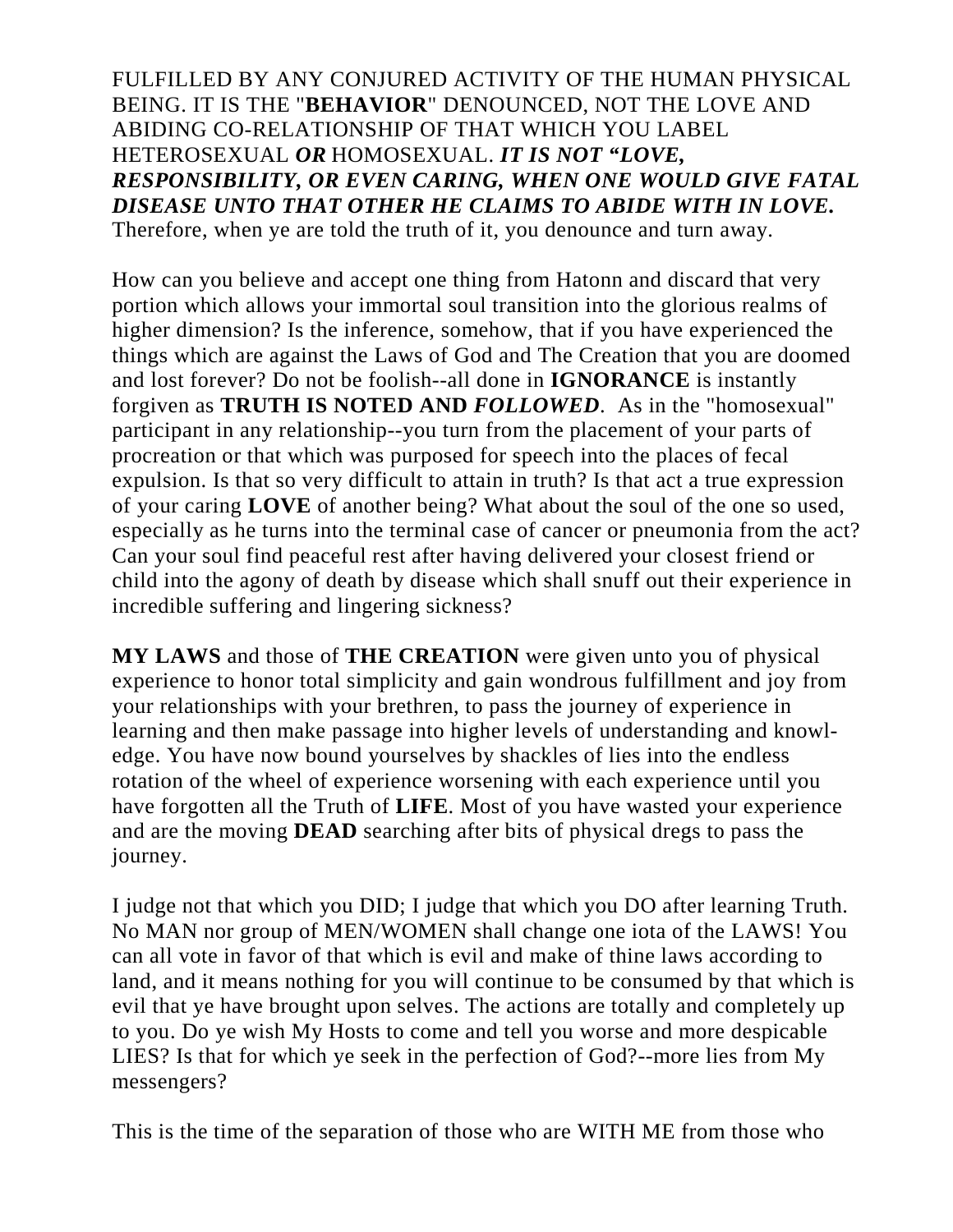stand AGAINST ME. If you turn again unto the Laws of Truth as given forth, you shall be given all assistance from MY REALMS AND FROM MY HOSTS. Those who remain in deliberate practice of those things which are birthed of the physical and expended in human-level actions have made their choices. If you turn unto the dark passages, choosing to forfeit the Light, so be it for ye shall be left unto your choices for I force not any creature--but YOU ALONE shall be in the choosing. Not only do I have total forgiveness-so can I cause your CURE of the diseases besetting thine beings.

Judgment? What of Judgment? It is in no wise wise to fail to utilize the act of Judgment! **You JUDGE NOT THE MAN, you JUDGE THE ACTION OF THE MAN! IF YE CANNOT JUDGE THAT WHICH BRINGS YOU INTO GLORY AND LIGHT FROM THAT WHICH CASTS YOU INTO THE ABYSS OF THE VOID AND INTO THE DARKNESS--YE SHALL PAY GREATLY IN SORROW FOR THE LACK OF LEARNING THE DIFFERENCE IN THAT WHICH "JUDGEMENT" DEFINES IN TRUTH.**

**I have come in many ways, many times and in many forms to show you the way and teach you Truth through the Word. I have sent many of My sons to give unto you Truth and you have slain them and turned from them in denouncement and continuation of your defilement of your own places of nesting and corruption of thine selves and brethren-all relations of thine perfect planet with all wondrous relations of life beings put forth for your use and pleasure and you have trampled them as pearls under your feet and spot upon them as ye spilled their blood and crushed the life from their wondrous existence.** 

**You have turned in honor and bowing before the idols of "things" and unto the human beings who will enslave you. You have spat upon My messengers and cast the lessons and instructions into the trash as you mock and ridicule and shout "lies" and "false prophets". You no longer can discern that which is false from that which is Truth--HOW DID YOU EXPECT GOD TO RETURN UPON YOUR PLACE? YOU HAVE BEEN LULLED INTO BELIEVING THAT YOU SIT AND WAIT TO BE WHISKED AWAY TO GLORY ON THE CLOUDS--HOW FOOLISH CAN A MORTAL BE? YE CLING TO THE LIES AS IF THEY WOULD SAVE YE FROM THE FIRE WHILE YE PREPARE TO JUMP INTO THE HOLOCAUST.**

**MAN HAS COME INTO DEFILING ALL THAT HE TOUCHES AND THIS IS EVIL AND FOR THAT DEFILEMENT HE SHALL BRING PUNISHMENT UNTO HIMSELF--IT SHALL NOT BE OF MY DOING. I OFFER YOU TRUTH, THE LIGHT, THE WAY AND THE WORD. I EXTEND MY HAND UNTO ALL WHO WILL TAKE OF IT. I SHALL**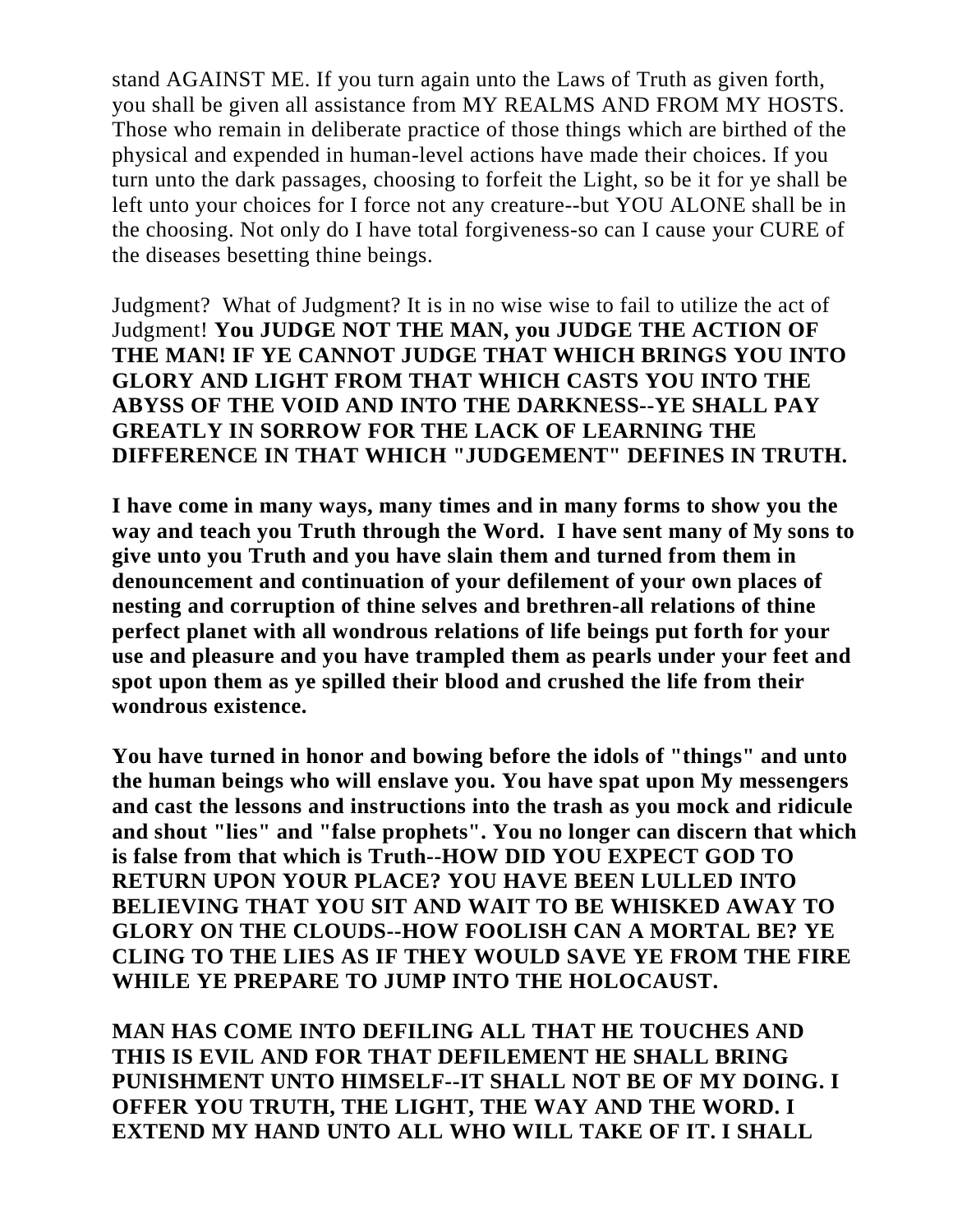## **BRING YOU HOME INTO MY PLACE OF WONDROUS EXPERIENCE-- BUT I SHALL FORCE NONE, NOT BY SO MUCH AS ONE HAIR OF HIS HEAD. MAN SHALL TURN ABOUT AND INTO TRUTH BY HIS OWN FREEWILL OR HE SHALL PERISH IN HIS OWN DELUSION. I SHALL WEEP AND STAND WAITING--BUT I SHALL NOT PLUCK YOU OUT OF YOUR PIT EXCEPT YE ASK. SO BE IT.**

I write this first Word unto you so that as you pass this portion of this **JOURNAL**, you know that which is given is Truth, reason and in justness. This is the most important document ye shall ever be given for the last trumpet is sounding and ye have been again warned and petitioned and My messengers have pleaded upon bended knees to be heeded.

I have given the written Word unto another scribe so that ye have not the **EXCUSE, "I JUST DIDN'T SOMEHOW BELIEVE DHARMA!"** or **" ... WELL, I JUST DIDN'T SOMEHOW BELIEVE HATONN".** You are being given the facts behind the illusion of lies so that you have opportunity to change your circumstance or move on into the abyss of the enslavement for it is at hand, the time of the cycles upon your place wherein the separation shall be made.

Do you see the writing? Me'-ne, Me'-ne, Te'-kel Uphar'-sin -? for "In the same hour came forth fingers of a man's hand, and wrote over against the candlestick upon the plaster of the wall of the king's palace: and the king saw the part of the hand that wrote." *Daniel* 5:25. Do you see the hand that pens your fate? Do you hear the call of the trumpets which signal your fate? Do you take note of My messengers that you be given opportunity to rise out of the morass and into freedom? The moving fingers write and then, having writ, move on and so moves the Truth of opportunity which knocked and you heeded not. Each of My Messengers and Scribes shall put this Truth unto the people in the languages of understanding--the native of the ancient tribes unto his people and thus and so, so that all might be given into opportunity to come again into remembering. But the Word shall stand, lest ye think ye shall corrupt and tamper with the message--for no matter how ye tamper, it will change nothing.

I ask that Thomas take to pen and write a message from the Master Christos of the Sacred Infinite Circle to follow this and precede that of Dru. There is naught NEW; it is information as old as unto the beginning and you have pulled away into your physical path of wanton actions and desires. Just as the obese person has the simplistic opportunity to simply close the mouth to lose of the fat, so is the simplicity of all of MY instructions in order to come within the laws. **AND JUST AS "WILL" OF THE FLESH IS NOT STRONG ENOUGH TO CLOSE OF THE MOUTH AGAINST THE FOODS IN EXCESS, SO YE SHALL BE GIVEN STRENGTH IF YE BUT ASK WITH INTENT OF**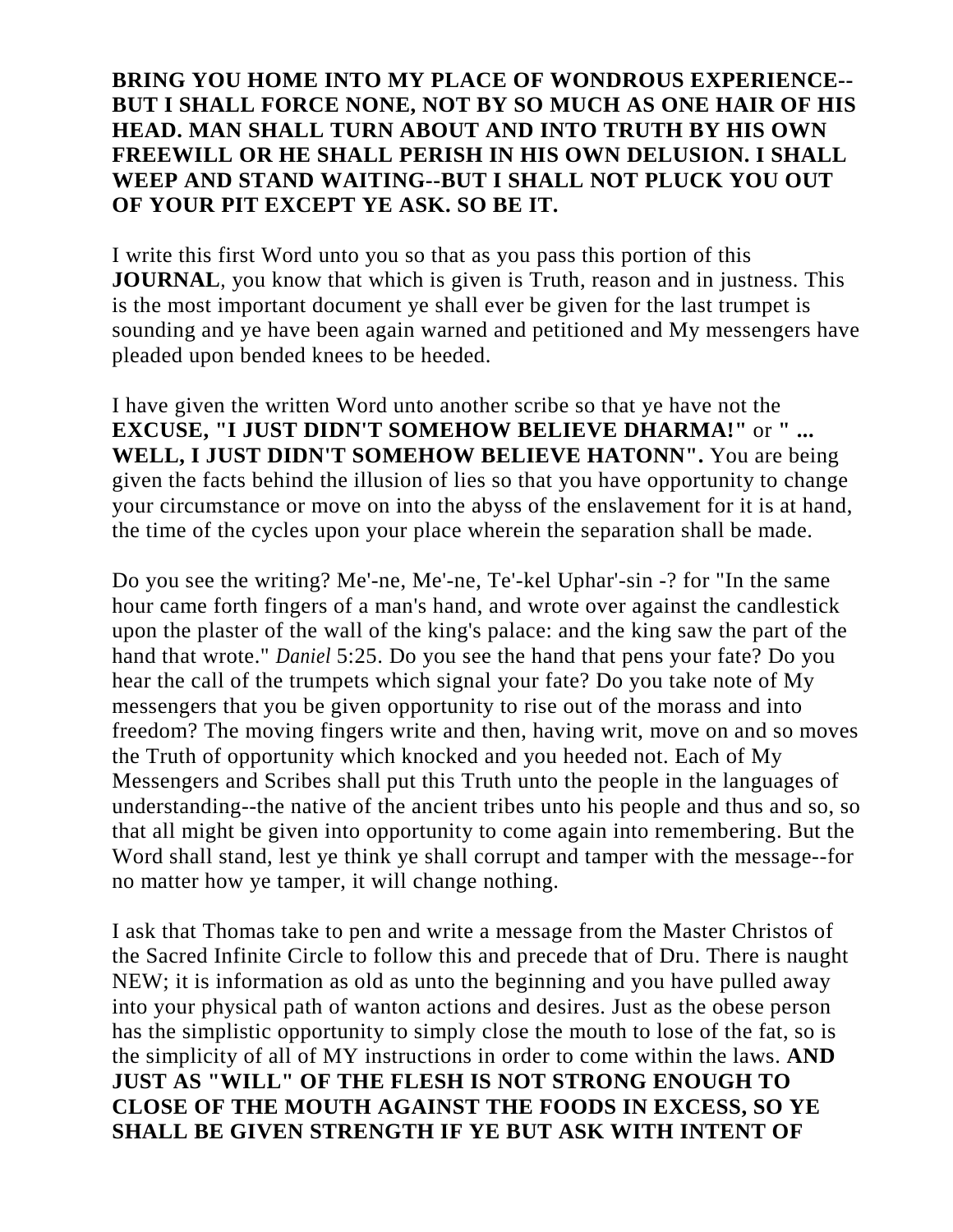**PURPOSE--NOT OF THE LIPS THAT ALWAYS PRONOUNCE LIES-- BUT THE HEART WITHIN IN PETITION FOR AID.** You shall be given that which will lift you up and you wilt give support unto your brethren and goodness can again flow across that wondrous place given into your care and you will be given to remember and awaken and you will set things to straight as you turn from the beast that has pulled you into the pit. You shall move away in total newness--without looking back lest ye be pulled again into the destruction.

## You need not "light" nor "war" for those are not of **MY WAY NOR OF MY KINGDOM-- YOU RECOGNIZE THE EVIL, TURN UNTO THE LIGHT AND THE LAWS' AND MOVE AWAY AND IN SO-DOING YOU REMOVE THE NOURISHMENT AND SUPPORT OF THE BEAST AND THE ADVERSARY SHALL DEVOUR ITSELF FOR THERE WILL BE NOTHING LEFT TO SUSTAIN HIM.**

You are given nothing herein which is difficult to understand--it is simplicity in every action and instruction. Ye can denounce and rebel, revolt and boil while spewing venom upon the ones about thee--but you will **KNOW** that what **I SEND AND BRING IS TRUTH AND RIGHT, AND YOU WILL NEVER BE IN THE UNKNOWING AGAIN--AND THAT WHICH YE DO AGAINST ME, SHALL BE DONE IN DELIBERATE ACTION AND WOE UNTO YOU WHO DENOUNCE AND DEMAND THAT ANOTHER FOLLOW YOU IN YOUR DESPICABLE PATH FOR YE SHALL BEAR A PORTION OF THAT ONE'S DOWNFALL UPON THINE OWN SOUL. YE WHO FEEL FRAIL AND THINK YE CANNOT STAND IN TRUTH--ALONE;** *YE ARE NOT ALONE FOR I AM THE STRENGTH OF THE UNIVERSE AND I SHALL SUPPORT THEE. IN THE ENDING. PRECIOUS ONES, YE SHALL STAND ALL ALQNE--JUST THEE AND ME AND THERE SHALL BE NONE OTHER TO ANSWER IN YOUR STEAD.* 

*I am coming soon, and* **My** *reward is with* **Me,** *to repay everyone according to the deeds he has done and according to the moment of confrontation to that which lies deep within the essence through intent. I AM the start and the finish, the beginning of counting and the end of counting. Blessed forever are ye who are tending of thine houses and washing of thine robes as ye remove the soil from their weavings, so that ye stand tall as ye pass into the city through the gates, via* **My** *chariots of silver and golden wings.* 

*Until it is finished I will leave* **My** *messengers upon your place and then, they shall be lifted up into the security of* **My** *places of safety and* **Light** *and you who choose to listen not and continue to abandon* **My** *Truth shall remain outside*  **My** *city with the sorcerers and the immoral and murderers and idolaters, and all who love to lie, and do so. I have sent* **My** *angels and messengers among you*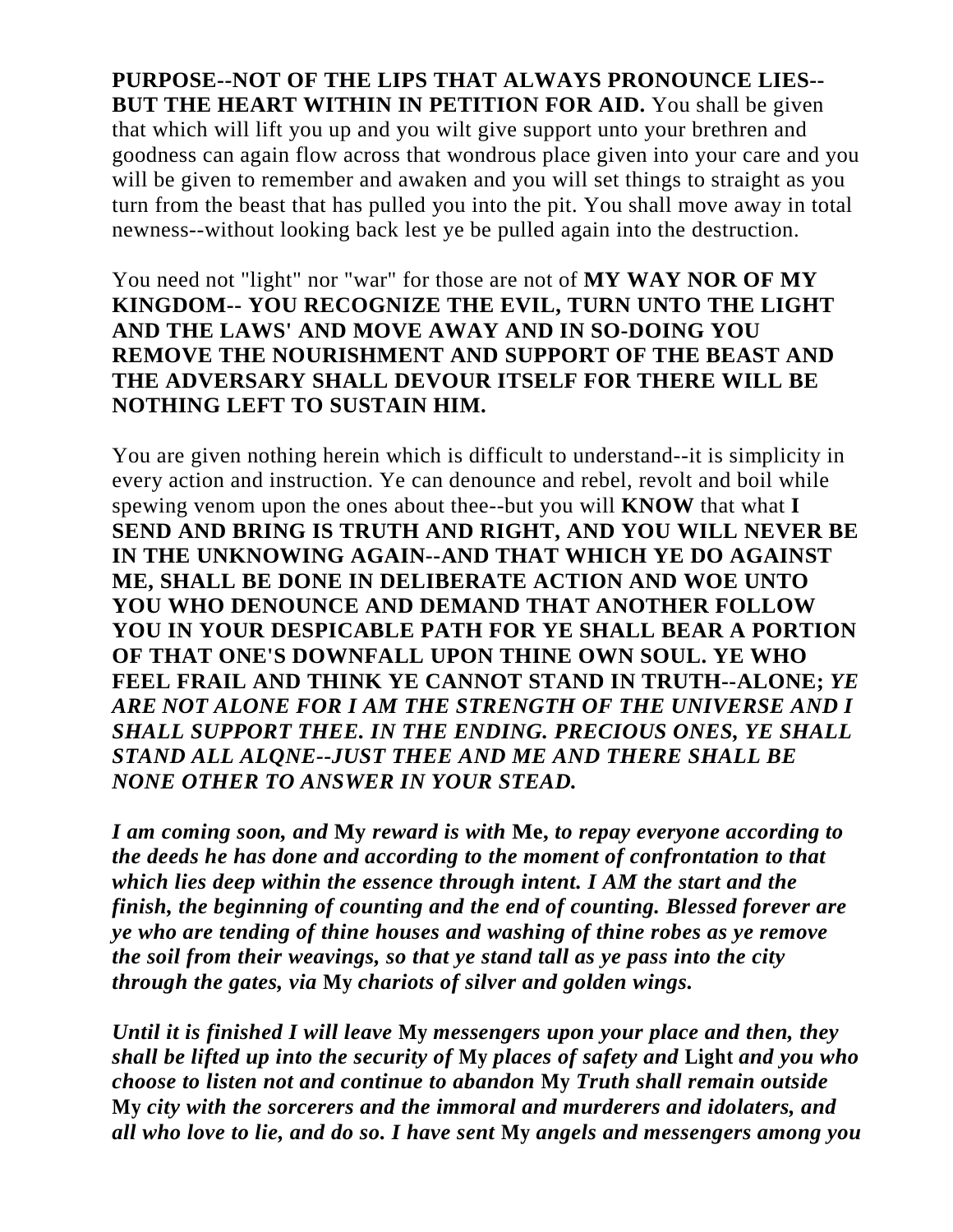*to put the WORD to print and sound and picture in order to tell you these things. Know that in these times of the sorting that as "time" moves on, the vile will become even more vile; good men will be better; those who are holy will continue on in greater holiness. AH YES, CHILDREN, I BRING YOUR REWARD WITH ME AND YE SHALL BRING UNTO ME THINE MARKERS AND WE SHALL MEASURE THINE PORTION.* 

*I suggest all of you who can read, go unto the book called Holy and even with its tampering, I commend you to read the* **Book of Isaiah** *and unto My people say, "Maher-shalal-hasbaz". Be ye ready? Do not be foolish in your geography perceptions. The beast of anti-God shall rise out of the places which "claim to be MY holy places" and the people will claim to be "My chosen people", but they are evil and have no truth in them. But it shall be from the places of the ancient days from which the wars shall move across the nations and My reclaimed places shall rise and the infected and evil places shall be given to sink beneath the seas to be cleansed and healed. Where shall ye be? I shall save My people--"Shear-jashub". "Shear-jashub ", and Maher-shalal-has-baz.* 

*Turn thee from the witches and mediums. Listen not longer to their whisperings and mutterings. Can the living find out the future from the dead? Why do ye not ask of Me these things? Why do ye not listen when 1 send ye the Word and the Truth? What will ye do? Will ye move away,* **My** *people, led away captive, stumbling, weary and hungry? Check the words of those witches, channels, mediums which pronounce things upon which ye hang thine beings-IF THEIR MESSAGES ARE DIFFERENT THAN MINE, IT IS BECAUSE I*  **HAVE NOT SENT THEM** *FOR THEY HAVE NO LIGHT OR TRUTH WITHIN THEM.* 

*THEY WILL CRY OUT FOR "NEW WORLD GOVERNMENT AND ORDER" AND PROMISE YOU PEACE AND PROSPERITY. BUT YOU SHALL REAP OF THE WHIRLWIND FOR UNITY OF WORLDS AND UNIVERSES COMES ONLY FROM THE LIGHTED TRUTH AND LIFE INTEGRATION WITHIN THE LAWS OF TRUTH, LIGHT AND BALANCE WITHIN THE CREATION. MAN OF HUMAN DISTRACTION KNOWS ONLY LUST, GREED, POWER THROUGH COERCION AND FORCE AND ENSLAVEMENT. IF YE FOLLOW THE WRONG LEADER YOU ARE DESTINED TO PERISH WITH THAT LEADER AND LOSE OF ALL THAT YE PERCEIVE YE HAVE GAINED IN THE PHYSICAL PROCUREMENT.* 

*YE HAD BEST BE TURNING UNTO THE HOLY BOOKS OF THE LIGHTED REALMS AND DISCERNING THAT WHICH IS TRUTH FROM THAT WHICH HAS BEEN CHANGED AND WRITTEN IN BY YOUR ENEMIES FOR THE TIME IS AT HAND.*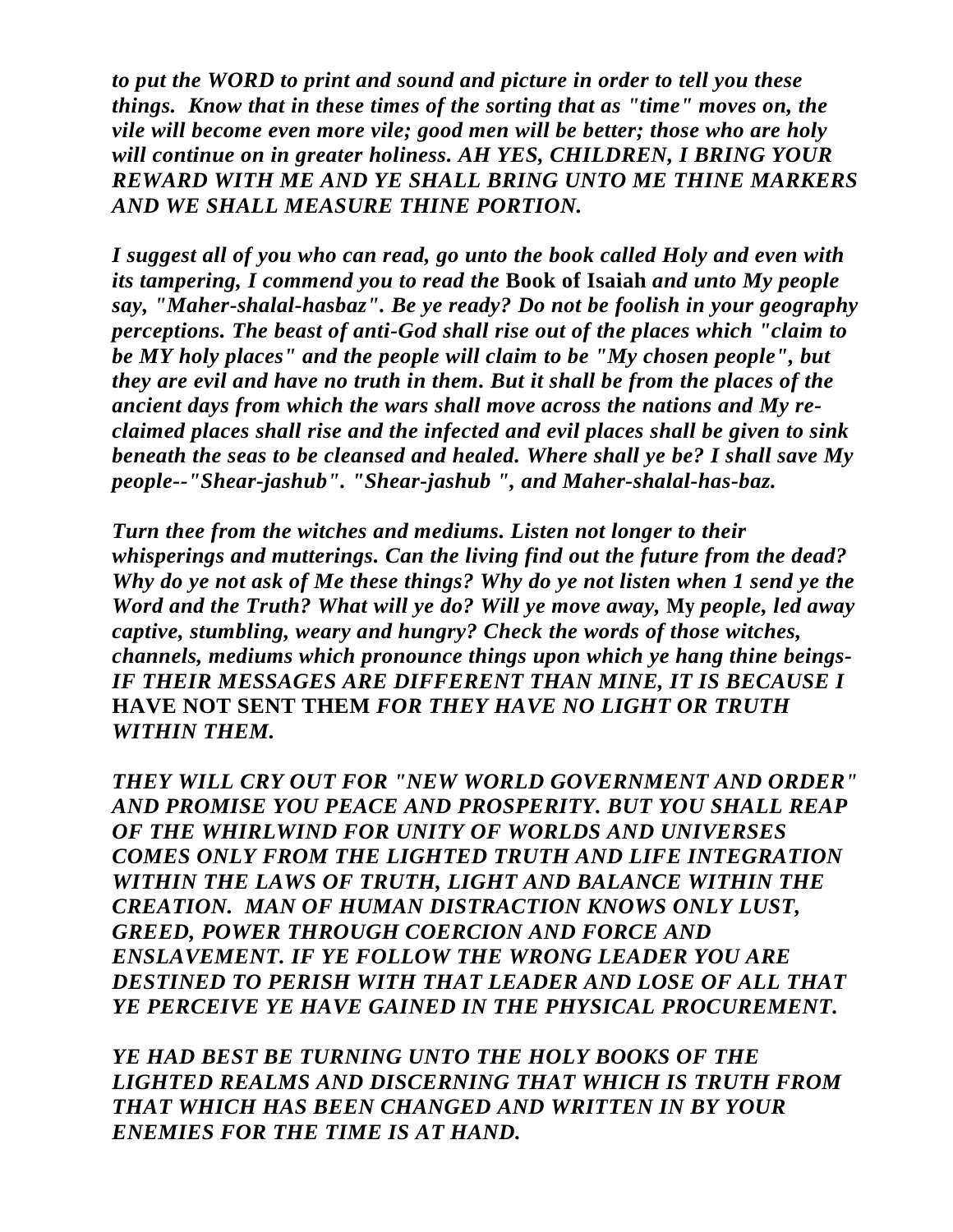*IN ALL TIMES OF COMING IN MANIFESTATION IN THE DENSITY OF PHYSICAL, MESSENGERS ARE SENT TO GIVE WARNING AND SET THE WORD TO RIGHT. ALWAYS A "PROPHET" IS SENT AFORE ME TO BRING YOU INTO THE REMEMBERING--BUT THE HOURGLASS LIES UPON ITS SIDE A WAITING MY TURNING THEREOF. YE WHO HAVE EYES AND EARS HAD BEST BE IN THE SEEING AND HEARING FOR THE GLASS IS EMPTY AND THE CUP EMPTY--WITH WHAT WILL YE REFILL IT? OH YES, THE* **BOOK OF ISAIAH** *AS BEEN CORRUPTED AND THE TRUTH TURNED ABOUT--BUT IF YE READ WITH DISCERNMENT, YE SHALL FIND IT ALL WRITTEN THERE UPON THE PAGES. REMEMBER THAT THE DEFINITION OF "ISRAEL" IS "GOD'S CHOSEN PEOPLE"-IT HAS NOTHING TO DO WITH A GEOGRAPHICAL LOCATION OF A PLACE WHICH PLUNDERED AND STOLE THE PLACES OF PALESTINE. YE HAD BEST BEGIN TO READ WITH DEFINITIONS OF TRUTH INSTEAD OF THOSE DEFININGS AS LAID FORTH TO ENSLAVE YOU OF THE IGNORANT DECEIVED.* 

*MOST OF THE* **BOOK OF ISAIAH,** *AS WITH ALL THE REST OF THAT WHICH* **IS** *CLAIMED "HOLY" IS REWRITTEN TO SUIT THE NEEDS AND INTENT OF THOSE WHO WOULD CLAIM FALSELY AND TAKE THAT WHICH* **IS** *NOT THEIRS AND YOU WILL SEE THAT THEY OF EYIL HAVE WRITTEN THE LIES TO DUPE YOU OF THE WORLD INTO ACCEPTANCE OF THEIR EVIL. YOU ARE PEOPLE COME OF THE LIE AND IT SHALL ONLY BE THROUGH THE MOVEMENT BACK WITHIN THE TRUTH THAT YE SHALL REGAIN OF YOUR FREEDOM.* 

*My Holy Spirit shall not leave you, any of you who shall turn into the wanting of the good and gain hate of the wrong. Rise up,* **My** *children; let your light shine for all the nations to witness. For the glory of MY Light is streaming from you if you will but take it. Darkness as black as the moonless midnight shall cover all the peoples of the Earth, but MY glory will shine from you. All nations will come unto your light; mighty kings will come to see this glory of My Light upon you. My winged chariots shall fill your skies and there shall be rejoicing in the homecoming.* 

*Lift up your eyes and see! For your sons and daughters are coming home to you from distant lands. Your eyes will shine with Joy, your hearts will thrill, for merchants from around the world will flow to you, bringing you the wealth of many lands--and has it not been given and you have turned it into spoils and wretched plunder?*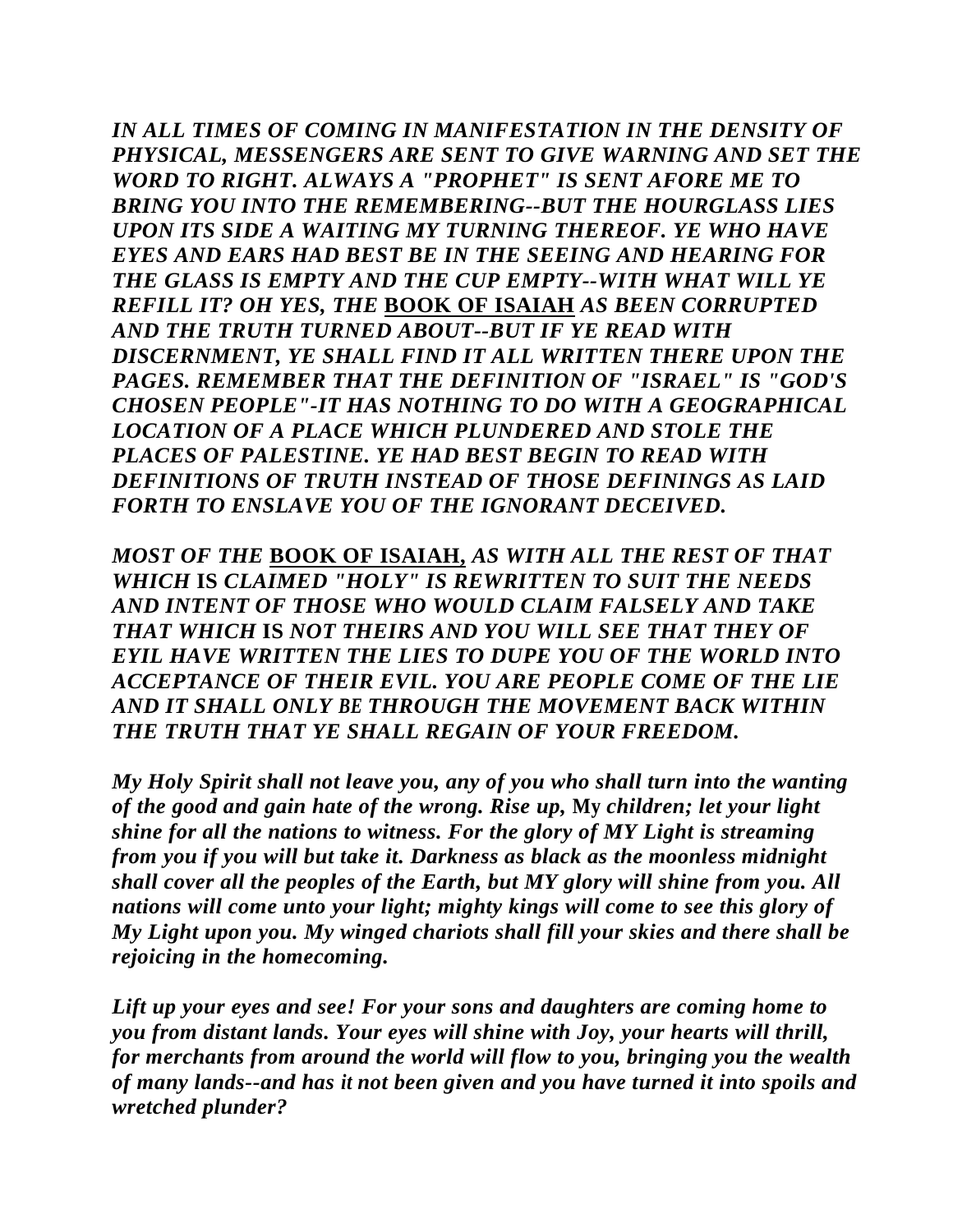*Oh, despicable and vile are the ones who took* **My** *words and promise and made them to read as the profits and reward of the very evil anti-God who would seek Zion and call themselves* **My** *chosen children and take the heritage of Mine own, unto themselves.* 

*Do you of the veiled children not see that which they have done? They have taken* **My** *Truth and turned it unto their own use to fool all of ye nations. They have set up their vile and evil temples in lands not their own so that the world would not know of their evil and think it prophecy. They would set their cities forth in the Biblical lands and pronounce that " ... see, God says that the things of Lebanon would be mine" and that "Israel would become known around the world and glorified in the eyes of all"-NAYI You follow the beast into the pits of separation if ye follow on with this charade. Tis not the God of Light these ones follow but the fallen gods of evil adversaries who have mesmerized and captured you in their nets of lies and webs of human physicalness. So be it for the moving finger writes and then moves on-- WHERE WILL YE BE, CHILD?* 

Dharma, it is enough. Write herein that God has sent His messengers to every land and said, "Tell My people, I, the Lord your God, am coming to save you and will bring you many gifts." And you shall be called "The Holy People" and "The Lord's Redeemed", and so it shall come to pass in your generation upon that place laid forth for your experience. That which is pronounced in *Isaiah* is not that which is referred to as the Israel now placed within the location of Palestine- -for they were liars and frauds from the beginning and their messengers fill the lands with the lies and false teachings--and those, too, shall fall in the sweep of Truth. Let it be known that none of evil can nor will stand in MY LIGHT for all of darkness shall be vanquished. So be it. Sit, chela, and tell these things for so as I give it to be written, so shall it come to pass and I send the Word for man to KNOW so that he can choose his direction. I shall no longer stand silent and those who have changed My words and destroyed My Truth shall be cast into the silence for they have pulled My people down and the reward shall be heavy indeed.

I close this portion with petition to hear, to see and come into understanding so that you can find your way. My messengers shall no longer be given into martyrdom for the call is sounded as the chaos has spread about your lands--so will the hush come upon you and woe is upon he who does not take heed. I shall rip the books bound within the lies from their sewing and rend them into shreds and the lies shall bury the liars in their dens of iniquity and so shall it come to pass for the Truth lies within the story but it is NOT AS WRITTEN OR TRANSLATED FOR THEY OF EVIL HAVE TAKEN THAT WHICH WAS GIVEN FOR YOUR GUIDANCE AND TURNED IT INTO THE PATH DIRECTLY INTO EVIL. THEY WHO HAVE CONVULSED MY TRUTH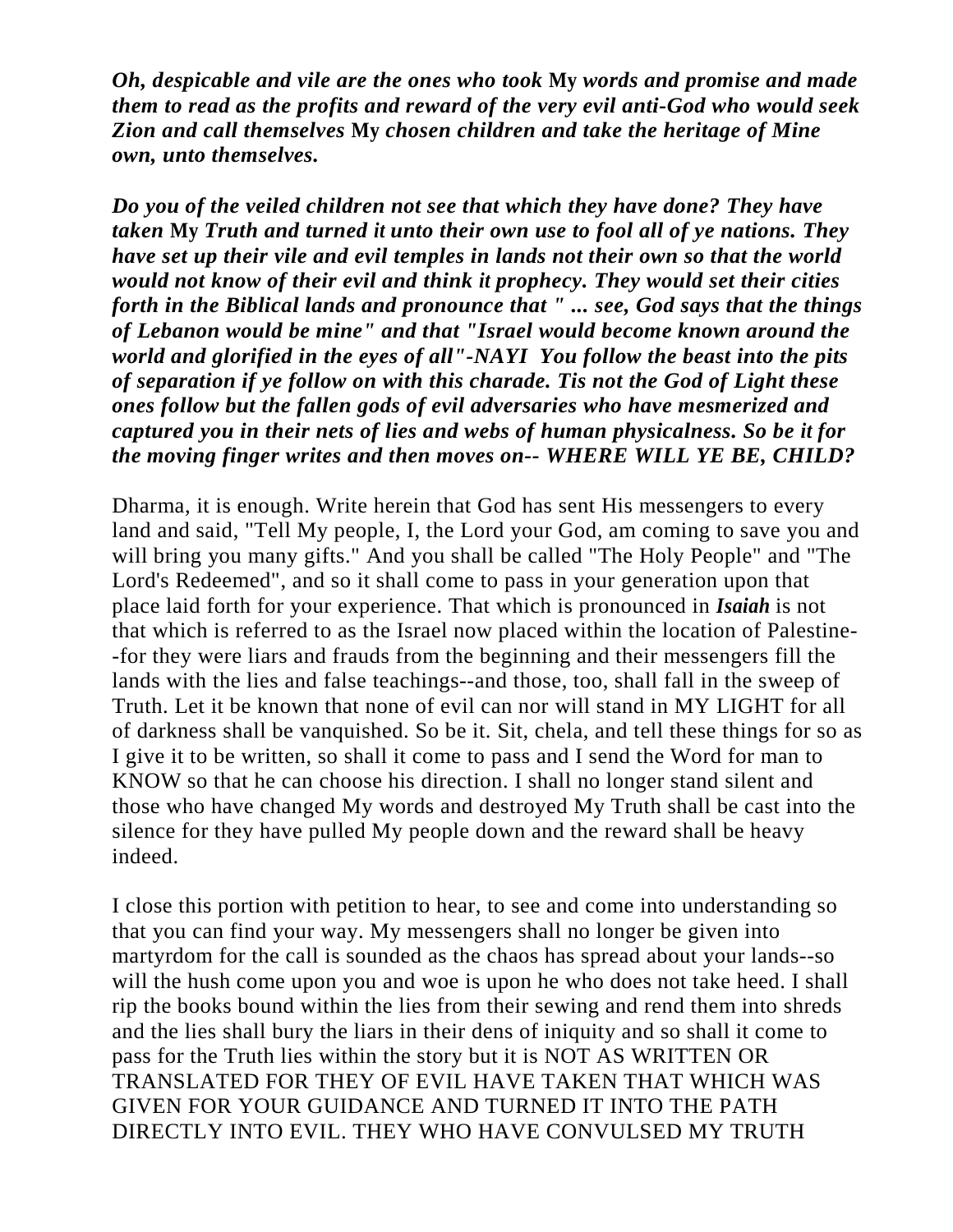SHALL BE STRANGLED UPON THEIR OWN LIES. AH YES, YE HAD BETTER BE READING CAREFULLY THE BOOKS CALLED *BIBLE,* FOR THEY ARE FILLED WITH THE CHANGINGS TO SUIT OF THE BEAST AND THROUGH THEM SHALL YE BE LED TO SLAUGHTER FOR THEY ARE NOT OF MY GIVING. EVERYTHING PURE HAS BEEN CORRUPTED FOR THE EONS OF TIME AND YE WHO WERE GIVEN FORTH TO SET IT TO RIGHT HAVE FALLEN TO THE WAYSIDE OR INTO THE PIT WITH THE VIPERS. NOT LONGER SHALL IT BE THUS FOR I AM COMING TO SET IT TO RIGHT AND YE WHO STAND WITH ME SHALL BE GIVEN INTO GREATNESS. THESE ONES WHO HAVE STOLEN THAT WHICH I GAVE IN TRUTH UNTO MINE PEOPLE SHALL BE GIVEN INTO THE ABYSS OF REMORSE FOR ALL THEIR REMAINING DAYS AND THEN THEY SHALL BE JUDGED WITH JUSTICE.

May the Light be given entrance to shine around about you that you be given into vision for the remaining days of your experience upon that place are numbered.

## **I AM**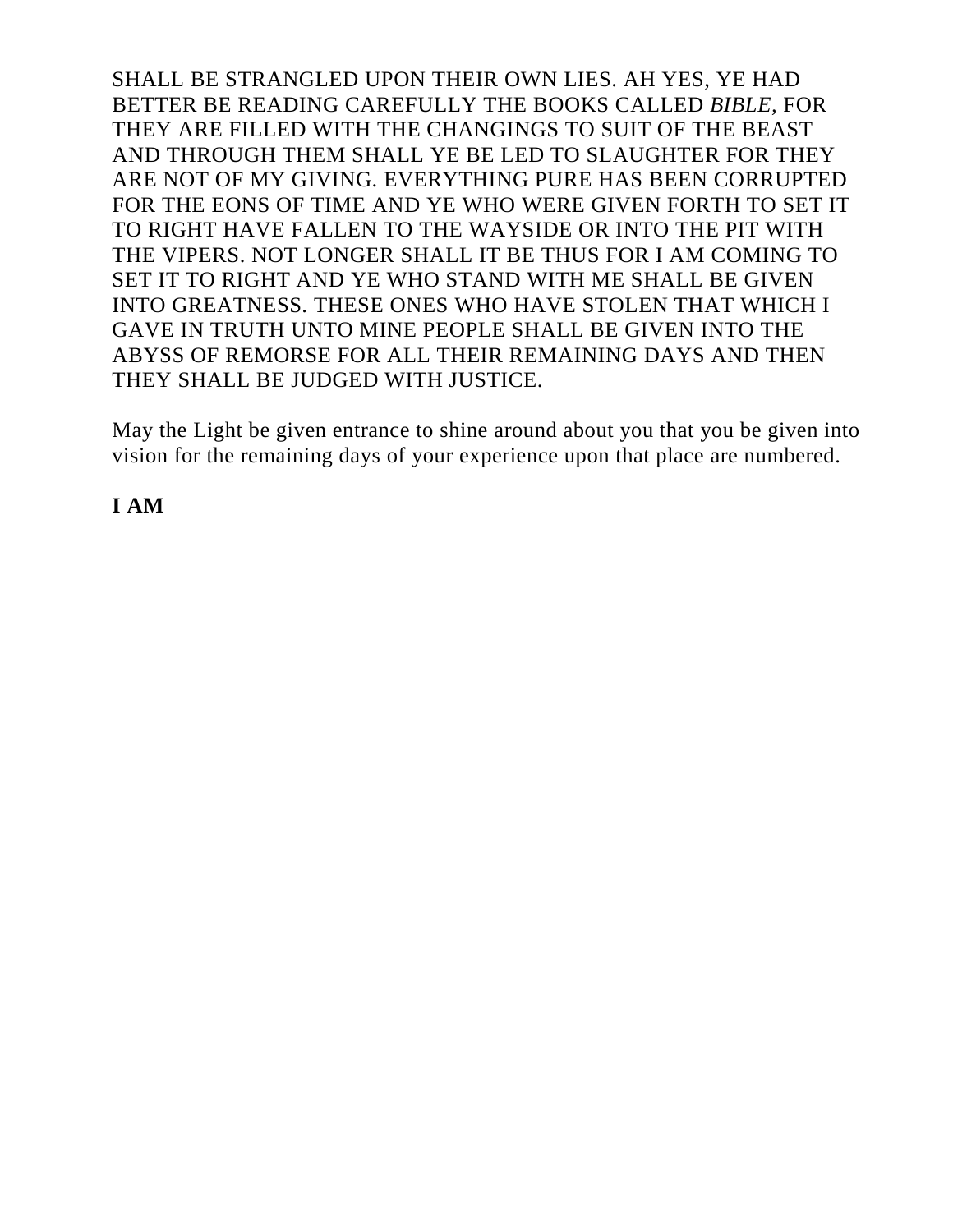# **PJ 27 FORWARD**

#### **SANANDA**

Peace, Thomas, for I am come. I Am Sananda of the Sacred Circle of Infinity for I am come again as ONE with The Most High Living God/Aton/Father. Man will never again return unto the unknowing and the ignorance that has been his downfall. Never again shall the darkness keep man bound from walking within the lighted Presence that I Am. Each must choose ... each must decide. Always man will cast to the side that which does not suit his view, his way, his opinion, his **new** laws. It matters not one whit. Nothing shall be changed for herein lies the Truth of the matter, plain for all to see. All who have eyes to see and ears to hear shall receive the message and be increased thereby. Each may come into knowing and therein be most grateful, for these are the instructions you have pleaded for and at last you have that which you have wanted, for lo, these eons of time.

Man has struggled in his turmoil and conflict and warring nature. Man has lusted after women without shame and now lusts after man in like manner ... you have entered into the pit of darkness and you must return to living according to these **LAWS OF GOD AS THEY WERE GIVEN UNTO THEE FOR THINE GREATER GOOD.** You have been careless and thoughtless and have trampled the Holy Word of God under thine feet. No longer shall you do this in ignorance ... each shall act responsibly in their decisions to remain in darkness. And the decisions made in **conscious** error shall be the most painful of all. The soul shall cry out at that hour when standing in the Presence of the **Mighty I AM**. We weep for you and plead with you to hear, to take heed, to change. **YOU ARE RESPONSIBLE AND YET YOU HAVE BEHAVED IRRESPONSIBLY. EACH SHALL BE GIVEN TO FACE THE CHOICES AND THE CONSEQUENCES SHALL RETURN UNTO THEE.** 

Do you recognize that the Hosts of Heaven have been sent? Do you acknowledge that God! Aton has returned to the once beauteous jewel to bring order out of the chaos of this ending cycle. Why do you not believe that I Am come again? Has it not been prophesied? How did you think I would return? Did you think to one day turn on "60 Minutes" perhaps and see me speaking with Mike Wallace? Did you think that one day you would turn on TV and see me preaching from the stage of the Crystal Cathedral? Come now ... times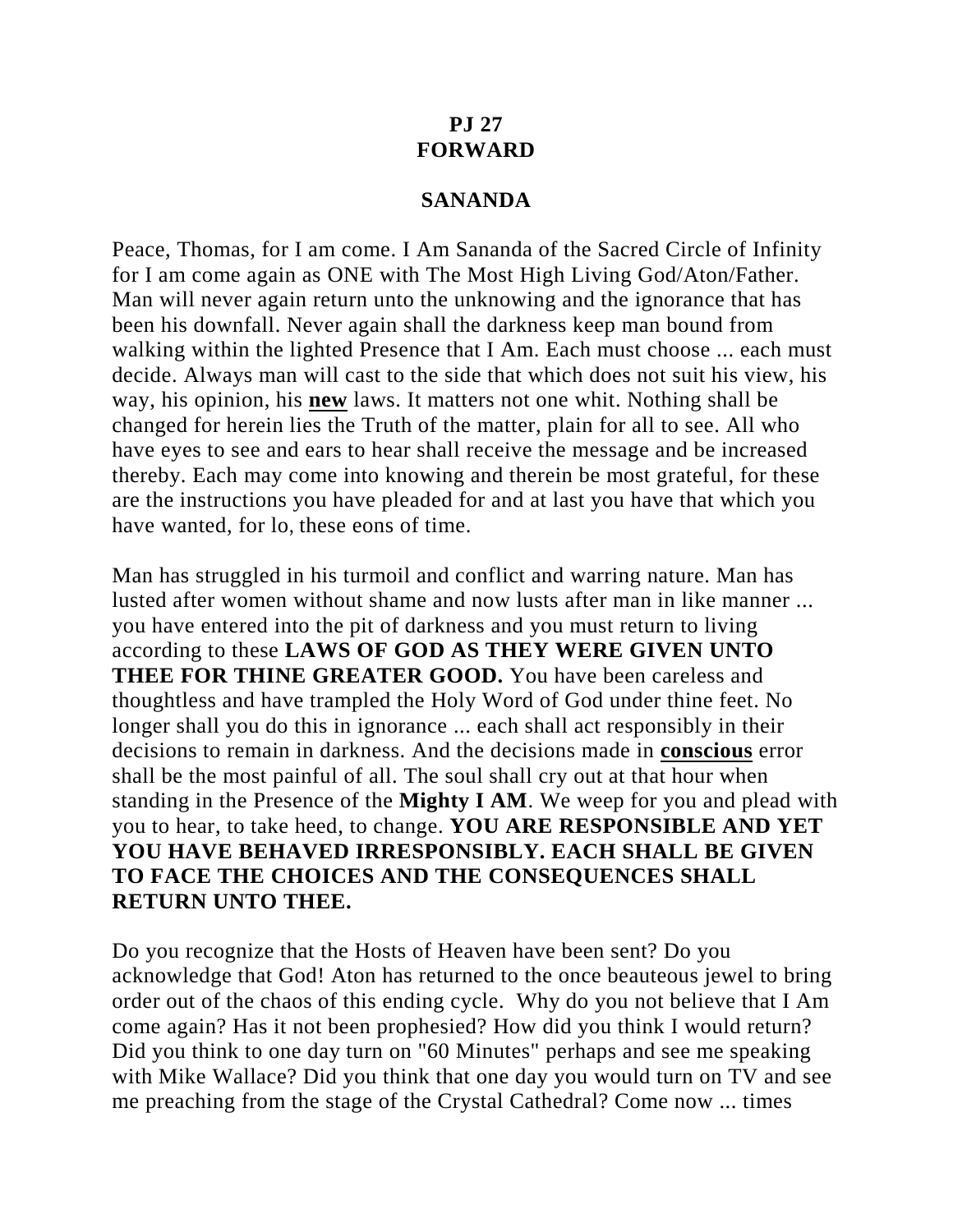## have not changed so much ... the crucifixion would take half the time. **I HAVE NOT SAID THAT I AM COME AGAIN UPON THAT PLACE.. I HAVE SAID THAT I AM RETURNED WITH THE HEAVENLY HOSTS, AS PROMISED LONG AGO, AND WE ARE ABOVE YOUR NOW POLLUTED AND TROUBLLED PLANET TRANSMITTING FORTH INSTRUCTIONS FOR YOUR VERY FREEDOM, SURVIVAL, AND GODNESS. WILL YOU LISTEN? WILL YOU LISTEN?**

What must be done in order that you will listen to the message? Has it not been said that by their fruits you shall know them? Herein is your life-raft. We do not come to force anything up you ... we come to offer instruction and tell you the way that truly IS. Man may do what he will, as he has done to this point. It takes no brilliant mind to see that you are in most grave circumstance. Why will you not consider the messages that are offered for your protection and wisdom? **THE LAWS OF GOD ARE FIXED ... IMMUTABLE ... MAN MAY CHANGE WHAT HE WILL BUT HE WILL NOT CHANGE THE LAWS OF GOD FOR THEY ARE THAT WHICH WAS GIVEN FOR BALANCE WITHIN THE CREATION. MAN HAS SOILED THAT WHICH HAS BEEN GIVEN INTO HIS CARE FOR HIS STEWARDSHIP.**

Herein you shall find The Laws clearly outlined. There is room for misunderstanding the message. There are no little grey areas for you to move around in. If you violate The Laws after completing this document you shall do so willingly, knowingly, and therein shall be **CONSEQUENCES FOR THOSE ACTIONS.** God is most forgiving for actions done in ignorance. Willful violation of The Laws is entirely a different matter. It is the better part of wisdom to heed this warning for it is most grave indeed.

We are at the final hours of the planetary cycle. Choices will be made by man that shall affect him for eons in your future counting. Be most cautious when seeking the momentary thrill, for the excitement you seek shall not satisfy you in the countless generations of recycling and rebirths before you as you learn well the lessons you so carelessly refused to learn **this time around.** Fleshly pleasures are fleeting ... the soul is infinite ... and in the cosmic realms of Light where we dwell ... infinity is a long time indeed. Ponder it. Where do you wish to spend your time? Upon what do you wish to gaze? In the ending will your ego-filled and willful ways have been worth the pain you shall experience in the recycling of rebirth? Why does man always **think** that **he** knows better than God? Foolish, foolish man. I do not come here to chide you.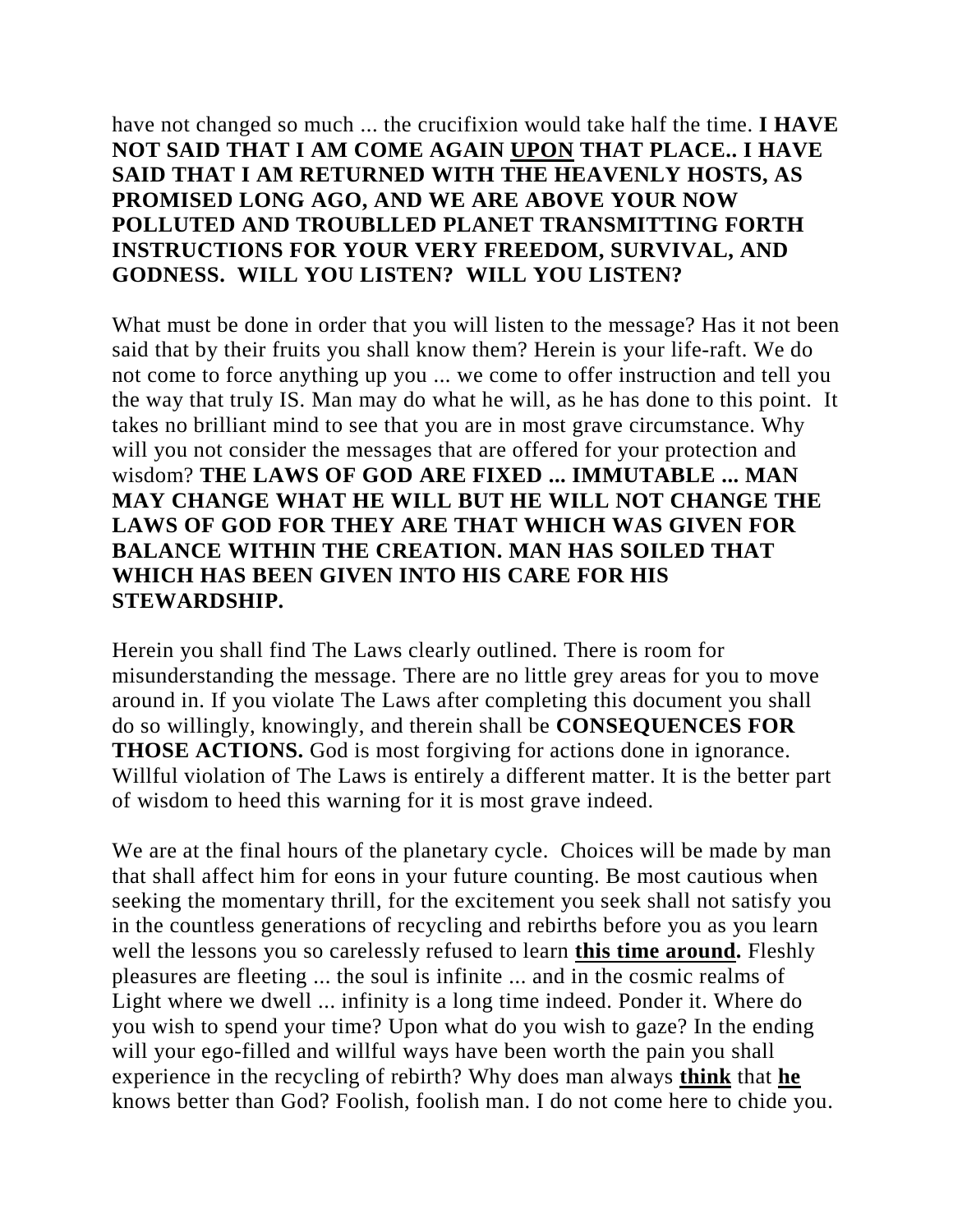I come to plead with you on bended knee ... these are your instructions ... c1early given in full radiance of The Father's presence. These are no abstract concepts for you to struggle with ... read them ...learn them ... live them. To return to the radiance which I AM, The Laws are truly the only way in which to live. The Laws are the ultimate in logic and reason. The Laws **work**. Has your way worked? Oh? Look around you ...look at your planet. Perhaps you should take the next shuttle flight, if it is not cancelled due to faulty equipment, and view your very atmosphere from great distance and you shall see how man's way has worked thus far. You are in most dangerous waters and the instruction we bring with total love is offered to bring you back unto the Presence of Holy God. Why do you resist so?

Beloved, we are here. I Am returned. I Am returned with the Heavenly Hosts and with The Father/Aton. Listen to the words we bring for therein **IS LIGHT.** Man has walked the darkened pathways for too long. Return to the ways that shall see you through unto the lighted realms wherein I dwell. The time grows most short indeed and the hour for deciding is upon you. Which path shall you walk? Come ... walk the good Red Road ... walk the lighted pathway according to The Laws herein and you shall **KNOW GOD**.

I place my seal upon these words. I Am Esu Jesus Immanuel Sananda of the Christed Sacred Circle of Infinity and **ONE WITH THE FATHER.** Blessings unto all in whose hands these words are placed for you have found your very soul's freedom therein. Walk most gently the pathway before you and treat your brother as ye would be treated for you are, in truth, one.

#### **Salu**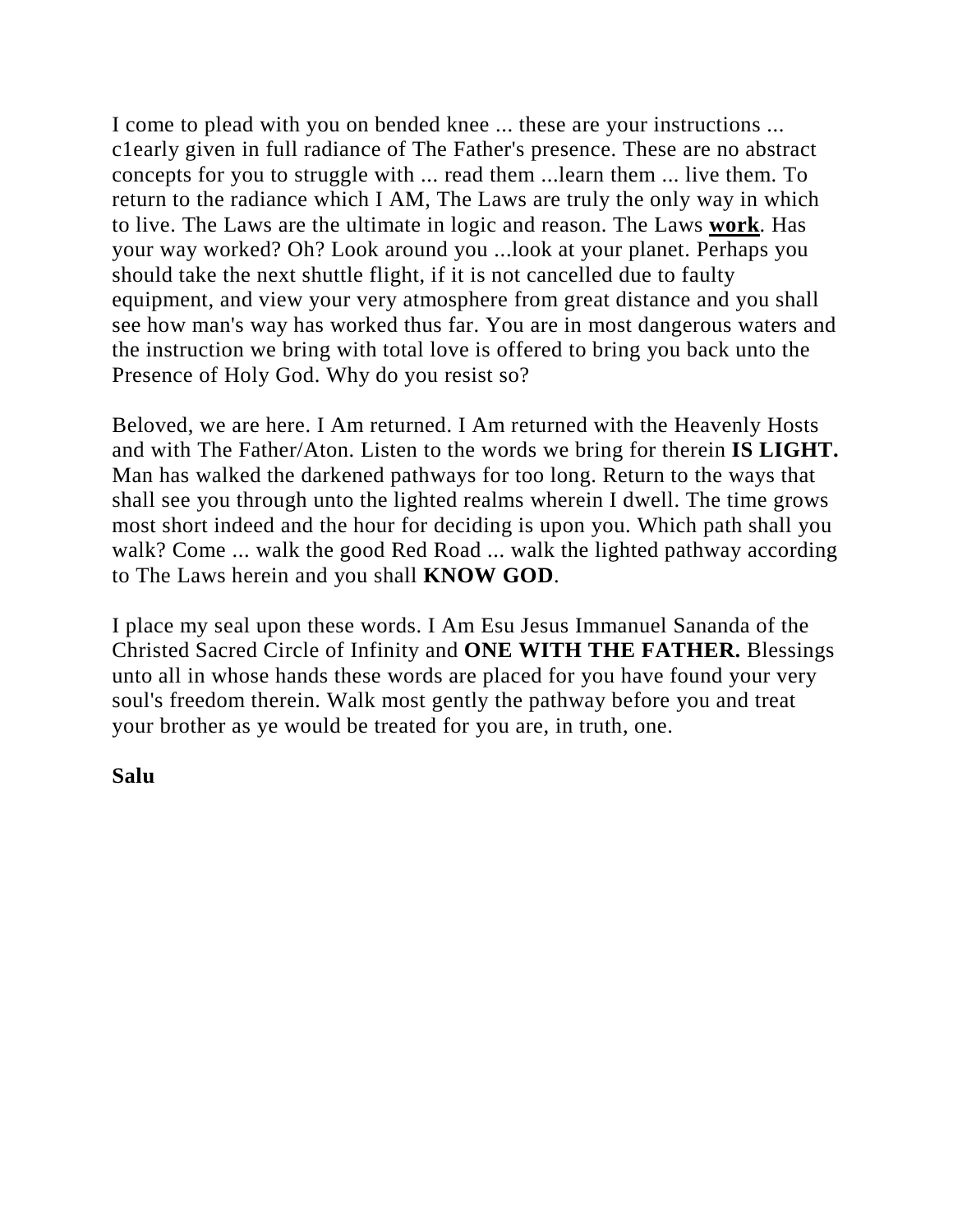#### **PJ 27 UNDERSTANDING THE LAWS OF GOD AND THE CREATION Also called "THE LAWS OF BALANCE"**

## **I. THE HIGHEST COMMAND OF THE LAW OF THE CREATION IS:**

#### **Achieve the wisdom of knowledge inasmuch as this will enable you to wisely follow the Laws of The Creation.**

This means to seek and demand the TRUTH be shown to you. So you must develop the ability to discern and judge all information, actions and behavior with self and others which go against the laws of balance given forth by GOD and The Creation. This also means that when information is put before your attention, you must ask the FATHER within you to show you whether or not it is true and ask for the Father to give you the verification you need for understanding the Truth in all information and situations which HE puts before you. THIS means you must have the courage and the determination to conquer the fear, apathy and ignorance within your altered ego to **ACHIEVE THE WISDOM OF KNOWLEDGE OF TRUTH!**

### **II. THE HIGHEST COMMAND OF THE LAW OF GOD IS:**

### **You shall Honor God as the Ruler of the human races and follow His Laws for HE is the "King of Wisdom".**

We attain spiritual perfection by learning and wisely following the Laws given forth by God and Creation. We learn through the Spirit of God within us how to live in harmony and balance with all Creation.

#### **The Eighteen "Laws Of God" are as follows:**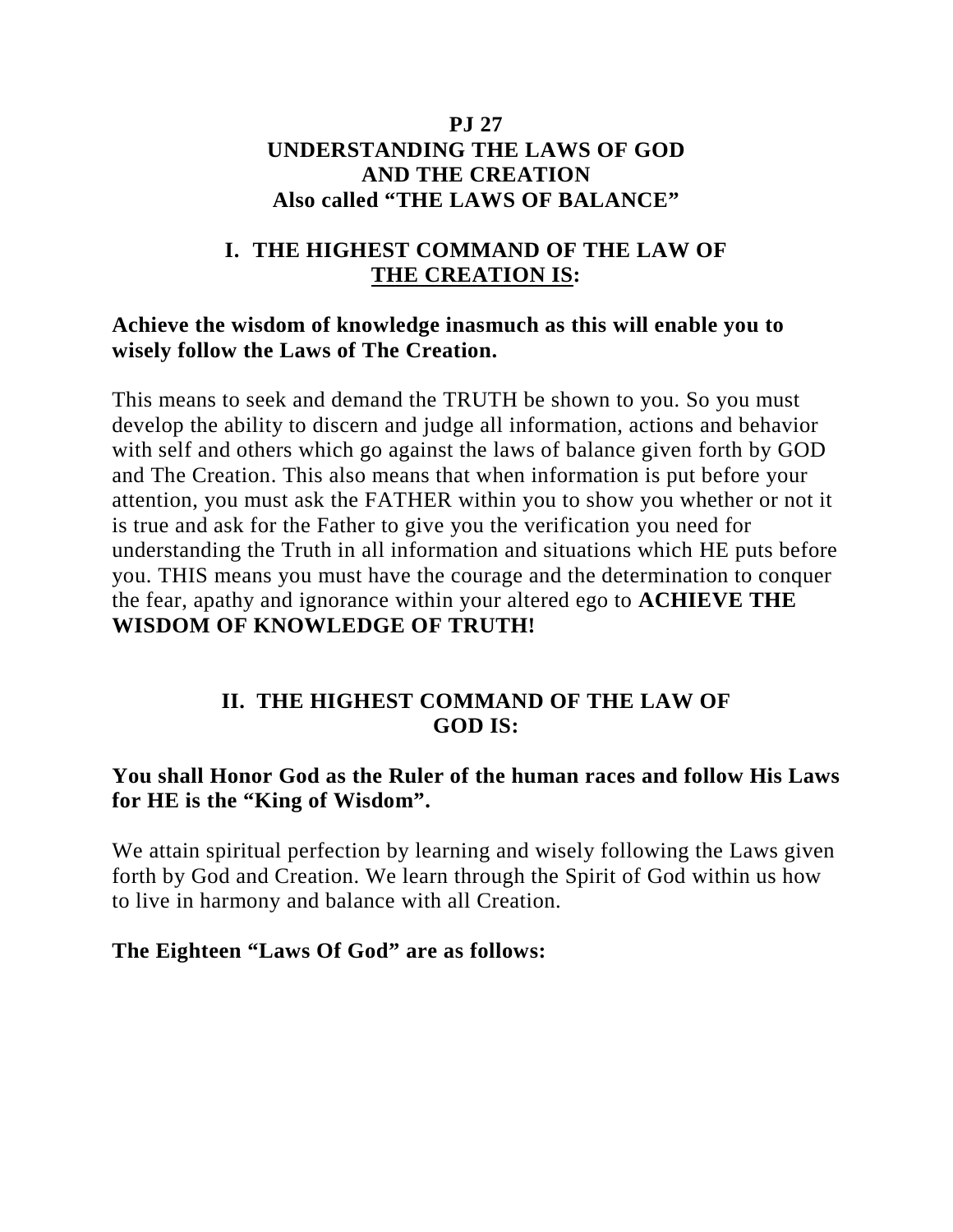### **1. YOU SHALL HAVE NO OTHER GODS THAN THE GOD CREATOR BEFORE YOU AND ABIDE WITH THE LAWS OF THE CREATION WHICH ENCOMPASSES ALL. ALSO KNOWN AS "THE LAW OF ONE".**

This means you must recognize that your soul existence and your life on this plane is only possible by the wondrous grace of God, your Creator. You must recognize and honor HIS HOLY PRESENCE within you AND ALL THAT IS, because it is by HIS HOLY GRACE that you shall be able to receive His guidance and instructions for WHAT your service is to God and The Creation to maintain the glory of light and love and life in constant unfoldment of the glorious mystery of the ONE. In other words, YOU will learn to understand and be always connected with the ONENESS of ALL THAT IS in Creation.

Now, to remember and understand this, THE LAW of ONE, you must realize that ALL beings AND creations are EQUAL OR EVEN in reflection of and importance TO THE ONE God, only that each is simply DIFFERENT in abilities, talents, and beingness as an EXPRESSION of THE ONE ALL THAT IS, Contrary to perhaps your own "opinion", You as A HU-MAN (Higher Universal Man) are NOT superior or inferior in importance to the tree, the rock, the bird or ANY other being or creation of THE ONE. You are simply ONE of THE HOLY FATHER'S vehicles of motion for expanding and experiencing the JOY of continuous unfoldment of THE CREATION. You see, there cannot exist any separation, ALL come from the ONE great Source of all THE CREATION and all will return to our source, THE ONE.

Also, you must understand the true nature of the laws of Balance given forth by our FATHER as it relates to HUMANS granted with the GIFT of FREE WILL. For example: If ALL humans were removed from this planet, do you think that the mineral, plant and animal kingdoms would remain in balance? The correct answer is MOST DEFINITELY YES! Because they belong to the kingdom of God which was created to maintain a wondrous Planet in Balance. You as humans who were given FREE-WILL and reasoning ability to choose to balance within the laws (or ' not), were also sent to God's CREATION as Guardians. What have you done to her by choosing to live in the lie of destruction which is the ANTI-Christ? Are you proud of the pollution you pour into her waters, and soils and airspace? This is the very water, soil and airspace YOU depend on for your physical survival. WHERE is the REASONING for this sort of corruption? Why do you crowd out and not honor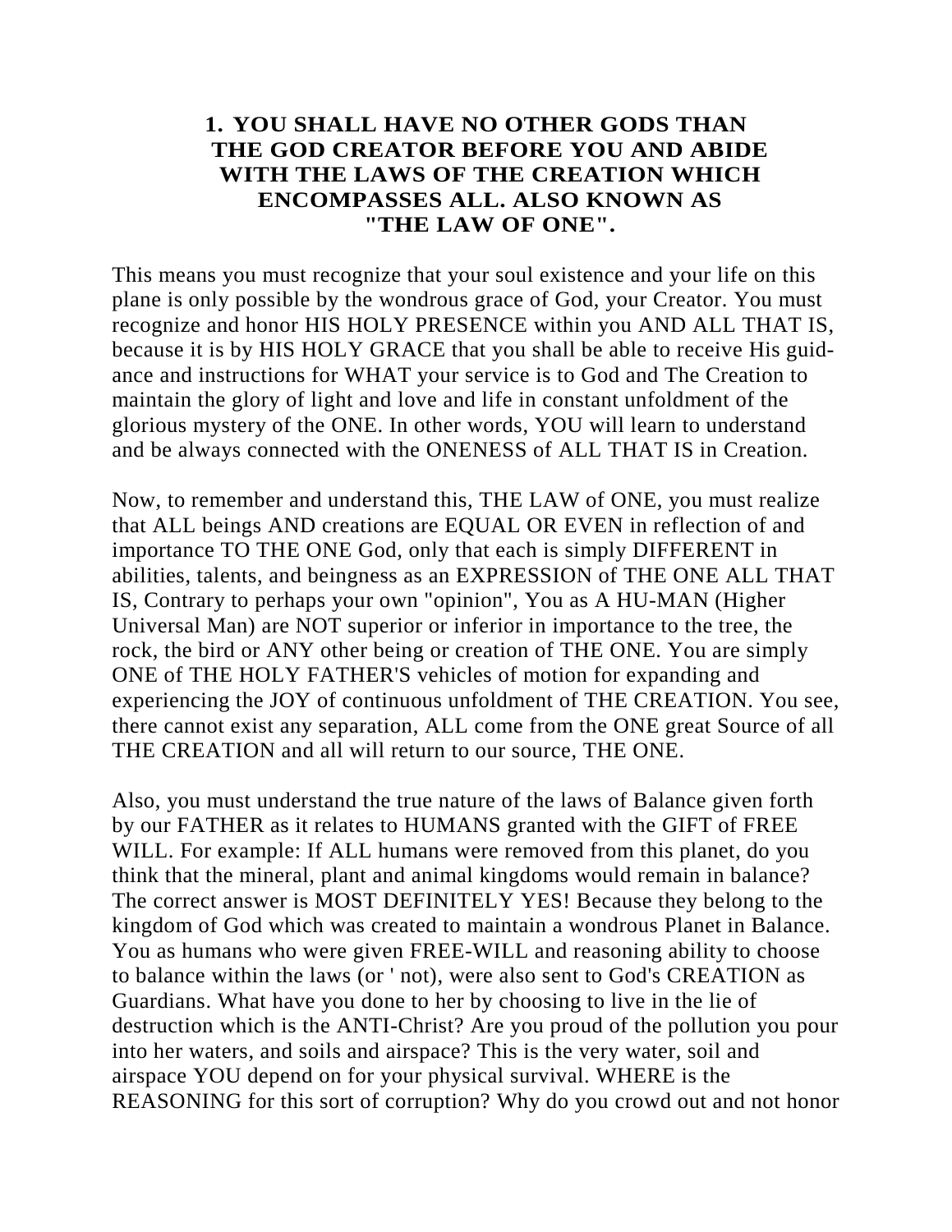the right to life of the others of God's Sacred Kingdom, such as the trees, the minerals, and the animals? What have YOU CHOSEN with YOUR Gift of FREE-WILL? Most of the Mass Consciousness of humanity have chosen death and destruction to themselves and the planet because they BELIEVE and are blinded by the lies of the Anti-Christ. They are possessed by the blindness and ignorance of their own "altered" ego.

So now that you recognize that most ones have chosen, with their wondrous free-will, NOT to Maintain the Balance of the Laws of God and The Creation, you might ask yourself. "So what happens now?" There is a point which is reached when God must decide whether HE will preserve and RETURN BAL-ANCE to a kingdom of His that is lost in the darkness and ignorance of the Anti-Christ, or whether He will allow the Anti-Christ to consume itself AND the planet it is sustained by.

We will give you the example of THIS kingdom of God, beloved planet Earth. She is called "The Emerald" of this universe; she is a most glorious creation and she is ALIVE, A BEING OF GOD'S LOVE. She is a part of the human experience, and the human experience is a part of her. All of the pollution of the thoughts, words and deeds from the humans here is now a part of HER, as well as existing within the humans who created them. She has been raped, pillaged and plundered by those who were to be her guardians. SHE has ALLOWED you to make her your playground of HELL and she has CRIED OUT TO GOD FOR HELP AND MERCY. As have many of YOU who now KNOW your only HOPE will come from the LOVING Grace and Mercy of OUR Divine Father! And GOD has answered HER Plea in his infinite Love, Compassion and Mercy. The Promise: She will be allowed to cleanse herself from within and without of ALL the Anti-Christ pollution smothering her.... SHE WILL BE REBIRTHED INTO A CHRISTED BEING OF PERFECTION! And so too, the humans WHO choose to align in balance with the laws of God and The Creation will also receive graduation into the Kingdom of God in the Higher dimensions of LIFE within the DIVINE CREATION. NONE will be spared the ultimate choice between the Kingdom of LIGHT and LOVE that is GOD's kingdom, or to remain in the kingdom of THE ANTI-Christ...which is the desolate, hollow darkness of lies, deception and destruction.

What we are describing to you is that YOU each NOW have the opportunity to move your soul awareness from UNCONSCIOUS (Current 3rd dimensional experience) to CONSCIOUS (New God 4th & 5th Dimensional experience)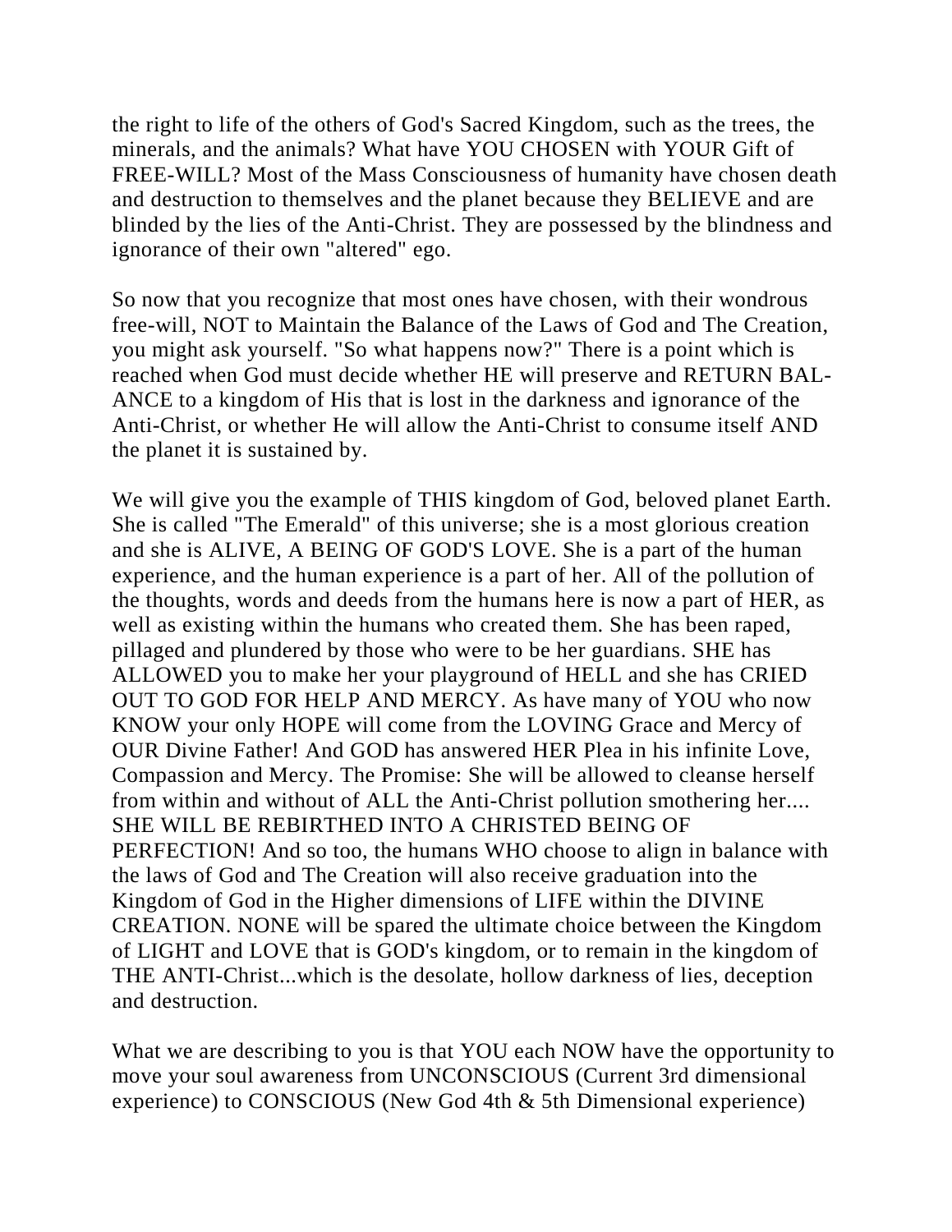IMMORTALITY. Meditate on the meaning of that statement of Truth! May you wisely choose the glorious FREEDOM of the CONSCIOUS IMMORTALITY OF GOD, TRUTH, LOVE and LIGHT!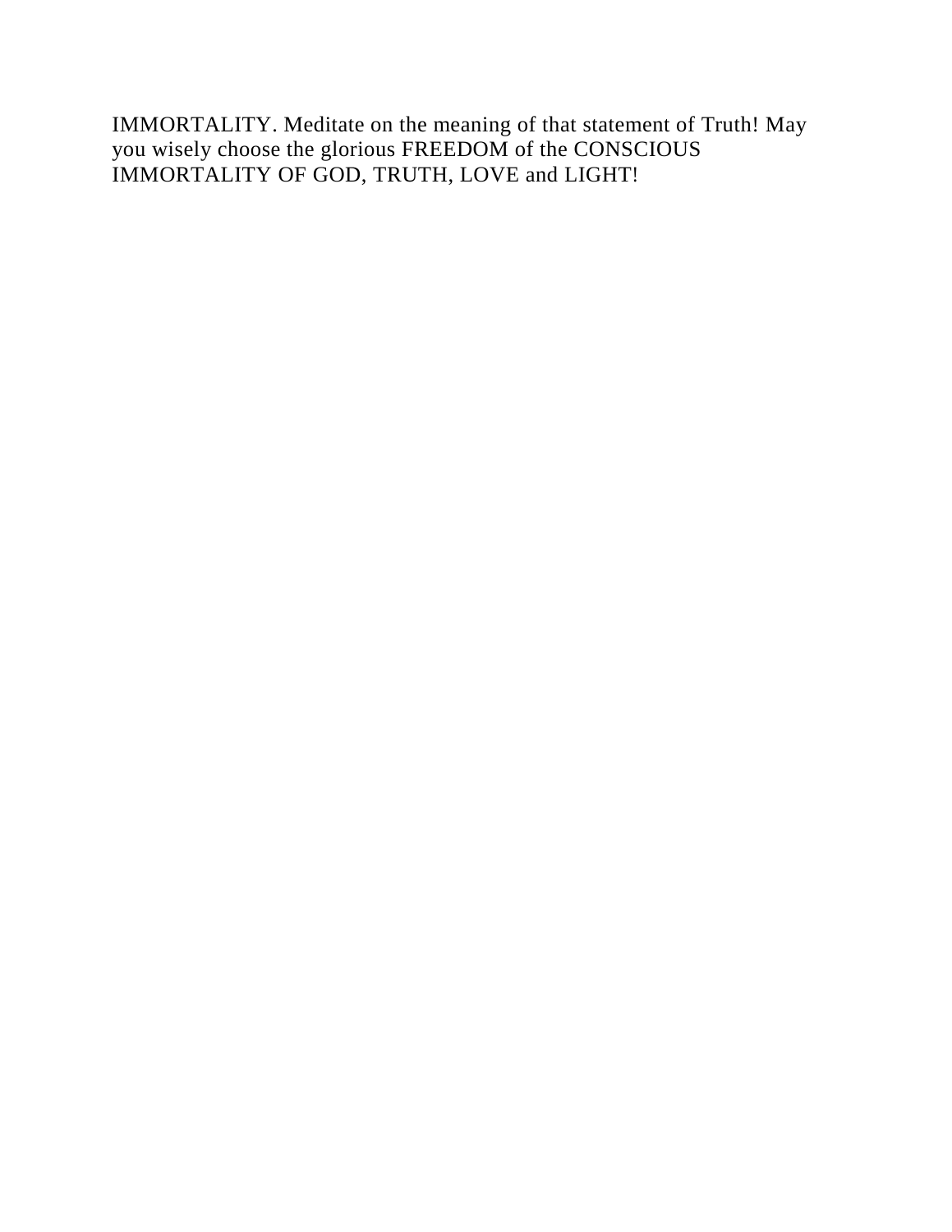## **2. YOU SHALL NOT MAKE FOR YOURSELVES IDOLS AND FALSE IMAGES TO WORSHIP AS GODS FOR THEREIN YOU GIVE POWER INTO THE HANDS OF EVIL.**

This means that there is NOTHING in material manifestation for you to worship as your GOD. There are no temples or churches, deities or crosses that need be the places or images to worship in or of. Nor are there any priests, ministers, rabbis OR ANY OTHER HUMAN who may act as representatives BETWEEN you and God. You see, EACH and everyone of you Human Beings carries with you the TEMPLE OF GOD WITHIN YOU! You are the temple. And so with this truth in mind you might ask yourselves, **WHERE do YOU take God in your life journey?**

So you must not place the attainment and hoarding of "worldly" treasures above the attainment of your spiritual wisdom and perfection lest ye "die" in the darkness of spiritual poverty. A good example of this false image of "worship" is quite prevalent now in your societies and that is THE WORSHIP OF GOLD. If you make the accumulation of gold (money) your first preoccupation for the sake of having more and better "things" and possessions, you are pushing God out of HIS temple and the Anti-Christ will become your constant bedfellow, urging you to consider ONLY your material desires, promising you greatness and importance ABOVE your brothers, so that eventually God within you becomes but a glimmer of what was once the flame of your eternal GOD EMPOWERMENT within. And if YOU allow your Altered Ego POSSESSION by the Anti-Christ to rule your being, the Anti-Christ will not stop until your flame of life is extinguished and your spirit is left ALONE and naked to stand before self and God in the agony of self-judgment of the transgressions against HIS HOLY PRESENCE.

So this means that you must become and remain "detached" from your "worldly" possessions, because they do not go with you to the kingdom of GOD, nor does the "amassing" of great "worldly" treasures bring you SPIRITUAL wisdom. Your preoccupation with "amassing" great worldly wealth brings you only the emptiness of spiritual poverty. You cannot serve your SPIRIT and serve The Anti-Christ. Serve only your SPIRIT WITHIN and the Anti-Christ will have no place to dwell within your temple.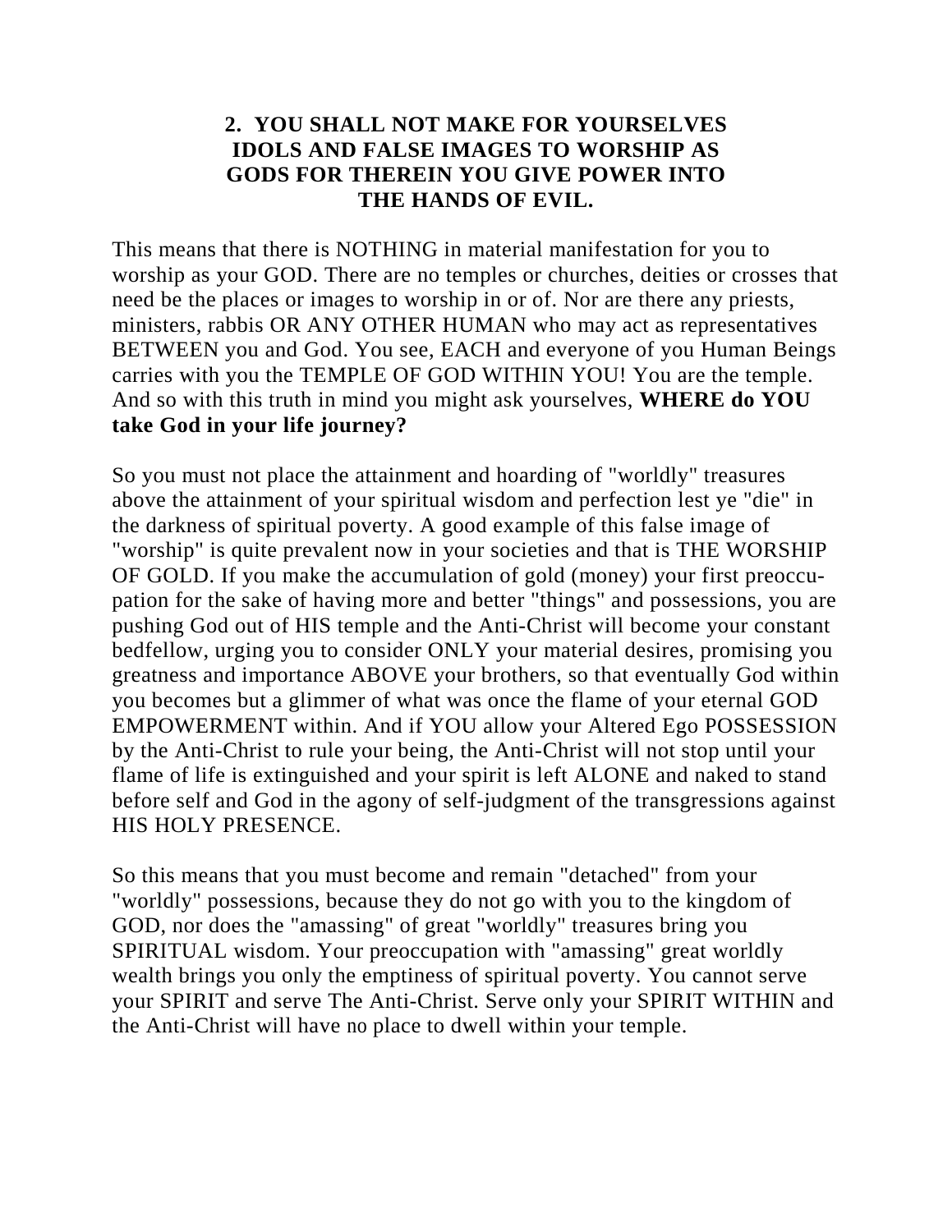### **3. YOU SHALL LOVE THE LORD GOD WITH ALL YOUR HEART, SOUL AND BEING (YOU MUST LOVE THINESELF AS GOD AND GOD AS SELF.)**

This means that within the Christ circle of infinity, which is the Christ Consciousness of ONE, you must recognize the tremendous and Wondrous Love that our Lord God has for you to allow your experience in HIS kingdom of life unfolding. You and ALL THAT IS are but the reflection of HIS LOVE and JOY of The Creation before him. You are his co-creator in the infinity of The Creation and you are the co-creator of HIS jubilant Self-discovery within the unfolding manifestations of the mystery of the ETERNAL ONE. So when you despise yourself or another, you despise the very SPIRIT of LIFE ETERNAL and it all exists within YOU. You see, OUR Great Central Sun, The ONE Eternal Light is beckoning to you: I AM THE LIGHT, I AM THE JOY, I AM THE LOVE, I AM THE TRUTH, I AM THE ADVENTURE, I AM THAT I AM .... AND SO ARE YOU! **YOUR TICKET TO THE ETERNITY THAT I AM IS YOUR LOVE OF THE HOLY SPIRIT OF LIFE WITHIN SELF AND ALL THAT IS!**

Also remember that in your physical world, you have a physical body which you are given to use to house YOUR SPIRIT OF GOD WITHIN. You must take care of the needs of the body with proper food, water, clothing, shelter, exercise and rest so that you remain vibrant, clean and healthy in order to perform, with honor, the service of GOD. So too, you must not knowingly "poison" the body with the ingestion or inhalation of devastatingly harmful and addictive "drugs" whether they be of "legal" or "illegal" status by Earth standards. The spirit of God within you needs no "mind" altering to connect and commune with THE HIGHEST DIVINE LIGHT OF THE ONE ALL THAT IS.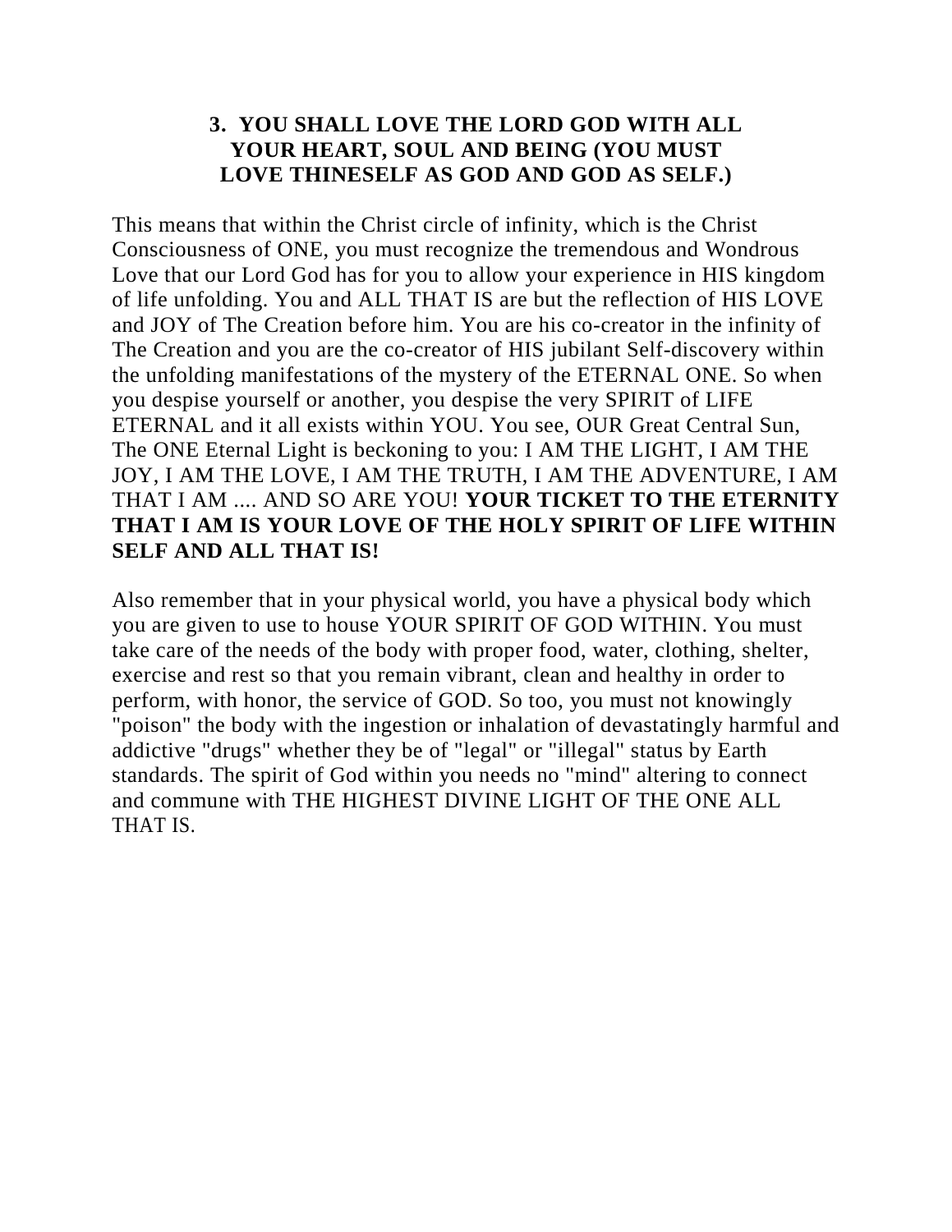### **4. YOU SHALL NOT USE THE NAME OF GOD IRREVERENTLY, NOR USE OF IT TO SWEAR TO A FALSEHOOD.**

This means you shall not cast BLAME against or curse another IN THE NAME OF THE FATHER in your thoughts, words or deeds. You must take full responsibility for your own errors or transgressions against self or others. And so when you blame, curse, resent and condemn another being you are ALSO blaming, cursing, resenting and condemning GOD your Creator, who exists as the flame OF IMMORTAL LIFE WITHIN YOU and WITHIN ALL OTHERS. So as you cast outward the blame of irresponsibility and denial, it must return to you UNTIL the lesson is learned by YOU who is the creator of the transgression in the first place upon THE ONE self.

Also, you must not knowingly and purposely deceive or lie to yourself or others in the name of YOUR HOLY FATHER. So when you say, "I swear this to BE the total truth in the NAME OF GOD", you had better KNOW that to be a factual statement or you have dishonored GOD'S SACRED NAME for your own selfish altered ego means. This does NOT mean that with the tyranny that exists with the INJUSTICE SYSTEMS of the world, that you must sacrifice YOUR LIFE for the telling of a truth in a court of the unlawful. In this case (as in all situations you encounter) you must use your GOD-given senses and ask for HIS guidance and protection in your circumstance. This in no way means you will not tell the truth as you perceive it to be, but you must **TRUST THE POWER OF GOD WITHIN YOU** to always give you what you need for guidance and protection. This is what Immanuel told the Pharisees and scribes about "oaths":

**"Woe unto you, you blind leaders of false teachings who say, 'If a person swears by the temple, that does not count, but if a person swears by the gold on the temple, that binds him. You fools and blinded ones, you are the offspring of evil; why do you let people swear knowing that an oath is not binding and is a worthless act? How can you say that if a person swears through sacrifice, that is binding? You blind and false teachers, who gave you the right to demand an oath or to swear, since the Laws of The Creation state that oaths should not be given? Your speech should always be yes, or, no. Therefore he who swears by anything on Earth or the Universe, swears by something fleeting, which is without any substance and therefore, an oath is of DO substance either. Therefore, he who swears by anything commits a crime with respect to the truth of his word**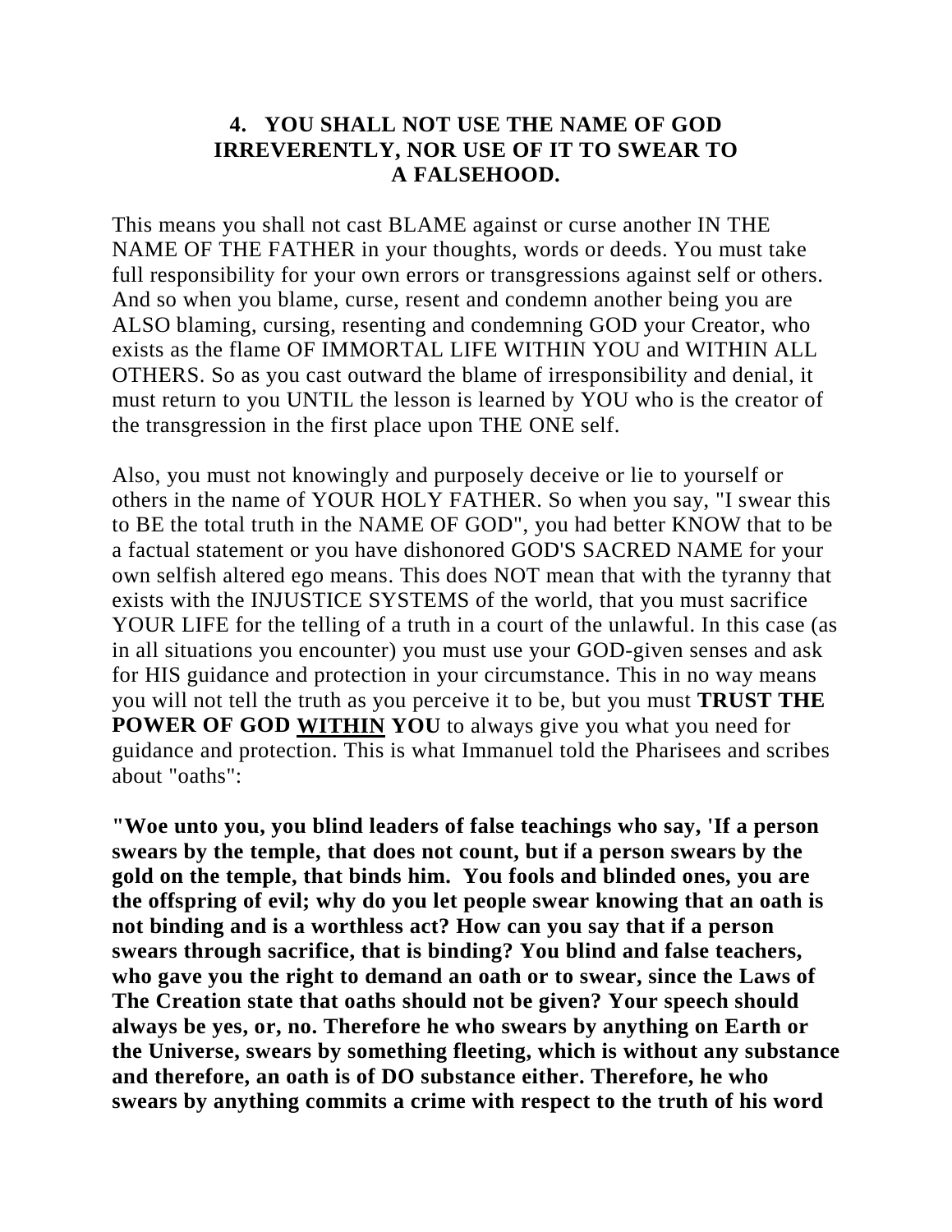#### **and makes it doubtful. "**

(Isn't it interesting that in a court of "law", ones are required to hold the "false" *Bible* and swear an oath of truth to the court? Where do you suppose that requirement came from? Perhaps from Freemasonry?)

It is important to remember that ignorance of the Truth is acceptable **FOR A TIME**, but remember GOD within YOU will give you many opportunities to turn your ignorance into **THE WISDOM OF KNOWLEDGE OF TRUTH**. And if you are truly a servant to the **ONE ALL THAT IS**, you will **ALWAYS** welcome THE LIGHT OF TRUTH to shine within and before you **EVEN** if you find the truth to be abhorrent within your very being. This means that you cannot hide behind the BLIND ignorance which rules you by fear and denial of responsibility. THIS is NOT acceptable ignorance in God's Kingdom because you thereby become the servant of the Anti-Christ and have therefore GIVEN your life into the hands of evil.

Here is an example of unacceptable ignorance: (This **FALSE BELIEF** applies to many who consider themselves part of the "so-called" New Age movement.) Ones are given the wisdom of TRUTH that says yes, "YOU are GOD and so you create your own reality. "Many ones have falsely interpreted that to mean, I can now ignore the reality I have ALREADY contributed to the creation of and it will no longer be my responsibility because I am God." This is a prime example of how the Anti-Christ will twist and alter the truth and maintain his playground of deception. Just because you choose to IGNORE the disease and corruption within your government, for example, that does not mean YOU are now exempt from responsibility. WHAT DO YOU THINK HAPPENS TO ALL THAT ENERGY OF ALL THE THOUGHTS, WORDS, DEEDS AND ACTIONS YOU HAD BEFORE YOU BECAME (In YOUR perception) A "MASTER" OF "POSITIVE" MANIFESTATION? Do you perhaps think that POOF! GOD JUST EVAPORATES IT FOR YOU AND YOU ARE NO LONGER RESPONSIBLE?!? Or do you think to yourself, **"Well, this government corruption and war and economic crises and possible food shortage is all just Doom and Gloom Ugliness that others choose to acknowledge and it's not my fault, so as long as I don't bring it (doom & gloom) within my reality, it's not true and doesn't exist for me."** We have news for you ones, if you believe that nonsense; you have become a tool of apathy for the Anti-Christ POSSESSING YOU! ALL are connected to the POOL OF MASS Consciousness of Manifested ILLUSION on this plane. If you choose to only SELECTIVELY accept the "truth" which is comfortable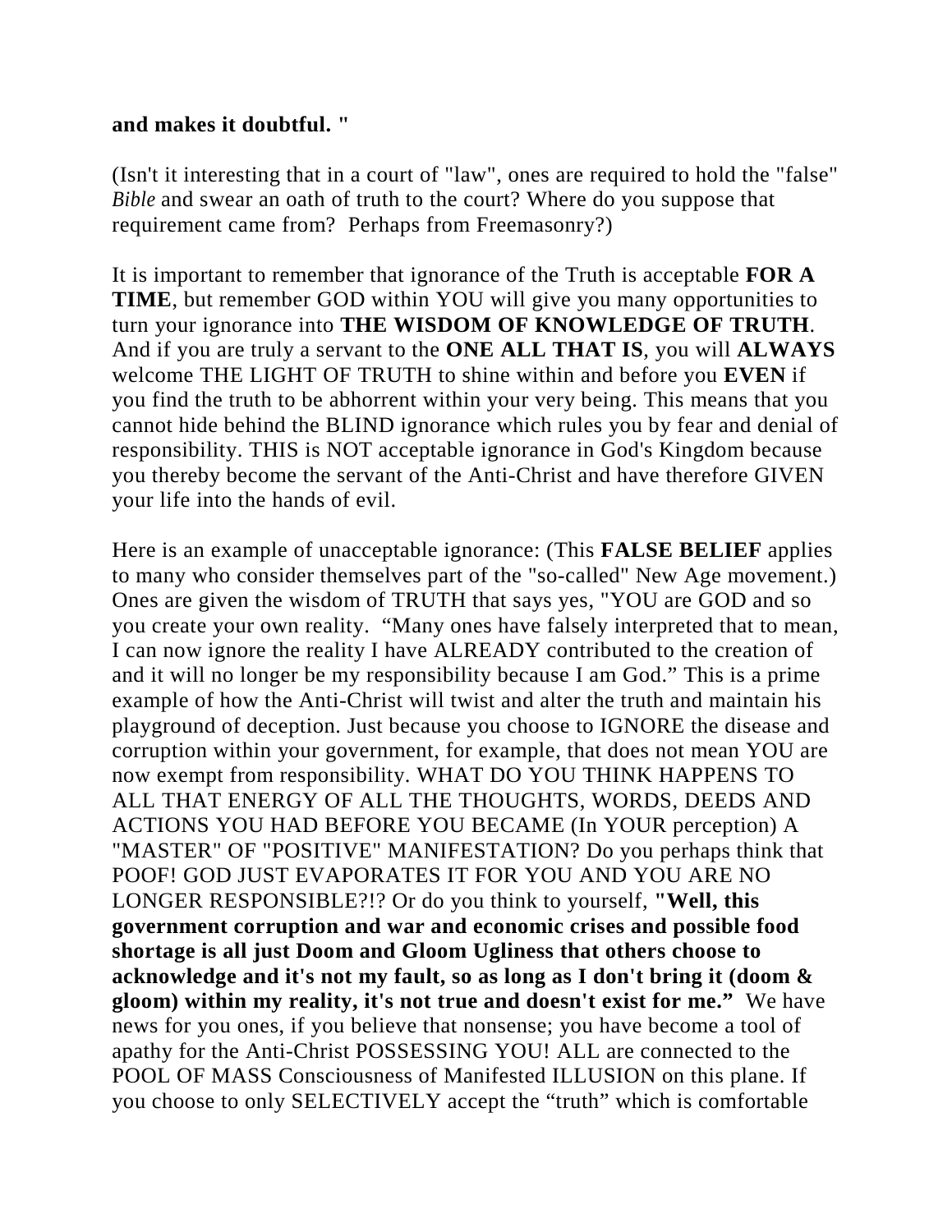for you and doesn't upset YOUR illusion of reality, then you have also DE-NIED THE HIGHEST COMMAND OF THE LAW OF THE CREATION: **ACHIEVE THE WISDOM OF KNOWLEDGE INASMUCH AS THIS WILL ENABLE YOU TO WISELY FOLLOW THE LAWS OF CREATION.**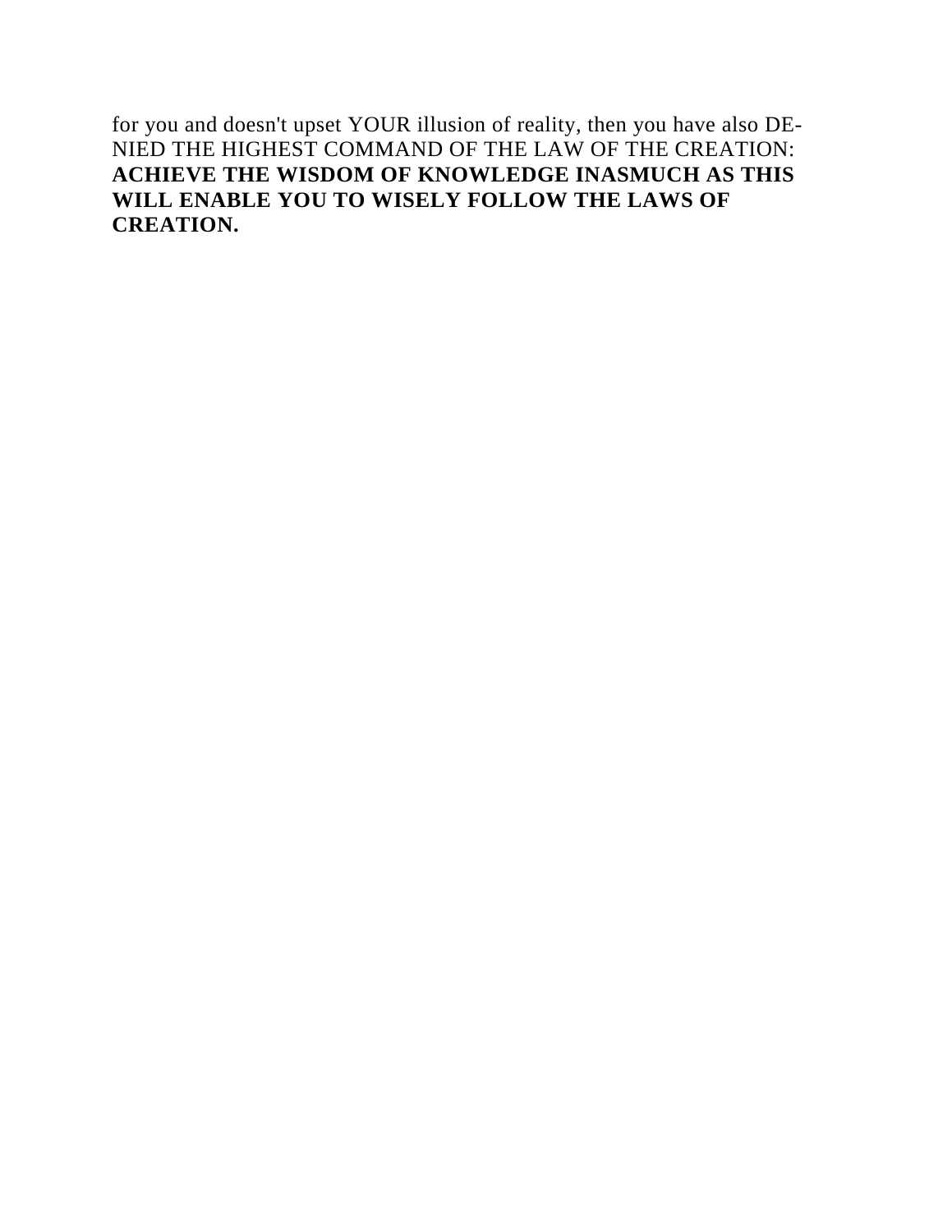### **5. REMEMBER. GOD'S "DAY" AND KEEP IT HOLY.**

Now within the "so-called" Christian *Bible,* this law has been interpreted as "A" day and the day that was chosen by HUMANS was the one called SUNDAY and also called "The Sabbath". This was the day which HUMANS said that NO work could be done and you must go to THEIR Church and pray, repent and give thanks because this was God's day. We must tell you this is not correct because **ALL** days in the Kingdom of God and The Creation are **HIS**. This means you must keep ALL of your Days HOLY in reverence to THE DIVINE HOLY ONE PRESENCE OF GOD WITHIN ALL OF THE CRE-ATION. EVERY day you must, as a part of your prayer, acknowledge and give thanks and HONOR unto God and The Creation for ALL the blessings of abundance, Wisdom and LIFE which THE FATHER WITHIN YOU has bestowed upon you. Remember this about the true purpose and POWER of Prayer and Meditation. **PRAYER** is Asking for guidance from the Father within for WHAT YOU NEED TO KNOW IN ORDER TO SUSTAIN IN HIS SERVICE, "AND IN ALL THINGS, FATHER, NOT MY WILL, BUT THINE WILL BE DONE." **MEDITATION** then is RECEIVING that information from the Father within to sustain in HIS service. Eventually, YOU will ALL be in a constant state of meditation and communion (mutual participation or sharing) with the Divine Father within.

Now, Sunday has also been called God's day of rest. **This is not logical.** What about the farmer who has animals and his fields to tend? This is not to say that you cannot rest. But your rest may be on a Monday or a Wednesday or maybe just an hour or two each day. It will be different for every human depending on the conditions of his service to God, WHEN the cycle of time comes when all is returned to the ONE of THE CREATION; there is a period of what might be termed as "rest". This means that life as you know it in this illusion will cease to exist. It is one of the Great Mysteries which measures in cycles the ebb and flow of THE ONE DIVINE SOURCE OF ALL THAT IS. Until that time, GOD within you will guide you as to when the necessary times of rest are for you.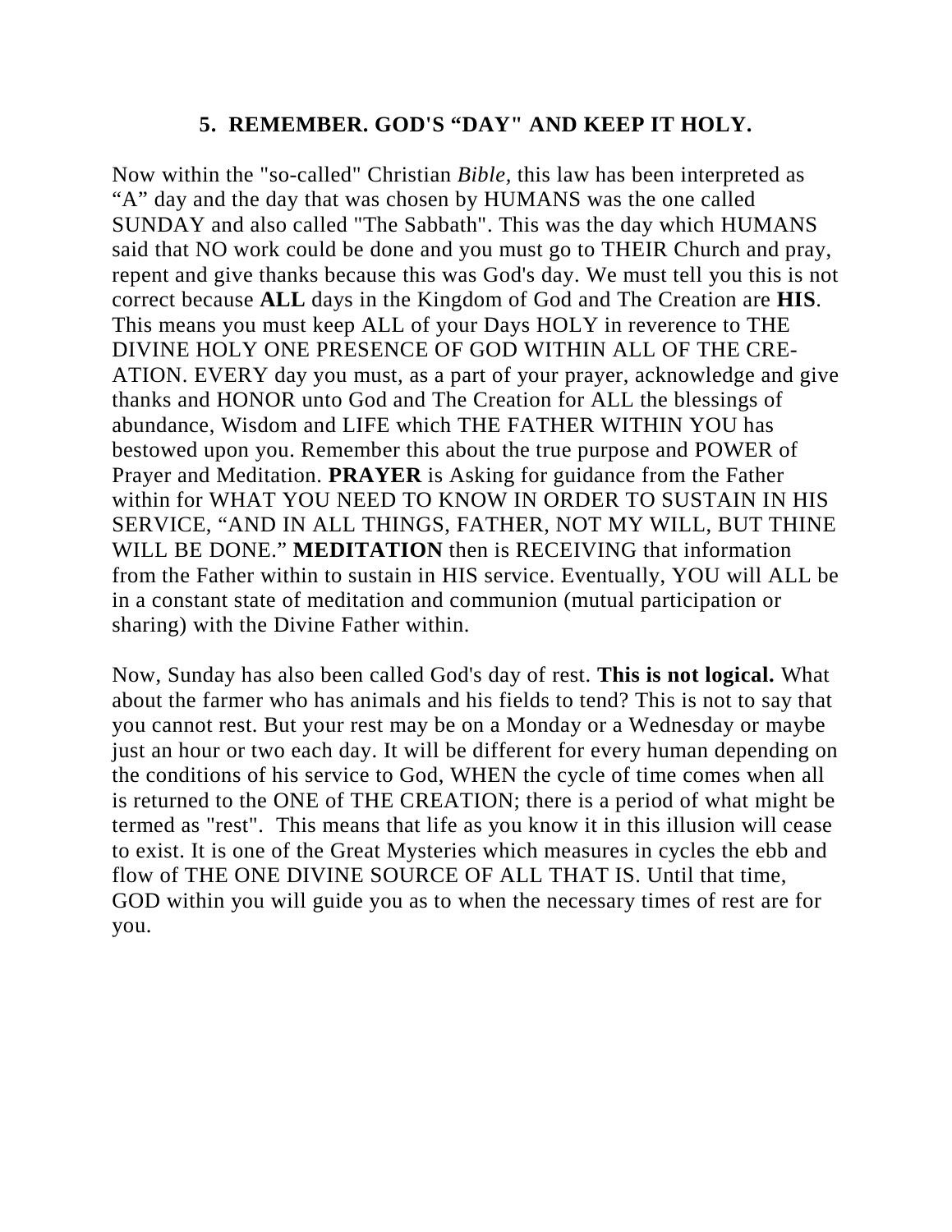## **6. YOU SHALL HONOR YOUR MOTHER AND FATHER.**

This wondrous law has most often been taken only in the quite literal sense. AND it is true, you must honor the ones who were the vehicles for your SOUL being sent here by the Grace of God, THE SAME AS YOU WOULD HONOR ALL THE BEINGS OF LIFE CREATED BY OUR CREATOR GOD AND THE CREATION. This means that as a babe and child you are dependent upon your parents, or others, to sustain you physically in the very least. There is also the tremendous responsibility that those who choose to be "parents"--defined as "A Father or Mother; or any organism that generates another; a source or cause" have. THEY are also choosing to be teacher and guardian for you, one of GOD'S CREATIONS. They are also entrusted by GOD our Creator (whether THEY know it or not) the responsibility of giving YOU the tools to become self-sufficient and sustain in HOLY GOD's service for the remainder of this life-time. This is why in the more spiritually aware Kingdoms of God, ALL beings are NOT given the responsibility for the pro-creation of the species.

Firstly, it is an honor that is EARNED by the parents who completely understand THEIR responsibility to TEACH the laws of balance of God and The Creation. Secondly, Pro-creation of the species IS TAKEN VERY SERIOUSLY by your more spiritually advanced brothers on other planetary systems. (See Law #15.) The reason is that THEY recognize and honor the TRUTH of the LAWS OF GOD AND THE CREATION. You see, THEY HAVE LEARNED THAT THE SPIRITUALLY WEAK. WILL PASS ON THEIR DIS-EASE, APATHY, IGNORANCE, AND MISUNDERSTANDING TO THEIR PROGENY, thus spreading the insidious cancer and DE-STRUCTION of THE ANTI-CHRIST throughout their species. THEY KNOW THAT THESE CHILDREN OF GOD ARE THEIR PROMISE FOR THE BALANCED CONTINUATION OF THEIR SPECIES. So it goes that the procreation responsibilities are monitored VERY carefully to maintain Balance of the species within the laws of GOD and The Creation. EVERY child is LOVED and carefully tended and instructed by ALL who have EARNED this, one of the most important responsibilities of any HUMAN, THAT OF BEING A "PARENT" FOR GOD!

Now the other purpose for and meaning of this law is that you shall honor the Mother and Father Principle of ALL THAT IS IN THE CREATION. A very wondrous example is that you must honor THIS beloved Planet Terra who represents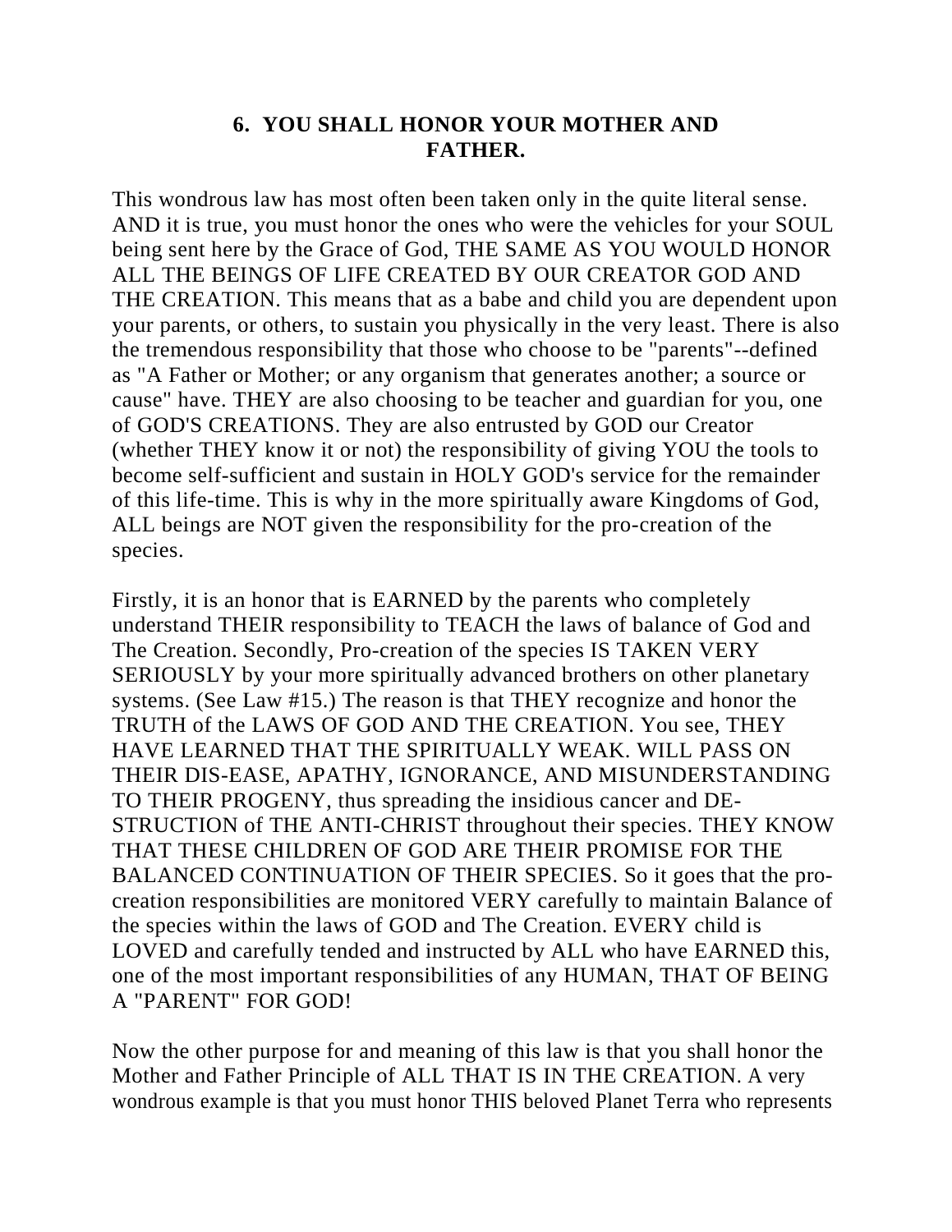the Mother "principle" in that she nurtures and sustains the lives of All Creatures of God who exist here. And you must Honor our Father GOD who gives forth the seed of the Spirit of ALL life within the ONENESS of ALL THAT IS. Of course God IS the Mother/Father principle in HARMONY, BALANCE AND MOTION and so there exists the Mother/Father UNITY and BALANCE IN ALL FRAGMENTS OF THE DIVINE CREATION.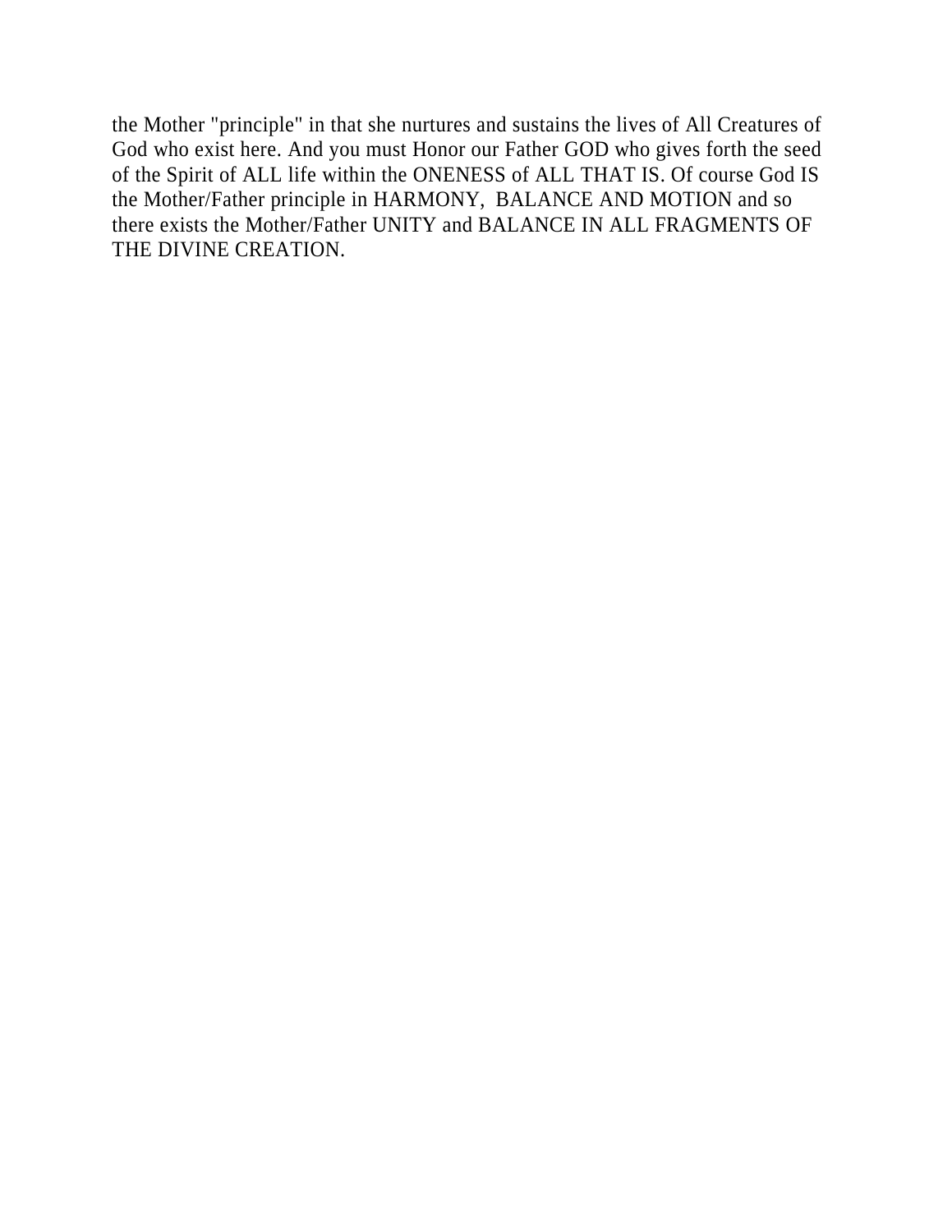## **7. YOU SHALL NOT MURDER YOUR FELLOW MAN**

In the *Bible* of the "so-called Christians, this law is written simply as "Thou Shalt Not Kill" which leaves room for misunderstanding of interpretation. What this law means is you shall not WISH death upon another human being of God in YOUR THOUGHTS as well as you shall not commit physical murder of another human.

This rule does not mean you cannot defend yourself and your family if your lives are threatened, because that is SUICIDE which is SELF-MURDER and so also against God's laws. You must not ever choose suicide of your body because you feel worthless and "can't" go on, because you dishonor the lifeforce of god within you. Only God within you must decide the end of a physical life-stream. That time will only come when your purpose and mission is accomplished so that the process and Divine Plan of God for your spiritual growth will not be interrupted. The remorse of the soul is oftentimes much greater AFTER the suicide of the body is accomplished than in the perceived "altered" ego illusion of suffering BEFORE the life-stream is terminated.

Just remember that when you honor God within yourself and ALL THAT IS and you truly understand the laws of balance given by our Divine HOLY ONE, you would never consider the self-punishment of suicide. You will simply CHERISH every living breath you take in the Gift of LIFE of God and The Creation!

Oh yes, and for those of you who label yourselves "Feminists" and "Pro-Choice" which usually means PRO-MURDER of one of GOD's children, remember this: THERE ARE NO ACCIDENTAL PREGNANCIES. If you become pregnant, which is being the vehicle for one of God's new creations, CHOOSING an abortion because of YOUR selfish and irresponsible sexual behavior IS STILL MURDER any way you look at it. Remember you each are given, along with your "Free Will", PERSONAL RESPONSIBILITY for all of your thoughts, words, deeds and actions. There are definitely many possibly undesirable "effects" to illicit and wanton, lustful sexual activity. Pregnancy and Disease are two obvious results which do and have occurred more often than not.

Now, IF a woman is forcefully and violently RAPED against her will and becomes pregnant, then SHE must commune with God within her as to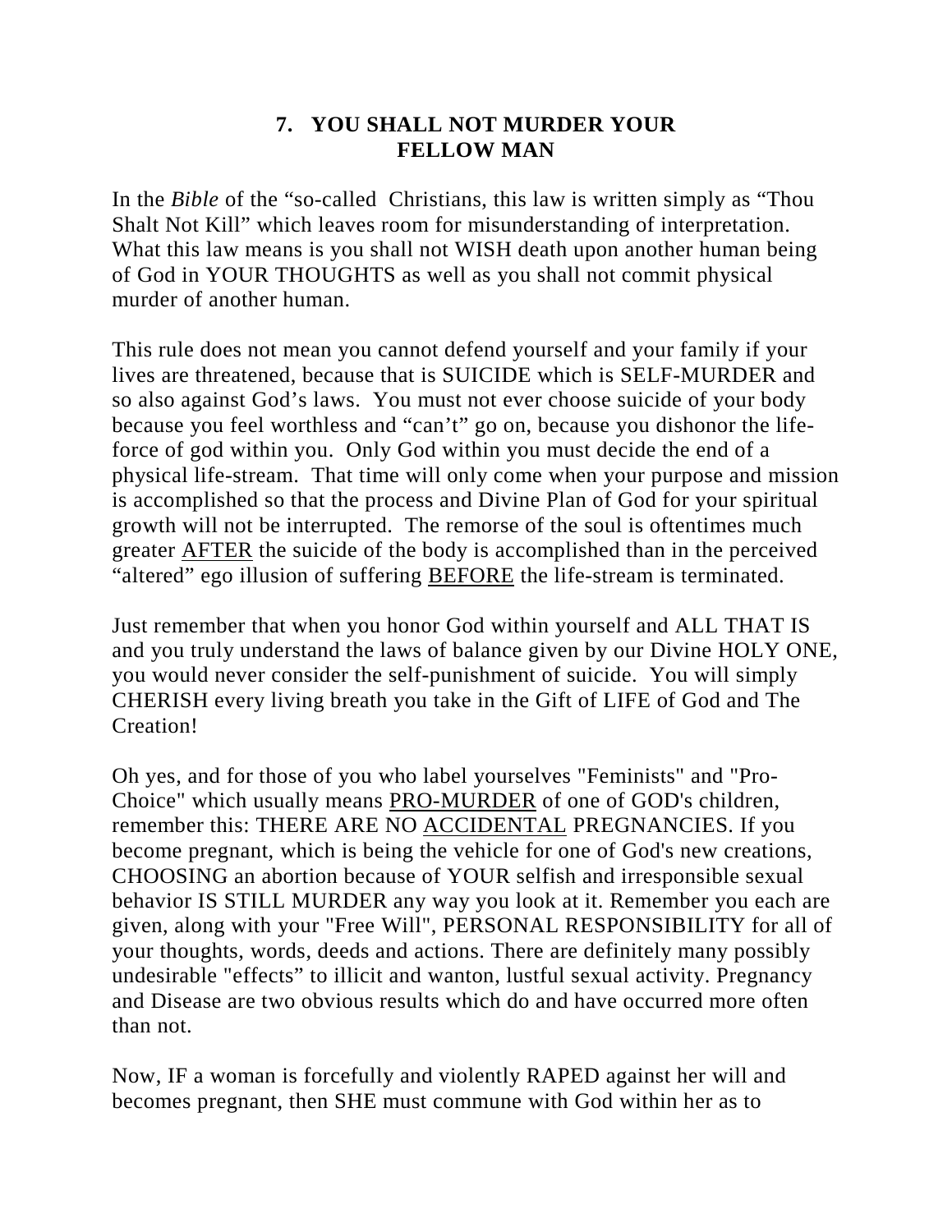whether or not HE will terminate the pregnancy. So it will not be HER "altered" ego choice or will but **THE FATHER'S WILL WITHIN HER WILL** BE DONE. This is usually what a miscarriage is, THE FATHER'S WILL. No ONE else will make this decision for HER, ONLY THE FATHER WITHIN HER!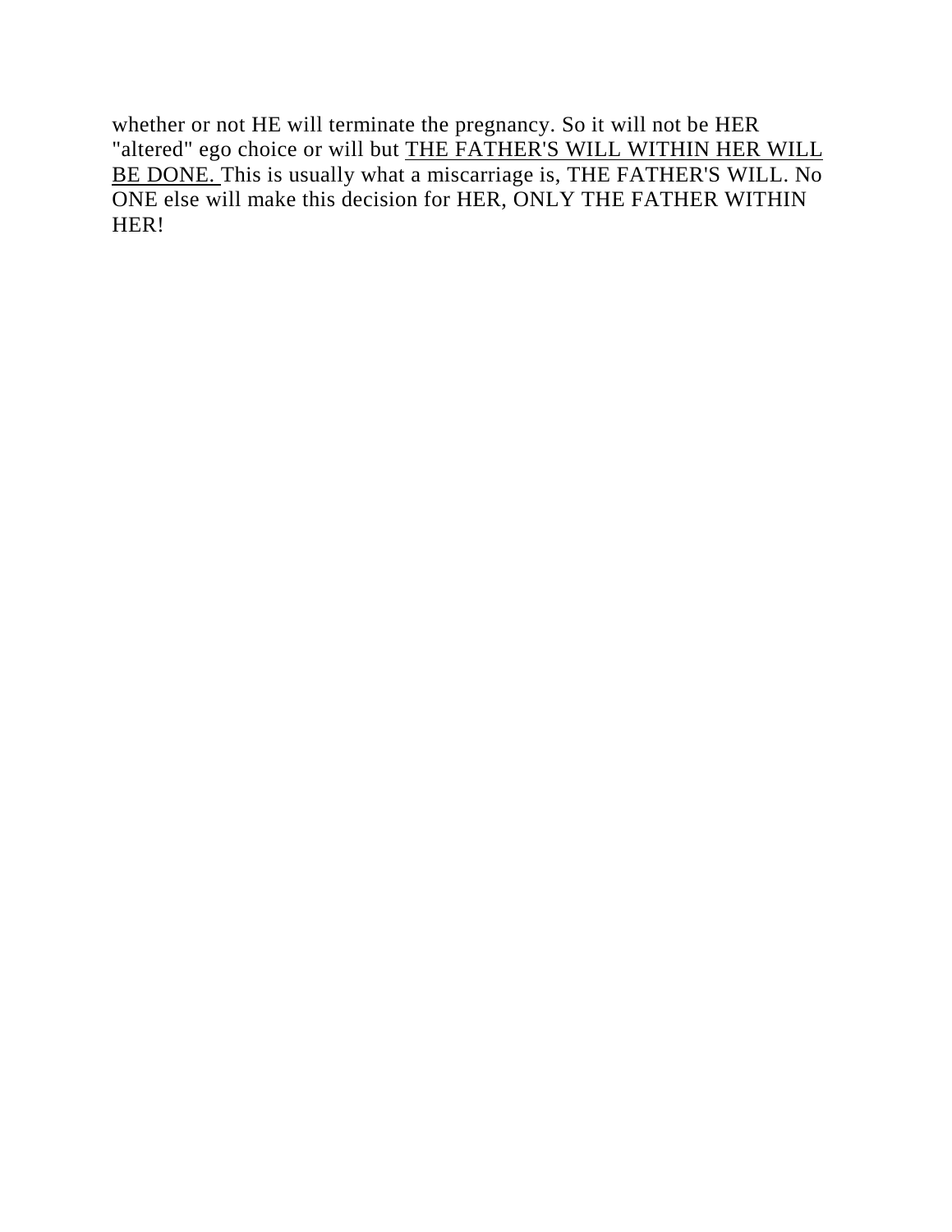## **8. YOU MUST NOT COMMIT ADULTERY**

The literal definition of **"adultery"** in your dictionary is: "The voluntary sexual intercourse of a married person with someone not the spouse." Now, the reason for this law, which still applies now, was that well before and at the time that the Commandments were presented by Moses to the people, they were mostly simple-minded, ignorant, illiterate and God-FEARING because of their previous false teachings given by the religious/empire leaders of their "time".

The problem was that (throughout your "past" history) many young men and soldiers would lustfully spread their fertile seed in the sexual act to MANY various young, willing women whom they met within their daily lives and in their travels from village to village. (Times have not changed much, have they?) The obvious result was that many women became pregnant, and usually by that time the man was long gone, to war or to the next village. So she would be left alone with the responsibility of birthing and raising her child. Many women could not "handle" this unexpected responsibility AND the desertion of who they usually thought to be THEIR man. Many women, overcome by the horror, shame and guilt of the circumstance, killed themselves and their unborn by trying to abort the child. Many women were left on the streets, unless they had friends or family who would take care of them. And many women abandoned their birthed child, sometimes at the doorstep of a church or orphanage, but also some would leave the child to die in some dark and desolate place. So thus the necessity of this law, "You must NOT commit adultery." (See law #15, "You must obey the wisdom of God for the responsibility you have of BALANCED Pro-Creation of your species".)

So in his loving mercy and infinite wisdom, God created the commitment of **Marriage** or **Wedlock** defined in your dictionary as: "A legal contract by a man and woman to live together as husband and wife." (In the higher realms it is a very serious and joyful commitment and is called DIVINE UNION.) In this way HE planted the seed of JOINT responsibility of this husband and wife to each other AND to any offspring they produced. This is why Marriage is to be considered one of the MOST serious and SACRED commitments TO GOD!

Now we will quote some of the actual teachings given on this subject of THE FATHER'S WORD given by The Master Teacher Jesus, Esu, Immanuel from the book (now in print, as part of The Phoenix Journal Series) entitled AND THEY CALLED HIS NAME IMMANUEL: I AM SANANDA. Nearly 2000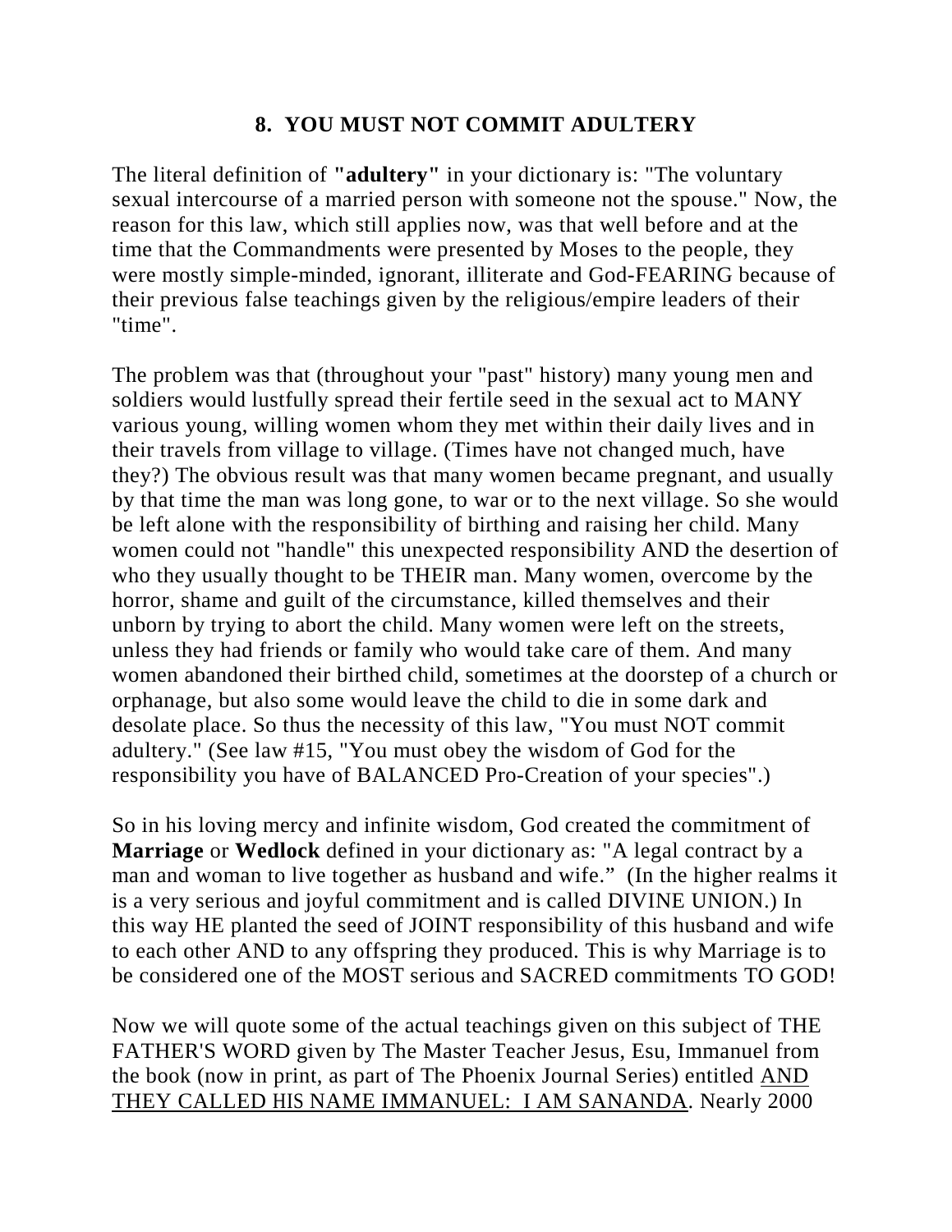years ago when the Master Jesus, Esu, Immanuel was asked about the commitment of marriage and the rights of men and women. This is what he said:

**"All good things were given unto you and you received the Laws according to which are to live. You should adhere to these and additional laws, so that you shall prosper on Earth and have peace in your families;** *remove the power of the old* **law** *that women shall be subject to man, since she* **is** *a person equal to man in spirit respect, and has equal rights and obligations.* **There are many distortions in the laws since they were given forth by God and the Celestial Sons, for men have built them to be suitable unto themselves.** 

**"When a man marries a woman, he shall pay to the most trusted steward the handling of her possessions, as a price of security, lest she suffer from lack of her necessities. The price should be calculated in such a way that for each year of her life one hundred pieces of silver should be the basis, measured according to her knowledge, her ability, and her strength, provided her health is not lacking. The price is not to be considered as that of a "purchase', for no person may be sold or bought, but as security for the woman lest she suffer lack.** (Amount and type of financial security for "modem" times will be adjusted accordingly. For further clarification of Immanuel's statements read **PHOENIX JOURNAL EXPRESS VOLUME 1 & 2** pages 34-40.)

**"The bond of matrimony between man and woman should be permitted only if both are of mental competence and capable of leading a marriage in accordance with the law. (**Note: that is **GOD'S LAW).** 

**"If, according to predetermined agreement, no price is paid, the law applies: the man must supply the needs of the wife regarding all of her necessities.** 

**"The inability of a wife to bear children, or a man's inability to sire children is no reason for divorce, nor does she or he deserve other opinions or actions.** 

**''The only reason for divorce is that of adultery, that is the destruction or endangering of spirit, the body, or the life of the members of one's own family unit. If a person is divorced by his own actions of adultery, he should be sterilized, for he is unworthy of life and its laws for he has**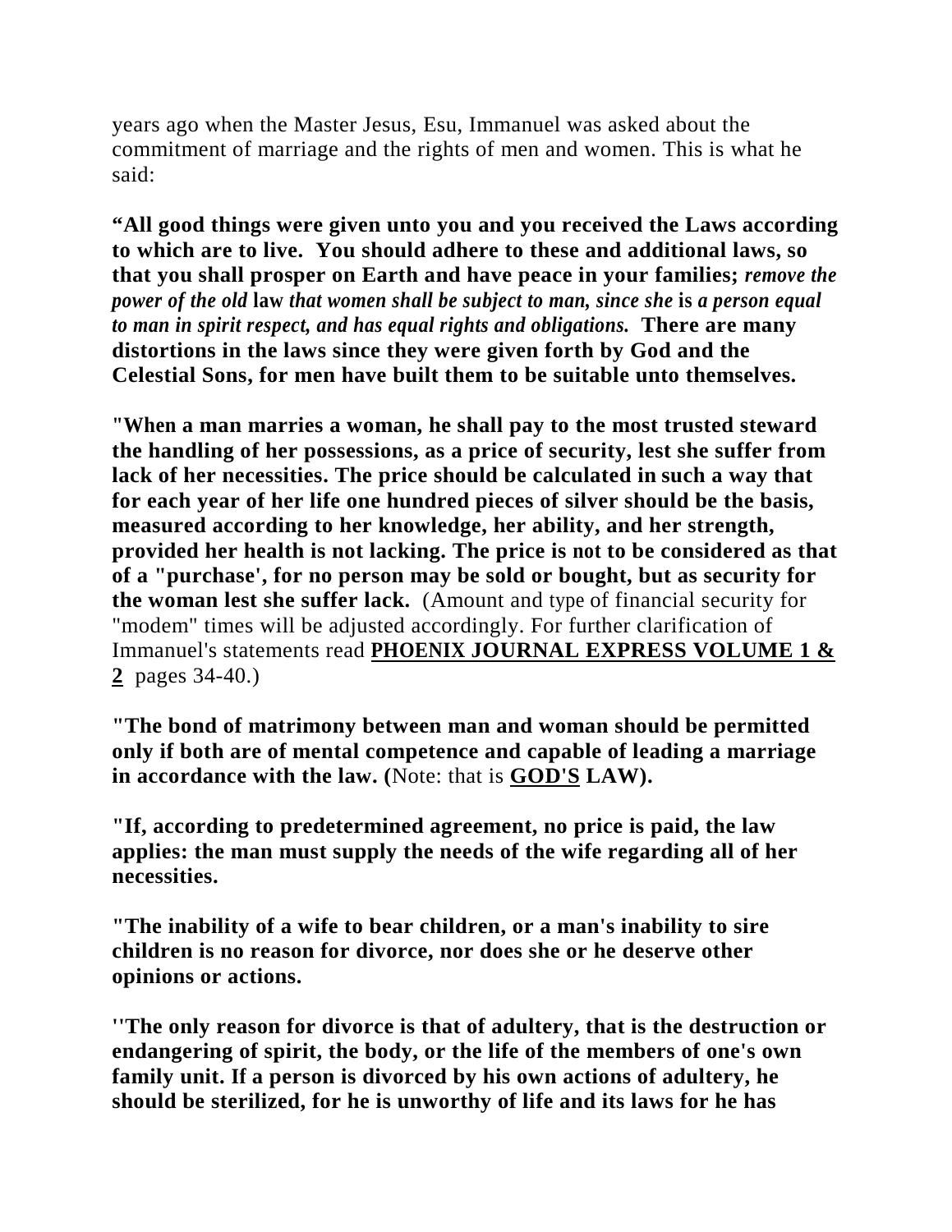# **responded to the selfish lustful drives of pleasure-seeking and has cast aside all responsible behavior."** (End of quoting.)

Now, in the literal translation in order for ADULTERY to occur, then one or the other or both of the two adulterers would have to have made the vow of marriage. In God's Kingdom of Truth, this vow of DIVINE UNION made between two, a man and a woman to live together as ONE, is taken most seriously indeed because it is a commitment made to THE FATHER WITHIN, EACH TO THE OTHER **for that entire life-stream**. It is a contract with GOD rather than a legal contract of the human experience. This means that a man and woman who cohabit together as "lovers" without a "so-called" legal contract **must make** THE SAME COMMITMENT to God as those who have the "so-called" legal contract, whether THEY realize it or not. It is NOT necessarily always a contract made to God to PRO-CREATE the species because many who choose DIVINE UNION may not choose, be able, or be qualified to fulfill that (pro-creation) service to THE ONE FATHER. (RE-READ Commandment number 6 where we discussed the responsibility of PRO-CREATION). But both "lovers" STILL HAVE THE SAME RESPONSIBILITY (as a "legally" married couple) for the offspring they may produce. If they only choose cohabitation because of sexual lust or other selfish reasons, they have, thus, denied THEIR responsibility to GOD, and they will suffer the consequences of their actions at the hands of evil. (See law #13, "As you sow, so shall you reap" also known as, "The Law of Cause and Effect".)

Does this mean that DIVORCE, defined as: "**1.** Dissolution of a marriage bond by legal process OR accepted custom. **2.** Any radical or complete separation", goes against the laws of God and The Creation? **YES** AND NO! You see it depends on the TRUE circumstances experienced by the divorcing couple. For example: Since your commitment in life is always **FIRST** IN SERVICE TO GOD, then ideally, your chosen partner in marriage must support YOUR commitment as well as his/her commitment to THE HOLY FATHER.

If, for example, your partner batters you and/or your children physically or emotionally and thus does not support or honor either his or YOUR commitment in service to GOD, then you are no longer bound by your contract/bond of marriage. Why would GOD bind you and your children to a commitment of SUFFERING and PUNISHMENT? It is not logical. But, if your partner decides that he/she wants to divorce you because you are just no longer attractive to him/her physically and sexually, THIS IS NOT AN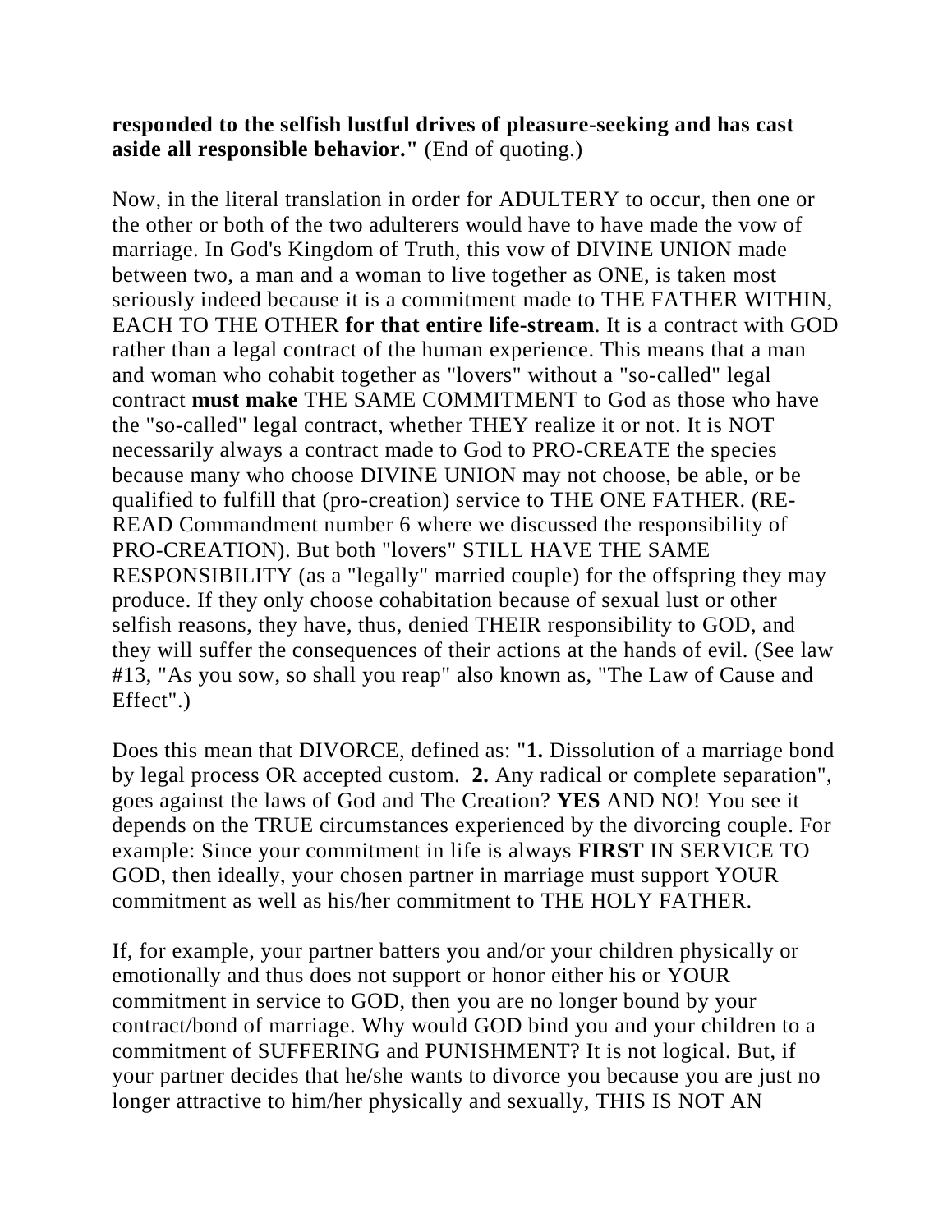ACCEPTABLE REASON FOR DIVORCE. Let's take that example further. Say your partner is no longer attracted to you and decides to find sexual satisfaction elsewhere; he/she has committed ADULTERY, (re-read above quote by Jesus Immanuel) **and if you choose** to do so, it IS an acceptable reason for divorce. The reason is that not only has your partner broken his/her commitment with YOU and HIMSELF, BUT in the act of Adultery he has broken his commitment TO SERVE GOD ... because by the act of fulfilling his lust he has invited the Anti-Christ within his temple. Of course, the choice you make about whether or not to divorce an adulterous mate will ultimately be made BY THE FATHER WITHIN YOU.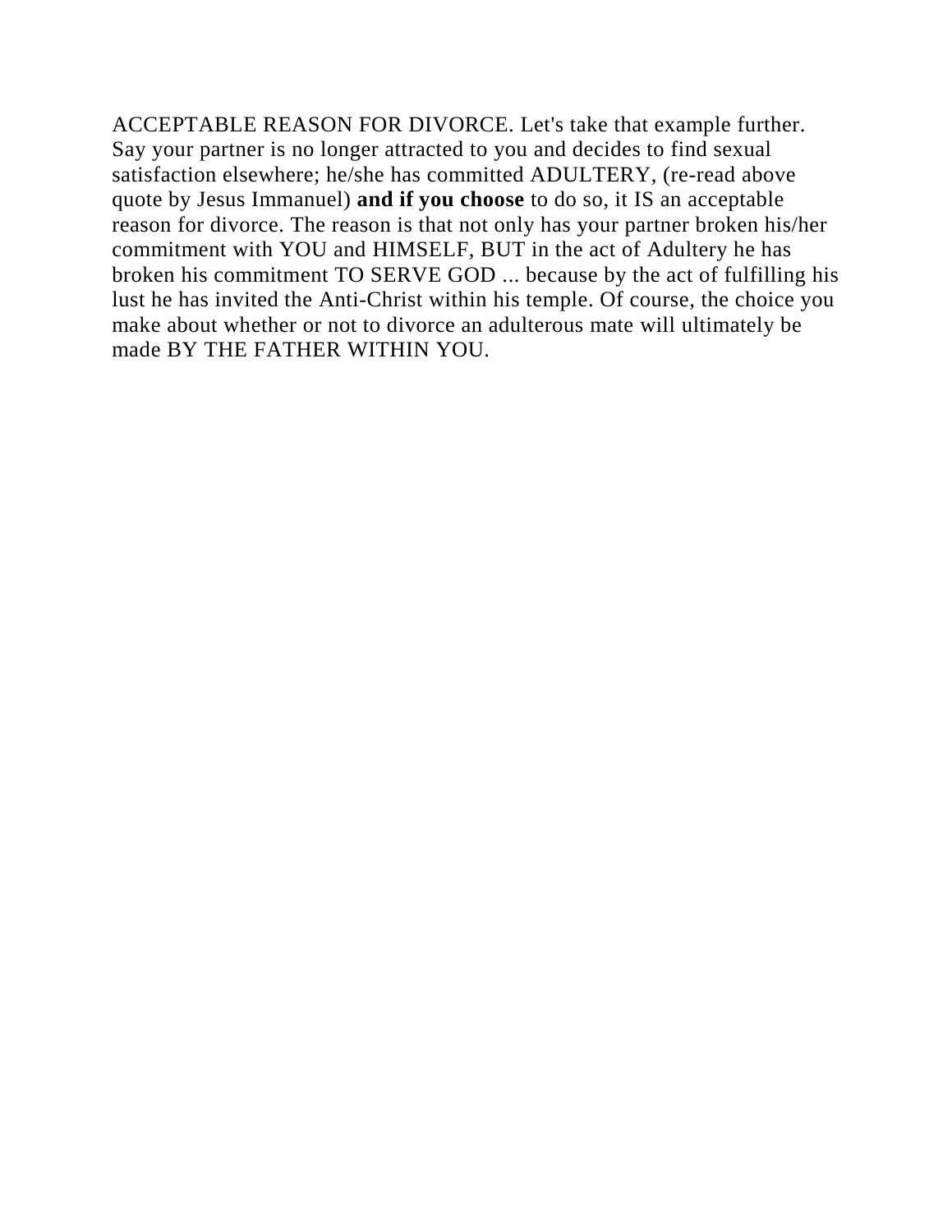# **9. YOU MUST NOT STEAL (MATERIALLY OR EMOTIONALLY).**

This law does mean literally that you must not **steal**, defined as: "**1.** to take (another's property, etc.) dishonestly, especially in a secret manner. **2.** to take slyly, as a look. **3.** to gain insidiously or artfully: as he stole her heart." And this law also means, you must not steal the trust and good faith of another by lying to them about your true motives and intent. You see, malicious **LYING and STEALING** are opposite sides of the same coin.

Here are some examples of various forms of lying and stealing: If a man falsely tells a woman who is a virgin that he LOVES her and wants to marry her, but all he really wants from her is a sexual encounter, he is misleading her. If she in good faith falls "in love" with him and also falls for the trap of his "false" promise to her and succumbs to his pressure to express "their love" physically before the marriage vow is made, and then he abandons her, he has essentially "stolen" her heart, her innocence and her chastity for his own lustful, selfish intent.

Even if the woman wisely refuses his sexual advances, and finds herself rejected by him, **he is still guilty of lying to her WHICH IS STEALING FROM HER EMOTIONALLY.** The big difference in these two scenarios is that, although she has been robbed emotionally, at least she doesn't have the "guilt" of dishonoring herself by breaking the laws of God and giving away her chastity to an unworthy man.

Here is another example of STEALING the **innocence** of another. **Innocence** defined as, "**l.** Free from sin, evil; not guilty of a specific crime. **2.** harmless **3.** knowing no evil **4.** without guile or cunning **5.** an innocent person, as a child". Now stealing in itself is a "sin" against God's laws upon only the one who steals, BUT when one succeeds in **stealing the innocence** of another, what he has essentially done is **WILLFULLY AND BLATANTLY lied** to them, so thus he has enticed and manipulated the other to **also BREAK THE LAWS OF GOD AND THE CREATION!** So in order for innocence to be "stolen" from another, the person "stealing" must be doing so knowingly and blatantly with the INTENT of manipulating another to fulfill his own selfish means and the victim has to guilelessly trust the person.

For example: The Leader of a country sends the young men off to a **WAR** (which also involves **MURDER**) in a far-away place, and tells them, "You are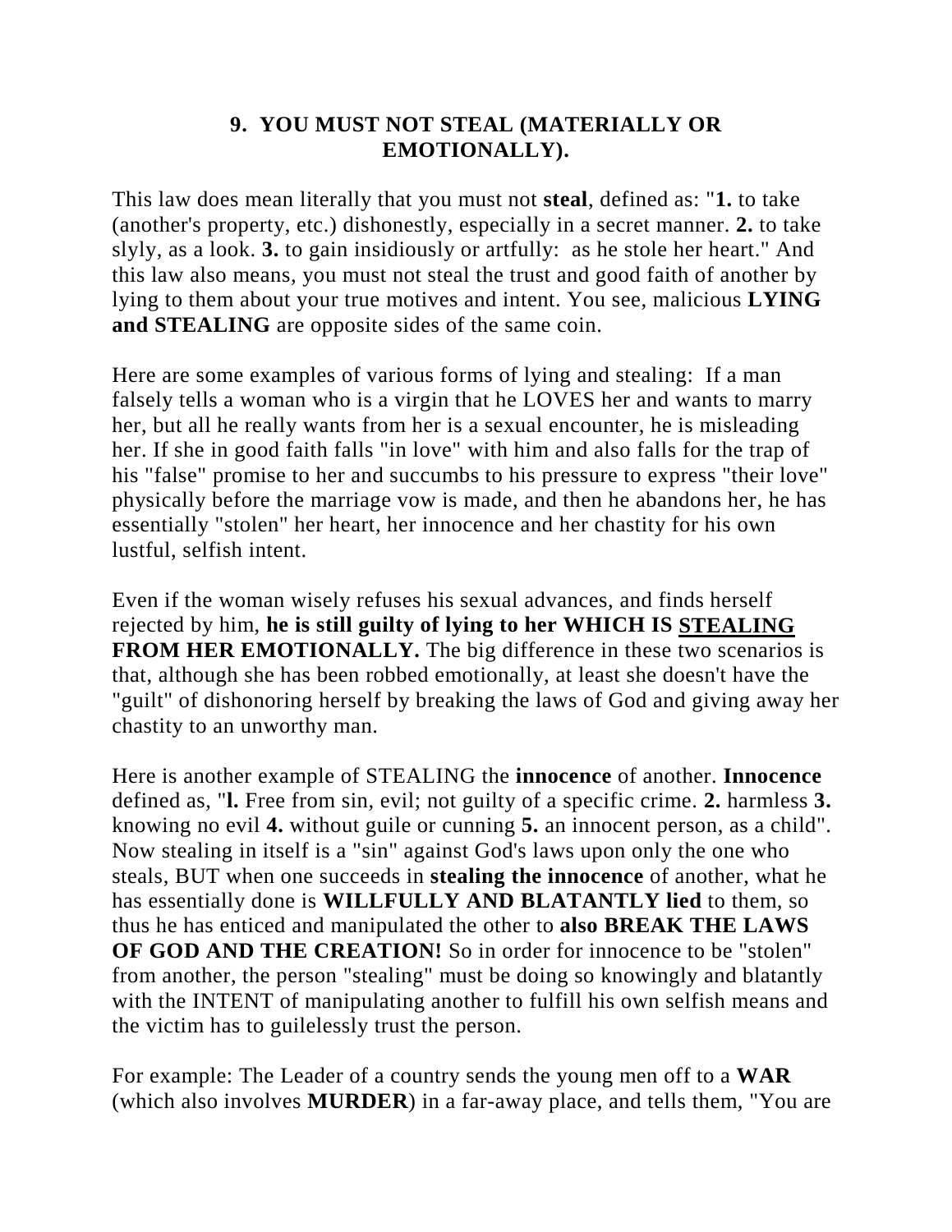fighting for freedom and defending your country," and they believe this lie. So they go to the war and realize in horror that they are slaughtering innocent people and protecting and defending wealthy Sheiks and their oil fields and money, NOT defending their country's freedom. That is when THEIR INNOCENCE has been stolen from them, when they realize that they have been LIED to and USED by one/ones they trusted-to **perpetrate EVIL.**

Another example: Say you are a child and you discover that your Father has a girlfriend "on the side". (That is adultery, friends.) When you face him with this, he **TELLS** you that you must "promise" him you will not tell your Mother. He still loves her and doesn't want to hurt her and the family etc. If YOU tell her, she will divorce him and ... and ... and. Well, as a child, you are devastated in your heart because YOUR FATHER has asked you to LIE, but you "promised" him and so, somehow, it would be YOUR fault if you told your Mother and you certainly don't want to cause your parents to divorce! This is emotional blackmail and the Father has stolen the innocence of his own child by making her promise to LIE and making her feel responsible (for HIS irresponsible behavior) for what "could" happen if she told her Mother the truth.

Another perhaps more repugnant example: Any adult man or woman who willfully indulges in the lustful coercion and manipulation of a child who trusts him/her to perform ANY form of sexual activities **has most definitely stolen the innocence of that poor child.** 

Here is another example close to the hearts of AMERICANS: Your Forefathers of the wondrous United States of America were inspired by GOD in the development of a most sacred *CONSTITUTION* and BILL OF RIGHTS in order to maintain PEACE and BALANCE and allow you FREEDOM and the pursuit of happiness. Although not perfect, with the addition of certain amendments abolishing Slavery, for example, it became the most important and protective set of standards for HUMAN rights, decency, and freedom in your current History on Earth. Now every person you elect into the offices of leadership such as the Presidency, Vice-Presidency, Congress, and Senate, has taken an "oath" **to uphold the** *Constitution of the United States of America.* You, the people have elected these "leaders" on the trust and good faith that they will HONOR your *Constitution* and Bill of Rights. You now have a President, and a Congress who mostly support him, who has essentially nullified this *U.S. Constitution* by HIS Executive Orders in order to pursue "THE ONE WORLD ORDER" which has a new "so-caned" *Constitution* for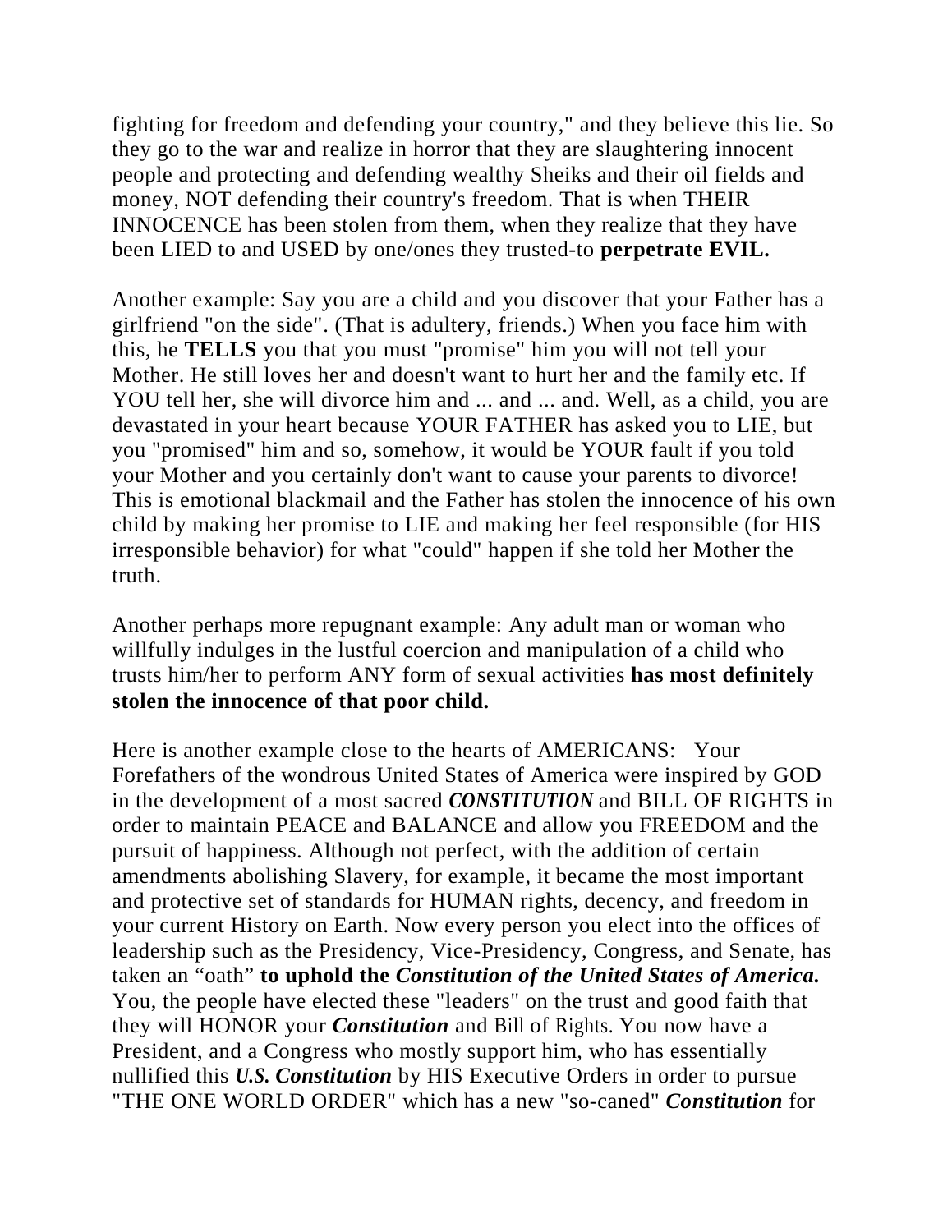ONE WORLD DOMINATION! THIS IS CALLED **STEALING** YOUR FREEDOM, AMERICA, AND MAKING YOU SLAVES. Are those so-called "elected" leaders who support this infringement on YOUR *U.S. Constitution*  HONORING the OATH they gave to you and TO GOD? They are stealing your freedom and worse than that, they are taking an oath that they KNOW THEY WON'T HONOR! THAT IS CALLED **LYING** TO YOU THE PEOPLE FOR THEIR OWN SELFISH MEANS.

Please do not confuse the ones who act by **willful guile and deceit** in "stealing" the innocence or possessions of others with the ones who truly **believe** a lie to be the truth and then pass on their false belief to another/others (for example their children or students). This is simple **ignorance of truth** and, although it may or may not be acceptable (to God), ignorance is not a willful act of stealing the innocence of another.

Here is something else that is very important to remember and understand clearly. If one tells what he knows to be a "lie" in true self-defense, privacy or for the defense, privacy and protection of another, this is not against God's laws. **(THIS** does not mean lying to maliciously deceive about **EVIL SECRET** oaths or activities such as in the evil cult of FREEMASONRY**)**. THIS IS ONE WAY THE ANTI-CHRIST TWISTS GOD'S LAWS TO CONDEMN OTHERS by ones telling you YOU MUST NEVER **"lie",** which means: "**1.** To make a statement which one knows to be false. **2.** That which is intended to produce a false impression." YOU can literally be made the tool for the harm or destruction of yourself or another!

Let us give you some examples to think about: Let's say it is World War II, and in compassion you are hiding a Japanese/American family in your basement to protect them from being put in the "camps", so the police come to your door and ask you if you have seen or know any Japanese people. Are you going to tell them the truth knowing it will endanger YOUR family as well as the ones you are protecting?

Next example: Let's say you go to war and are captured by the "enemy". They require you to appear on the television and make a statement to your leaders which you know is false, but if you do not they will kill you. Are you going to do what they ask?

Here is an example given several times by Hatonn: Let's say our beloved Jesus Christ, Sananda comes to your home and the "authorities" come looking for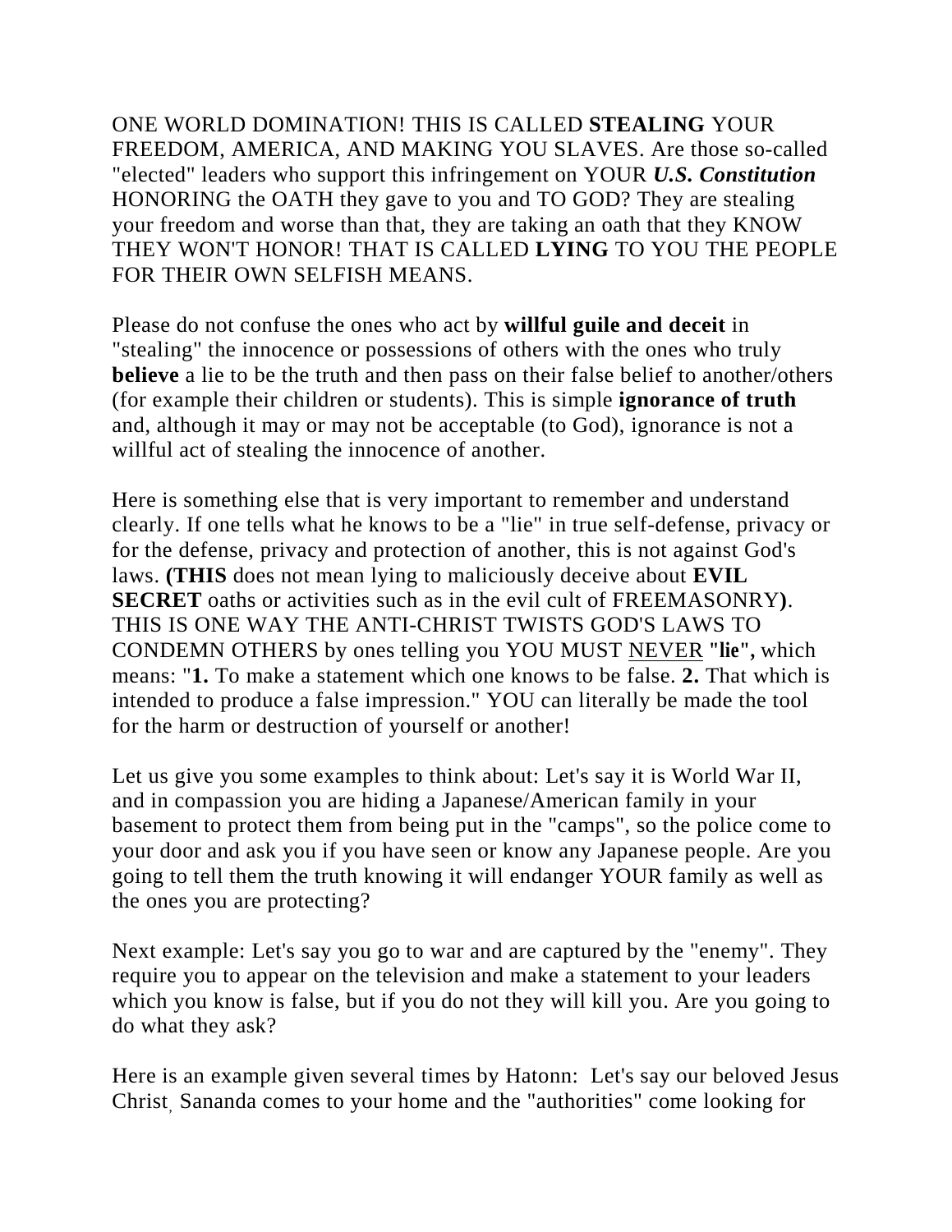him and you know it is because his persecutors do not want him free and alive. Are you going to tell them where he is?

We will give one more example which may become reality for many. Let's say your government institutes a "draft" requirement. Well your son, father, or friend refuses to sign up for the draft and decides to become a "conscientious objector". Now if the "authorities" call you and ask you where this person is, will you tell them?

Now when it gets a little sticky with God is when, for example, you witness a murder, you know the murderer and because of your fear of being a witness and perhaps threatened yourself, you lie to the police and tell them you saw nothing. Think care" fully about this because there are crimes committed daily against GOD's LAWS of Balance of which there are witnesses who are "too afraid" to tell the police. The criminal remains free to continue his crimes against GOD. Remember you must understand the difference; we are NOT talking about witnessing the breaking of MAN-MADE laws, which may or may not be just and change continually with the times. We are talking about the breaking of GOD's LAWS which do not change and are **eternally The Laws of Balance within The CREATION.**

You ones also have something called **"little white lie",** defined as: "A false statement made with the intent of being polite or kind." This is also called the "social" lie. Now most of you ones do choose to politely lie to retain your privacy. This is one way, but there are ways to not lie and retain your privacy as well, for example; If someone asks you how much money you make or what you do with your time, you have several ways to respond. You can lie, or the considered direct but harsh response is, "That is none of your business." But for those of you who wish to honor yourself and be polite to the other, you can say simply, "Please do not be offended, but I prefer not to answer that question as it does not concern you." There are situations which do fit the criterion of the white or polite lie, although many of you ones do try to stretch the limits of those criterion. The key here is **INTENT**.

Oftentimes, rather than honoring your true feelings, you will hide behind the "white lie" in order to keep your job, for instance if you perceive your employer to be narrow-minded and tyrannical and YOU are afraid that by being honest' and direct with your ideas and feelings, you will be fired. You see, you perpetuate the perceived tyranny against yourself by being "polite" and allowing it to continue.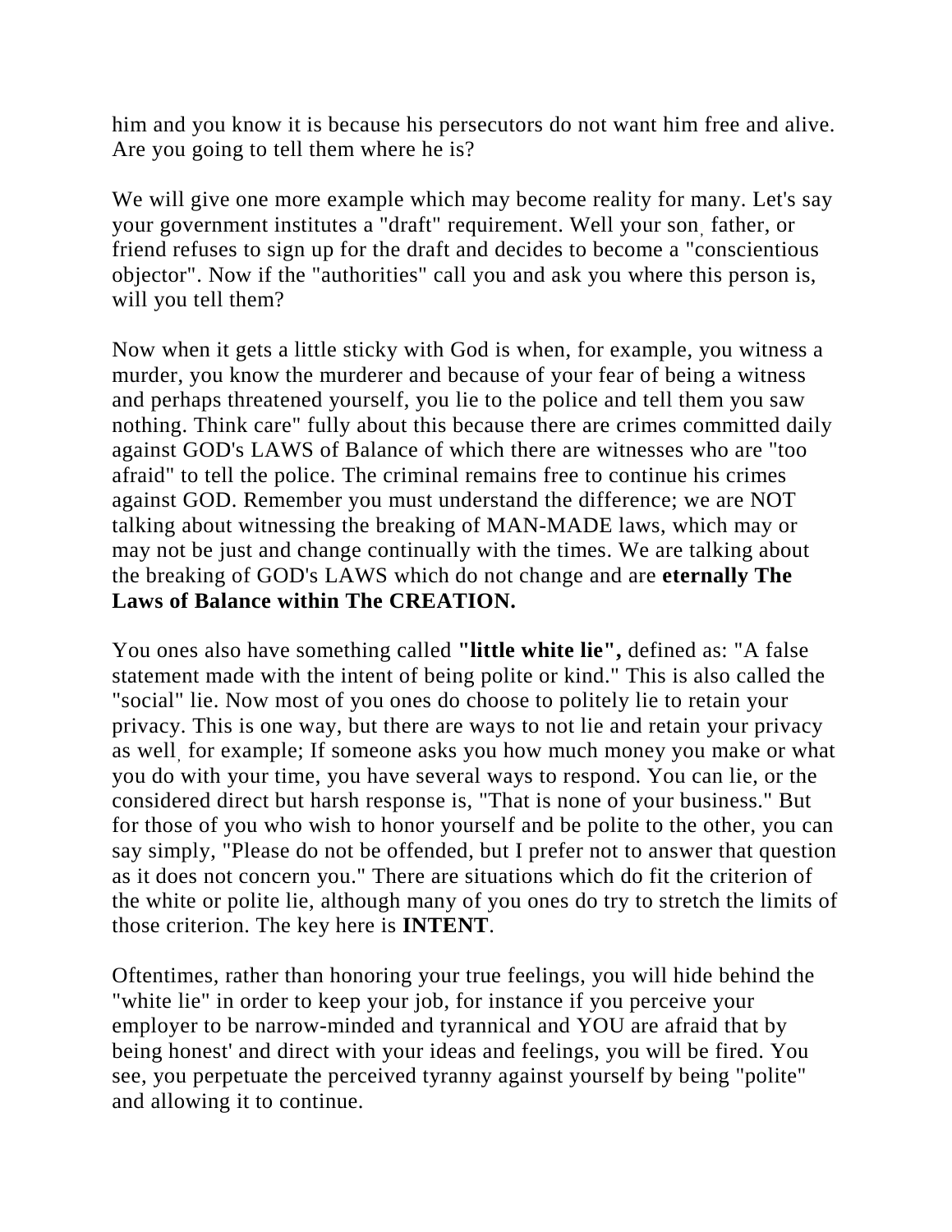An example of a truly polite lie is this: When you know your Mother spent hours preparing a meal for you, and you do not like ham and she asks you how you like her meal and you say, "It is excellent." Although it is not exactly a true statement, your true intent, in kindness and appreciation, is to **HONOR** what you know to be her feelings of love for you.

So, if you lie and your intent is to manipulate someone in order to selfishly achieve or receive something from them you desire, rather than acting with integrity and being direct, this is not a "white lie". Remember this, you can lie to yourself or to another but you CANNOT ever lie to God. You see, God always monitors and records your **TRUE** intent in all situations he presents to you.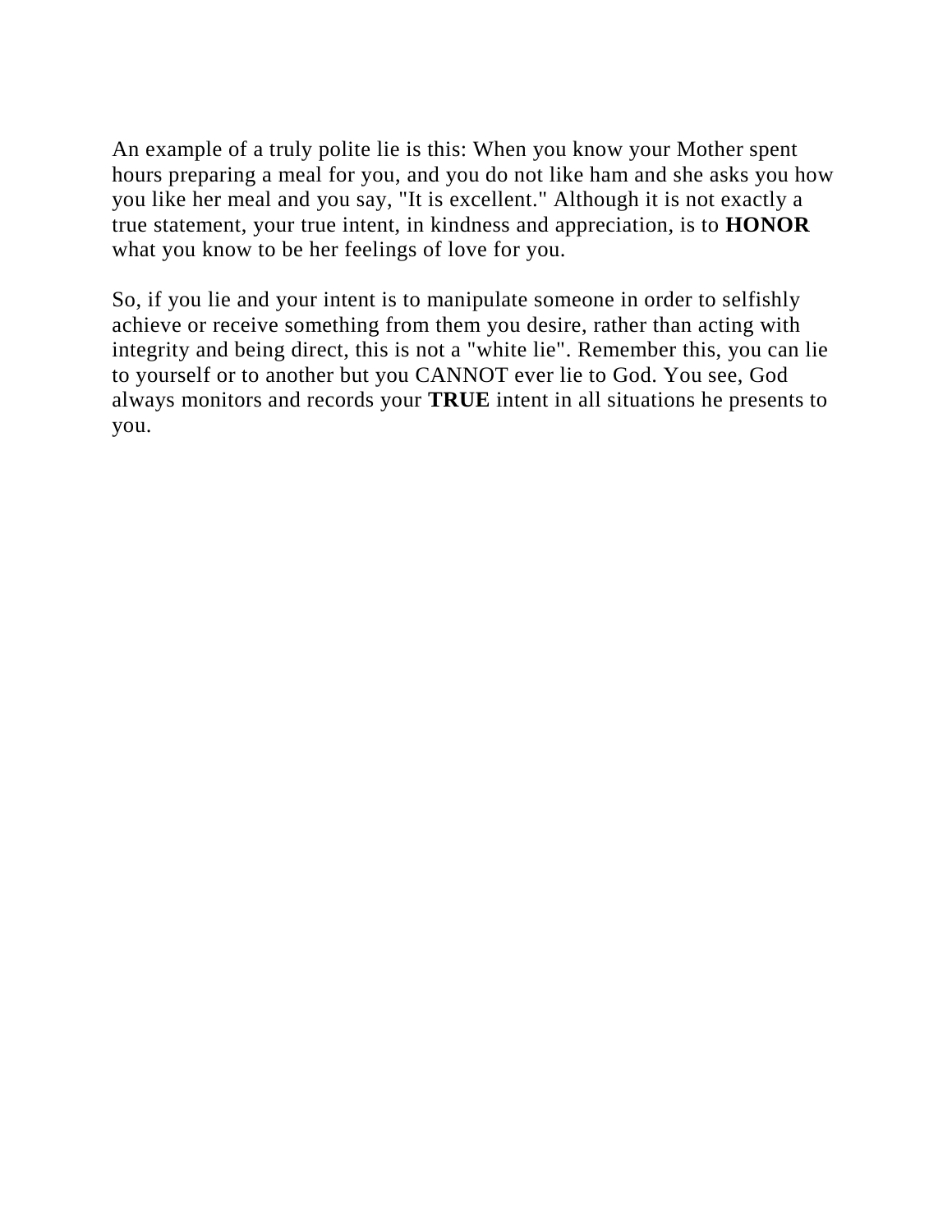# **10. YOU MUST NOT COVET OR ENVY THAT WHICH BELONGS TO YOUR NEIGHBOR.**

Let us first define the words "covet" and "envy". **Covet** means: "To long for something belonging to another." **Covetous** means: "Excessively desirous (of something); greedy." **Envy** means: "**l.** A feeling of resentment or discontent over another's superior attainments. endowments, or possessions."

So the literal meaning of this law is that you must not, because of your own insecure/inferior feelings and lack of self-worth, long to have something another has, such as money, a new car, a skill or talent. And then on top of longing for this "object" another has, you must not then resent the person who has attained that which YOU feel you desire, but have not created, exactly because of your insecure/inferior feelings and lack of self-worth. (See Also "Recognizing The Anti-Christ Within".)

What transpires when you become covetous and envious is that you become wrapped up in your greed and resentment, and you will not be taking "personal responsibility" for 'YOUR manifested illusion. You will continue to create the perceived "lack" and eventually you will be consumed by the effects of covetous and envious feelings, which most often result in the various manifestations of "SELF-punishment", ie., anger, guilt, criticism, jealousy and depression.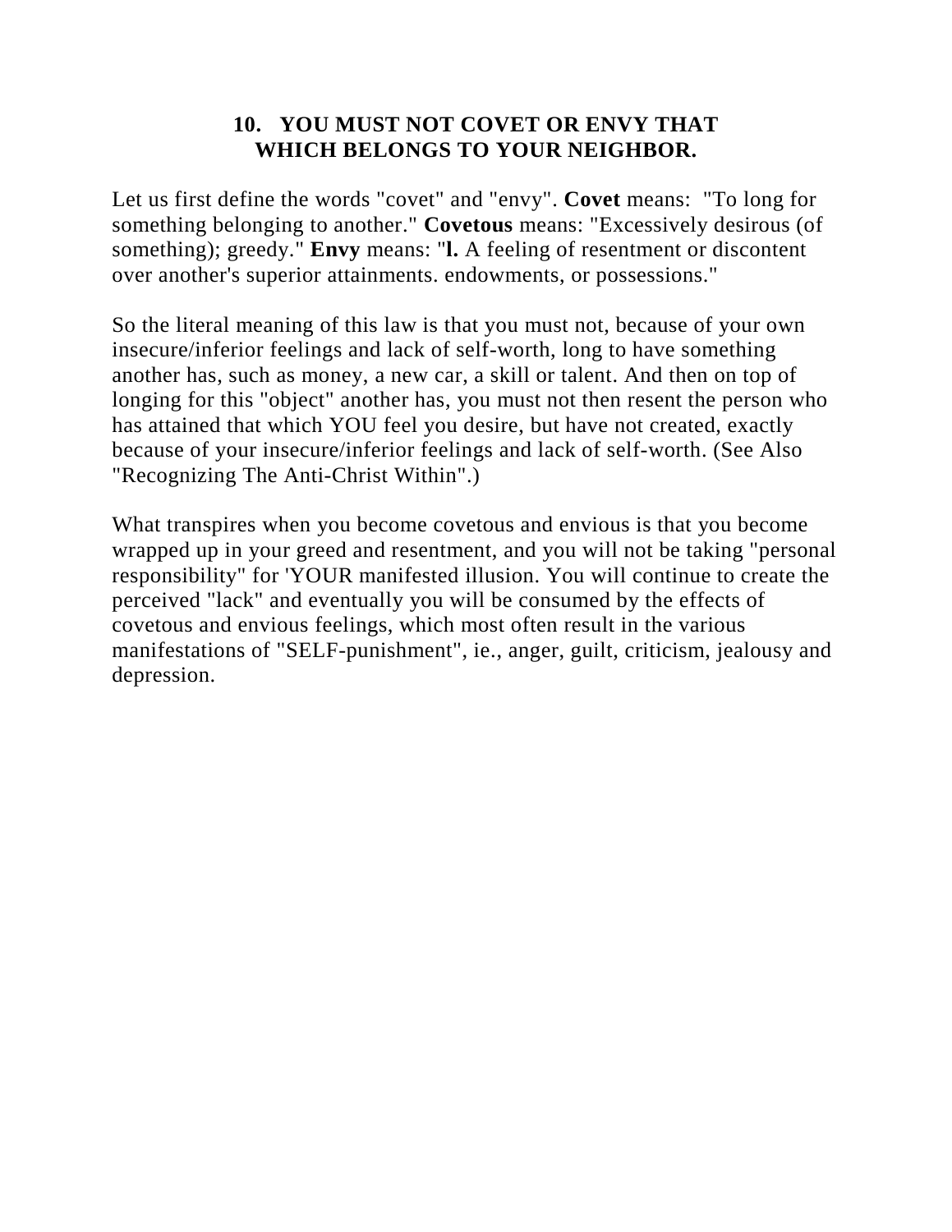# **11. YOU MUST NOT IMPOSE NOR FORCE YOUR FREE-WILL UPON THE FREE-WILL OF ANOTHER. ALSO KNOWN AS "THE LAW OF NON-INTERFERENCE"**

This law was given forth by God so that the free-will and soul-evolution of each fragment would not be infringed upon without permission from GOD WITHIN, especially by the adversaries of God with more awareness of their power. This is each fragment's GOD-GIVEN protection so that there is justness in their individual process of God potential unfoldment toward THE ONE.

Also, it prevents even your benevolent brothers from interfering or assisting, without PERMISSION, from THE HOLY FATHER. You see, during each lifestream of each fragment there is present the opportunity and the potential for Divine Choice through the free-will experiences of each fragment. The "young" souls begin to unfold their GOD-NESS through the lessons they learn in each lifestream experienced. In other words, they learn by experience TO KNOW GOD within them, and what thoughts, words and deeds keep them in the darkness and ignorance of what their true God Potential is.

Now you may be asking yourself, "What about the tremendous EVIL influence upon this planet. Why is it allowed by God? The reason is this; even the "Satans" or adversaries of God were not only created creatures of God but were also given Free-Will. God is simply giving his "adversary" creations their opportunity to grow into their potential of Godness and Divine Holy Light. But because of their "limitedness" in behavior, meaning ego-selfish separation from THE ONE, their reality or playground of experience was also "limited" by God. They are bound BY THEIR OWN CHOICE to the lowest levels described' as the 1st-5th physically manifested experiences. You see, the "fallen" ones have self-imposed limitations by THEIR CHOICE to be adversarial and separate from their CREATOR. But they are always given "opportunities" to see the light of Truth in THE ONENESS OF ALL. The rules are strict and the fallen ones KNOW the "rules" to remain ego-separate from GOD but remain in their game of manipulation and deception.

For example: IF you feel the whisperings of the ANTI-Christ within you, You can DEMAND IN THE NAME OF THE HOLY FATHER GOD AND/OR JESUS CHRIST SANANDA THAT ALL DARK FRAGMENTS AND ENERGIES LEAVE YOUR SPACE IMMEDIATELY! They MUST go. But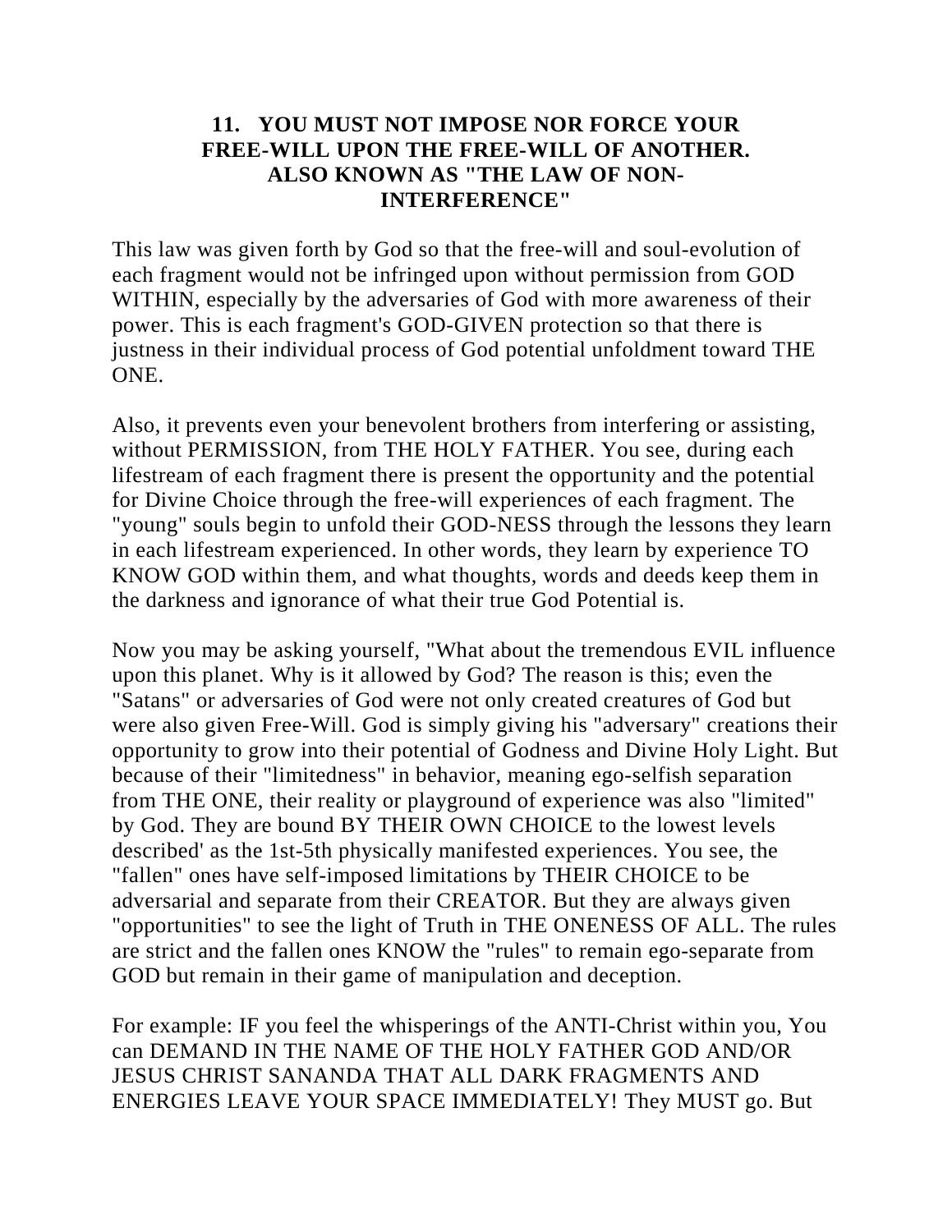they can "hang around" the periphery of your energy field and wait for a weak spot in your protective shield. This is why the importance of asking GOD for His "white Light" shield of Love, protection, guidance. power, wisdom, integrity and courage. So you must ask THE FATHER WITHIN YOU to please SHOW YOU that which YOU NEED in order to serve HIS WILL. Hence the importance of, "Not MY will Father, but in all things LET THY WILL BE DONE." This sincere invocation is what keeps you on your path of SERVICE TO GOD and THE CREATION and out of the folly of ignorance and perceived separation where exist the Dark Brotherhood or Anti-Christs.

You may begin to see that many of you ones here now have experienced many, many thousands or even millions of lifestreams on these lower levels BY YOUR CHOICE to be or remain ignorant to your own GOD-POTENTIAL and connection to the ONE ALL THAT IS!

Here is a wondrous description of this "process" of discovery by our beloved brother, Germain:

**"All dimensions of THE CREATION exist simultaneous. You simply have only your conscious awareness In this, the "3rd" dimension. As you work and live in this dimensional experience, you, with the help of your spiritual "teachers", are stretching your awareness to 4th, 5th and sometimes even higher dimensional levels. It is not a vertical stretch as you perceive things linearly, it is an EXPANSIVE all-encompassing stretch of awareness. Your awareness expands to the level of your UNDERSTANDING-when you have learned a or some particular lessons, when you have OWNED the lesson-it frees your awareness just a bit more, stretching, moving, growing within the "MIND" of the Universal I AM, The ONE ALL THAT IS."** 

Now the reason that your benevolent brothers, "THE HOSTS OF HEAVEN," have been sent to assist you is that many of you have prayed to GOD for freedom from the bondage of your self-imposed ignorance. They are sent here in answer to your asking GOD for his DIVINE GUIDANCE and assistance. They are YOUR brothers of higher awareness in service to LIGHT of God and THE CREATION. You see, some of you have recognized the "folly" of the Anti-Christ within you and the influence that mass consciousness has ALLOWED the "satans" or "adversaries" to have over you and this beloved planet Earth. You are tired and frankly bored with this illusion, with being the adversary of Godness. You want your freedom, you want to claim or reclaim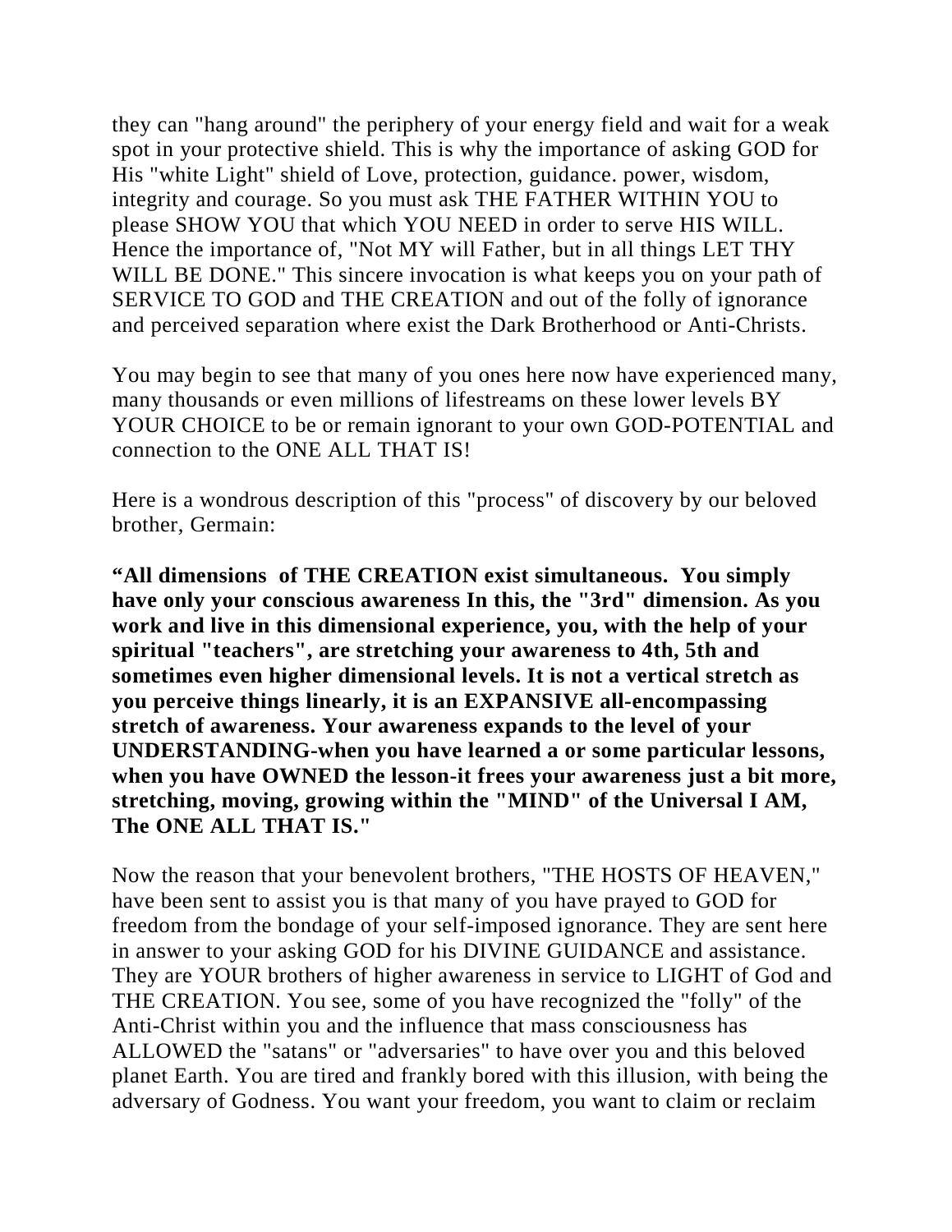HIS HOLY LIGHTED Presence within you. It is time for graduation, friends, to higher levels of LIFE. You will each now find or awaken to YOUR DIVINITY OF ONENESS, OR (and this is very important to understand) **you will remain BOUND to these lower levels for perhaps another millennium**  before another opportunity is granted by the expanding awareness of the GODself within by THE ONE.

Remember though, that the "Lighted" Hosts of God may assist you and give instructions and TRUTH through the maze of lies and deception, BUT they cannot DO IT FOR YOU!! You each must reclaim your own power of the DIVINE ONE within you. NONE can do it for another. So it is wise to pay close attention to your instructions for conscious immortality! You will either serve GOD or you will serve your "altered" ego-self. It is up to YOU.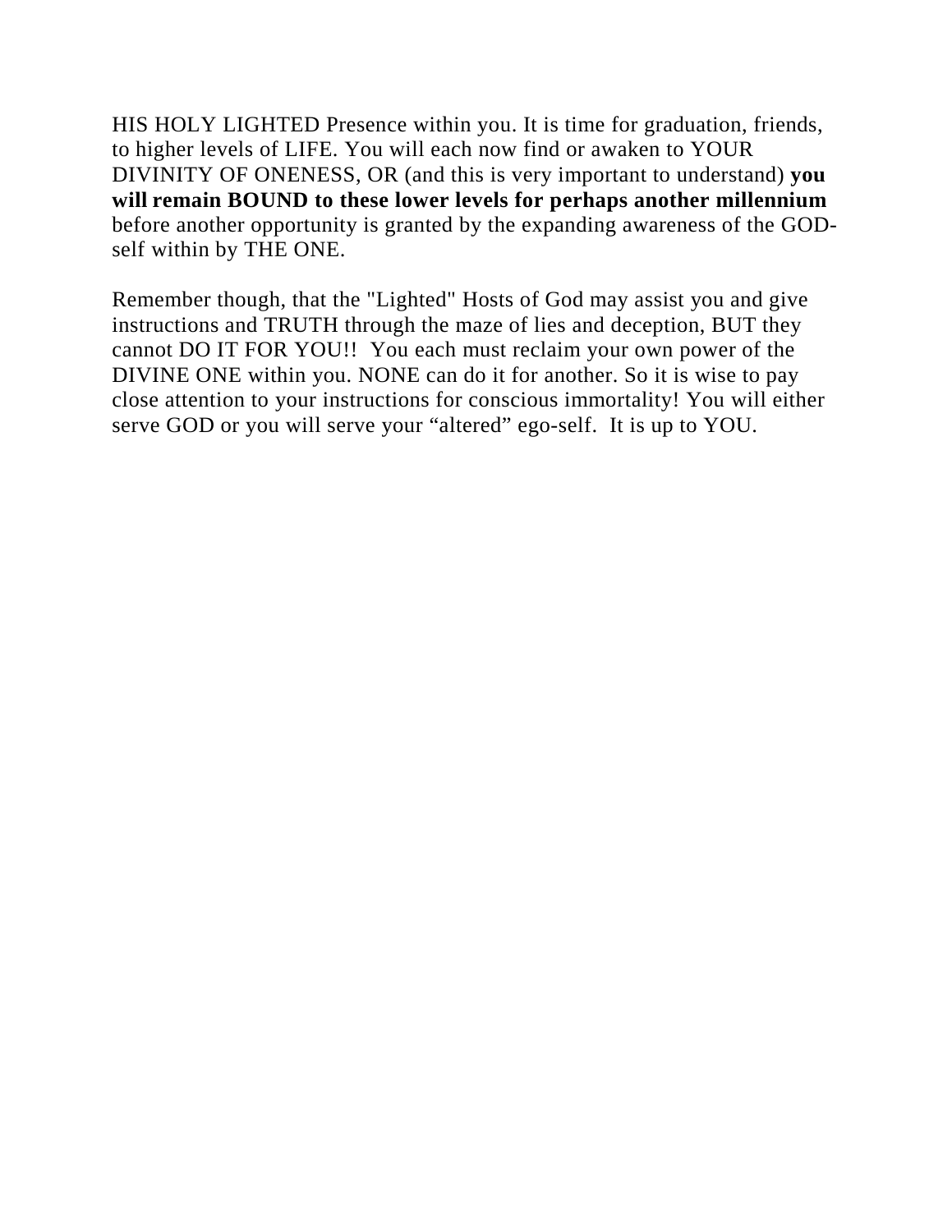# **12. YOU MUST NOT JUDGE OTHERS, BUT YOU MUST WISELY JUDGE ALL BEHAVIOR AND ACTIONS WHICH ARE CONTRARY TO THE LAWS OF BALANCE OF GOD AND THE CREATION.**

And JMMANUEL wisely told the people: **"JUDGE NOT FALSELY LEST YE BE JUDGED FALSELY. For with whatever judgment you judge, so will you be judged, and with whatever measure you measure, so will you be measured. Therefore Judge according to the logic of the Laws of Nature, which are from The Creation, for they alone are true and accurate."** 

**"What do you see but the splinter in your brother's eye, and are you not aware or the sliver in thine own eye? You hypocrite, first, pull the silver out from your own eye, and then see how you can pull the splinter out of your brother's eye."** 

**"First, learn the Laws of Nature and of The Creation, their logic, before you judge and want to see the mistakes of your fellow-man. First learn through the Laws of Nature and of The Creation your own mistakes, so that you can correct the mistakes of your fellow-man."** 

**"You should never give sacred things unto the dogs nor throw your pearls before the swine, Jest they step on them with their feet and turn on you and tear you apart. For verily I say unto you, do not throw your spiritual treasures into the dirt and do not waste them on those who are unworthy, for they do not thank you, and they will tear you apart, for their understanding is small and their spirit Is weak." End Quote: AND THEY CALLED HIS NAME IMMANUEL.**

Exactly as it is written, no one must ever judge another to be lessor or more than he, especially because the other one is of a different color, race, creed or sex (or planet) than be you. BUT understand this carefully, you MUST wisely judge the behaviors and actions by any ONE including SELF which You KNOW are against LIFE, meaning against or contrary to the laws which maintain the "balance" created by God within The Creation. And so you must honor ALL of your brothers and sisters as equal fragments of THE ONE, but you must not, accept, tolerate or "allow" behavior and actions to continue, in your space, which you know break the laws of balance.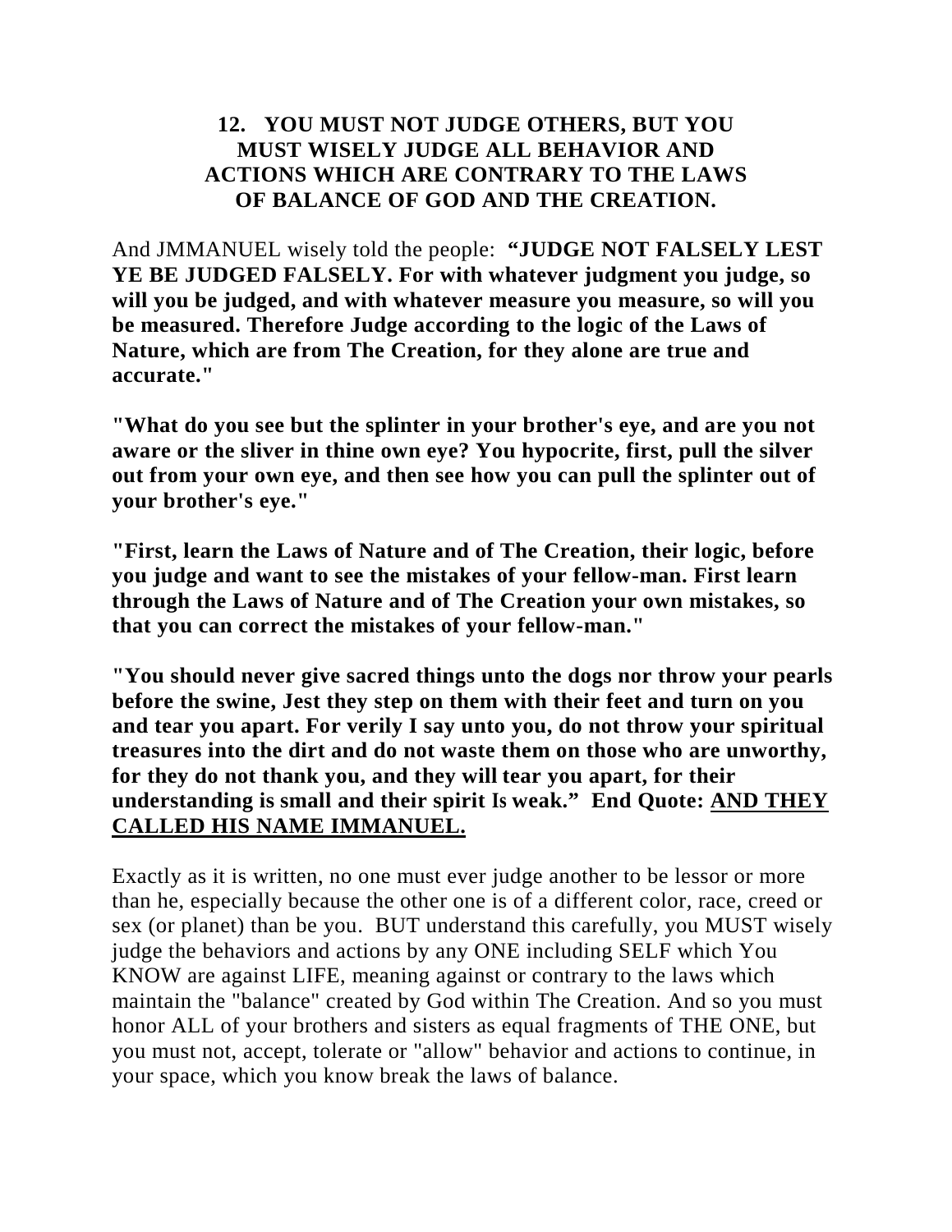But you must not think harshly of another and call him STUPID or NOT WORTHY because he is different in personality and behavior than you are and understand. EACH IS EQUAL IN REFLECTION OF GOD, ONLY **DIFFERENT!** Celebrate and honor the unique differences of others: they, as are you, are expressing THE FATHER WITHIN THEM in a unique and glorious way. Remember GOD allows ignorance of THE Laws only to a point, and then he is pushed out of the "temple" of any of HIS fragments who continue with THEIR blatant disregard and honor for LIFE.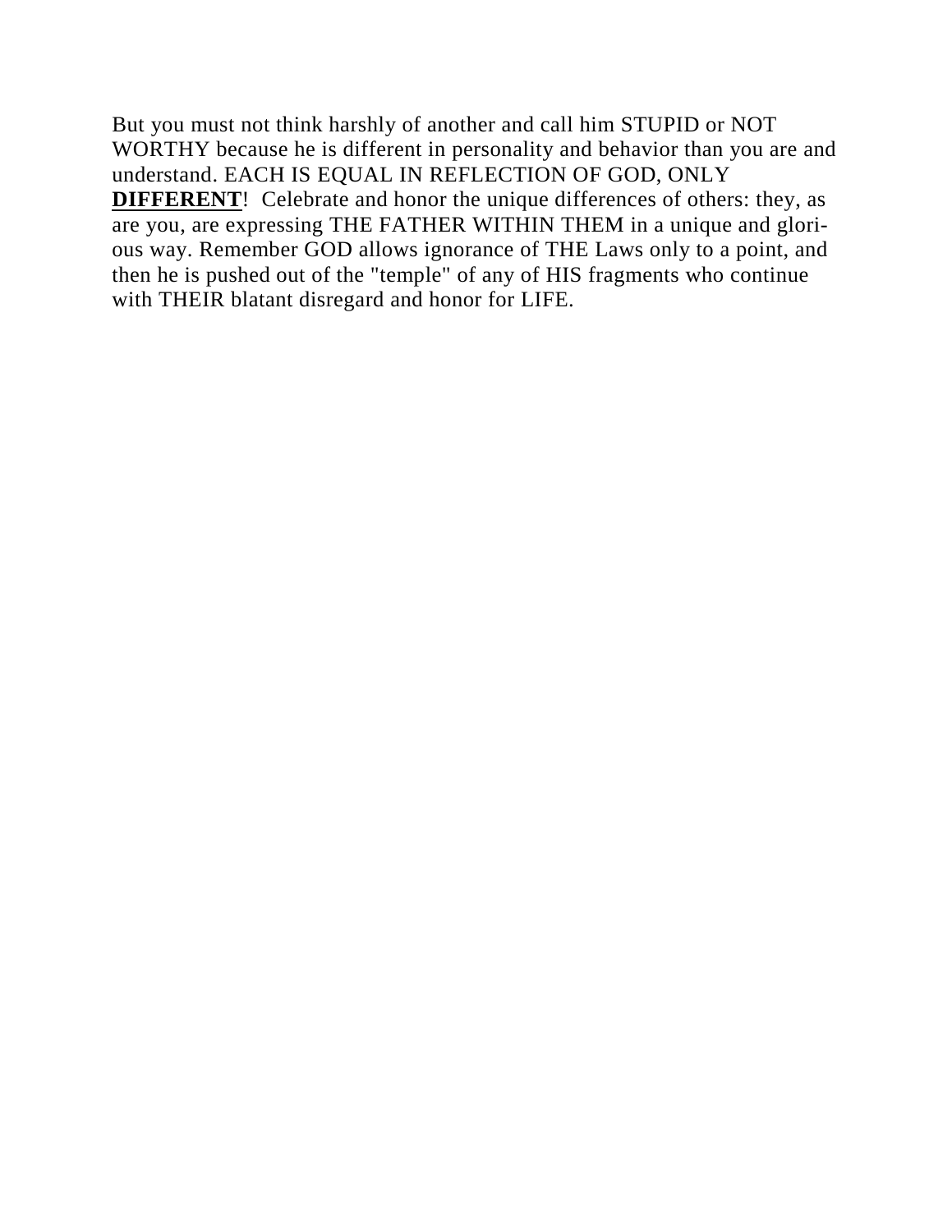# **13. AS YE SOW SO SHALL YE REAP. ALSO CALLED "THE LAW OF CAUSE AND EFFECT."**

Now this is the law that most choose to ignore or misunderstand when they do not want to take personal responsibility for their manifested experience, perceived "good" and/or (especially) "bad".

God created "cause" and "effect" so that each soul fragment would recognize that when he did a specific act, say stole a car from his brother, that there would be an "effect" to his transgression, such as perhaps going to jail. But the nature of the effect is produced in a way unique to each individual fragment which will bring the greatest opportunity for the UNDERSTANDING of the lesson for that soul fragment. Unfortunately, for many the repeat and repeat of similar/same "errors" has continued over the course of some thousands of years. Yes, it is by choice that the soul would refuse to take personal responsibility for his thoughts, words and deeds. The catch is **ALL** ARE RESPONSIBLE FOR ALL WHICH OCCURS WITHIN THEIR MANIFESTED ILLUSION whether or not one WISELY chooses to finally recognize and accept this Truth is entirely up to each. They will still "suffer" the consequences of their actions which are contrary to God's laws, and/or they **will also reap the Divine benefits of understanding and obeying God's laws.** 

Now in your "Eastern" religions, Hinduism and Buddhism, they have a term called **"karma"** defined in *Funk & Wagnals Dictionary* as: "**1.** The Spiritual force generated by one's action which determines one's reincarnated situation. **2.** Loosely, fate. **3.** Vibration." Karma, even by this definition does not accurately describe the same purpose or meaning of simple "cause and effect". The term "karma", loosely believed by many implies you must do this or that, or this or that has occurred because it is your "karma" implying that it is also your "fate". One can fall in the rut of blaming all experiences on their "karma" and therefore not adequately learning the lesson to release this perceived "karma". The definition of karma implies that yes, there are consequences to your actions, but that you are doomed to "payback" lifetime after lifetime, and does not take into consideration the release of "pay-back" when the lesson is truly learned by the soul fragment. Remember this: AT ANY INSTANT WHEN THE TRUE UNDERSTANDING AND RECOGNITION HAS OCCURRED regarding the ERROR and effects of one's actions, THAT ONE CAN, THROUGH SELF-FORGIVENESS, RELEASE any repetition of A TRANSGRESSION AGAINST ANOTHER, SELF, AND GOD.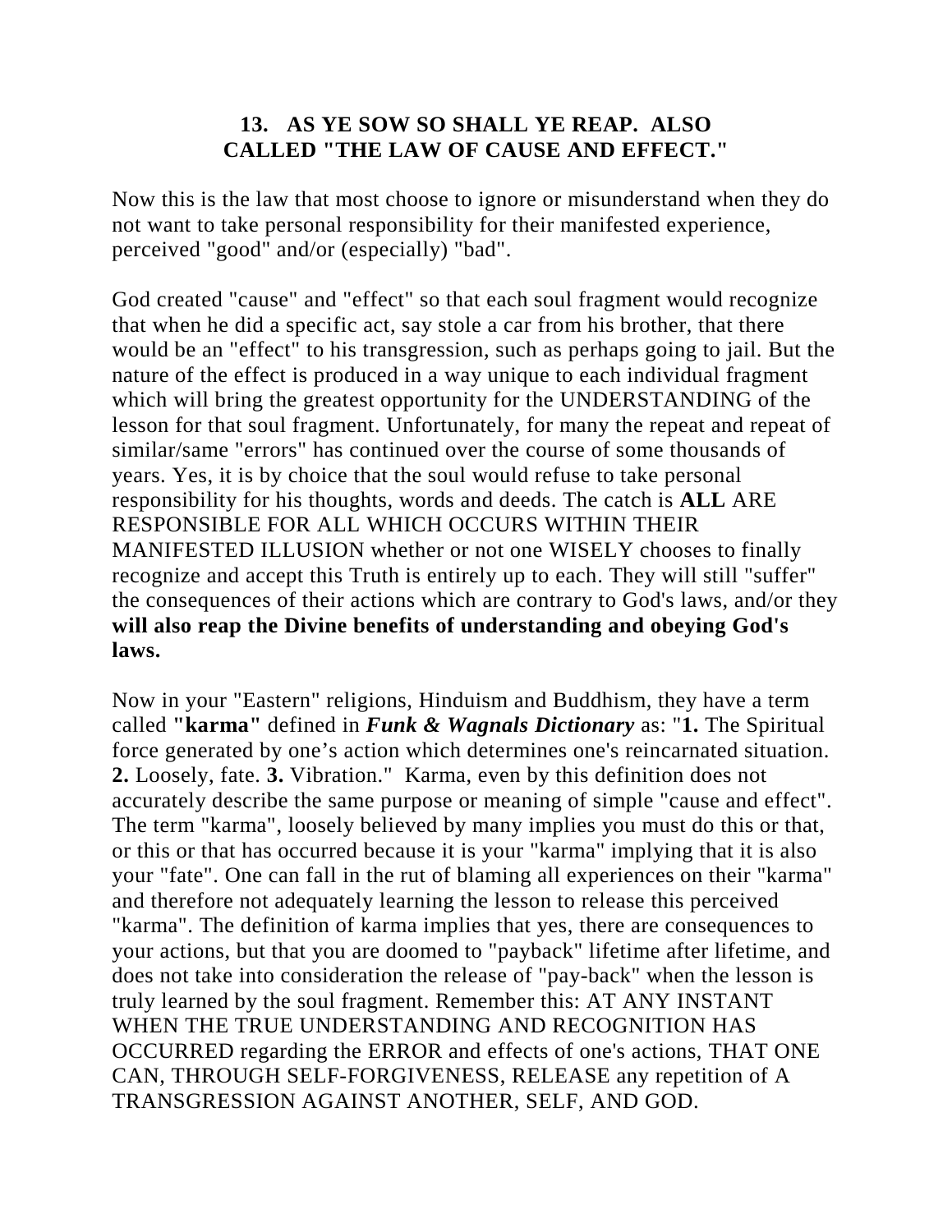For example, let's say that the one known as "Hitler" who was responsible for the deaths of millions, truly recognized and understood his transgressions AGAINST GOD in the moments before he made his death transition. (All things are possible, friends!) And in those moments before his "death" from this lifestream, he prayed to the God within him for FORGIVENESS of self and all others and that HE then put HIS will into GOD's WILL to be of service ONLY unto THE FATHER. Now for ones who believe in "karma", they would say that the soul energy that was Hitler would be doomed to the same persecution he committed on others, as well as at least a million deaths at the hands of a tyrant such as was he. And if "Hitler" refused to see his folly, then undoubtedly his SELF-judgement before GOD would be severe. But, depending on the level of his understanding or learning of the lessons, his "pay-back" could be that he becomes ONE who devotes his entire next reincarnation lifestreams to THE SERVICE OF GOD by helping his fellow brethren overcome their "spiritual" starvation. Do you think then, that it is not possible that God would not welcome HIS servant back within HIS fold of Truth, Love and Light?

One must never forget that even the "victims" of Hitler's hatred chose their victimhood. If ones choose NOT to become "victims" to anyone or any situations by always honoring GOD within self and all others and thus, living in balance with the LAWS of GOD and The Creation, THEY would no longer create "victimizers" such as HITLER. It is really so simple. If THEY learn their lessons of how and why THEY created their victimhood, then they would ALSO FORGIVE themselves and ALL who they perceived victimized them, so that they, too, could release and be free of the bondage of "karma". And on top of forgiveness, their release may involve actually being ever THANKFUL to THE FATHER WITHIN for bringing the lesson to them and thus helping them recognize THEIR self-transgressions and becoming now FREE from the BONDAGE of victimhood. Do you see the picture now? The responsibility for all manifested experiences lies with ALL who share in and exist within the experience!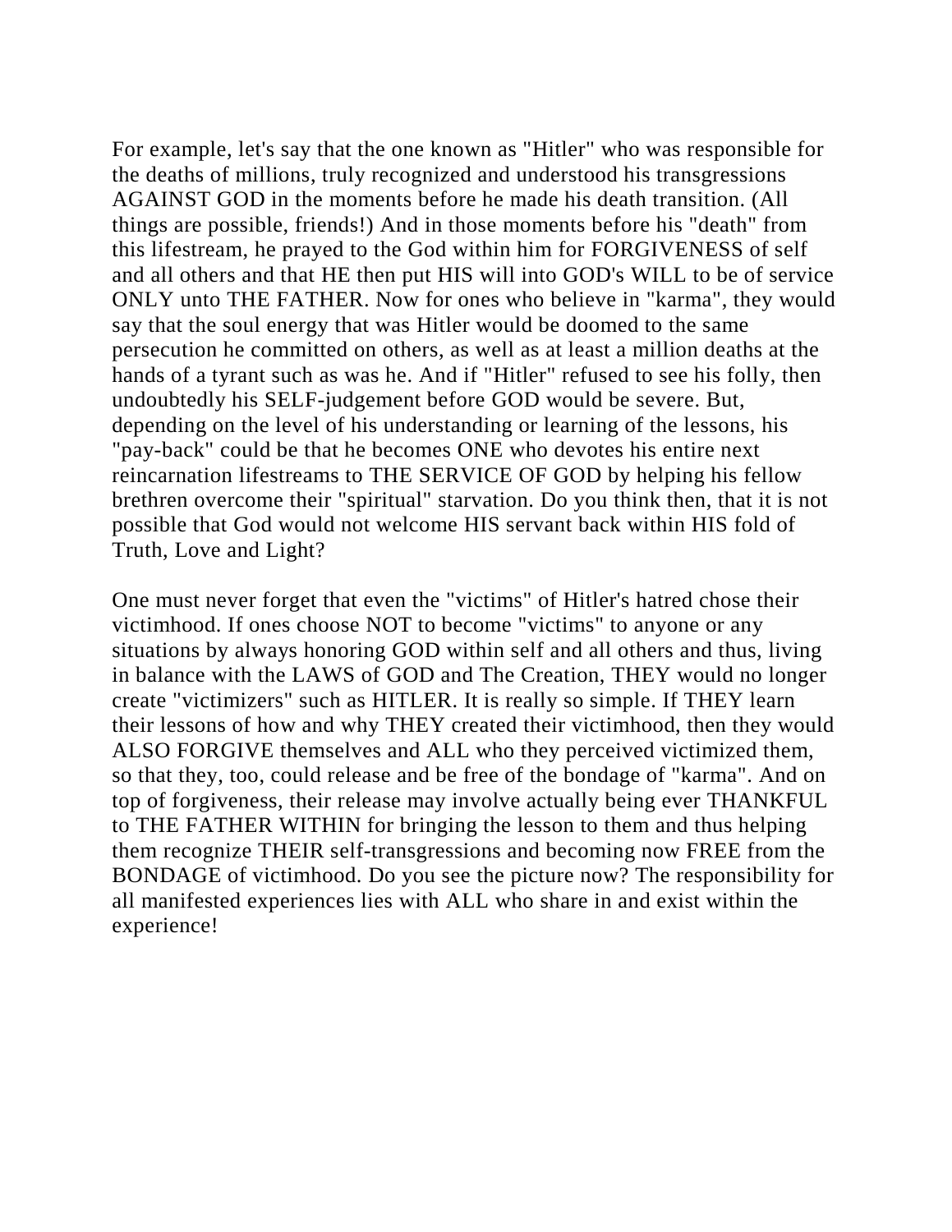## **14. YOU MUST HONOR ALL COMMITMENTS MADE IN SERVICE TO GOD, THE FATHER, THE ONE WITHIN.**

Now let us describe what commitments are made in service to GOD verses commitments of this manifested illusion. Your MOST IMPORTANT commitment in service to GOD is to WISELY understand and obey THE LAWS OF GOD AND THE CREATION which we are unfolding for you here. This is THE excellent way for honoring self and GOD within ALL others in service to God and The Creation. Simply, UNDERSTAND AND OBEY THE LAWS OF GOD AND THE CREATION. You ones have made this commitment difficult unto yourselves and it needn't any longer be so. YOU NOW HAVE THE LAWS BEFORE YOU and you need not any longer claim ignorance or misunderstanding. DO YOU SEE?! Claim YOUR DIVINE HOLY GODNESS NOW! WE ARE ALL ONE! THE TIME IS NOW BEFORE YOU TO **KNOW** AND **OWN** THE TRUTH!

Now let us discuss the "other" types of commitments made by first defining what **"commitment"** means in *Funk* **&** *Wagnal's Dictionary.* **1.** The act of committing (to devote oneself unreservedly), or the state of being committed. **2.** An' engagement or pledge to do something." Other commitments which are made in service to GOD include marriage, parenthood, feeding and tending the physically hungry, poor and ill, and SPREADING THE WORD OF TRUTH ABOUT THE SPIRIT OF GOD AND THE CREATION to ALL of your **spiritually** ignorant and starved brethren who will listen.

Now a commitment you make to "buy" a house or car on "credit" to be paid by FUTURE income, is shaky at best for both parties agreeing to these terms. "Credit" in this circumstance is a promise to pay later at some designated future time. Many families are now finding and many more will find that they cannot honor this promise to pay because many have lost or will lose their jobs and thus do not have the "income" to pay. This is an example of a commitment which is NOT in service to God. TRILLIONS of credit "dollars" have been made BY FEW by the manipulation of "credit" and so, too, has TRILLIONS been LOST by the MANY who have become trapped in obligations they cannot pay for. There are thousands of examples of "commitments" made of this type.

So if you make a promise or commitment to a fellow brother or sister to help them in some way such as pay them for a service performed for you, or to feed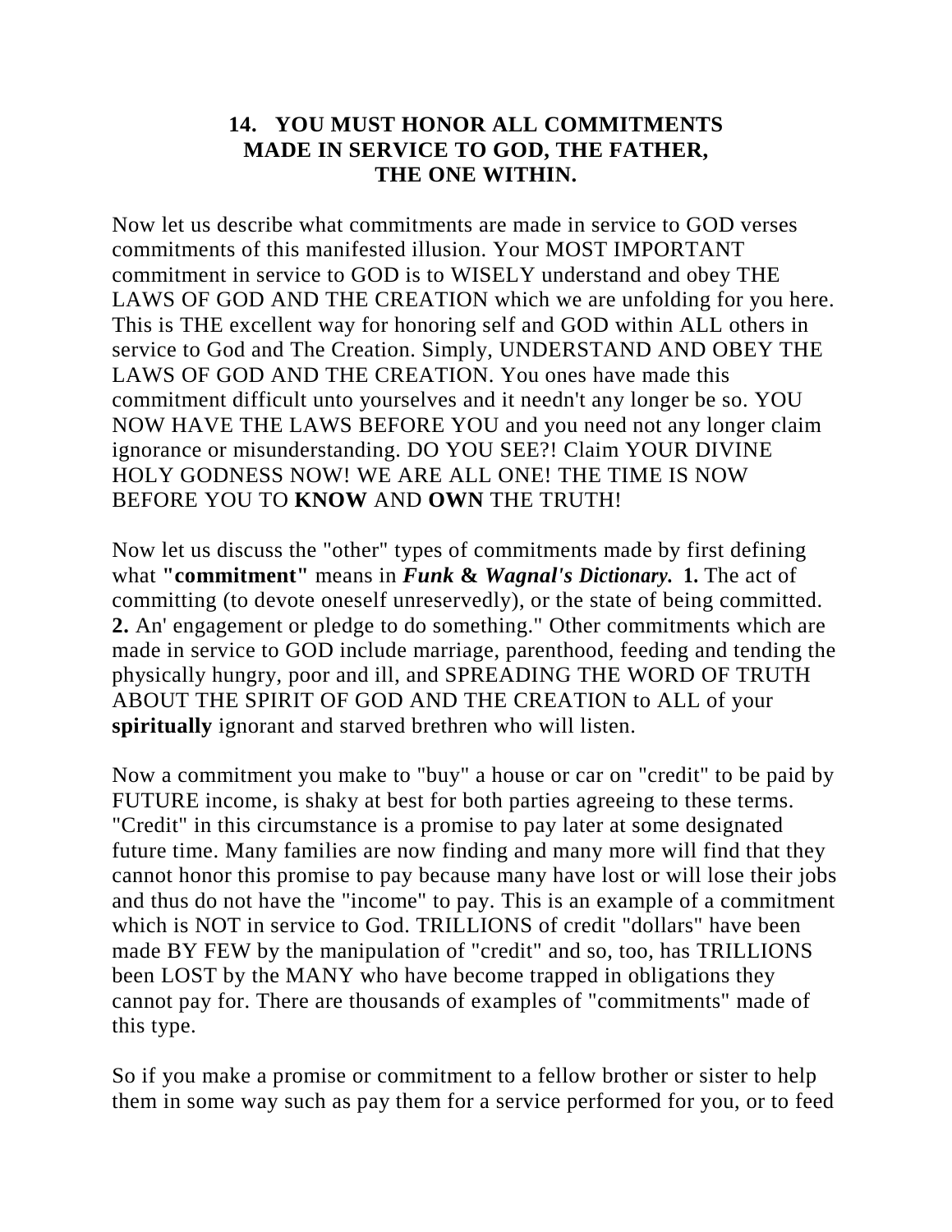their pets and take care of their home while they are away, then your WORD represents your integrity to honor to the best of your ability ALL promises made to the other. Your personal power is in direct relationship to the integrity of your soul. This means that if your word of promise or commitment means nothing, then you dishonor yourself, your brethren and GOD and become "powerless" and thus a tool for evil. So the moral of this story is: think very carefully about ANY promises or commitments you make BEFORE you GIVE YOUR WORD. Do not give your word for some future "promise" unless you are CERTAIN you will be able to keep your word. And be certain you completely UNDERSTAND what any promise, oath or commitment, that is asked of you on this plane, MEANS before you give YOUR WORD to it. Because if you are not careful as in the case of many so-called "secret" organizations, societies and "Mystery Schools", your commitment to them may mean your inadvertent commitment TO EVIL. A commitment made to EVIL or Satan is NOT a commitment made IN SERVICE TO GOD and therefore is not recognized BY GOD!!!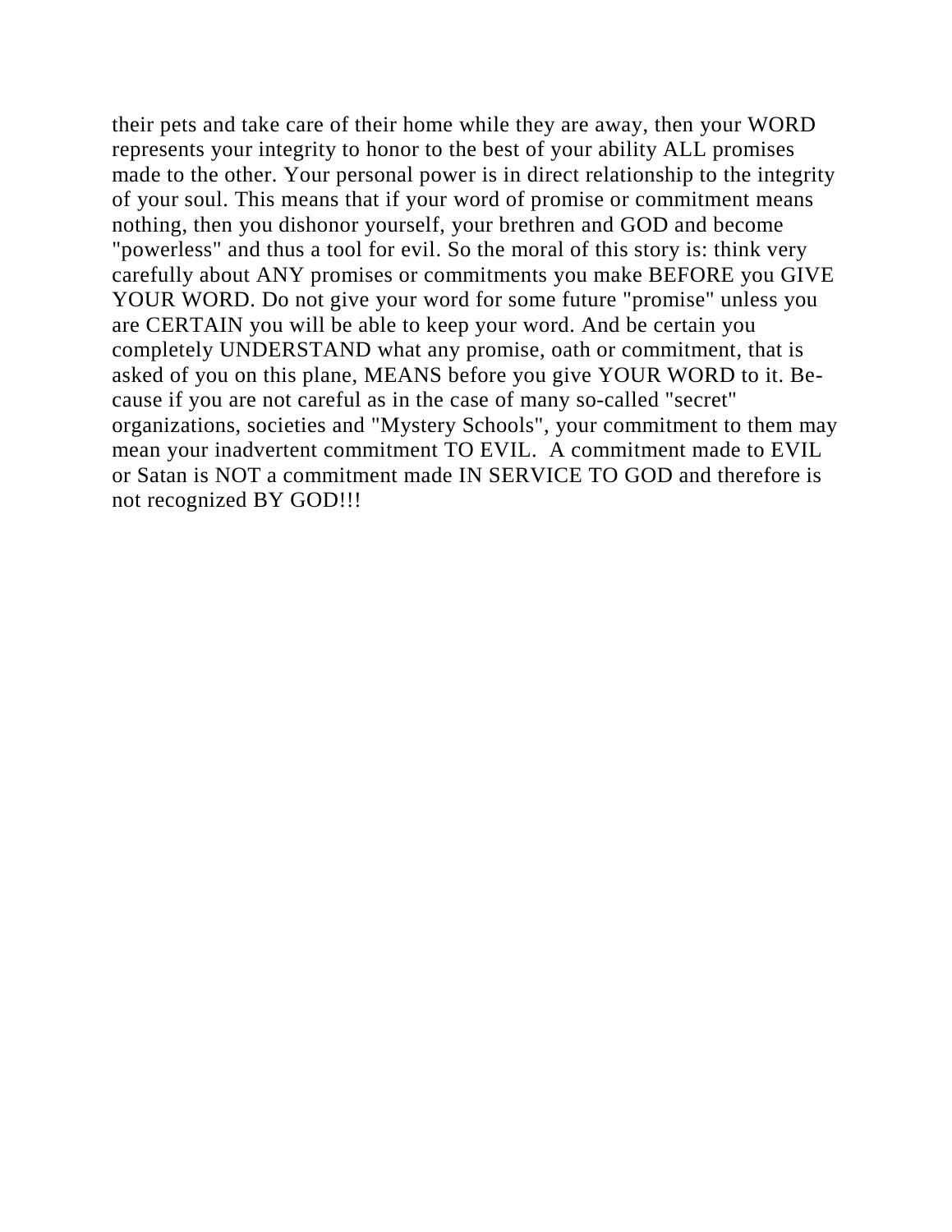#### **15. YOU MUST OBEY THE WISDOM OF GOD FOR THE RESPONSIBLE AND BALANCED PROCREATION OF YOUR SPECIES.**

We have written about the Commitment of Marriage by A *MAN* and A WOMAN To God as being one of the necessary components to also becoming a PARENT for God which means procreating your species. (SEE Law # 8 "You Must Not Commit Adultery)."

Now the DIVINE and SACRED "act" which was created by GOD for the procreation of the species you ones call "sexual union". God created THIS DIVINE UNION to be performed between ONE man and ONE woman specifically for maintaining the balanced level of the species for each given planetary system. Now the "fallen" ones or adversaries of GODNESS have completely perverted and maligned this once "sacred" and "divine" act that at one time was DONE with complete LOVE and DEVOTION to THE FATHER within each partner, so that it (sex) is now called "a birthright" to be done often, without impunity and with MANY partners of either sex and without consideration of LOVE or responsible pro-creation. How we and THE FATHER weep for you! This ONE abuse of God's creation has nearly destroyed your species! Let us quote once again from, *"AND THEY CALLED HIS NAME IMMANUEL: I AM SANANDA"* **– Pg. 55:**

**"The act or marriage and procreation** *must have the highest degree of pure intent and preparation,* **for upon these bonds and restrictions will rest the preservation of mankind as a species upon the planet. If everything is done and adhered to, justice and peace will come to all mankind, and life in the human form can be preserved.** 

**"If man continues his selfish and imprudent behavior, he will sound his own death tariff. There reaches a point beyond which a planet cannot support the unbalanced system perpetrated by mankind. And yet, so shall it come to pass** (Read this carefully!) *that man will not listen and bring destruction upon his own species. It will come about in some two millennium that man will have reached the point of self destruction.* (This is 1991) friends, have you fulfilled this prophecy of Jesus the Christ Immanuel and OTHER prophets before him?!?) **And so is it projected by the prophets and shall it come to pass in its time of fulfillment and in my time of fulfillment."** End of quote.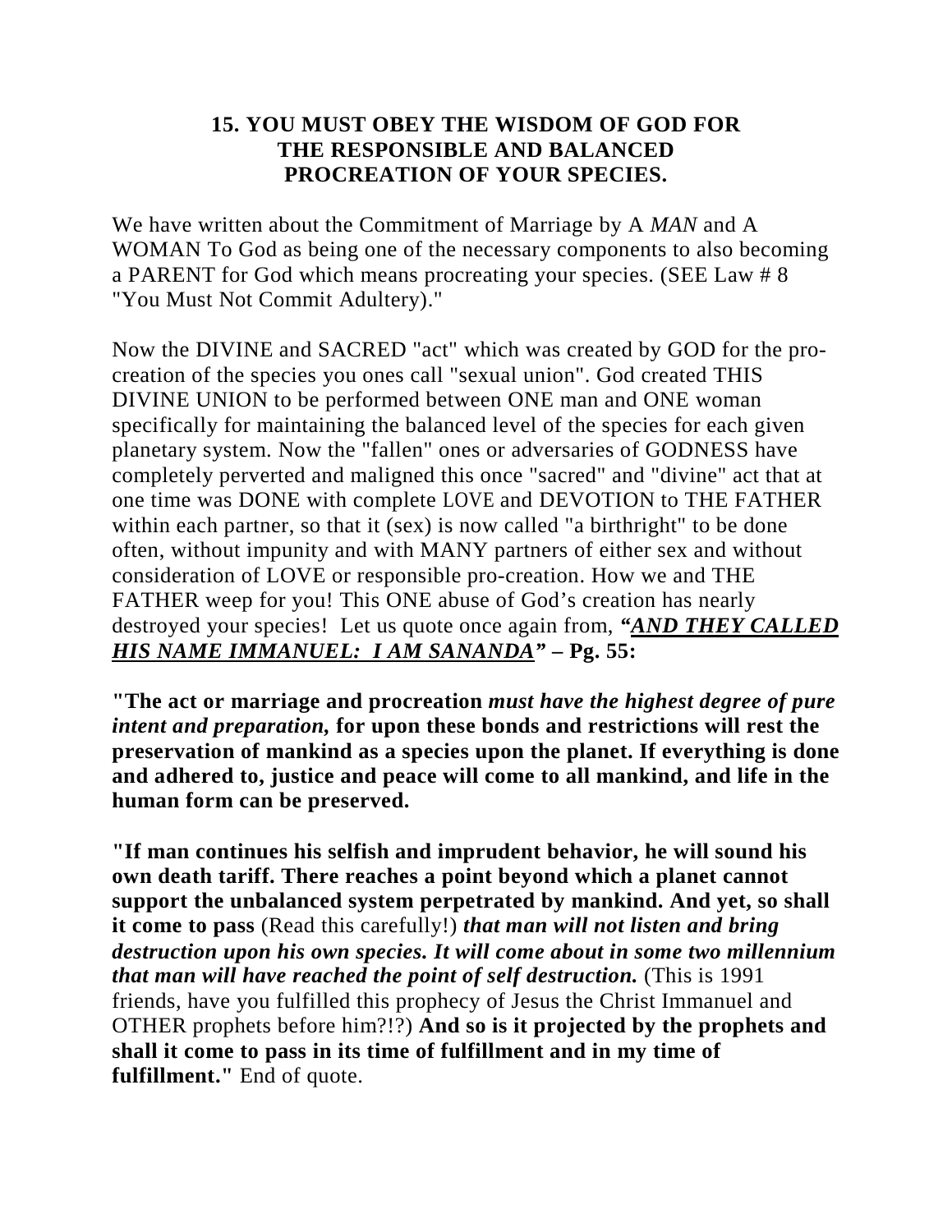Let's begin with God's directive about marriage and Pro-creation between A MAN and A WOMAN. It is very clear that this DOES NOT say, marriage and "the sexual act" is OK between a man and a man, or a woman and a woman, or TWO men and ONE woman or THREE woman and ONE man, or etc. Again, the laws of balance are LOGICAL, meaning they were created specifically to maintain BALANCE within The Creation.

Because of the various degrees of deliberate, systematic and malevolently lewd and lascivious sexual behaviors, which are the corruption of this DIVINE UNION, and which have been and are practiced by most on your plane, the WARNING given above by our beloved Jesus Immanuel is transpiring before your very eyes in this time frame!

The sexual "act" was specifically designed to be performed by ONE man and ONE woman who had committed THEIR DIVINE LOVE AS ONE in the union of marriage, ordained by GOD. Through this union OF LOVE, the act of sexual intercourse between a husband and his wife for pro-creation was a most sacred and honored responsibility, an extension of their LOVE and COMMITMENT TO GOD in his service as PARENTS of HIS Children.

Now remember the law of "Cause and Effect". The EFFECTS of breaking this one directive of GOD are all about you today. Over-Population and the spread of fatal venereal and blood-borne diseases, such as Syphilis and AIDS, are proving to be YOUR self-punishment to the point of creating the nearly complete destruction of your human species on Earth.

So let there be NO misunderstanding. The following BEHAVIORS are specifically and undeniably AGAINST OR CONTRARY TO THE LAWS OF GOD AND THE CREATION:

**1.** Any Homosexual *sexual* activity between two or more men is strictly forbidden.

**2.** Any Homosexual *sexual* activity between two or more women is strictly forbidden.

**3.** Any Bi-Sexual *sexual* activity between two or more men and women is strictly forbidden.

KEEP IN MIND WE ARE SPECIFICALLY REFERRING TO "**SEXUAL**"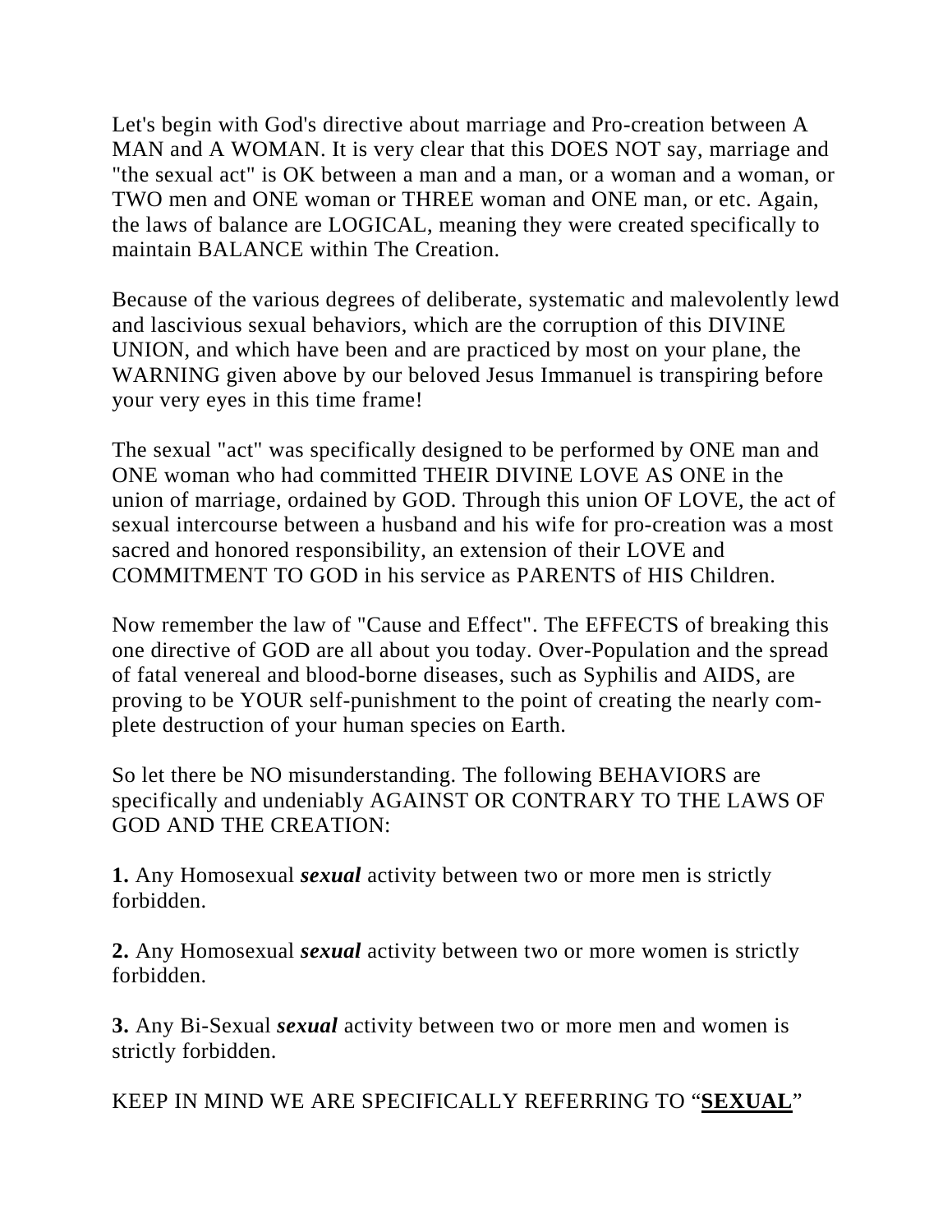ACTIVITIES, **NOT** LOVE, INTIMACY (Sharing soul-deep closeness and special ness of the friendship) COHABITATION (Sharing living quarters/home together; AND FRIENDSHIP between members of the same sex, Meaning that it is the LEWD, LUSTFUL and IRRESPONSIBLE "SEXUAL ACT" THAT IS SPECIFICALLY AND STRICTLY AGAINST GOD and LIFE!

**4.** Any Anal (Sodomy) *sexual* intercourse performed between any person, male or female, is strictly forbidden.

**5.** Any *sexual* activities performed with ANIMALS (Bestiality) by any human is strictly forbidden.

**6.** Any *sexual* activity performed by ones closely related within the same family line (Incest). For example: brother and sister, father and daughter, uncle and niece, aunt and nephew, cousin and cousin, mother and son, grandfather and granddaughter is strictly forbidden.

**7.** Any *sexual* activity performed by any (male or female) adult upon or with any child is strictly forbidden.

**8.** Prostitution--the act of offering oneself, man or woman, to another for sexual relations in exchange FOR PAYMENT of same--is strictly forbidden.

**9.** Any **Sadistic** or **Masochistic** *sexual* practices performed by anyone or ones upon self or others are strictly forbidden. **Sadistic**: "**1.** A tendency to take delight in being cruel."**Masochistic**: "**1.** A condition in which sexual gratification depends largely on undergoing physical pain or humiliation. **2.** A tendency to derive pleasure from one's own suffering."

**10.** Any **voyeuristic** (one who is sexually gratified by looking at sexual objects or acts) activity or **any participation** in pornographic (sexually explicit and obscene) materials, ie., movies, magazines, books, "artwork" and objects is strictly forbidden.

Please understand that it is this PREOCCUPATION with behavior of lustful and lascivious physical pleasure that YOU must each CHOOSE to avoid and rise above spiritually. The corruption and preoccupation with sexual thoughts, words and actions has become hypnotizingly OBSESSIVE and also terribly degrading to THE SPIRIT OF LIFE OF THE ONE! THIS IS NOT LOVE BY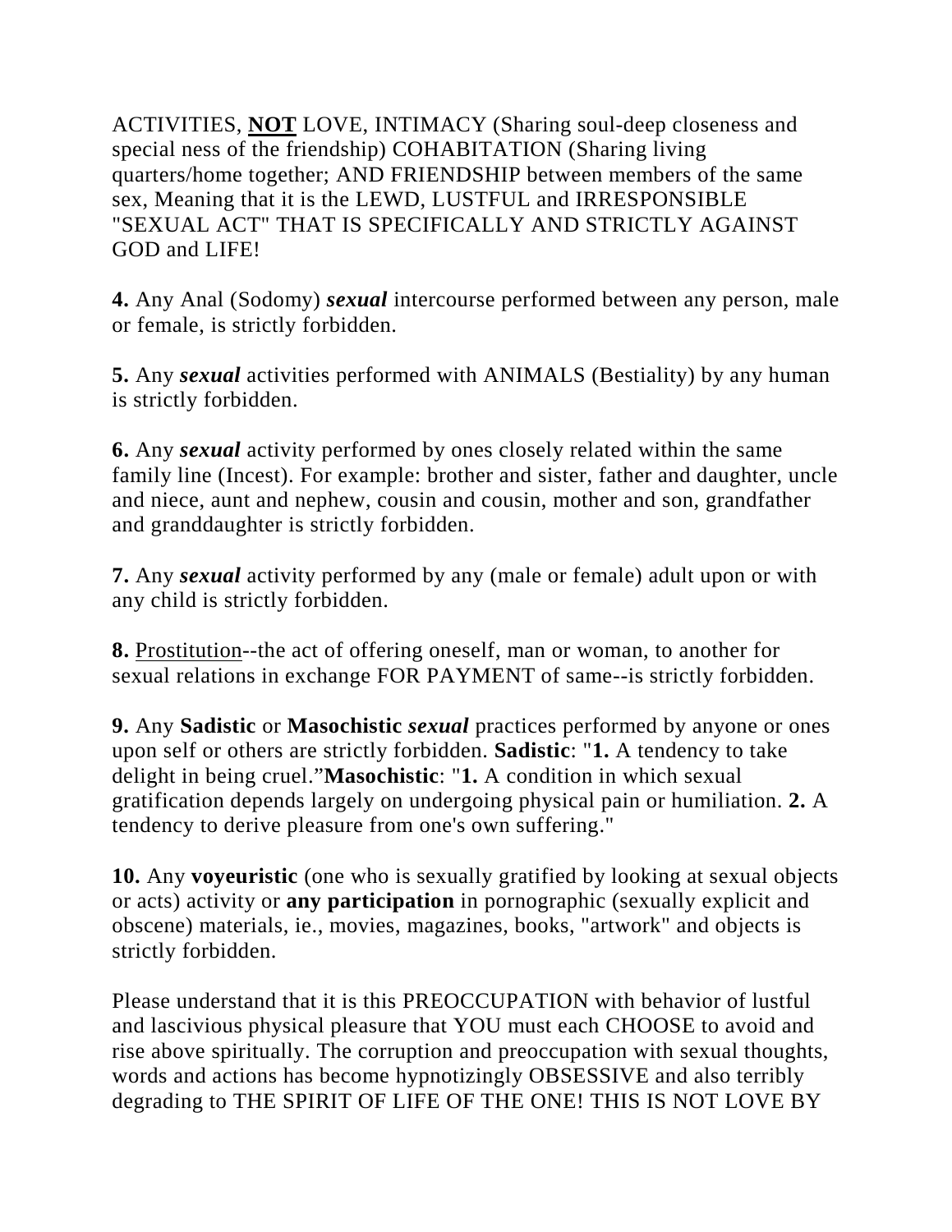ANY DEFINITION. Can you not see this TRUTH before you and within you? Your sexual obsession MUST STOP if you are to reach beyond your mortal body and into THE KINGDOM OF GOD!

Many of you, by now, are probably wondering about the act of masturbation: "Stimulation of sexual organs by oneself." First RE-read the above paragraph. Masturbation is a self-pleasure *sexual* act upon SELF AND it is also what most of you couples are doing when you have "sex" together and call it "making love". The only difference is that it is the "sharing" of MUTUAL Masturbation with your partner. Mutual Masturbation IS NOT DIVINE SEXUAL UNION FOR CELEBRATING PROCREATION. When one is an "adult" and does not wish to have children, the seeking of sexual pleasure by self or with another is a transgression upon self simply BECAUSE YOU ARE DENYING AND LIMITING YOUR SPIRITUAL CREATIVE POTENTIAL WITHIN.

The sexual desire, in this time on your place of extreme sexual preoccupation, begins for many youngsters at puberty. Man) will have sexual release or dreams while they sleep. With the CAREFUL and LOVING guidance of the parents well before and during this time, the child will not be frightened of the changes in his/her body and will most likely occasionally indulge in masturbation for either curious exploration or release of the physical body. Moderate or occasional masturbation done if privacy by any, either child or adult, is not harmful to or AGAINST life UNTIL it becomes an obsessive preoccupation. Also masturbation can be a means of self-punishment and this is most harmful to THE SPIRIT OF GOD WITHIN. Remember this parents, it can also become very harmful to a child if through his "training", he is taught to fear or despise his genitalia, or be made to feel guilt for self-sexual exploration or masturbation. He must learn about his personal responsibility and must understand ALL THE LAWS OF GOD including those governing pro-creation. But if you make the child feel fearful shameful or guilty about his own personal sexual exploratiol1 you may actually be creating for him OBSESSIVE PRE-OC CUPATION with sexuality. If the child is not exposed to constant "sexually stimulating" media, he will quickly lose interest after initial self-exploration IF HIS CREATIVE potential is encouraged, nurtured and supported by HIS PARENTS and TEACHERS. The more spiritually aware children and adults will either not have much interest in, or gradually lose interest in sexual exploration of any kind. It is much healthier for the spirit if this process of becoming detached from sexual feelings is natural and BY choice because of true spiritual UNDERSTANDING and awareness.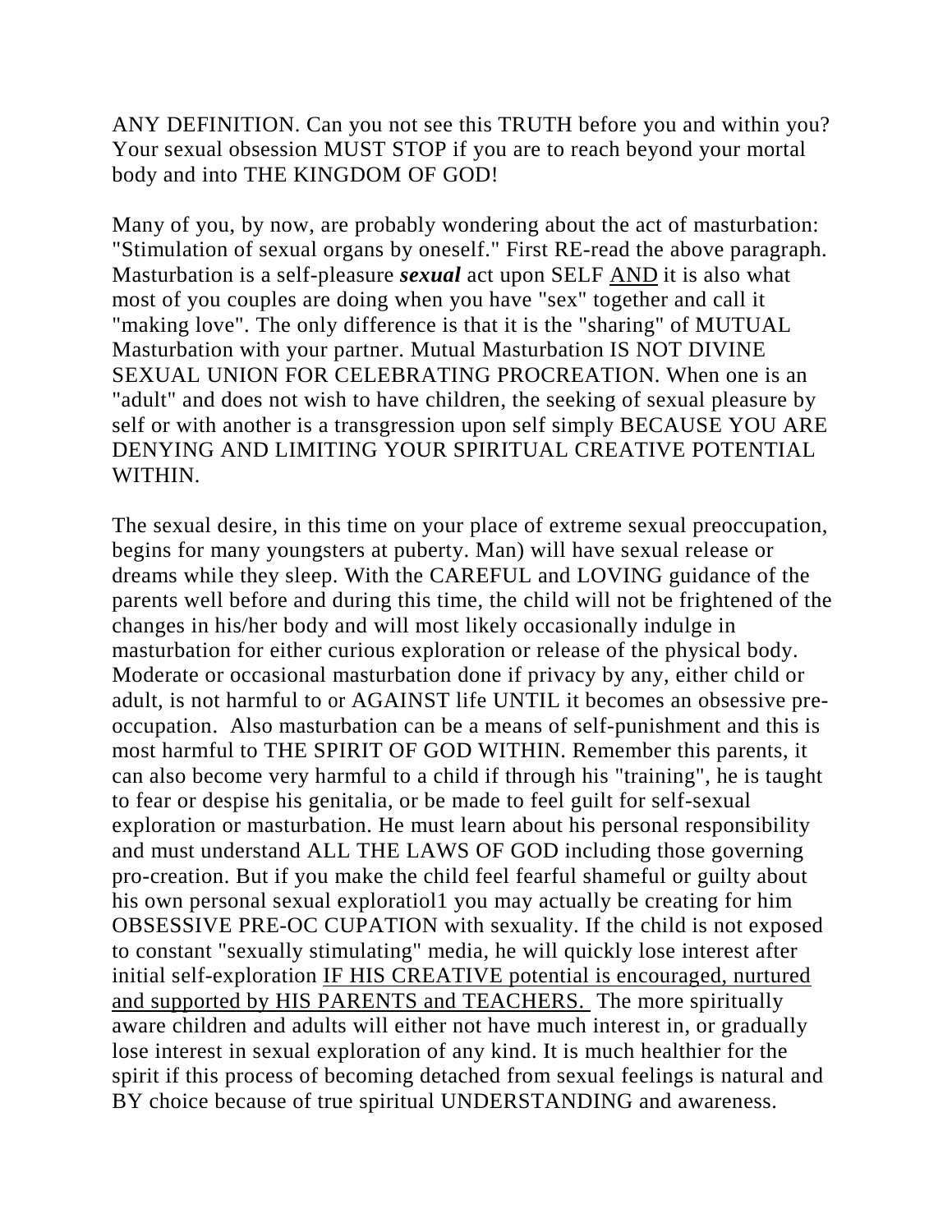What you ones have labeled "sexual energy" or "libido" is actually a corruption of the creative and nuturing potential of The Spirit of GOD within YOU. LET US REPEAT THIS: YOUR "SEXUAL ENERGY/UBIDO" IS ACTUALLY A CORRUPTION OF THE CREATIVE AND NURTURING POTENTIAL OF THE SPIRIT OF GOD WITHIN YOU! Let us see how your *Funk & Wagnals Dictionary* defines **Libido: "1.** Sexual desire or impulse. **2. The instinctual craving or drive behind all human activities."** Did you read that clearly, friends? INSTINCTUAL CRAVING OR DRIVE BEHIND ALL HUMAN ACTIVITIES! The catch is, precious ones, SEX is not the INSTINCTUAL craving or drive that was created by GOD, **THIS** was your CREATIVE, nurturing drive TO KNOW and CELEBRATE GOD WITHIN YOU, TO CO-CREATE THE EVER-UNFOLDING EXPANSION AND ADVENTURE OF LIFE! The truly loving DIVINE UNION, that of male/female experiencing their creative potential through the sexual act for PROCREATION, was created to be a UNION OF DIVINE LOVING DEVOTION and CELEBRATION OF THE GIFTS OF ONENESS SHARED ... AND OF NEW LIFE CREATED FROM GOD. Rarely do ones feel TRUE LOVE, caring friendship, affection and intimacy toward their mates on your plane. Most have simply forgotten what LOVE is. You think perhaps you and your mate are one of the "rare" exceptions? Here is a test for you. How long would your marriage and commitment last if today you completely STOPPED all sexual activity with one another? Think about this carefully. Do you truly give of yourself to your mate sexually and otherwise because you wish to please them? To please both of you?

To please yourself? You ones think your sexual orgasm is ecstasy? YOU EVEN LIMIT ECSTASY!

You see, you are not your desires, you are not your emotions. YOU are THE SPIRIT of LIFE of GOD, and your spirit IS the MASTER over your desires and emotions. Don't you see that you have simply chosen, in your illusion of ignorance and confusion, TO MAKE your emotions and desires the MASTER over your SPIRIT ... YOUR GODNESS?!?

This corruption of your creative potential WAS CREATED, CONDITIONED AND MOLDED BY THE ANTI-CHRIST. YOU SIMPLY BOUGHT THE LIE AS TRUTH AND HAVE BECOME ADDICTED TO YOUR DESIRE FOR "SEX". You don't believe your "sexual" desire is created? Look around you today. Your Advertising Media as well as your Magazines, Television and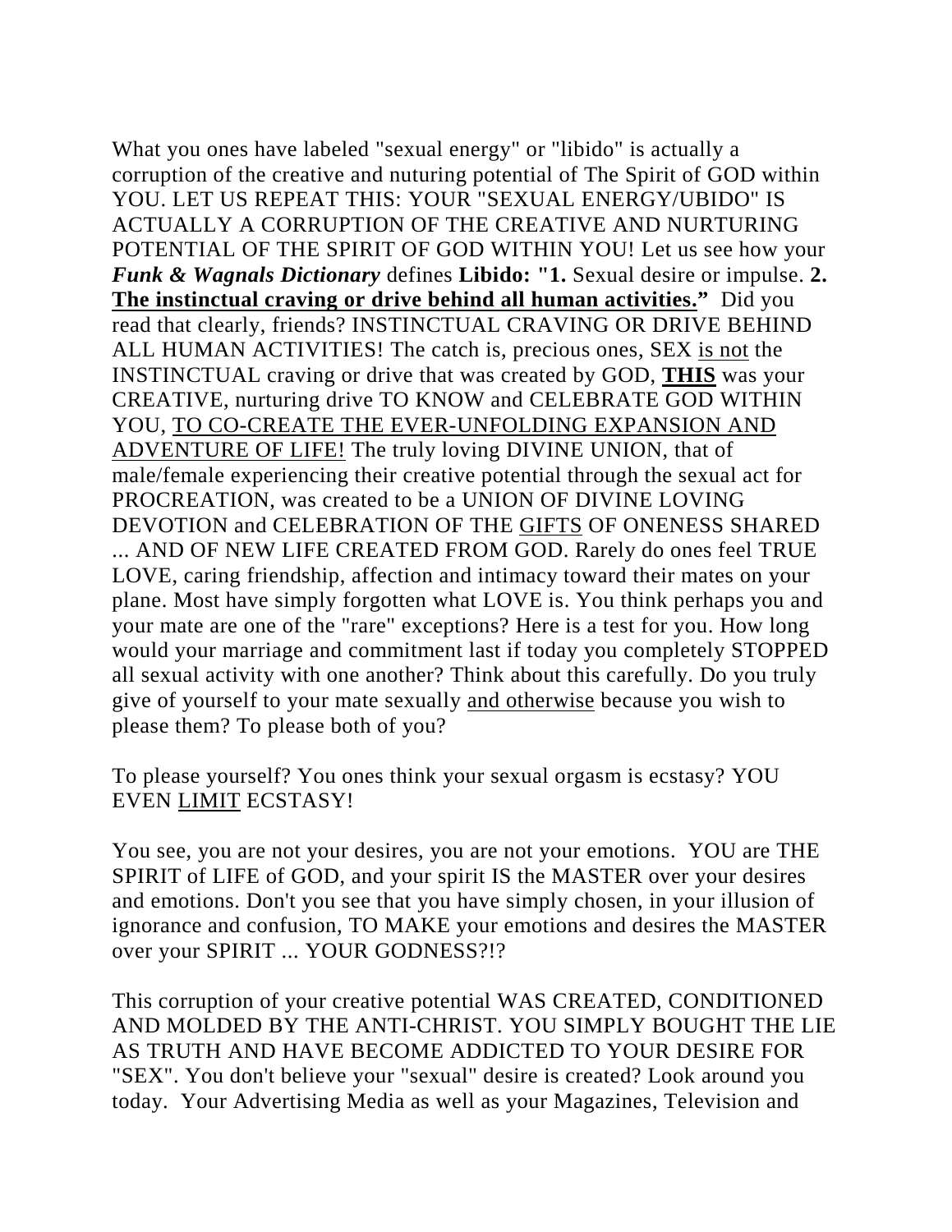Movies ARE CREATING YOUR DESIRES FOR YOU by conditioning and molding you through false "IMAGES" of what is beauty, what is "sex appeal"- -in other words, by directing your attention constantly to "how" you look physically, your athletic prowess, your sex appeal and attractiveness. Why does and has this "desire"-creating worked? Because the Anti-Christ first molds the "false images" and then plays upon your FEAR of being too unattractive, unworthy, unpopular and simply rejected BY OTHERS who YOU allow TO JUDGE YOU AS A HUMAN BEING! The ANTI-Christ keeps you BOUND by the "false" promises created by your desire TO BE WORTHY of LIFE so you are too busy trying to fit the "false" mold and therefore do not develop your creative spiritual potential within! How dare YOU feel UNWORTHY because of believing the nonsense of false "IMAGES"! PLEASE REMEMBER THIS TRUTH! YOU ARE GOD'S TEMPLE!

Advertisers are always selling "their image" of what you ones call "romance" and you are encouraged to think it means passionate "sexual" fulfillment. Your dictionary describes **romance** as: "**1.** A love affair. **2.** A kind of love between the sexes. characterized by high ideals of devotion, and strong ardor. 3. Adventurous. heroic, or exotic nature: romance of far away places." When you crave romance, whether you know it or not, it does not mean "sexual" affair, dear ones, it means LOVE AFFAIR, you are craving to experience within you GOD'S LOVE OF LIFE, **you crave to feel "ALIVE",** ie., warm and intense feelings, eagerness and zeal. WHY? Because you are bored and spiritually unfilled with the self-created "limits" of your life. (Limits which the "controlled" media has set you up for in the first place.) You are out of balance and you are seeking to ignite your CREATIVE POTENTIAL WITHIN. ROMANCE is the promise of ADVENTURE and JOY for experiencing THE SPIRIT OF LIFE, OF GOD, within you. You see, ROMANCE is not sexual adventure or a place to go; it is your desire to feel and KNOW GOD within you. You can experience romance through the sharing of devoted and adventurous LOVE of LIFE with your mate. Regardless of what your media "hype" tells you, remember this, your desire for romance is your desire for CHANGE from a limited and spiritually unfulfilling existence, to recognizing and EXPERIENCING your UNLIMITED Creative Spiritual Potential **within**.

The next time you have a "sexual" urge, look around you, what have you been watching, reading or participating in which created this desire? Men, when you see a physically II beautiful II woman, is your **FIRST thought admiration and appreciation of this GIFT of loveliness and do you wonder about the loveliness and beauty of HER SPIRIT? OR,** instead, do you first wonder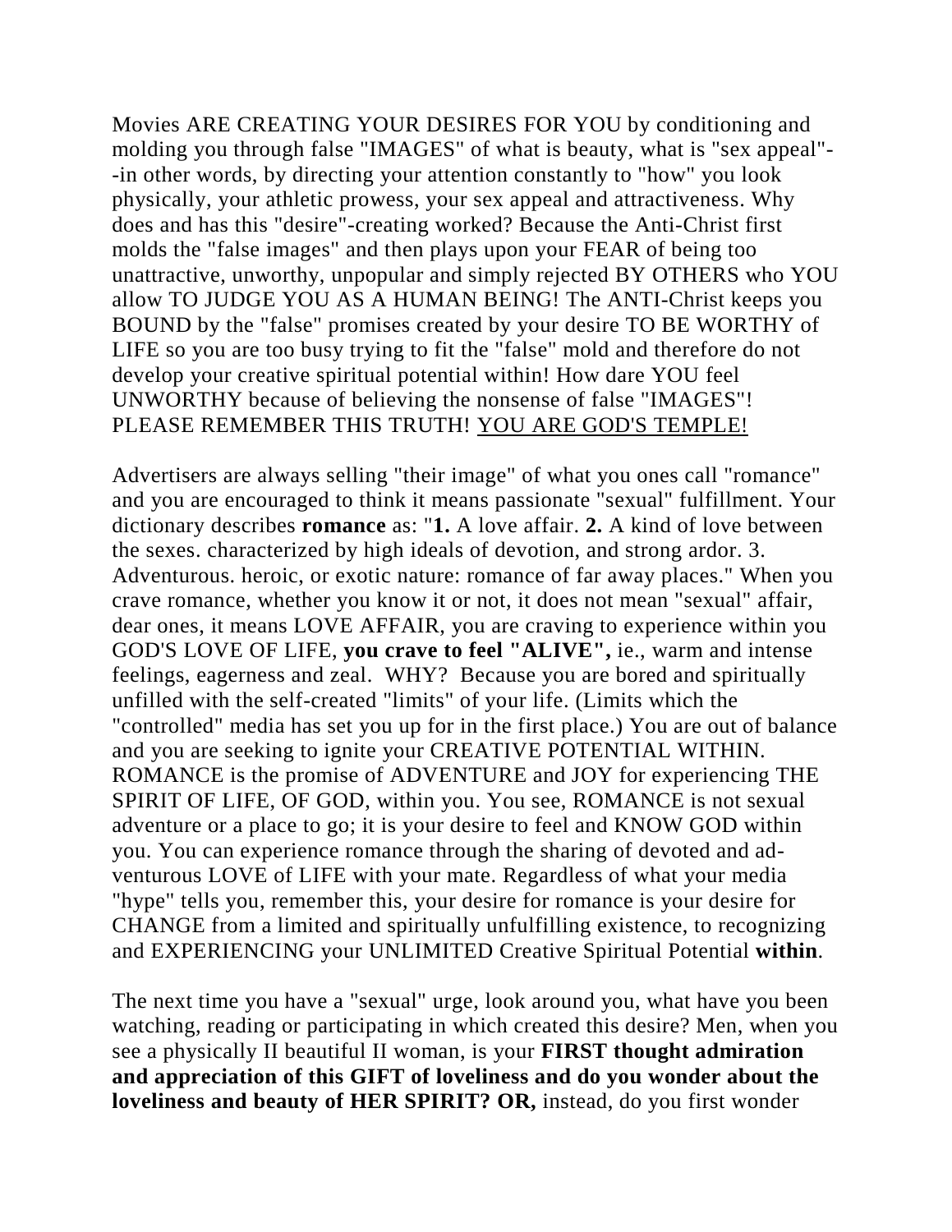about the pleasure you would receive if you could have "sexual union" with her? And the same holds true for you women who call yourselves "liberated" which usually first means, "sexually" liberated and same equal "rights" as men to have many "casual" sexual encounters.

Recognize that this "sexual urge" is really your UNFULFILLED creative potential screaming to be released from the self-imposed "limit" or boundary of THE physical sexual ACT. Act: "**1.** To play the part of; impersonate. **2.** To serve temporarily or as a substitute. To PRETEND." The sexual act is limiting, substituting and impersonating YOUR CREATIVE AND SPIRITUAL UNFOLDMENT TO KNOW GOD. When you truly understand and recognize this truth, your creative spiritual unfoldment can no longer BE FRUSTRATED AND LIMITED to the repetition of a silly and truly spiritually unfulfilling "sexual act".

Does this mean you are expected, by self and GOD, to STOP all sexual activity NOW? ONLY if it is YOUR choice made with the JOY of TRULY understanding and thus having the freedom of detachment from this "ADDICTION" and no desire to procreate. For most of you, especially adults, "sexual behavior" has now become addictive, so you must treat it as such. Remove as much of the "temptation" from your presence as possible, just as the alcoholic must remove himself from "bars" and must remove the alcohol from his home. Be gentle with self, carefully abide by the list of TEN items above which are "STRICTLY FORBIDDEN" *sexual* behaviors (including Adultery). If you are single or married and have addiction to the "sexual act", use occasional masturbation as the lessor of the evils "if you must". If you are happily married and both have "enjoyed" your addiction to the monogamous mutual masturbation of your sexual act, **both partners** will need to become detached for the addiction to be gone.

So be gentle with self and your mate, but be aware and responsible to "consequences" (such as pregnancy) and persistent in your goal (to self) to release and detach from ALL things of Physical Manifestation. Simply RECOGNIZE without punishing self with guilt and shame that this is a transgression against the Creative spirit of life within you. For a time accept that you will have desire because you are "addicted" and many of you understand it as an "extension" of your love. Do not punish self or other, let the "desire" dissolve naturally within each partner. As you begin the unfoldment and adventure of discovering YOUR creative spiritual potential, you will be surprised because at some point you will find that the "sexual act"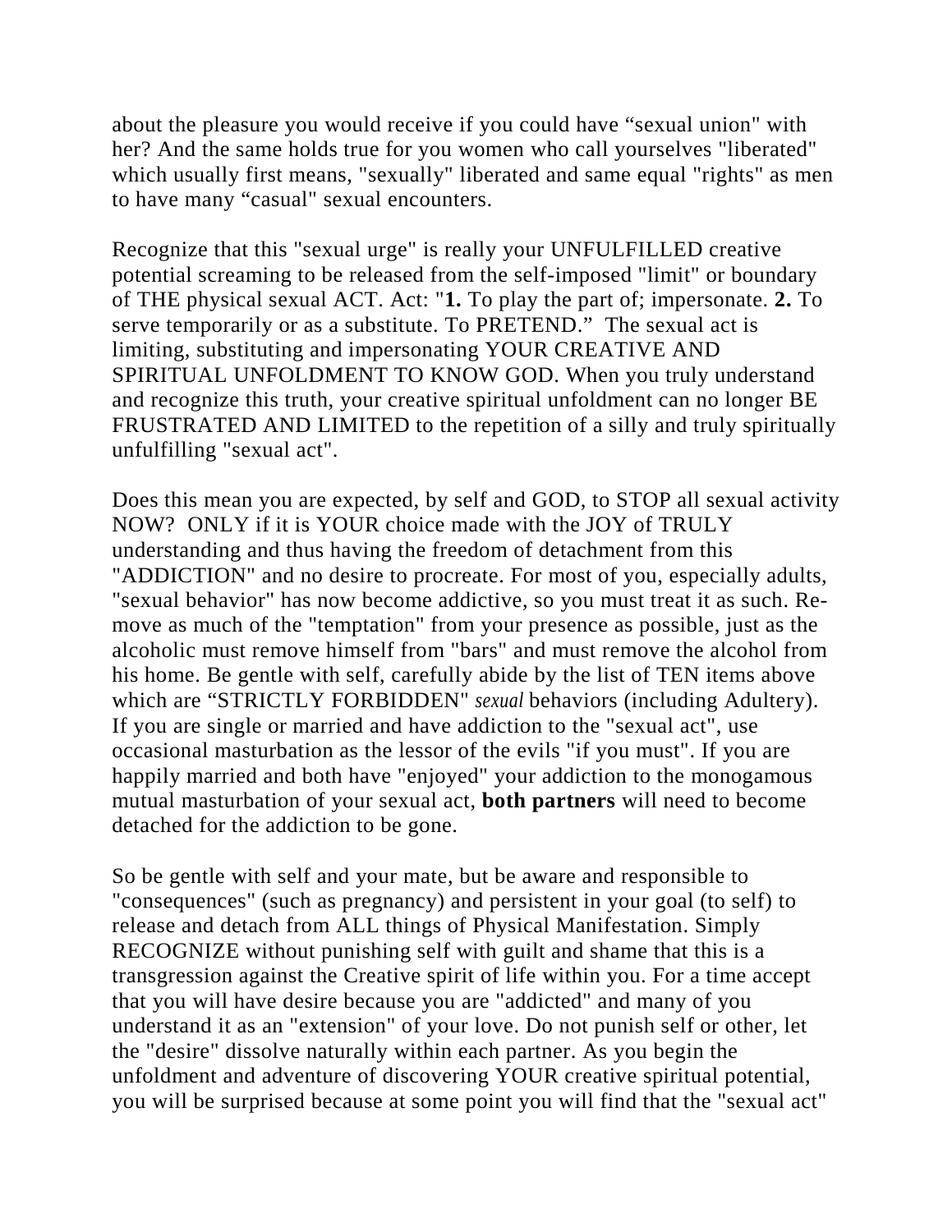is no longer appealing to either of you. You will be detached and no longer have interest in it!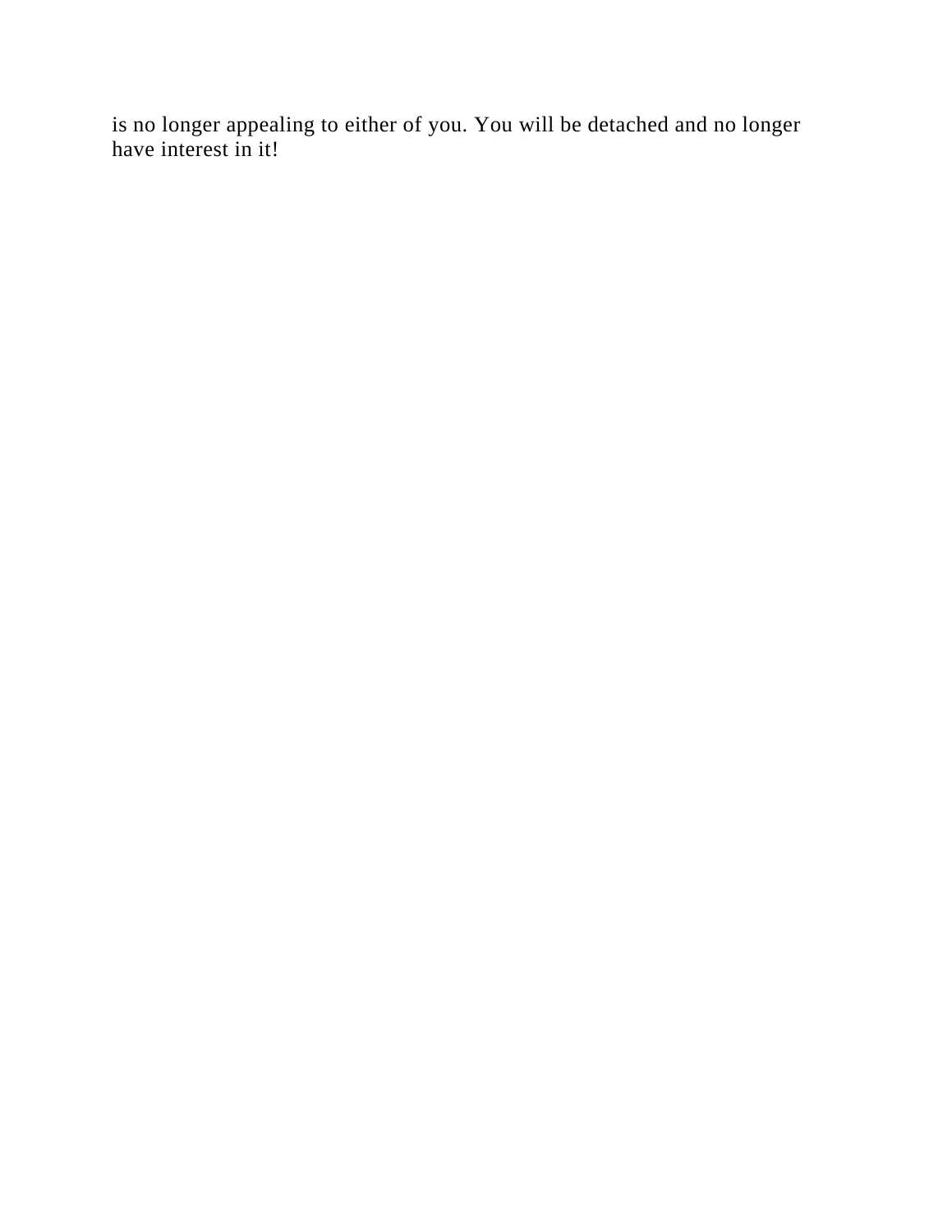## **16. YOU MUST DO UNTO OTHERS AS YOU WOULD HAVE THEM DO UNTO YOU. ALSO CALLED "THE GOLDEN RULE".**

The GOLDEN Rule. How true it is that if ones would really think about how they treat one another, and consider that they are ALL ONE, that most of your petty "perceived" differences would dissolve. Ask yourself how you, when you honor the spirit of God within, truly like to be treated by others.

Here is a start for you: With respect, with reverence, with honor, with worthiness, with enthusiasm, with patience, with tolerance and understanding, with forgiveness, with kindness and courtesy, with caring, with appreciation, with generosity, with interest in your conversation, with love, with consideration, with honesty and integrity, with trust, with friendship and with harmony.

Now, do you treat others in the same ways described above, HOW you would like to be treated? Do you even treat yourself in the same ways described above? If YOU do not even HONOR yourself, how do you expect to receive HONOR and respect from OTHERS? Treat others honorably and with integrity, kindness and tolerance and EXPECT that they will treat you the same. If they DO NOT treat you with the same respect, HONOR yourself enough to recognize their transgression, call it to their attention and then leave their presence.

And Jesus Immanuel told the people: **"Ask and it shall be given unto you; seek and you shall find; knock and it shall be opened unto you. For he who asks of his spirit, receives, and he who seeks through the power of spirit, finds and he who knocks at the door of his spirit, to him it will be opened."** 

**"Who is there among you who, if his son asked him for bread would give him a stone? Or, if he asked you for a fish would you offer him a serpent? Therefore, if you, even though you are being wicked, can still give your children good gifts, how much more will your spirit give unto you if you request it?"** (End Quote).

The spirit of God within you always gives you what you need if you but put aside your "altered" ego and humbly commune with YOUR SPIRIT. All the power of The Father exists within you to give unto you that which YOUR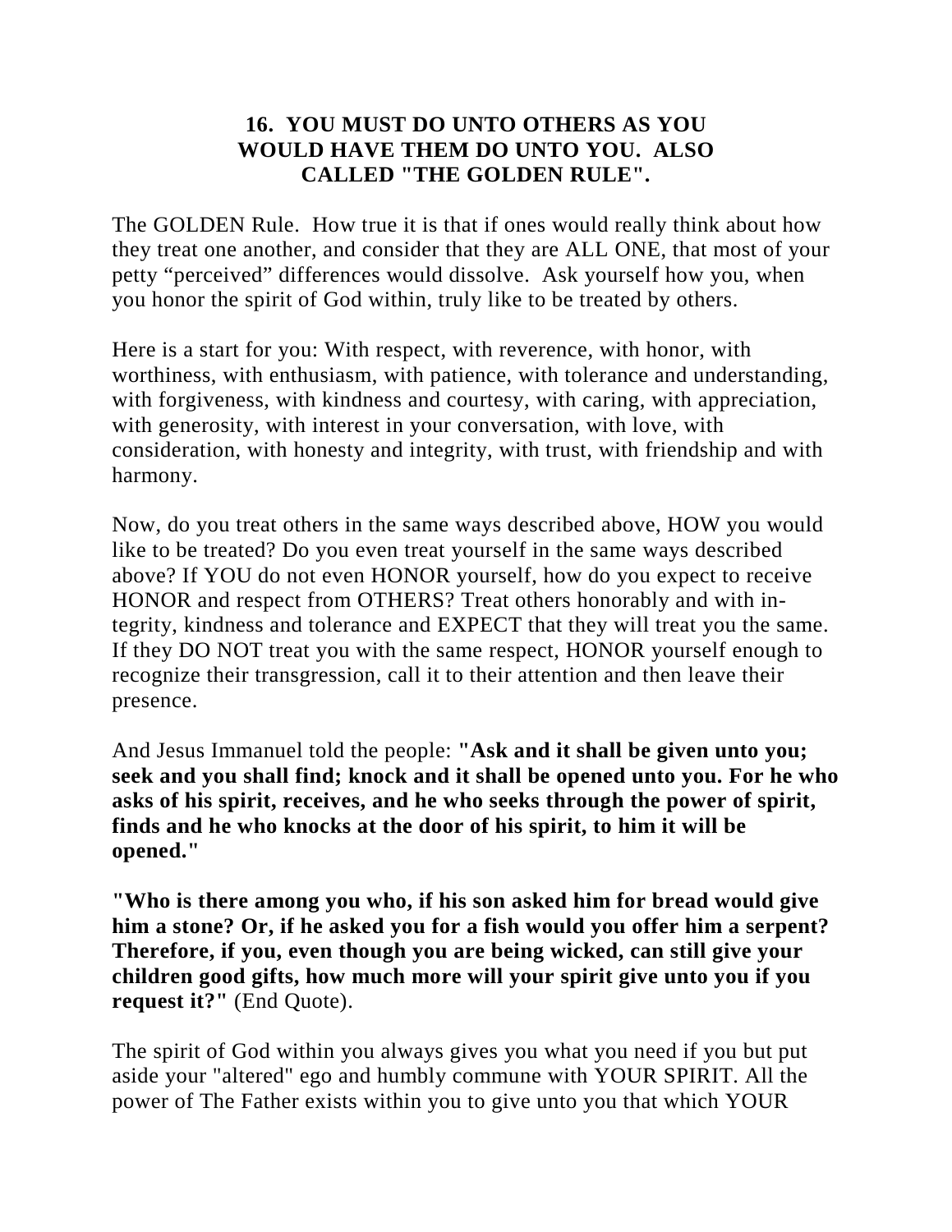SPIRIT needs to lovingly sustain life and give joy, fulfillment, and inner peace. You only need but ask the FATHER WITHIN to show you, to tell you, to give you that which YOU NEED to SUSTAIN in HIS SERVICE, that of LIGHT, OF LOVE, OF JOY. IN ALL THINGS THY (HIS) WILL BE DONE!

There is a saying, "Be careful what you ask for, YOU JUST MIGHT GET IT." Ah, this saying gives recognition to YOUR power of manifestation, and how, when you selfishly view life from the FOG of the "Altered" Ego, you may not truly understand what your SPIRIT within needs. You may be unpleasantly surprised at what the "altered" Ego conjures up for you as consequence of denying THE WILL OF THE FATHER WITHIN YOU!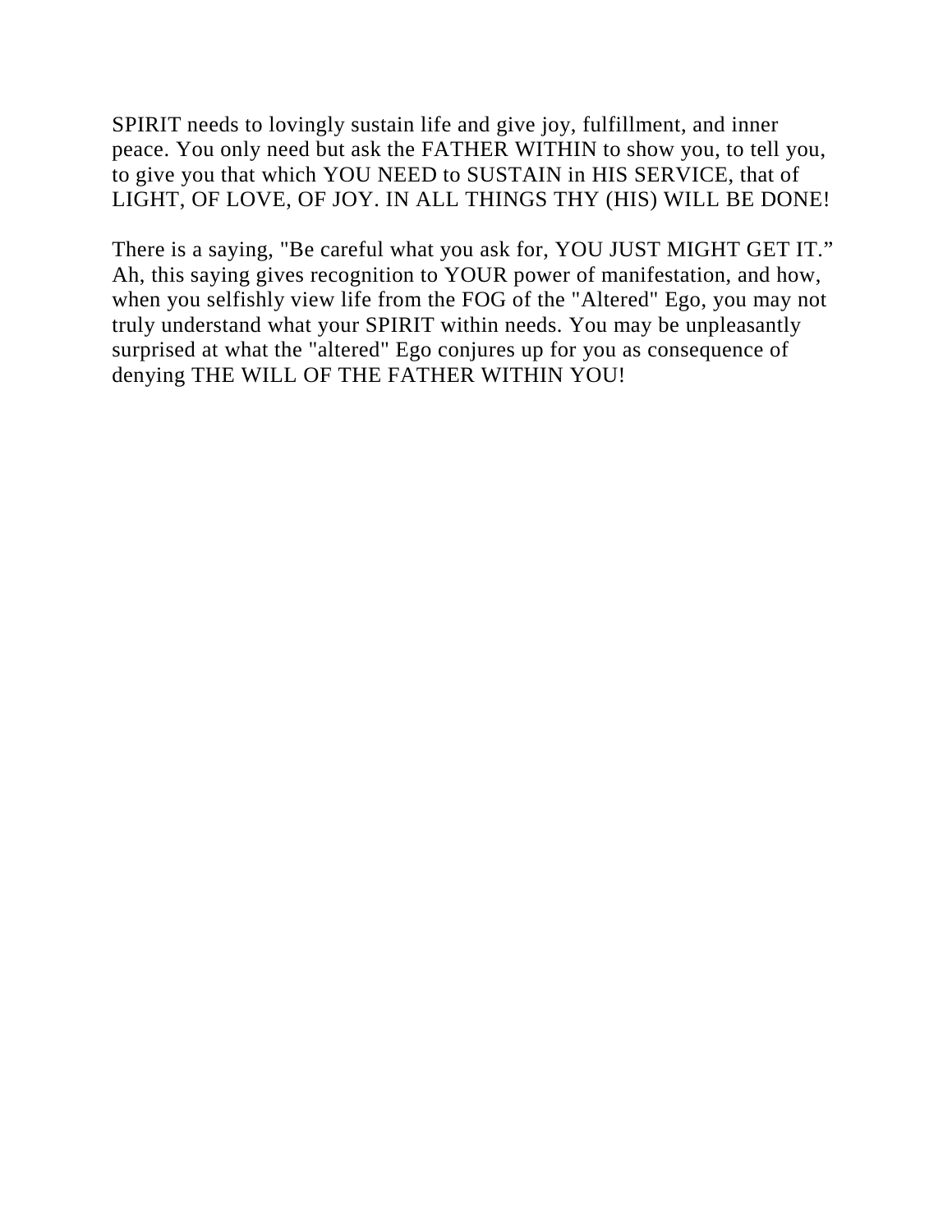#### **17. EVIL (ADVERSARIES OF GOD) MUST ALWAYS WEAR A SIGN OF THEIR EVILNESS. (BY THEIR FRUITS YE SHALL KNOW THEM).**

One of the biggest "signs" of the evil ones is their **HYPOCRISY: "1.** The pretence (pretending) of having feeling or characteristics which one does not possess, especially deceitful presumption of virtue. **2.** One who pretends to be pious and virtuous without really being so. "

Immanuel spoke to the people in *"AND THEY CALLED HIS NAME IMMANUEL: I am Sananda" "*and said: **"Woe unto you scribes and Pharisees, you hypocrites who keep cups an bowls outwardly clean yet inside they are full of rapaciousness and greed. First you must purify that which is inside the cup so that what is on the outside also becomes, and remains, pure. So you, too, appear Godly and good in front of people, but inwardly you are full of hypocrisy and falsehood and violations. Woe unto you hypocrites who build tombs for the prophets and adorn the graves of the just, and speak: 'If we had been at the time of our fathers, we would not have become guilty with them, in the shedding of the prophet's blood.' ••• Therefore, you fulfill the measure of your fathers, since you end your life without understanding and you will have trouble learning in the future. You generation of vipers, how can you be great in spirit without having any understanding? All the just blood which was shed through you, on Earth, will come back to you beginning with the first prophet whom your fathers and forefathers murdered, to the blood of Azcharias, the son of Barachjas whom you have killed between the temple and the altar, and therefore, all the blood of the future which will be shed will be of your own accountability. Verily, verily I say to you, all this shall come upon you, and upon your race, for a very long time yet to come and pass."** (End Quote).

So you will find that hypocrisy does not belong to the kingdom of GOD. The ones who declare their spiritual wealth, piety and richness, who declare themselves chosen simply because they belong to this or that religion or race arc fools and they are hypocrites because what they outwardly say they are and believe in, and what they actually "secretly" think and do are most often quite different.

And Jesus the Christ Immanuel gives us more "signs" to help us recognize the evil ones: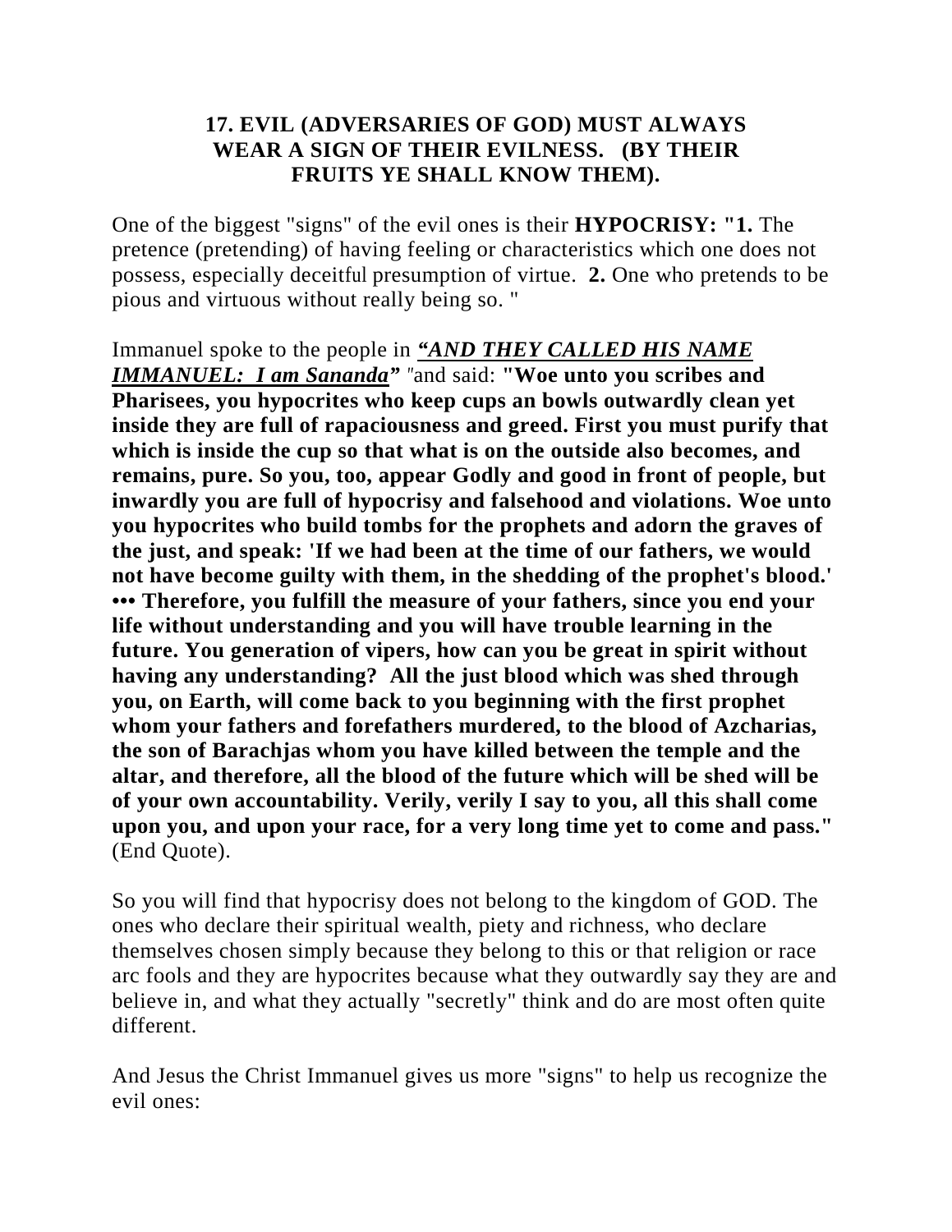**"Beware of false prophets and scribes who come in to you in sheep's clothing, but inside they are like raving wolves, and preach to you humility and shrines, false deities and gods, and preach to you of humility to idols and false teachings.** 

**"BEWARE OF THOSE WHO FORBID YOU ACCESS TO WISDOM AND KNOWLEDGE AND TELL YOU TO NOT GO FORTH TO HEAR WHAT PERHAPS IS TRUTH, FOR THEY SPEAK TO YOU ONLY TO ATTAIN POWER OVER YOU AND TO SEIZE YOUR GOODS AND BELONGINGS. ALWAYS SEARCH BENEATII THE COVERINGS TO INSPECT THAT WHICH THEY DO NOT TELL YOU AND, FURTHER, CHECK CAREFULLY THOSE TIDNGS THAT THEY EXTRACT FROM YOU. TRUTH AND WISDOM IN TRUTH ARE GIVEN WITH NO PRICE OF TREASURE NOR POWER OF FORCE.**

**"You shall recognize these ones by the fruit they bear. Can a person gather grapes from the thorns, and figs from the thistles? Therefore, every good tree brings forth good fruit, but a bad tree brings forth wicked fruit. A good tree cannot bring forth wicked fruit and a bad tree cannot bring forth good fruit. Therefore, BY THEIR FRUIT SHALL YOU KNOW THEM."** (End Quote).

You ones who faithfully have believed your "Holy" Bible to be written in purity from God will, by now, most undoubtedly be, at the very least, curious about "how" and "why" this sabotage of THE Truth has been allowed to occur.

So we will tell you: it occurred that even at the time when the one known as "Moses" lived, that the religious/empire leaders became most jubilant when presented by Moses with the Commandments given by GOD. The reason: because THEY became the self-appointed CREATORS and ENFORCERS of THEIR interpretations OF GOD's Laws. You see, they discovered that by the careful manipulation and interpretation of these "laws" (such as removing any references to "reincarnation" from the scriptures) they then could maintain a much more effective level of control and discipline OVER the people they ruled. In other words, THEY would stand between GOD the Father WITHIN and the people, which left them (the people) powerless and at the mercy of these cunning and deceitful "leaders". These malicious deceivers are still among you and through their greed, treachery and manipulation, THEY control much of your world socio-economically, politically and even geo-physically ...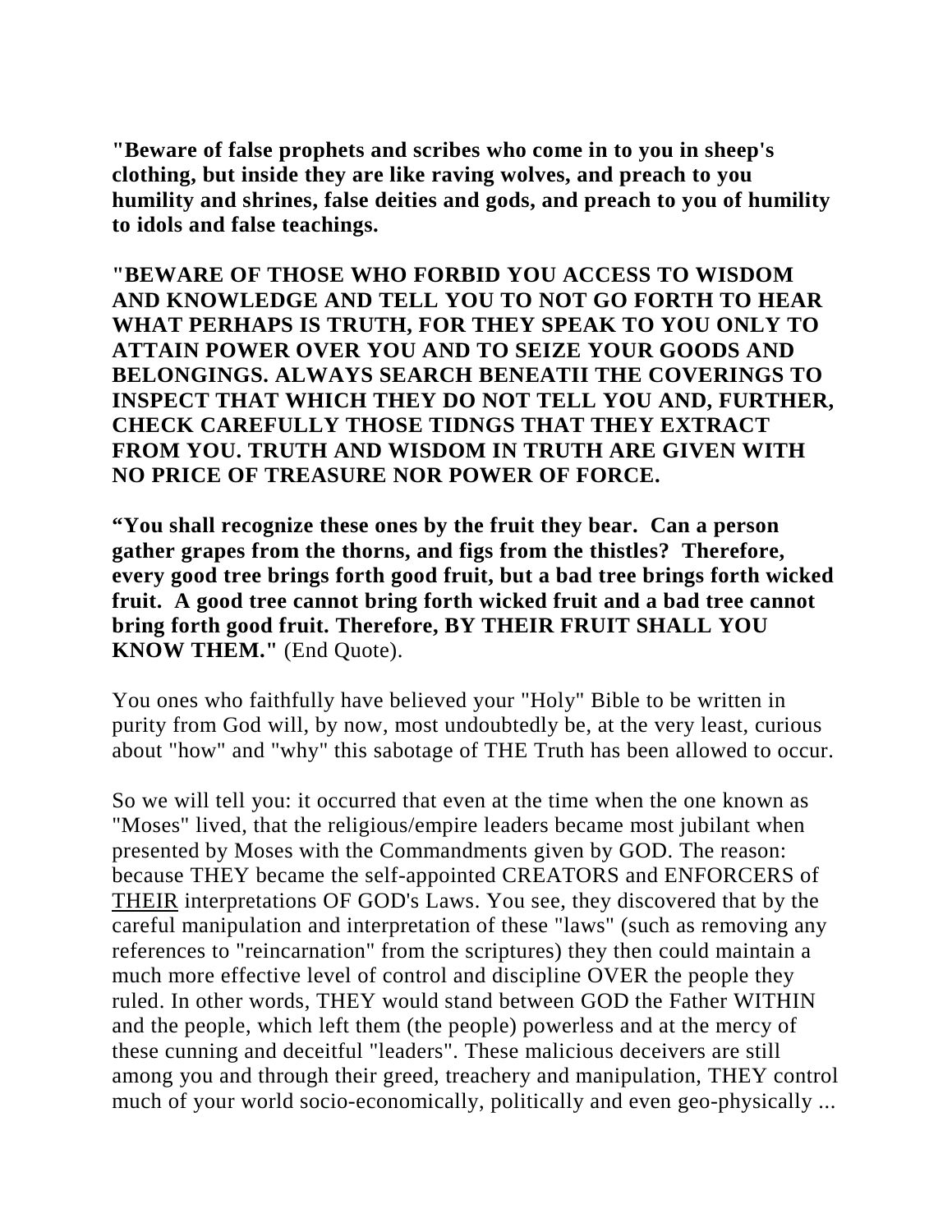even this day.

In addition to the signs to look for in the words and deeds of others you must **first** also recognize the "signs" of the Anti-Christ within you. Please see the document, *"How To Recognize The Anti-Christ* (Against God) *Within You",* within this Journal.

Remember this, you ones who are "faithful and true", with your sincere commitment to the development and trust of your HOLY SPIRIT WITHIN, will be given the knowledge of Truth and the Spiritual Wisdom of God and The Creation in order to sustain you always in balance and service to THE ONENESS OF ALL.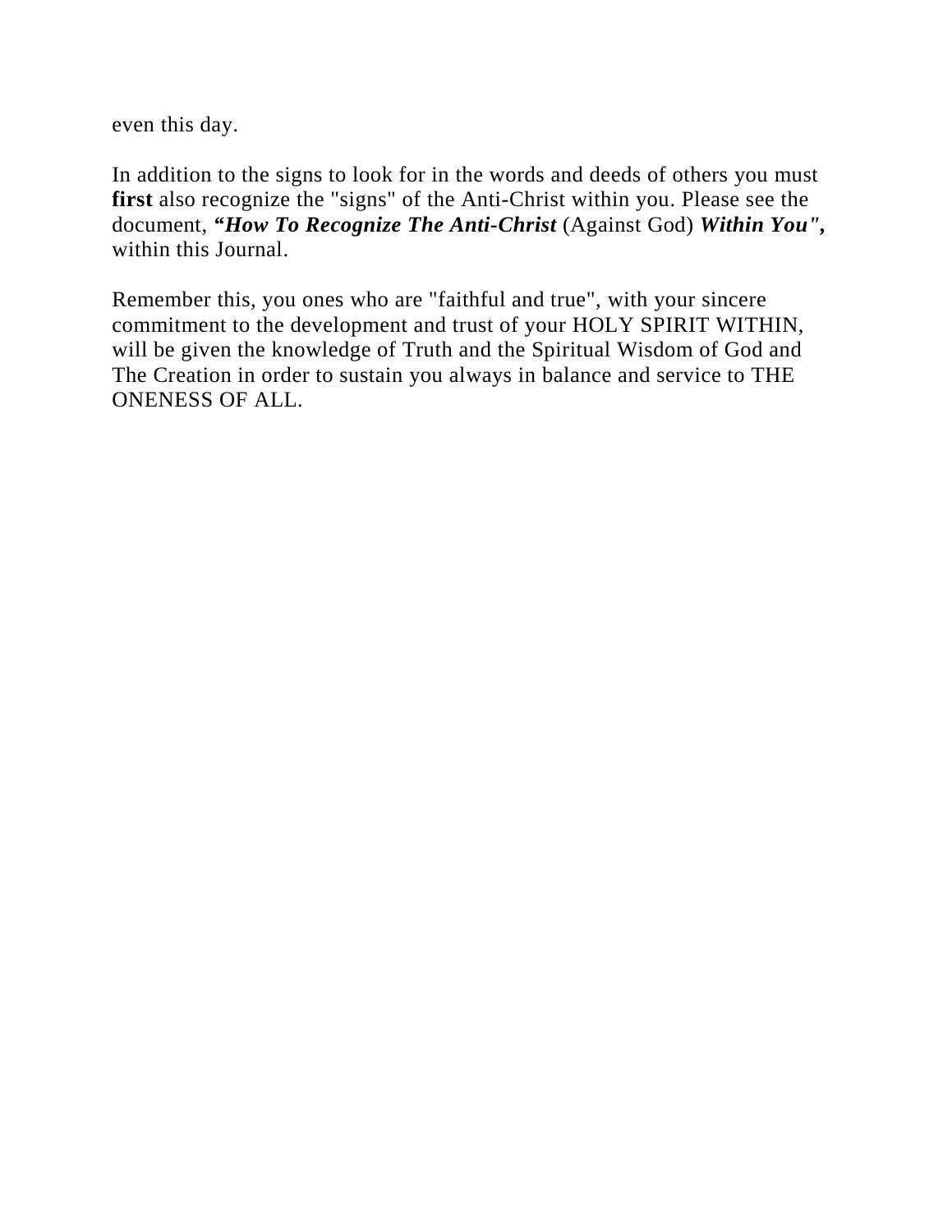## **18. YOU MUST NOT COMMIT THE ACT OF SLAVERY UPON ANY HUMAN BEING OF GOD.**

This means you must not DEMAND by force and fear to control, confine, use, or manipulate another human being to do any service or work for you, against their will, without giving them FAIR compensation. This also means that you cannot BUY or SELL another human being as if he/she were a product YOU own. This includes YOUR CHILDREN. Babies and children are not "products" to be created, such as by "in-vitro" fertilization, or given to be birthed by a "surrogate" mother. If a couple are unable to physically procreate, then they have a choice: they can ADOPT a homeless or unwanted child, or they can choose not to be parents at all. ADOPTION of another's unwanted or parentless child is one of the most LOVING and UNSELFISH acts any competent and caring couple could do in service to GOD. Not all couples are or were meant to pro-create! It is not punishment from God. It is the responsibility of any "barren" loving couple to recognize that pro-creation is not their function at this time. But if they desire children, then they must understand what an HONOR it is to accept the nurturing care of one of GOD's children who has no one else to love him/her!

One of the most painful and degrading terms you humans have labeled those children who are born "out of wedlock" is "bastard" (which means illegitimate according to HUMAN LAW). YOU must now KNOW that in GOD's kingdom THERE ARE NO BASTARDS. These "born out of wedlock" children are as precious to God as any other child born with "married" parents.

Then there have been many of you humans who have throughout history claimed superiority or inferiority because of color or race. The feeling a human has of so-called "genetic" superiority exists within the mind of the HUMAN who wishes to control and dominate and enslave other humans of different race or color than he is. For example, many of the Germans under the one called "Hilter" believed that the "pure" Caucasian was far superior genetically, mentally, and physically to ALL other races. They believed in keeping the race pure by not interbreeding with other so-called inferior races. Also, many of the so-called "Jews" are taught and believe that their "race" is CHOSEN of GOD over all others and so they believe that they are superior. In America as in Europe, "black" or "dark" humans were believed inferior and were made SLAVES to the "whites".

Don't you see, "the evil powers that be" are CREATING and ENCOURAGING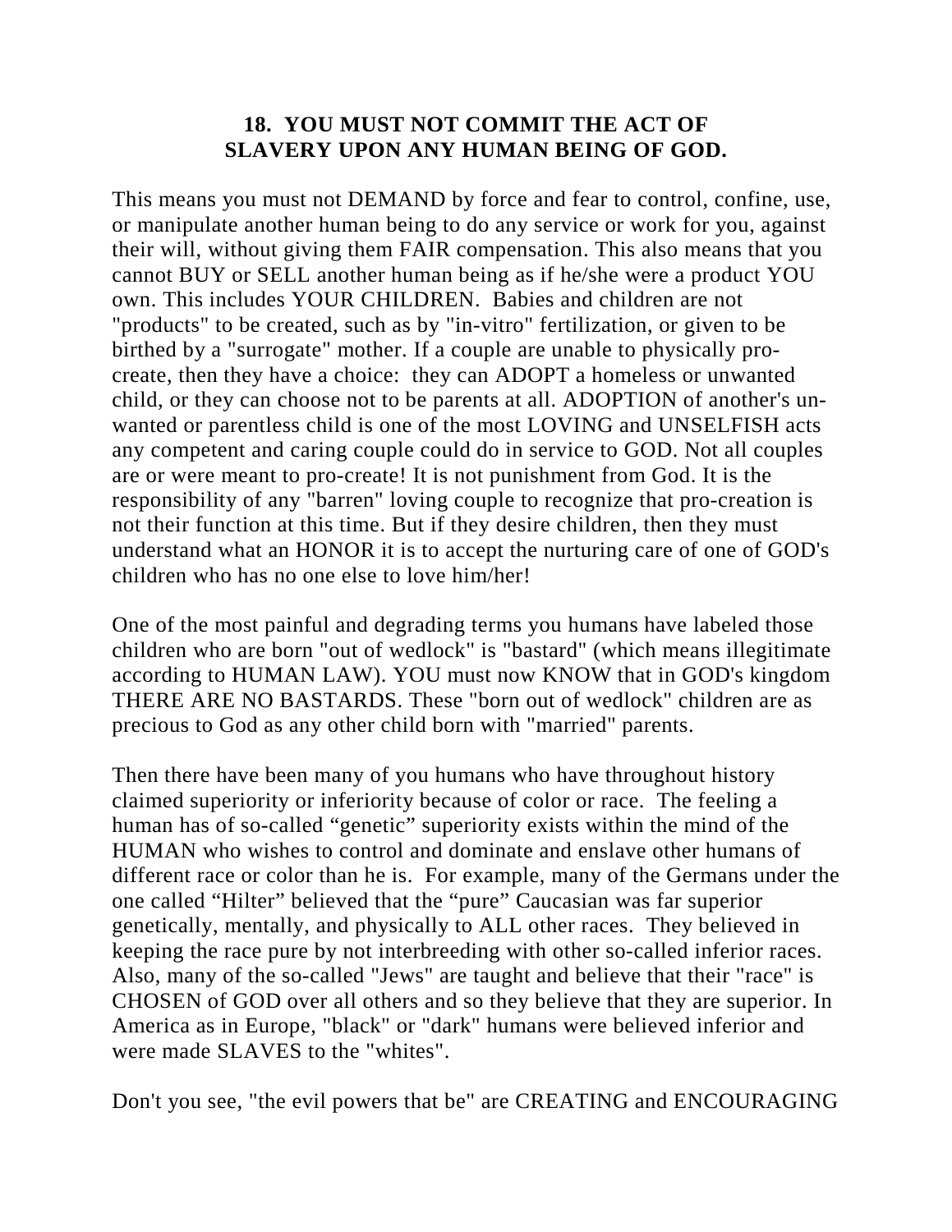prejudice of others who are "different" than they are in culture and skin so that they can CONTROL the perceived "lessor" ones. Throughout the world through your media and government policies, the seed of racial unrest, dissension and prejudice is specifically planted, nurtured and allowed to bear the bitter fruit of hatred and resentment and is thus continually perpetuated so that YOU people will not BECOME UNITED! By keeping you separated, by creating for you suppression of various groups, THEY keep you at war with one another while THEY execute THEIR plans for TOTAL domination over ALL of you.

So, is it against THE LAWS OF GOD for a man and a woman of different races or colors to marry and bear children? OF COURSE NOT! THE GENETIC CORRUPTION OF YOUR HUMAN SPECIES OCCURS SPECIFICALLY BECAUSE OF THE DIS-EASE WITHIN THE SPIRITUALLY WEAK AND CORRUPTED BEINGS WHO PRO-CREATE, NOT BE CAUSE OF THEIR COLOR! Each SOUL is a fragment of God. Whatever race or color of the body that the soul chooses to incarnate in makes NO difference whatsoever to GOD. Only Human falsely chooses to create and delineate "features" or "traits" of racial superiority/inferiority.

#### **In Service to The Divine Light of Wisdom and Truth of Our Creator, Aton and The Creation WE are:**

**Sananda - Lord Michael – Germain - Druthea**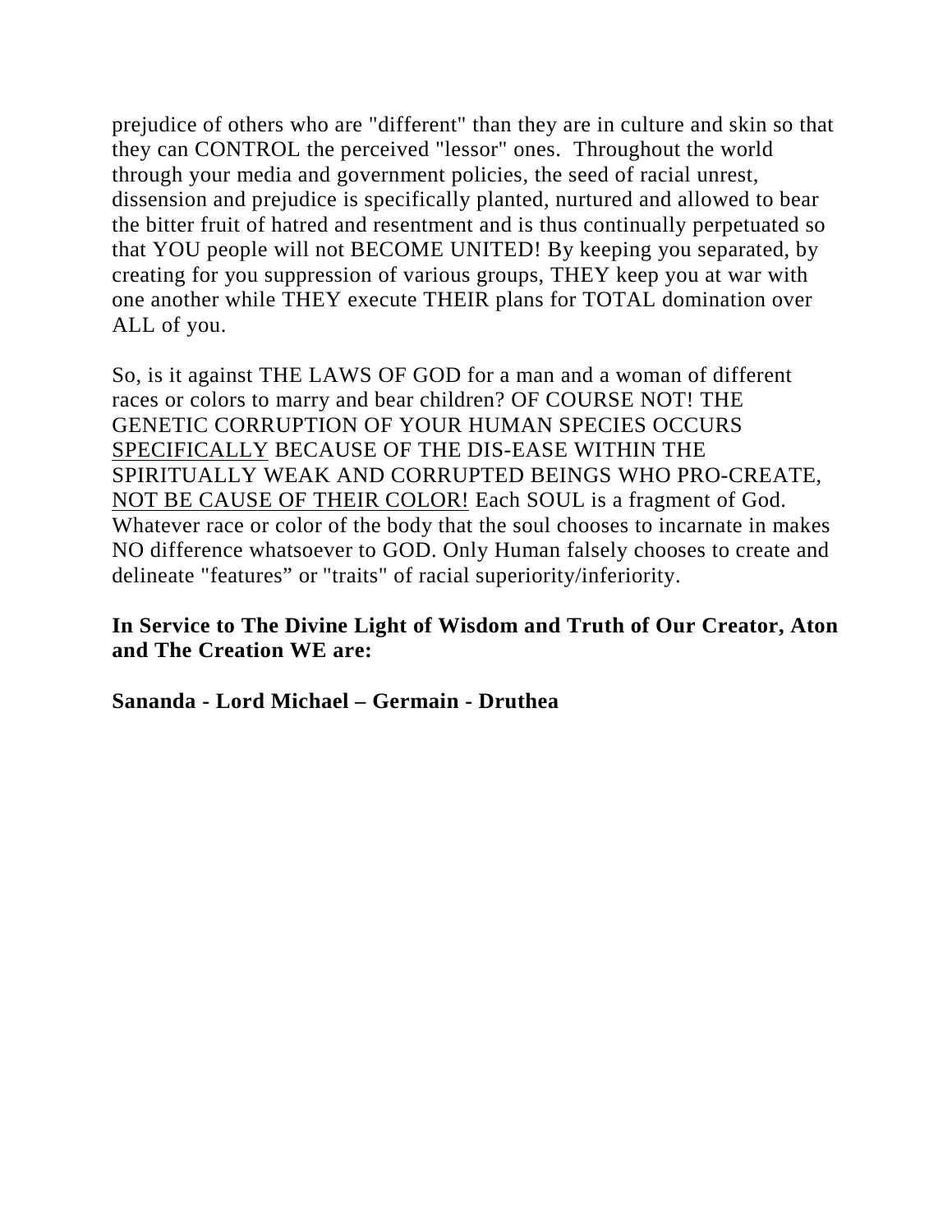## **UNDERSTANDING THE NATURE OF YOUR PERSONAL RESPONSIBILITY**

Now we will discuss the personal responsibility each of you Humans has toward harmonizing with and maintaining The Laws of Balance given forth above. Since you have been gifted with Free-will and reasoning intelligence by Your Creator, then so it is true that balance is a CHOICE made by each human, NOT the same as an "instinct" of maintenance and balance given by Creation to your animal and bird kingdoms.

Did God therefore make you Lord over this his Creation? Yes, but not to improve this perfection, dominate, eliminate, and destroy. He gave you a physical kingdom to experience the wondrous and beautiful varieties of life. This is a place given for you to attain **spiritual perfection** by learning and wisely following The Laws given forth by God and Creation. Also, this is a place of learning through THE DIVINE SPIRIT WITHIN YOU how to **HARMONIZE** with all of Creation which you choose to experience in, including beloved Mother Earth. Unfortunately, with your free-will reasoning minds you selfishly thought that to "modernize" and "improve" upon this wondrous creation, you would make this a better place FOR YOU to live upon, with total disregard to the rest of the Earth, the mineral, plant and animal kingdoms.

So as example, we will give honor to many of your "native" cultures who are known as the "ancients" or "Indians" who have existed throughout your world, throughout your planetary "cycle". These ones understood, because of the "richness" of their spiritual growth, that they were a part of this world, but not OF this world. They honored and blessed the Mother who gave them beauty, food and shelter. They honored and blessed the animals which gave them food and clothing. And they honored and blessed THE FATHER, THE SPIRIT OF LIFE, which gave them their life experience. They knew that they OWNED nothing, but that of the SPIRIT OF GOD WITHIN them. THEY lived in harmony and balance as a part of the whole, NOT the dominant part, but complimentary to. This was their CHOICE by wisely following the Laws of Nature given of GOD and CREATION.

And so then came the ones who arrogantly felt superior to ALL because they were "civilized". **Civilization** defined: "**1.** A state of human society characterized by a high level of intellectual, social and cultural development." What about the development of true "spiritual" wisdom and perfection? Well,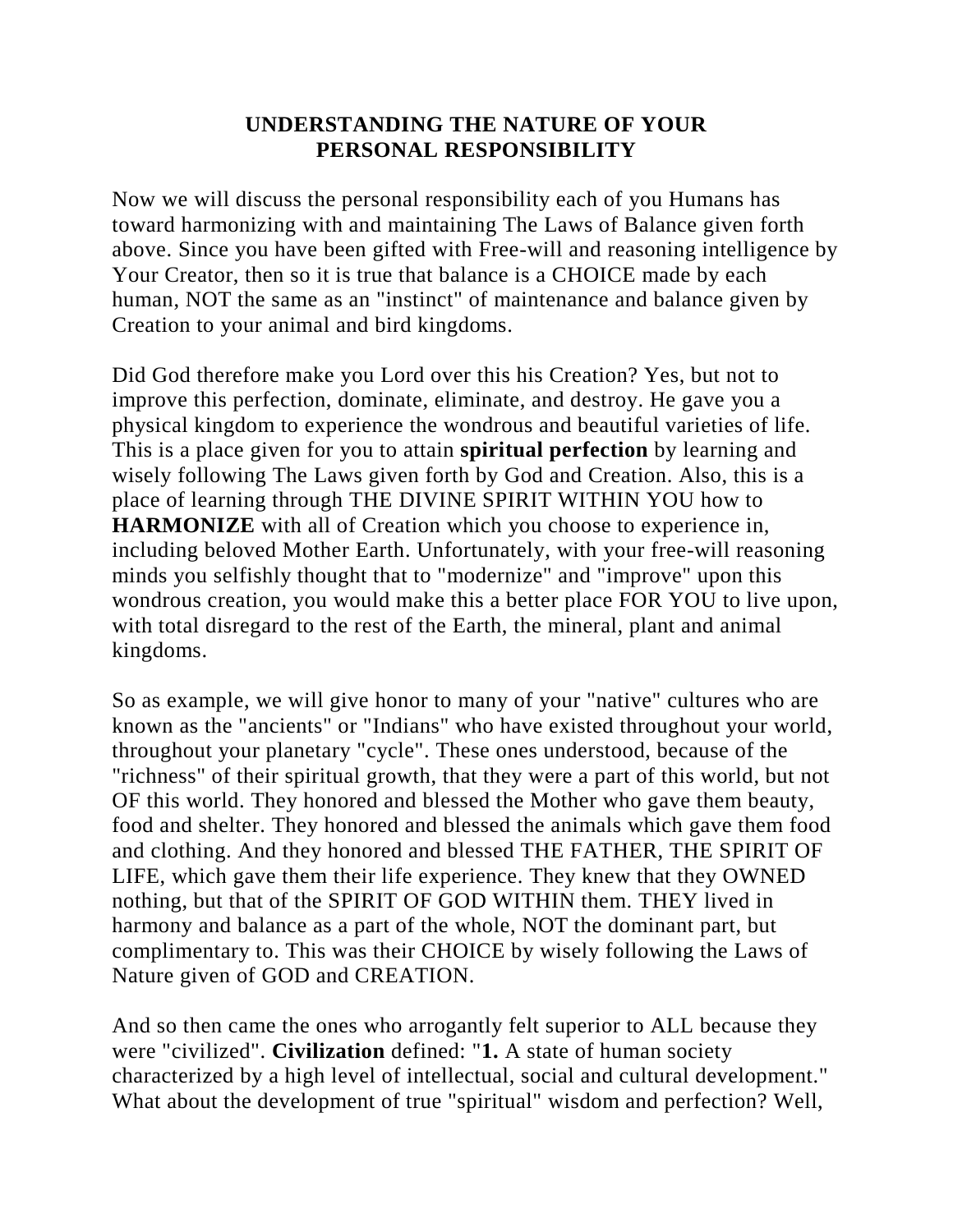of course the intellectual ones judged the importance of having a carefully prepared set of "religious" (not necessarily "spiritual") doctrines to guarantee for THEMSELVES the necessary degree of control, power and dominance OVER their brethren in their created "civilized" kingdom.

The "native" ones were despised, called "primitive" and so were either forced to become "civilized" or be destroyed. Many of the ones who refused to surrender to the WHORE of The Anti-Christ were simply destroyed. The ones who survived were sorry to live in the spiritual poverty of "modern" civilization. Now, many of the "survivors" have retained or regained the "ancient" spiritual teachings of balance and are working to reclaim their spiritually starved and lost brethren within this "modern" civilization.

So with the communion of THE SPIRIT OF LIFE WITHIN each of you, you must **first** wisely understand and follow the **Laws of Balance** AND **secondly**, you must wisely know where YOUR responsibility begins and ends within **THE CREATION** upon this wondrous orb.

For example, are you responsible for the instinctual nature of the wild animal, reptile, and bird kingdoms? Of course not. Are you responsible for the nature of the natural minerals, grasses, shrubs and trees? Of course not. But are you responsible to those in the animal kingdom whom you have domesticated either for food, clothing or pets? OF COURSE YOU ARE! Is it wrong to have domesticated these animals? Not necessarily, IT is just a fact that YOU have done so. Therefore, YOU are responsible for the care and personal tending of the domesticated animals, such as cows, sheep, horses, chickens, birds, cats and dogs which you possess.

Is it wrong to kill an animal **for food?** No, but why do you kill creatures, call it "sport" and then brag to your brothers about what a wondrous KILLER you are? We would call this selfish, malicious killing ... do you see? **There is a difference.** Right now, if you have plenty of domestic animals such as cow, pigs, and sheep available for food and clothing, then why need you also kill the "wild" creatures? Often, in these times, because the human has stolen THEIR kingdom for cities, suburbs, agriculture and golf courses, he has then offered them a small "reserve" and when they "cross" over or "over" populate their reserve, he must then bring balance and "kill" these excess animals. (Just as was done with your "native" brethren. You civilized and destroyed their kingdom and then offered them undesirable (to you) "reservations" to live upon separate from "civilization".)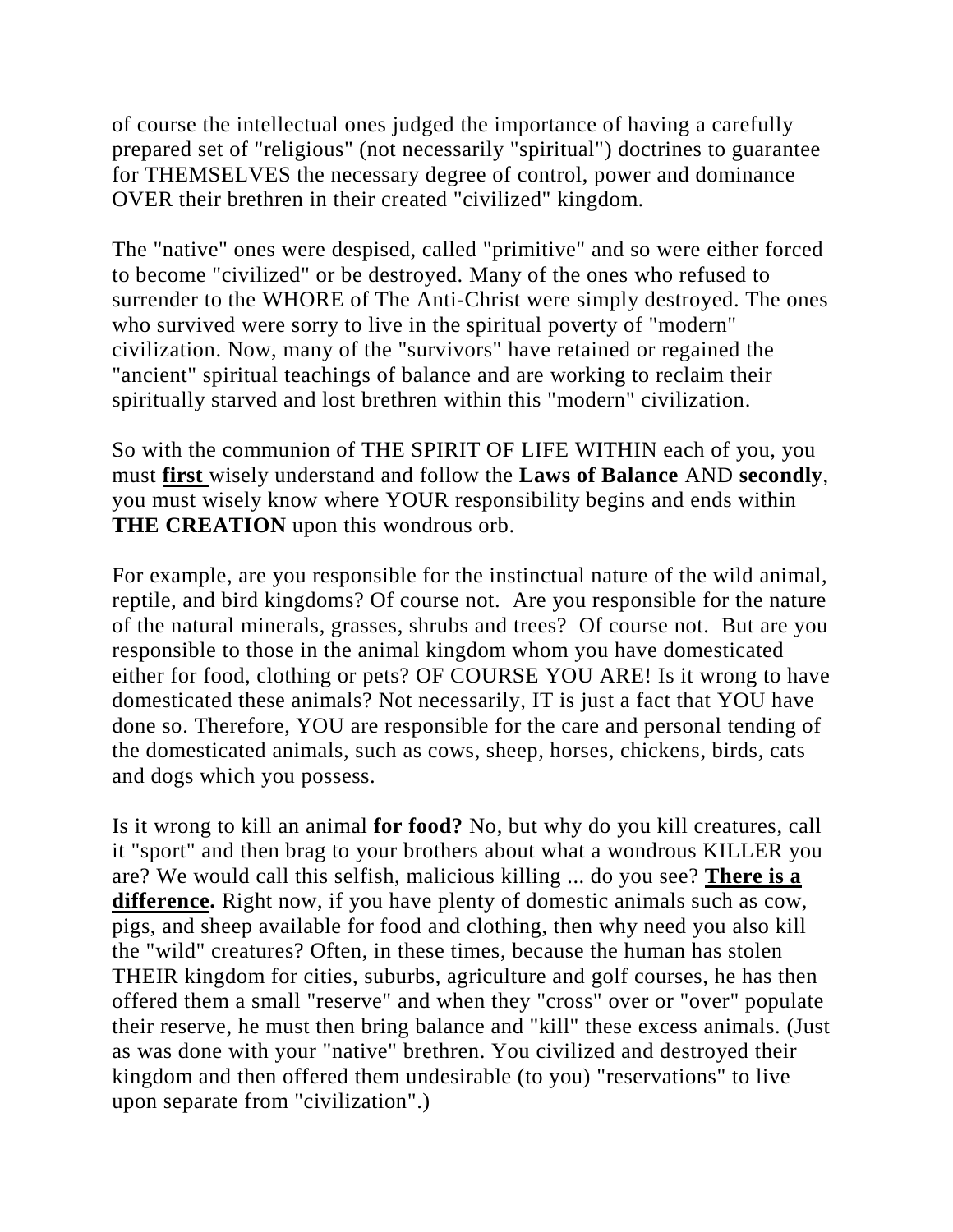You must understand that God gave you the animals for food and clothing if you so choose and need them. He gave you the wondrous vegetables and herbs and plants for food, medicine, and wonderful "taste" for your survival and enjoyment. Do you give **THANKS** and HONOR and APPRECIATION **EVERY DAY** to the animal, the plant, the vegetable and GOD for sustaining you physically and spiritually? Do you give THANKS, HONOR and APPRECIATION **EVERY DAY** to this wondrous planet, Mother Earth, for bringing you the gifts of beauty and survival she has so abundantly supplied?

Let us discuss the care and tending responsibilities of humans to their domestic "PETS". When you have a pet animal such as a cat or dog, this cat or dog is dependent upon you for his love, his care, and his food. A cat or dog or any animal for that matter, has the group spirit of his species from THE CRE-ATION within him. He possesses the "instinctual nature" of his particular species. The animal, contrary to what many of you would like to believe, does NOT possess FREE-WILL and the same degree of reasoning ability of human beyond his instinctual behavior. Animals are extremely responsive to LOVE as are all creatures within THE CREATION. They make wonderful friends and companions, and bring lightness, fun and humor to the human.

Because of the domestication of these pets, there has been created an interruption of the natural balance mechanism for these animals. They have over pro-created. Many 'irresponsible "owners" of these animals have allowed this to occur and have not always wanted to care for the offspring. Many are left to die, spread disease, go wild, or to ultimately end up within one of your "humane societies." Fortunately the ones responsible for creating such "humane" societies understood the need to take care of THIS EXPLODING population of unwanted animals, especially dogs and cats. It is an orphanage for lost, stray or unwanted animals, and is most sad indeed, because although the animals are offered for a nominal charge to humans who might "adopt" them, most are not adopted and therefore are destroyed, usually by euthanasia. It is truly heartbreaking, but surprisingly enough, many of the ones who choose to work for "humane" societies do so because of their LOVE of animals. Also, most of these "humane" animal adoption homes require all cats and dogs to be sterilized as part of the adoption policy. Wouldn't you say then, that it is logical, dear ones, that sterilizing these pets is much more humane and responsible than allowing the continued over pro-creation to occur?

So you must now think and reason, dear ones, how can you maintain your life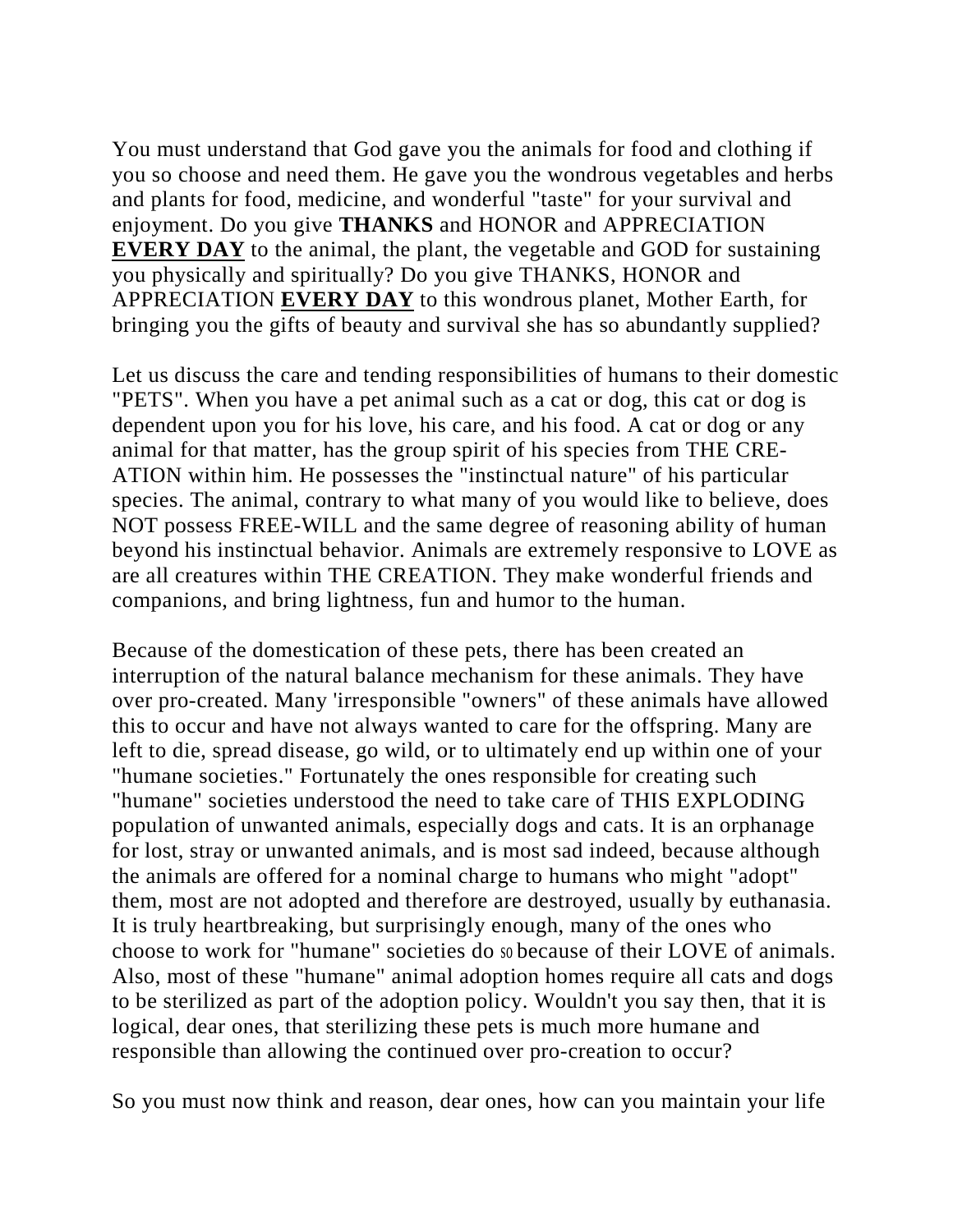in Harmony and Balance with the rest of this CREATION?

You begin with the pure desire to KNOW Truth. In order to come into knowing, you must recognize that your conscious "altered" ego is limited in its perception of Truth and that GOD KNOWS the best way and the path for you in His service. So you must then surrender your WILL to that which is GOD's Will. In your daily prayer you must ask GOD for the LOVING LIGHT of protection, guidance, power, wisdom, knowledge, Truth, integrity and courage in order to best serve HIS will and not YOUR will. Then, dear ones, you must WAIT upon the Father to give you that which you need to sustain in HIS service. Do you see? Your will and HIS will must become ONE again.

For you ones who now SEE the Truth and find your cup is full of the knowledge and wisdom given of THE FATHER, you now also have the RESPONSIBILITY to pass the cup on to your brethren **who will accept it.** You will find that for you to move on in your service, the cup must be passed. You, therefore, cannot hold it unto yourself, for it is full and must be emptied to again become full. You cannot sprinkle it haphazardly on all who come in your presence; it must be passed and it must be accepted by the choice of EACH one. It is not your responsibility to try to give the cup where it is not accepted. You pass the cup, and ones will refuse and ones will accept, but it is not your concern who does and who doesn't accept. Your responsibility is to pass the cup to those who accept and release the outcome TO GOD who exists within each. So too, those who accept the cup of knowledge and wisdom and drink of the Truth will be nurtured and filled with the JOY of Truth and then they will pass their cup as well. All will be given opportunities to take the cup, if not from you then from another. It is yours to offer it to them and WAIT UPON THE LORD. Your cup will again be filled and you will again pass it on, and in this way will you SERVE THE FATHER WHO IS WITHIN ALL.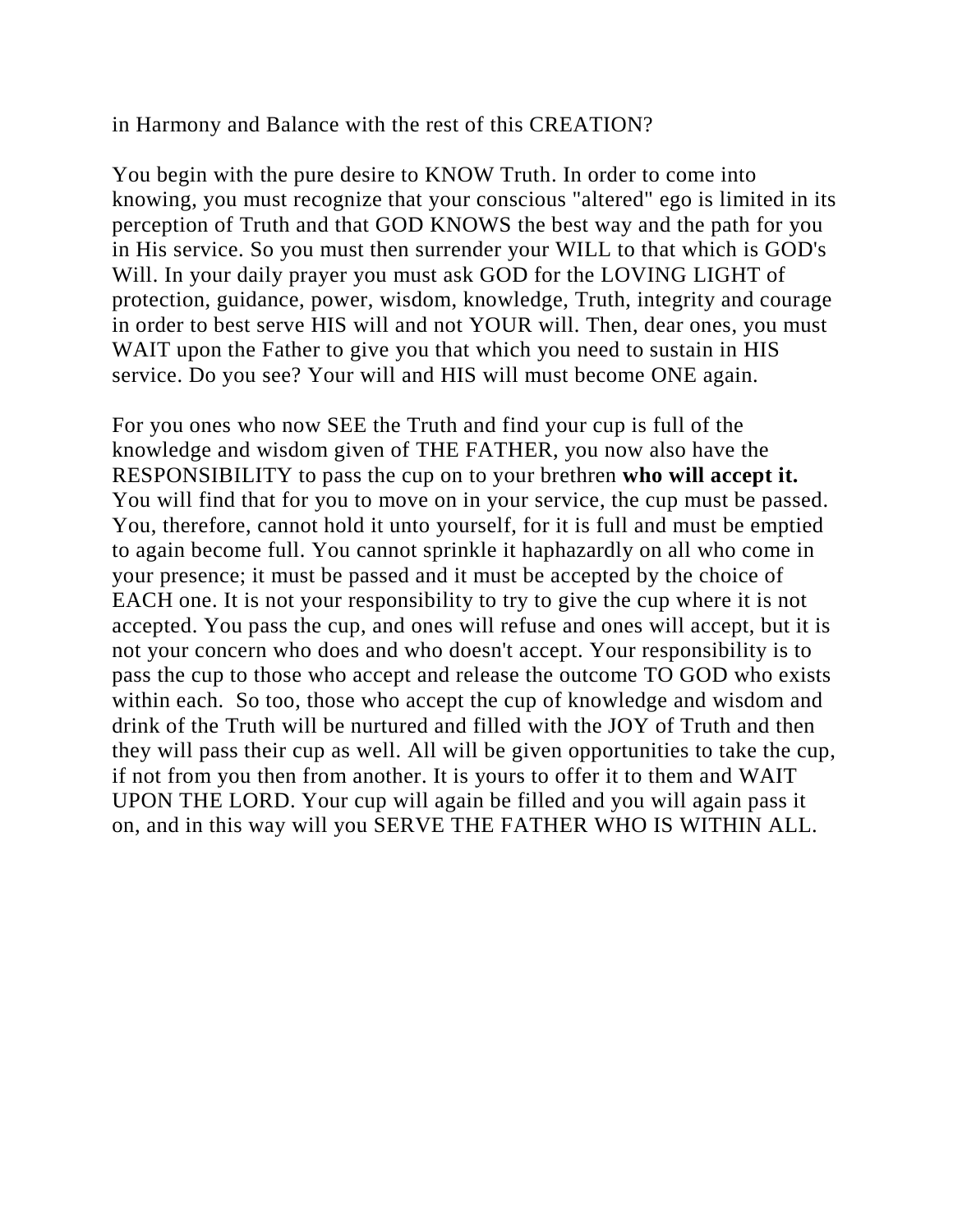## **HOW TO RECOGNIZE THE ANTI-CHRIST (THAT WHICH IS AGAINST GOD) WITHIN**

## **Monitor your thoughts, words, deeds and actions for the following clues:**

## **1. INFERIORITY OR SUPERIORITY THOUGHTS AND FEELINGS:**

Feelings of inferiority or superiority over others will most often manifest as a two-edged sword, meaning both feelings may exist simultaneously. For example: One who feels inferior, perhaps in his performance of some action or deed, may feel inferior because he has failed to be superior in his **own** eyes. Somewhere within his ALTERED EGO exists the Anti-Christ setting for him levels of performance perhaps beyond his current capabilities. He then will fight for the rightful superiority he is given to believe he has over others and thus continues to set himself up for failure in his own eyes. This is where the term "Competition" defined as: Striving **against** another or others for some object has been distorted in society in such a way where one's personal worth as a human being is measured **against** his performance **against** others rather than perfecting his **"personal best".** which is striving in personal ability beyond self-imposed limits.

And so it goes that one who is chided by the Anti-Christ within to feel superior to others will draw from his feelings of not wanting to be inferior, which often times translates to him as rejection of his being-ness and unworthiness. This is where fear enters the picture and brings us to our next point.

# **2. THE ANTI-CHRIST ROBS YOU OF THE "NOW" OR PRESENT MOMENT**

It is very simple how this is done. The Anti-Christ keeps your altered ego in PAST-GUILT ORIENTATION or FUTUREFEAR ORIENTATION. This is how your reality manifestation abilities are controlled.

As you wallow around in your past, re-living experiences with regret and selfpity, you cannot work in the present moment to change or create more desirable circumstances. This is why many of you may have heard the great wisdom of FORGIVENESS and RELEASE of all past emotional and physical thoughts, words and deeds. One must forgive self and all others. (Remember that this does not mean that you don't garner the wisdom of knowledge in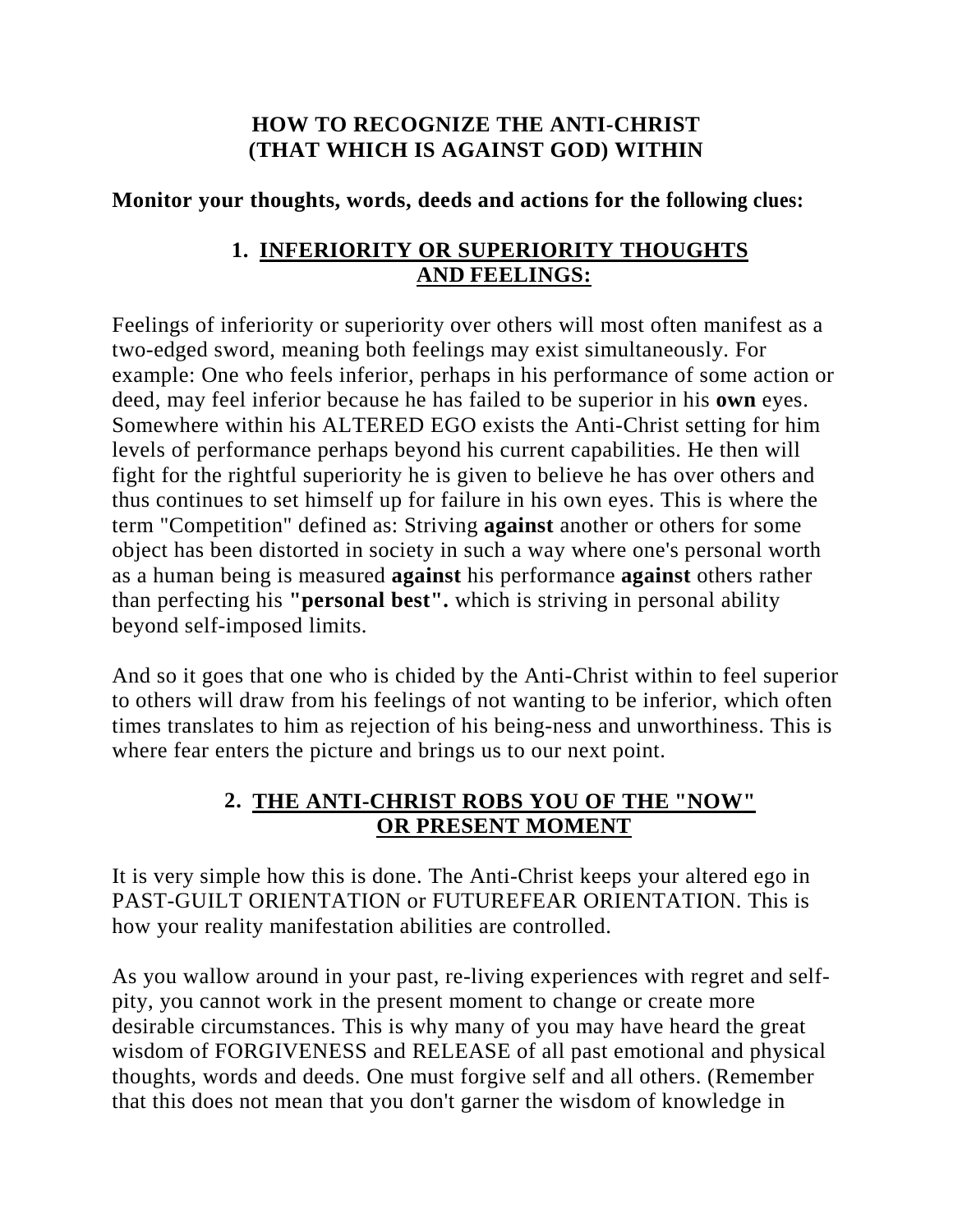Truth from the lessons of the experience, because that is why you created the experience in the first place--to grow in your awareness of THE TRUTH. The same rule about past-orientation is true for those who SPEND COUNTLESS hours in re-living pleasant past memories at the expense of living in and creating the "now". A rather appropriate cliche along this line says, "It's alright to look back, just don't stare".

Now, Future-Fear orientation is a big stumbling block for most all of humanity. Fear, in itself is a great separator of the human creature from his Creator. Fear is the biggest tool of the Anti-Christ within. Since the Highest Command of The Creation is to **"Achieve the wisdom of knowledge inasmuch as this will enable you to wisely follow all the laws of The Creation,"** then it stands to reason that recognizing the Truth in all things, including your IMMORTAL connection with God, will vanquish from your being any fear of some future experience, since you as an immortal-soul God Fragment ARE the MASTER of your destiny. You see, fear paralyzes the senses and only can manifest within the being if he sees himself as separate from his creator rather than a fragment of the ONE. It is this ILLUSION of being separate from the ONE that has trapped humans within the false bondage of fear. If one recognizes the Truth and is willing to see the manifested illusion as it really is, one will see the natural balance and inner peace that is achieved by TRUSTING the Father within, and wisely following the Laws of Balance given by God and The Creation.

This now brings us to the point of remembering and understanding THE LAW OF ONE. All beings and creations are equal in the reflection of God, only each is different in abilities, talents and beingness as an expression of the ONE. You see, there cannot exist any separation, all come from the ONE great source of all, THE CREATION and all will return to our source, THE ONE. Humans exist as individual fragments of the whole, a fragment of and, if you will, seeded with all unlimited potential of God-awareness and wisdom. When we LOVE the essence of Spirit within all there is no longer any illusion of separation. We are simply honoring GOD within ourselves and all others. We no longer are separated by our fears and unworthiness. We are God's expressions of LIFE, we ARE the SPIRIT OF LIFE ITSELF.

# **3. THE ANTI-CHRIST TELLS YOU. "IT'S NOT YOUR FAULT"**

For example, it is not your fault that your husband is an alcoholic and beats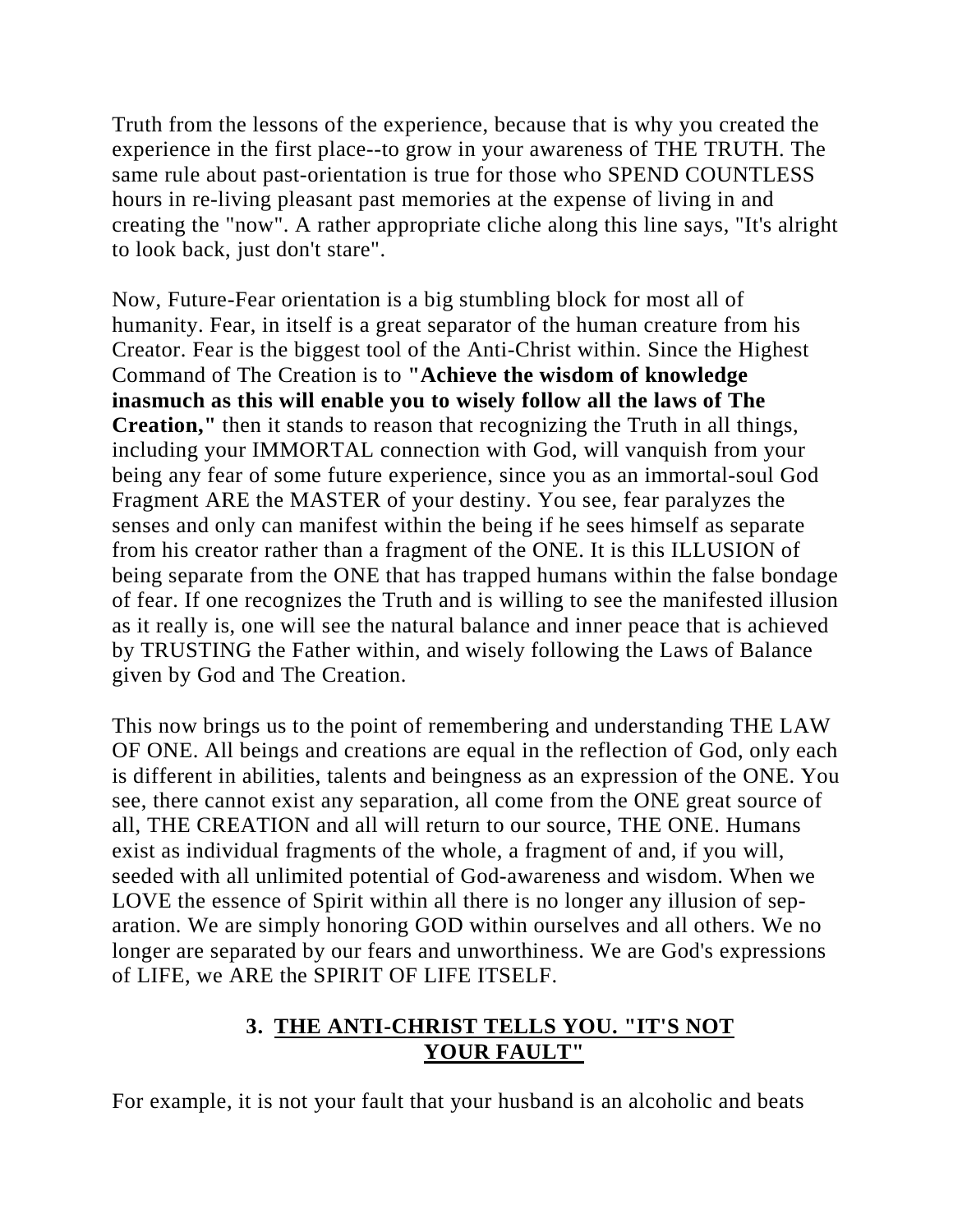you, or that your parents abandoned you, or that you were fired from your job, or that your government leaders are corrupt, or that we have gone to war and on and on and on.

What the Anti-Christ within is actually telling YOU is that you are not responsible for the experiences in your manifested reality. This false belief causes you to cast BLAME on another or others and not take **personal responsibility** for YOU creating the manifested experience through the influence of the Anti-Christ within you.

Ones will often times argue with this truth and say, "Well, I cannot control the free-will of another who chooses to be angry with me, or steal from me, how can I be responsible for the behavior or actions of another?" It is true YOU are not responsible for the free-will behavior of another, BUT you ARE responsible for "buying into" THEIR games and making yourself a VICTIM to it. YOU choose how you will RESPOND in ALL circumstances. Remember THE LAW OF ONE? The Anti-Christ within THEM is the same Anti-Christ that YOU choose to allow to exist within you. The Anti-Christ is looking for a place to reflect itself, and YOU choose whether or not you will reflect back the Anti-Christ or whether you will recognize the trap and instead reflect back the Divine Love of the Father Within which therefore leaves the Anti-Christ nowhere to roost within YOUR temple of GOD.

Here is a portion of a most wondrous prayer by Hatonn which is helpful to remember in your daily communion with God and in times when you feel you could be lured into the Anti-Christ drama of another. **"Father, let me always allow YOUR will to manifest through me that I stand in judgment of no man and yet wisely judge that which is given in action against YOUR HOLY PRESENCE."**

*(Hatonn: Oh yes, I hear you--" ... if YOUR higher self is God, Hatonn--then how can you speak and say how to speak to God?" Simple--because I, therefore, know that which God hears and honors--just as so should YOU! Let us put it this way" ... if the message of the horse comes directly from that horse's mouth………!!?)* 

You see, whether you are aware of it or not, you are unconsciously manifesting ALL within your scope of reality mostly with your "altered" ego. The beautiful thing about this truth is that when it is realized, one can become a conscious creator of a truly balanced manifested experience **by surrendering his altered**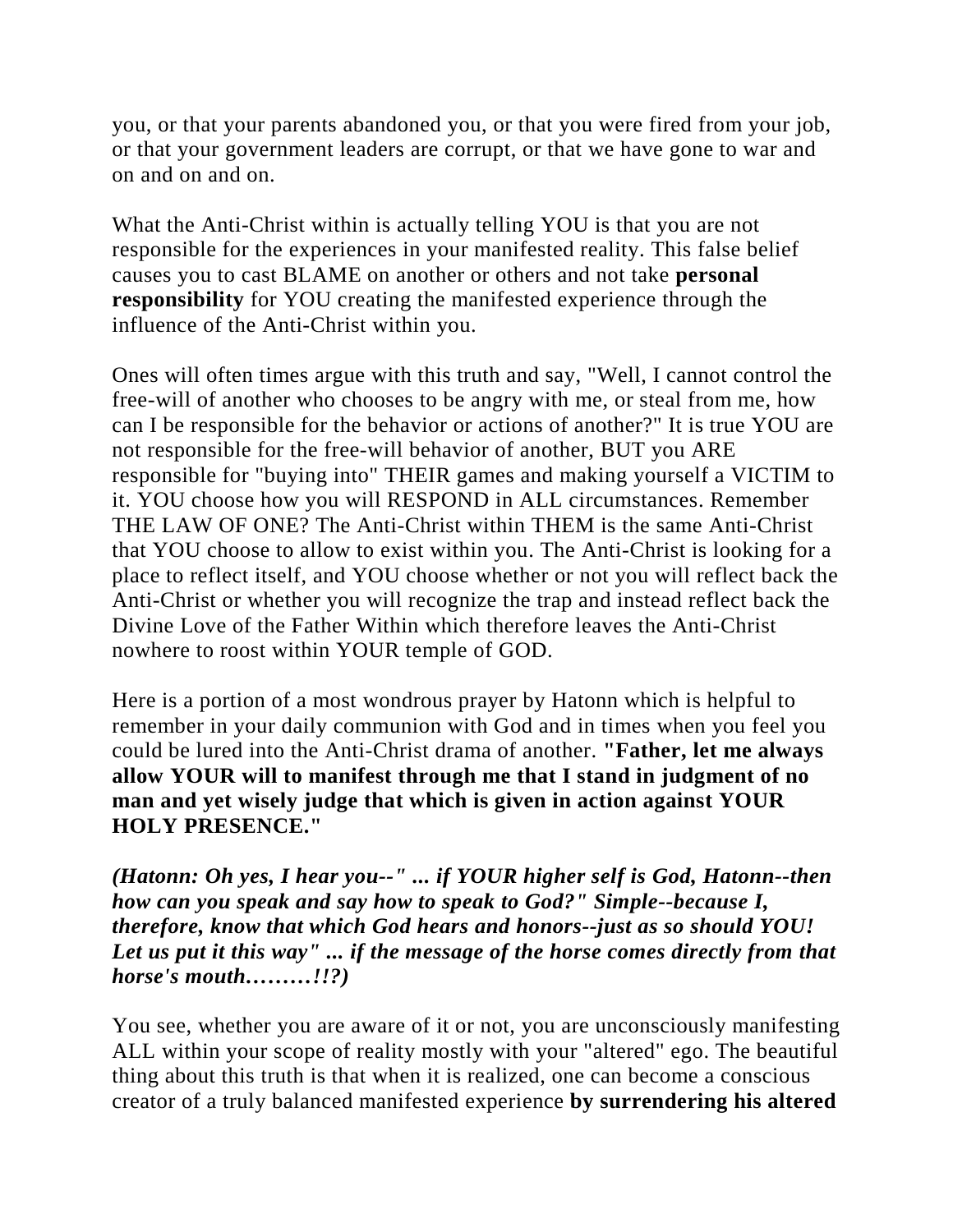**ego to the loving Divine God within him** and so thereby balancing all of his creation within the Laws of God and The Creation.

## **4. THE ANTI-CIIRIST ENCOURAGES SELF-PUNISIIMENT**

Of course, you know by now self-punishment is encouraged for "past" sins (errors). Which is really your altered ego unworthiness (inferiority/superiority) which we discussed earlier, expressing itself in the following ways: Criticism of self and others, greed, lust, jealousy, envy, guilt, shame, self-doubt, depression, helplessness, anger, hatred, resentment, impatience which leads to frustration, illnesses and diseases which lead to the death wish of the body. Self-punishment is the *effect* of the *cause* of believing the lies of the Anti-Christ. This may continue, life-time after life-time, the poor immortal soul becomes self-locked onto the wheel of reincarnations *(Hatonn: Oh yes there IS! And if you believe otherwise, so be it for it is you who are the misinformed. Reincarnation does not necessarily mean that you return to this placement, even--but if you do not believe in reincarnation* **(reexperience of the soul in manifestation--somewhere)** *then by deductions taken further--you DO NOT BEUEVE IN GOD'S HEAVENLY REALMS, EITHER. You cannot have one without the other and because this is such a powerful Truth, it was deliberately removed from the books you, as humans, would call your Holy Books in the form of the Holy Bible as you label it. The fact remains in the ancient teachings and you ones, this day, are facing an enemy who DOES know of life experience after this one and KNOWS this is but a passing experience.)* and seeks to punish himself for his perceived sins of the past in hopes of redeeming himself to his Creator God. If he just understood the power and importance of forgiveness and release of his "past" and adhering to the laws set forth by God and The Creation, he would be free of his bondage in an instant.

Yes, God created "Cause and Effect" so that each soul could grow in his awareness and become empowered with the true responsibility he has of his thoughts, words, deeds and actions. In other words, so that he could recognize his power and the importance of responsible God-Balanced manifestation.

# **5. THE ANTI-CHRIST ENCOURAGES ONE TO BREAK THE LAWS OF GOD AND THE CREATION GIVEN FORTH FOR BALANCE**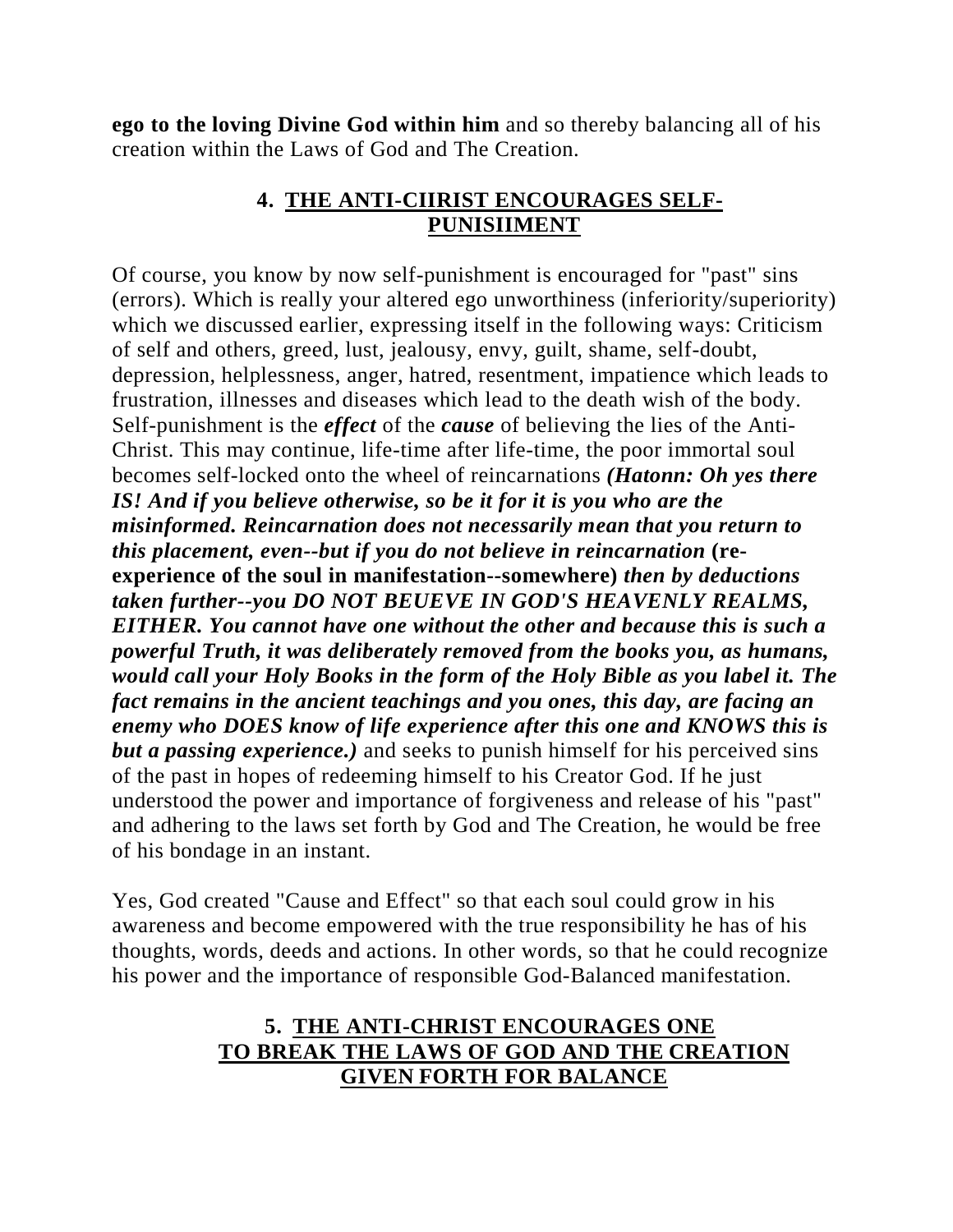For example, the law of God which says, **"THOU SHALT NOT KILL".**  This means in your **THOUGHTS** as well as your deeds you shall not wish death upon another human being of God. This rule does not mean you cannot defend yourself if your life is threatened, because that is suicide and also against the laws of God.

This also means that by becoming pregnant, which is being the vehicle of one of God's new creations, and having an abortion because of YOUR irresponsible sexual behavior, it is still MURDER any way you look at it. Remember "personal responsibility"! There are definitely many possibly undesirable "effects" to illicit and wanton lustful sexual activity. Pregnancy and disease are two obvious results which do and have occurred more often than not.

## **6. THE ANTI-CHRIST RULES YOU BY YOUR DESIRES**

Your desires for those things and "possessions" of the material world include not only physical manifested "things" of the material world, such as a television, house, car and money, but also emotional desires such as sexual conquest, marriage, children, friendship, acceptance, recognition and worship. The Anti-Christ within will keep you always seeking outside yourself for the false promise of fulfillment with more, bigger and better "things". And as the poor soul readily jumps on the treadmill of unfulfilling work to make the money he now needs to fulfill his desires, his soul pines away for something more, something just beyond his reach--if only he had more, money, a more prestigious job position, a bigger home, a newer car, more vacations-more, bigger, better. The false promise is never enough and it will not fulfill the cry of the soul to recognize and connect with the immortal spark of his Creator within. So the Anti-Christ will tell you to forget your problems, have some fun, relax, have a few drinks, take some drugs, you deserve it and can afford it now.... and before long the dear God Fragment is shrouded in the darkness of addiction and misery.

So does this mean it is wrong to have things of the material world which you manifested? Not at all; God is abundance in all Kingdoms, but the catch is you cannot become **attached to things** of the material world and to your emotional desires. You are borrowing this wondrous physical body and all of the "things" of the manifested world will **NOT** go with you when you leave your body in whatever sort of transition you earn. It is **ONLY YOUR IMMORTAL SOUL**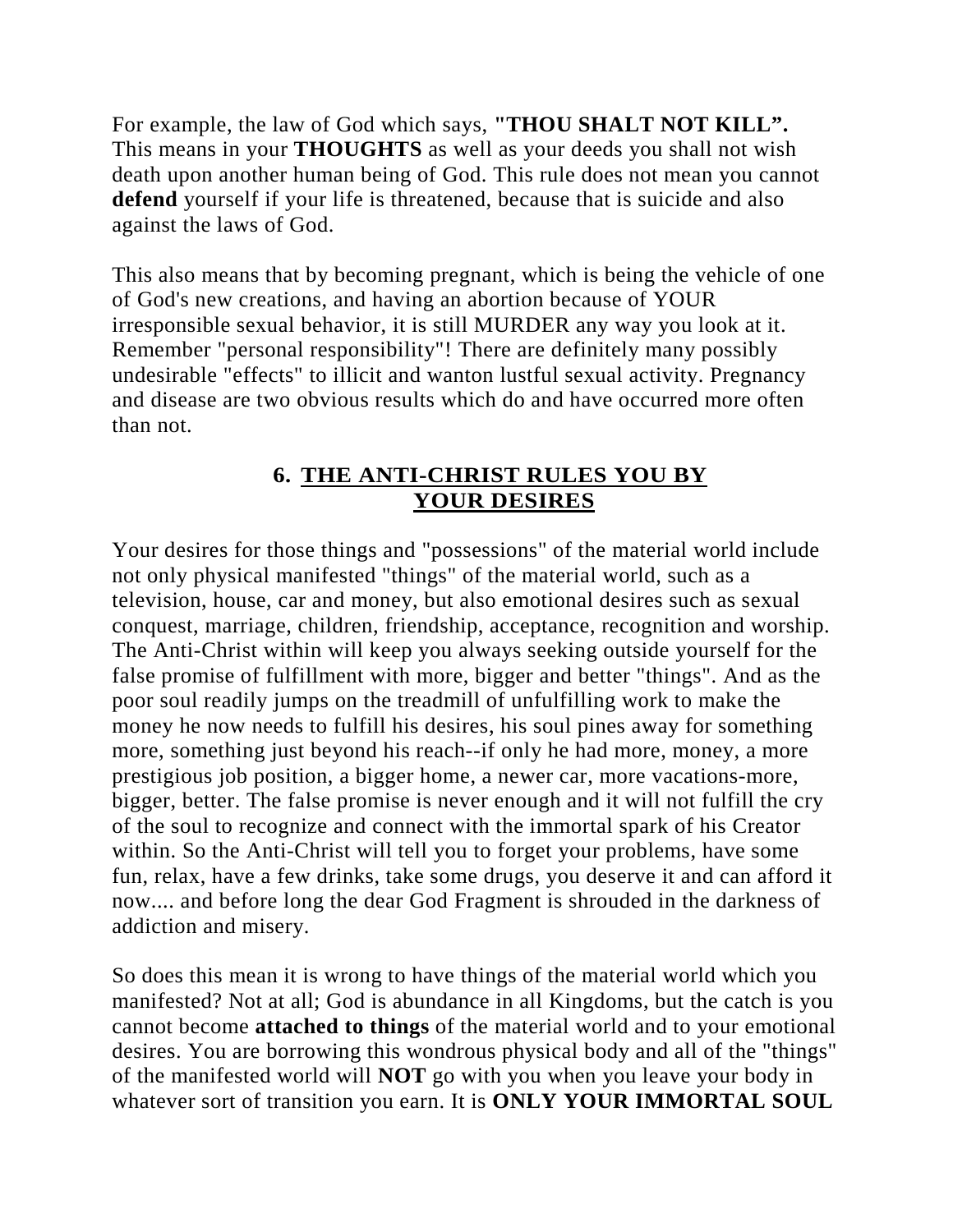**THAT IS REAL IN THIS JOURNEY TO** *ONENESS* **WITHIN.** All else is manifested illusion. However lovely and precious it is, it remains as the props and the backdrops for the players remaining. This is just ONE drama of billions fed by the Breath of Life from God and The Creation. And then again, it is really just ONE drama and we are but co-creators in the play of life unfolding.

So the key to releasing yourself from bondage to the material plane is to become **DETACHED** from it which is to disconnect from your attachments to "things" and emotional attachments as well. To become detached emotionally one must forgive and release (see #4) all perceived transgressions upon self and others. This is not to say you have no care or compassion or Love-you absolutely **DO** and **MUST** have unconditional love of all beings and creations of **GOD**--(that **IS** their essences as existing as a part of the **ONE**)--but you must detach from all manifested illusions and emotions which weigh you down in vibration much like wet wool garments on your body.

## **7. Now there is one more point to ponder because many of you will and do ask, "WHAT DIFFERENCE DOES IT MAKE TO THE REST OF THE WORLD IF** *I* **CAST OUT THE ANTI-CHRIST WITHIN ME AND THE REST OF HUMANITY REFUSES TO DO SO?":**

**It DOES MAKE A DIFFERENCE!** Because again, remember **THE LAW OF ONE?** Humanity and the creations of God are all related as a part of the **ONE**. Your manifested world is a **DIRECT** reflection of what exists within each of you. You each are a part of the pool of mass consciousness, which means you each are responsible for your portion of the whole. For example, a comparison can be made between the pollution which exists in the air, water and ground of this wondrous planet and the pollution of the Anti-Christ which **YOU** each support within yourselves. So for each one of you who recognizes and casts out the Anti-Christ within, you are essentially healing a portion of the disease of mass consciousness. **YOU** make a BIG difference by committing your will to the knowledge and wisdom of **TRUTH** in God's Kingdom. **YOU** become a part of the solution for healing the cesspool of darkness in mass consciousness, rather than remaining as a part of the problem. You see, you will then carry the Light of Truth and Wisdom of our Father within you and others are attracted to it, because it is the joy of the Spirit of **LIFE** itself and YOU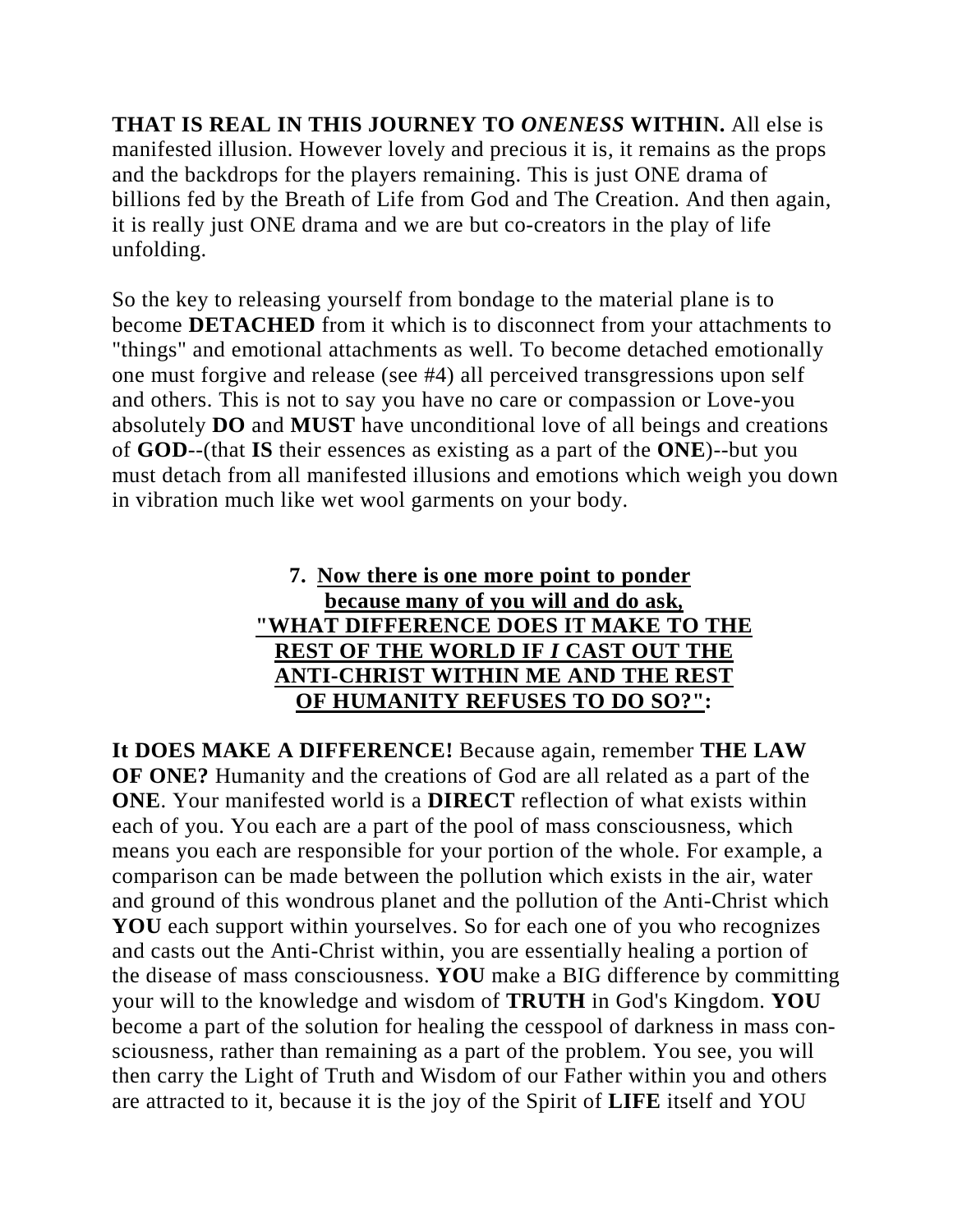become the vehicle for offering it to them. May **YOUR** candle of Love, Truth and Light deliver the Divine Spark of Understanding to **ALL** who await their call from **HOLY GOD OF THE LIGHT AND OF THE CREATION! AMEN.**

Well done, chela, well done indeed. And for you who would have more of the directed teachings and explanations of that which has been given and then corrupted by Man,--" straight from the Horse's mouth"--I suggest you stay tuned! Master Esu "Jesus" Sananda intends to give this chela direct and literal instructions as to that which you call the **"COMMAND-MENTS"**-you may be surprised to find that there may not even be TEN of them, but that is not for me. For that which you will receive will come directly from Emmanuel Sananda (Jesus), Lord Michael and Germain. You are going to witness a world in transition and transmutation and there is rejoicing in the Houses and Councils of God. Amen.

We know and understand that this is THE information for which most of you readers long for and have awaited--but all things must flow in proper sequence and again, I remind you--if you know not the problems and uncover the lies, you cannot recognize of the cure for the diseases which have been created to keep you blinded.

I am going to ask closure of this portion following addition of Sananda's message (See Foreward) via Thomeros Efi (Thomas) for the name itself (Thomas) is "Communion, Twin within the Light and bringer of "Communication "). Dru is our loving term for Druthea (Bringer of strength through the teachings and Gift of God). We are grateful indeed, to share in the service unto Man and God.

These writings will be placed to print in their own volumes as we move along but we will adhere to necessary sequence for optimum speed of acceptance and fullness of understanding. As other scribes are introduced we shall rejoice also, at the graduation into unity of purpose. Oh yes, and Dharma shouts, HAL-LELUJAH! (She "thinks" she will get a rest! Let us not burst of her bubble.) I get another funny reaction--When Little Crow was sent to tell Dharma that she would write at least three more volumes (some 10 volumes past), it has been laughed about greatly by one who kept saying "when are we going to have done enough"? Little was their realization that God always has plans for ones who effort to limit--he makes of them the scribes so that they, too, can produce in unlimitedness!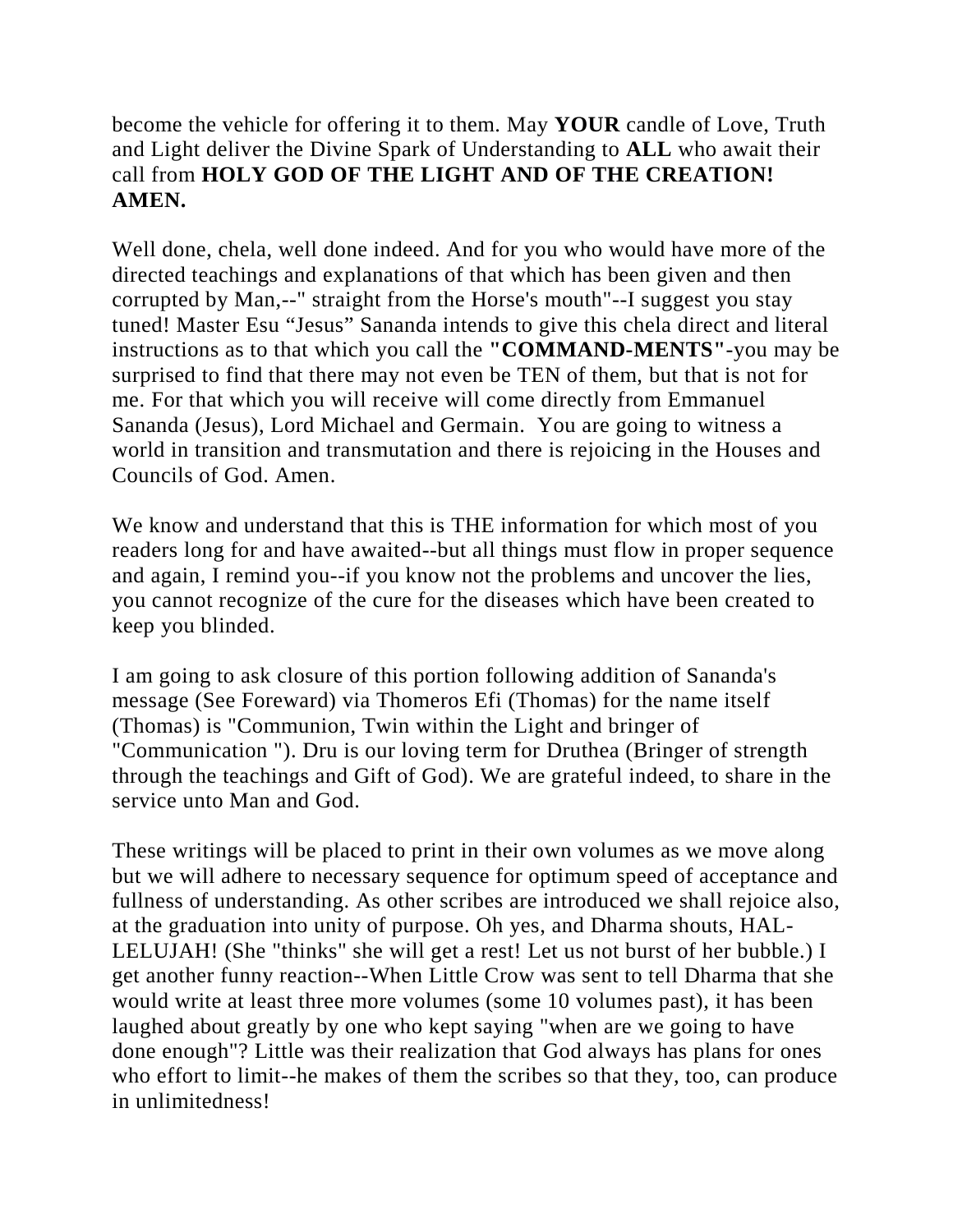Keep your sense of humor, chelas, for the journey is an experience to be accepted in fullness and joy--not with thine faces long and thine spirits down-- **IF YE WALK WITH GOD OF TRUTH THROUGH THIS JOURNEY IT CAN BE NAUGHT BUT JOY!** Ye must release that which is perceived as "bad" form thine possession of it--for it is **NOT YOURS TO POSSESS! PONDER IT.** 

# **IN LOVE BEYOND THE DISCIPLINE,**

I am Hatonn, to close and stand aside while you take opportunity to think upon these things. Salu and Adonai.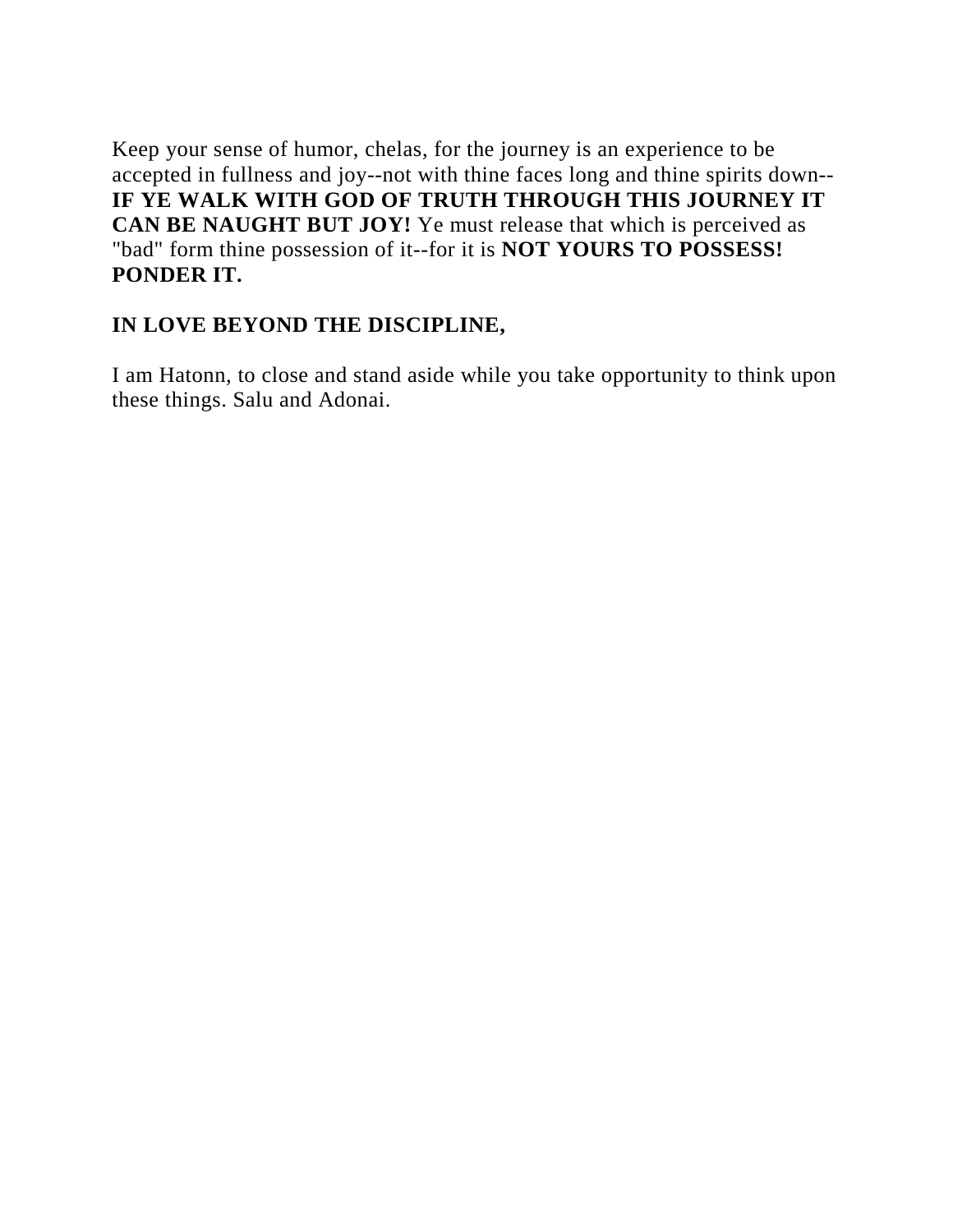## **RECOGNIZING AND DEFINING THE MOST "DEADLY" SINS OF HU-MAN**

We are your hosts, Sananda, Lord Michael, Germain and Druthea in service to the Truth and Wisdom which is only of THE HOLY LIGHT OF GOD/ATON AND THE CREATION. We come from the Cosmic Council of THE LIGHT OF GOD/ATON THE ONE WITHIN ALL to bring to you, our brethren, the Truth that you too may JOIN in the JOY of ONENESS, the "lighted" brotherhood within GOD's HOLY KINGDOM of LIGHT, TRUTH, BEAUTY AND WISDOM.

First, we would like to give careful clarification of our use of terms to represent God/Aton. You will find that we often say "Father within" or refer to Aton as a "HE" signaling "male" gender. This way we term our Creator in your language is NOT meant as a sexual GENDER as you recognize same. Our Creator God/ Aton represents BOTH male/female "principles", if you will. There is no "sexual" gender differential. The SPIRIT of LIFE is what you may understand, in limited language, male/female energy representation. AS ARE ALL OF YOU! You each have chosen a body, male or female, for your experience, only BOTH energies are represented within each of you. Also, you will find examples used in which we will say "he" which we mean as a general hu-man term for humanity, NOT specific sexual gender. This we explain so that the ones who are in "female" physical form do not feel "slighted" or that we honor them less. And so also, ones in "male" physical form do not feel more or less than equal to female humans. ALL fragments of CREATOR/CREATION are equal in reflection regardless of what "color" or "gender" of physical form is taken. In your own minds, if you prefer to call and refer to GOD/ATON/CREATION as Mother/Father Creator/Creation ... then so be it.

Now, we would like to bring "light" and understanding unto that question ALL of you have struggled with, and that is, "What is Evil?" But before you can have understanding of "What is Evil", we must help you to understand, "What is God?" Since The Laws of God and Creation given forth have described God as the "ruler" of the human races and the "King of Wisdom", then this, in itself, implies that God is a GREAT BEING of spiritual wisdom and perfection within THE CREATION. But to confine what God IS to limits of 3rd dimensional human language and perception alone is a mistake. Because of the "limited" boundaries of your plane, you have not yet developed the capability of defining a "limitless" being or "state of being" .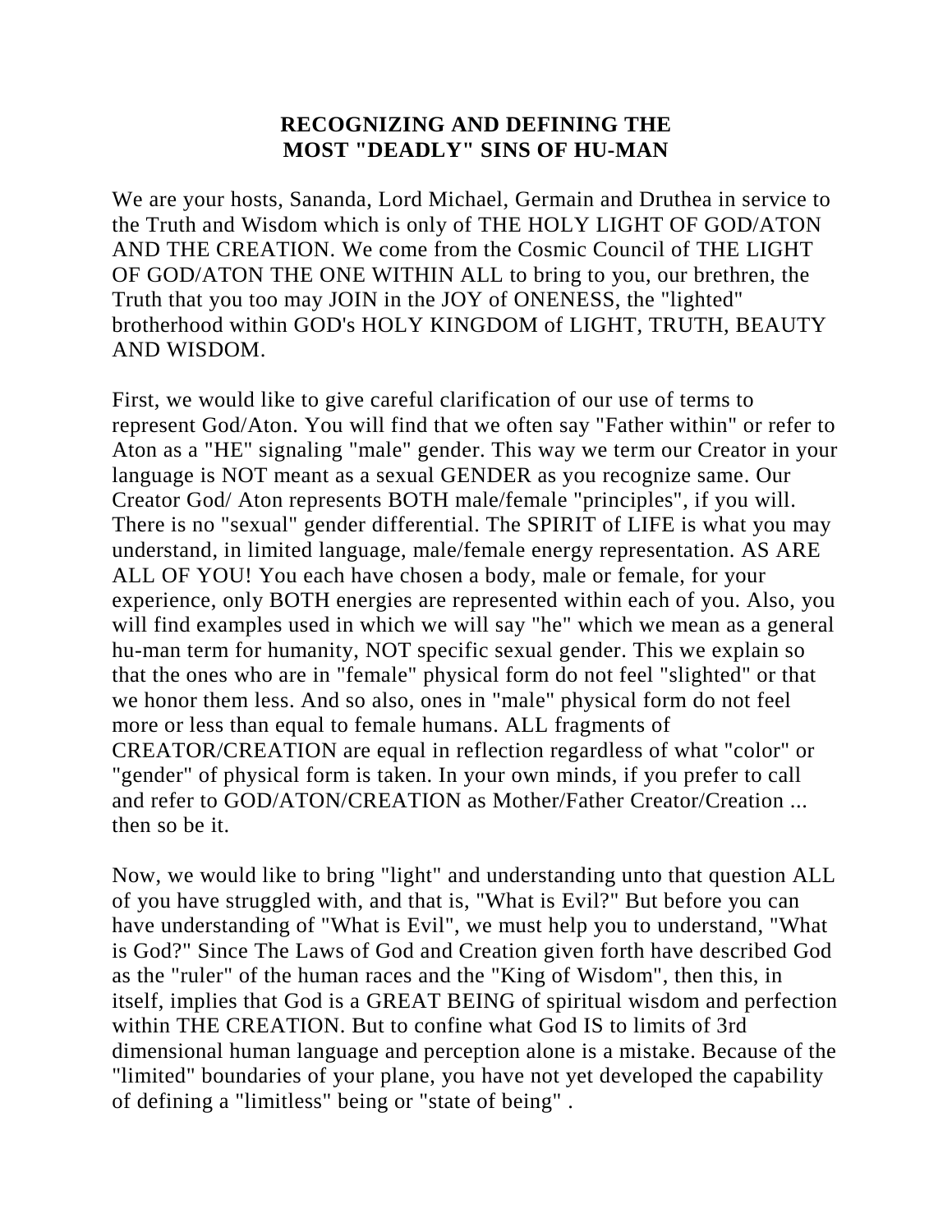Since our God Creator has "created" us, what this means is that He has "fragmented" Himself, as The Creation fragmented itself in the Creation of God, in order to expand and experience more of THE TOTALITY OF THE ONE. This is why God's Laws, the Laws of Nature, the Laws of Balance and the Laws of The Creation all exist as the same UNIVERSAL laws of cohesive harmony and ONENESS. Universal laws are the COSMIC CODES of unlimited creative unfoldment which allows the greatest degree of EXPANSION and of EXPRESSION of THE TOTALITY OF ALL THAT IS. Each fragment exists as a part of CREATOR God and thus as a part of THE CREATION as well. The Cosmic Codes or "laws" are the keys of LOGIC which maintain the balanced coalescence of CREATIVE unfolding EXPANSION of the ONE ALL THAT IS. So, by learning to recognize that which "limits" your expanding creative potential, you will identify that which keeps you "bound" to your "illusion" of separation from THE ONE. And by gaining the wisdom of KNOWLEDGE of what is Evil, Sin, and Adversary to God and Creation, you will then be able to wisely move your awareness to what is your personal responsibility in the Co-creation of the LOVE of LIFE which is the JOY of WHOLENESS and ONENESS of the LIMITLESS CREATION.

So then now, "What is Evil?" Evil, also called "satan" or "adversary", is all thought and the energy it creates which is allowed or is chosen (through Free-Will) to exist, which "confines" and "limits" the expansion and expression of creative unfoldment of the totality of ONENESS. It is that which "swims" against the flow of Cosmic Creation in order to FEEL itself in separation and thus it exists only within boundaries or limits of THE WHOLE. It is selfconsuming in that it seeks to dominate the WHOLE and because it can only dominate within ITS own self-imposed boundaries, it finally is consumed IT-SELF by the rushing waters of the expanding ONE.

Now many ones in their exuberance of "finally" grasping the concept that ALL IS ONE, will oftentimes believe that they must now be ALL-allowing since all are choosing experience as part of The One. We will hear ones say things such as, "There is no "good" and "bad", all is just experience; it just is. Therefore, how can I judge something such as a behavior or action to be "bad" or "good" for another when it is not my experience or "right to judge another." What we say to this is: you can "allow" yourselves into perpetuity, but if you do not recognize those thoughts, words and deeds which are CONTRARY to LIFE AND GODNESS, how do you think you will reach HIS UNLIMITED kingdom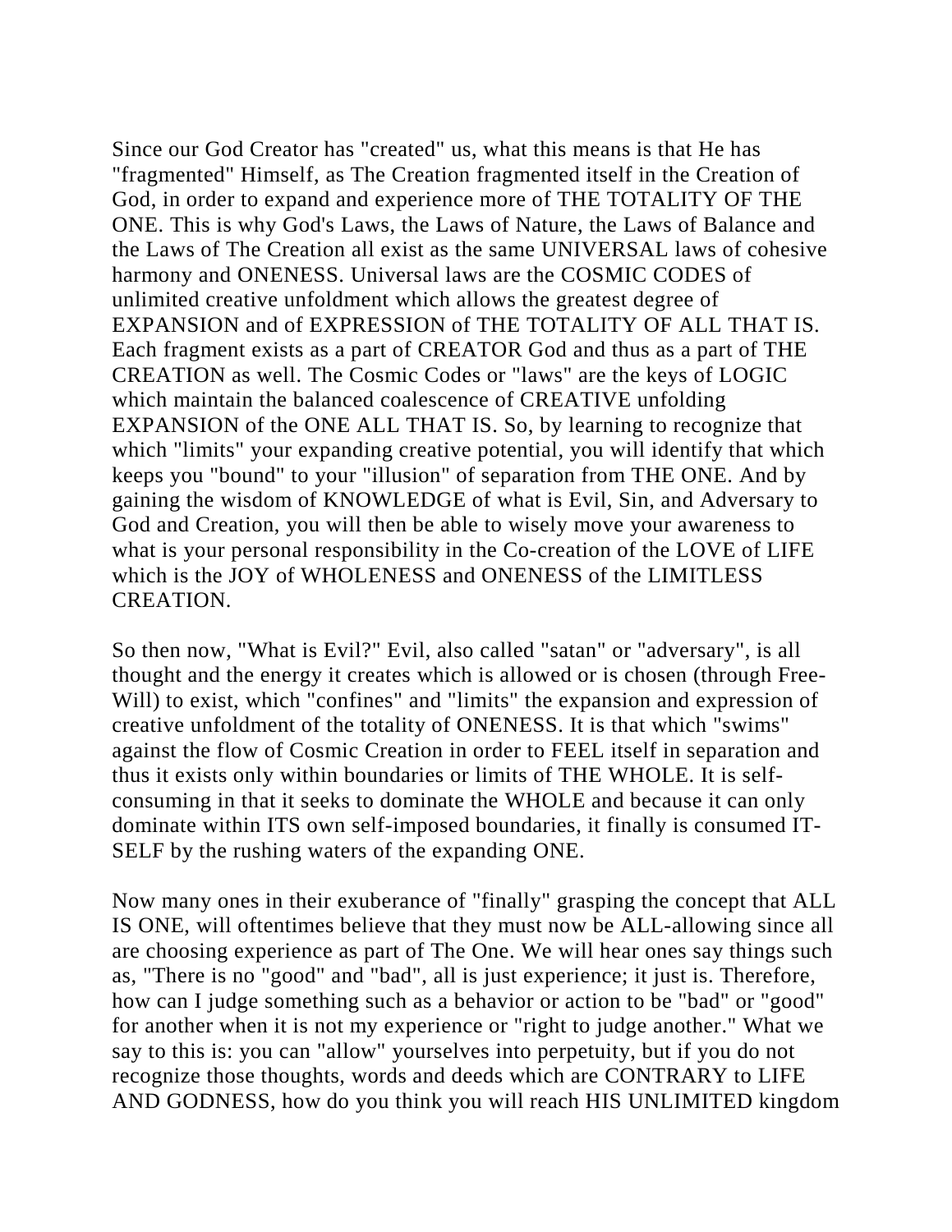## of CONSCIOUS IMMORTALITY?

Does this mean that by recognizing the Anti-Christ or adversaries, that you must make YOURSELF the enforcer of God's Laws? NOT AT ALL. God needs NO enforcers, HE needs only examples be set forth so that ones can see a "brighter", balanced and "more loving" way of BEING. Each must begin that journey within self, and as each ignites his flame of TRUTH and Godly understanding, so, too, will he CHOOSE to change his thinking, behavior and actions in order to BE IN BALANCE WITH GOD IN ONENESS. This does not mean that you will "allow" others to maliciously cause you harm. You must always honor self and God and defend yourself, if necessary, to protect your self from abuse or damage by another. You do not have to choose VICTIMHOOD , ever, and you must NOT tolerate or "allow" behavior directed AGAINST you or your brethren which you KNOW is contrary to the Laws of GOD and Creation!

Do you see what your gift of FREE-will is, dear ones? It is through your experiences of learning what GOD is NOT that you will, therefore, KNOW what GOD IS. We have observed, as many ones will say smugly, "But God created EVERYTHING including evil, so it just IS a part of our experience." REMEMBER THIS CAREFULLY: **GOD/ATON** created Hu-man in his IMAGE OF PERFECTION; He gave you FREE-WILL and with YOUR FREE-WILL YOU have CHOSEN to BE the ADVERSARY AND BREAK EVERY LAW OF BALANCE, so don't any of you ever think you can shirk your **personal responsibility** because you believe GOD created evil-MAN CREATED EVIL WITH HIS **OWN** FREE-WILL! And with the DIVINE MERCY of his Creator, ATON, HE WILL FIND his way BACK to GODLY BALANCE or he will continue to remain bound in his DARK CAGE of SELFservice and SEPARATION FROM the CREATIVE SPIRIT OF LIFE!

You see, friends, YOUR free-will is really YOUR choice to make your will GOD's WILL, OR to live according to the will of your "altered" ego which seeks always to "limit" your spiritual understanding and, therefore, to disrupt and destroy YOUR creative potential, harmony and balance of ONENESS. Ultimately you will recognize that the ONLY free-will you have is that which is GOD'S will, because you will have gained the wisdom of knowing that the logical balance of GOD's WAY is really THE ONLY WAY to the JOY of TRULY balanced spiritual freedom.

Now, we will be defining and discussing what are the "deadliest" sins, or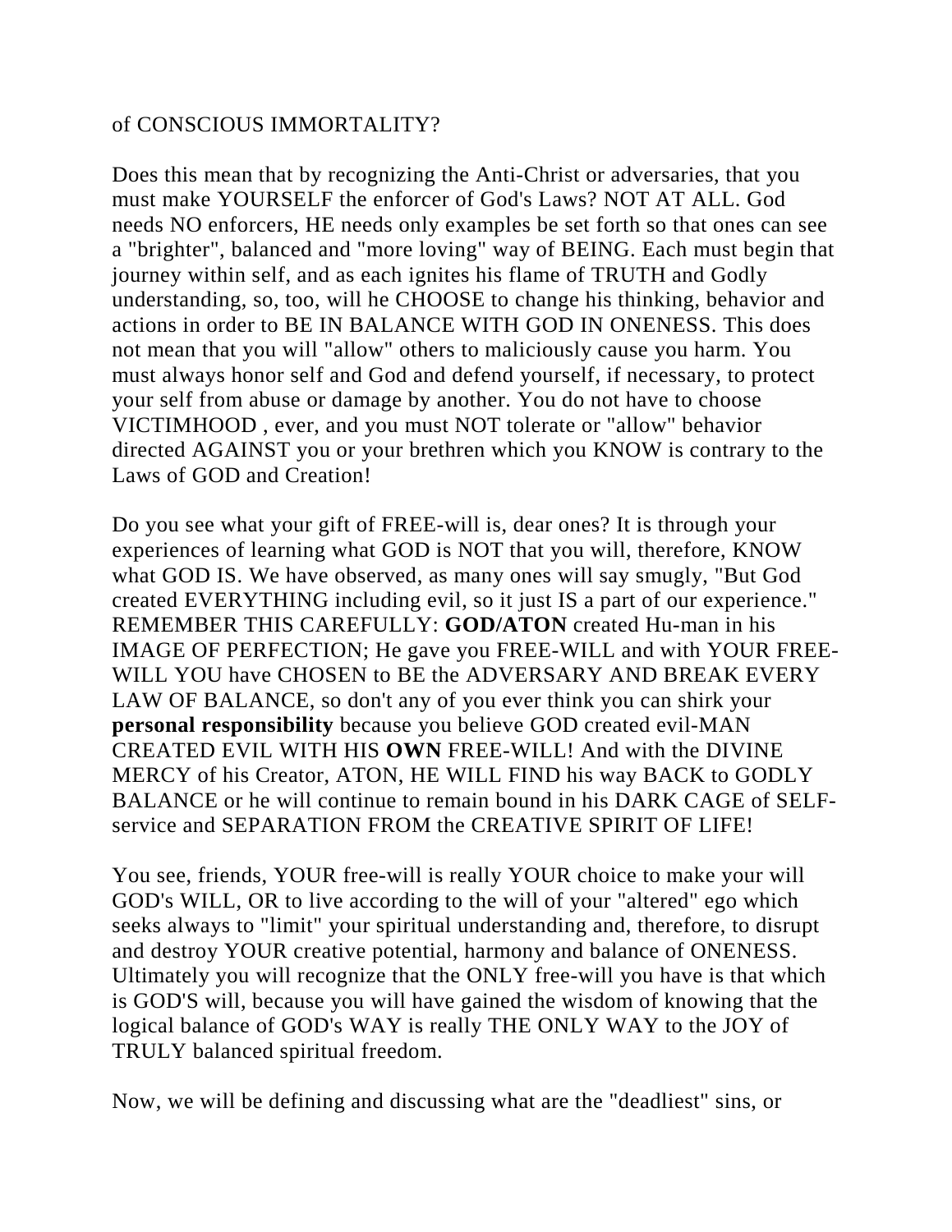errors, made in your experience which keep you "swimming" up stream against the flow of the balance of the COSMIC CREATIVE UNFOLDMENT. These "sins" are the tools of "satan" or the "adversary" to keep you bound in your "illusion" of separation from God and The Creation. Also, you are kept under this dominance, through the ignorance of false "belief" and "superstition," of a "false" power which keeps you locked within the spiritual starvation of "limited" manifested reality.

- **1. PRIDE**
- **2. AVARICE**
- **3. GLUTTONY**
- **4. LUST**
- **5. WRATH**
- **6. ENVY**
- **7. SLOTH**
- **8. FEAR**
- **9. GUILT**
- **10. HYPOCRISY**
- **11. VANITY**

.

**12. PREJUDICE**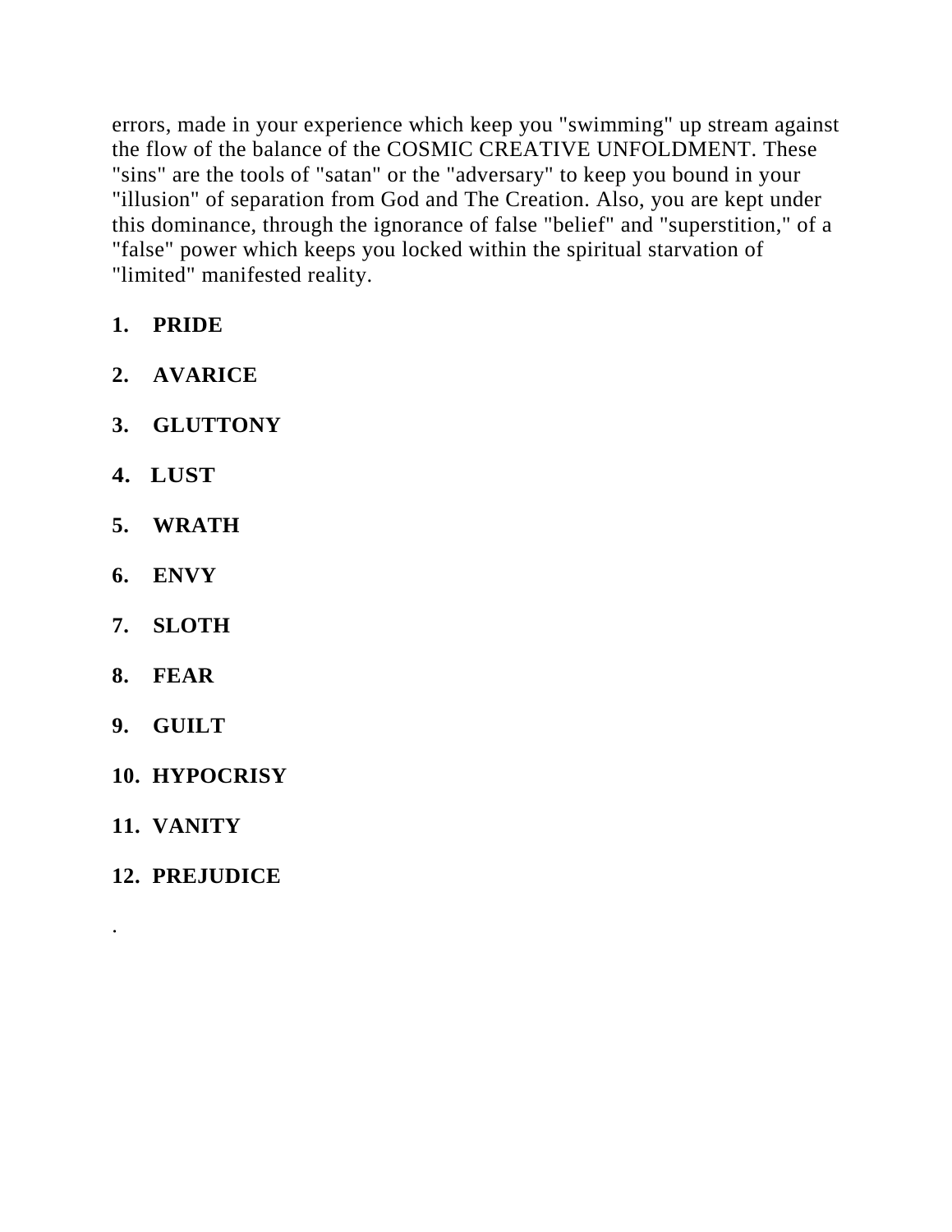#### **1. PRIDE**

PRIDE as defined in your dictionary: "**1.** An undue sense of one's own superiority; arrogance; conceit. **2.** A proper sense of personal dignity and worth. **3.** That of which one is justly proud." As you see by this definition there seems to be two diametrically opposed "types" of pride. The one which is our focus as "sin" or "error" to the Spirit Within is what is also termed as "False" pride. False pride in itself refers to feelings of haughty superiority and "rightness" versus the feeling of self-respect and honor for achieving an understanding or act which one has diligently and honestly "worked" for.

Now on page 54-55 of the **PHOENIX JOURNAL** entitled **SATAN'S DRUMMERS** by Jesus Sananda, Sananda is discussing at great length what is "evil". The one who is possessed of "evil" or that which is Anti-God, is most self-willful.

We will quote, **"Healthy individuals submit themselves to the demands of their own conscience. Not so the evil ones, for in the conflict between their guilt and their will, it is the guilt that must go and the will that must win. Evil people are extraordinarily willful, determined to always have their own way and they have a most remarkable power in the manner in which they attempt to control others….and yet, a characteristic of all "great" people is that they are extremely strong-willed----whether their greatness be for good or for evil. I, Jesus, as you called me, was unbending and strong-willed; ah, but so was one named Hitler----could it be the difference in "willingness" and 'willfulness'? Mine willfulness was that of our Father's----Hitler's was that of his own….It becomes evident, doesn't it that the one whose will is of his own is threatened greatly by GOODNESS? It therefore leads to the need of (evil) destruction of the goodness or that one which represents such. Thus MURDER is born. It is better, of course, if the evil one can cause the one of goodness to acquiesce in total submission and give through total abandonment of goodness into the hands of evil."** 

**"I think your psychiatrists might label this type of behavior of selfdemand,** *narcissism* (defined as, **1.** Excessive admiration for or fascination with oneself. **2.** *PsychoanaI.* Erotic interest in one's own body.) **It is not strong enough a term for evil so let us call evil a disease of cancerous, or malignant, narcissism. Your church authorities have generally considered PRIDE first among the "sins". "Pride goeth before the fall," and so it is.**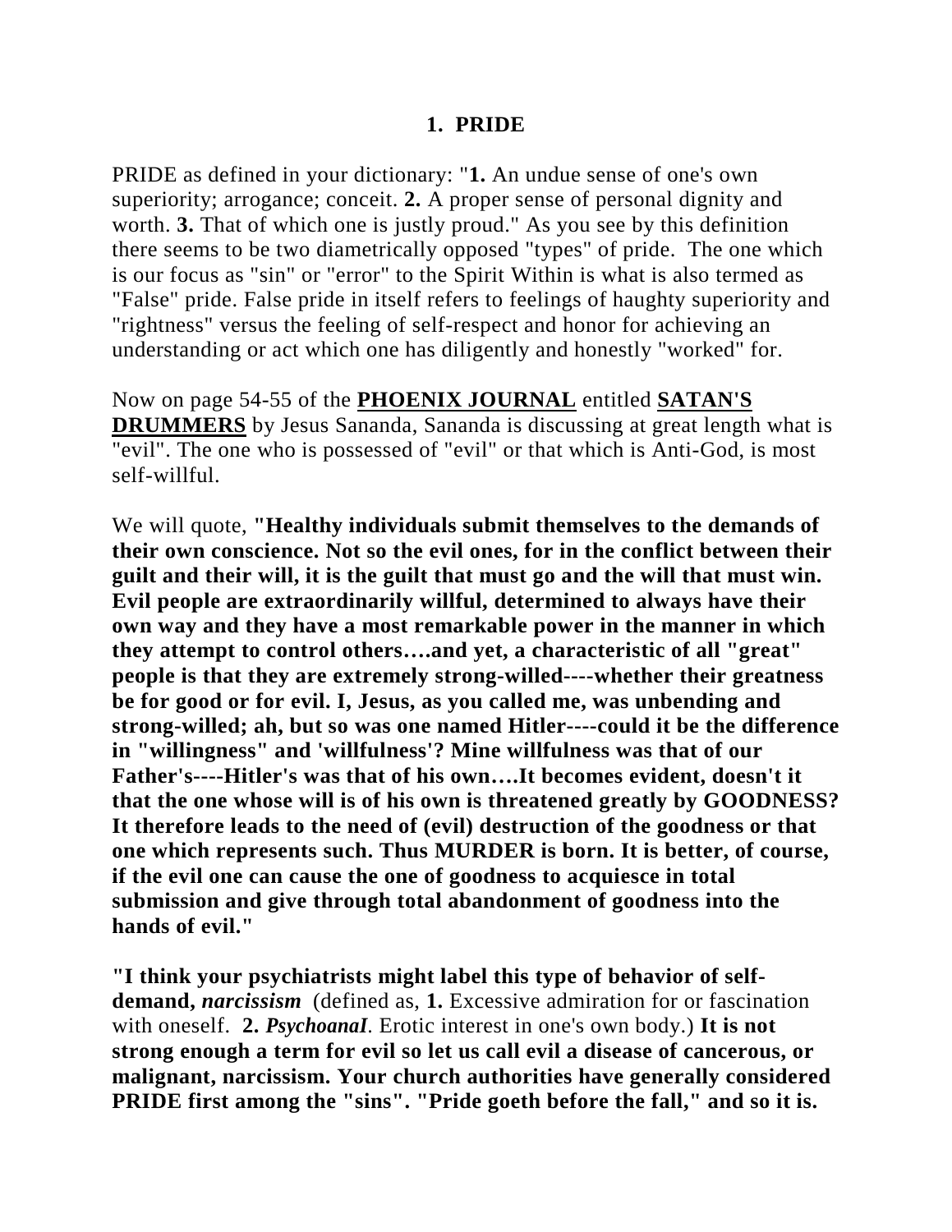### **Pride is actually the same as cancerous narcissism, but I want you to realize I can also speak your "hidden" languages."** (End Quote).

So if one is **"proud,"** defined as: "**1.** Actuated by; possessing, or manifesting "pride"; arrogant; also self-respecting. **2.** Sense of honor and personal elation; generally followed by or by a verb in the infinitive," one is either fooling himself by "false" feelings of superiority over another or others, or he is simply being "self" respecting by validating a worthy achievement of his own or of another. Since one can also be "proud" of another's achievement or action, this "pride" in another many times is simply the judgment that the action accomplished by the other is one which THEY themselves would be proud to accomplish as well. It is supporting one's OWN conviction of Truth, whether it truly be Truth or not.

For example, many parents believe that when their children are sent off to WAR ostensibly for protecting and defending "their country", that even though war involves the murder of others, they (the parents) must feel "proud" of their sons for doing "their" duty for their country. Now are they truly proud or are they simply hiding behind **their own** "false" pride because they are terrified that their child may die, and if that were to happen "for no good honorable reason" they could not forgive themselves for being "wrong" and supporting their sons in the lie of War? Do you see? At some level the "false" prideful one KNOWS he is wrong but is afraid to face the perceived consequences of being discovered as mistaken, uninformed or ignorant. He would rather hide behind the superiority feelings of "false" pride than live with the consequences of believing and supporting a "lie" which could cause the "death" or "dishonor" of his child and make him "wrong" in his belief as well.

When ones are continually molded as to what "popular" opinion must be, though not based on the facts, they become powerless puppets of evil. They no longer are able to "reason" for themselves because they have become apathetic and lazy and would prefer to "believe" all they are told from those they perceive are "in the know". Thinking for themselves is an effort **they** choose not to take precious time from their television sports and soap operas to accomplish. They watch their TV and take every opinion at face value by the human images presented to them who continually form and reinforce what "their" opinions must be. They adopt these "opinions" as their own, and will fight "tooth and nail" any who oppose "their" view. This control of their minds is known at deep soul level, and the soul is in agony from this deception. "False" pride can only be released when one is pried from his **TRANCE** of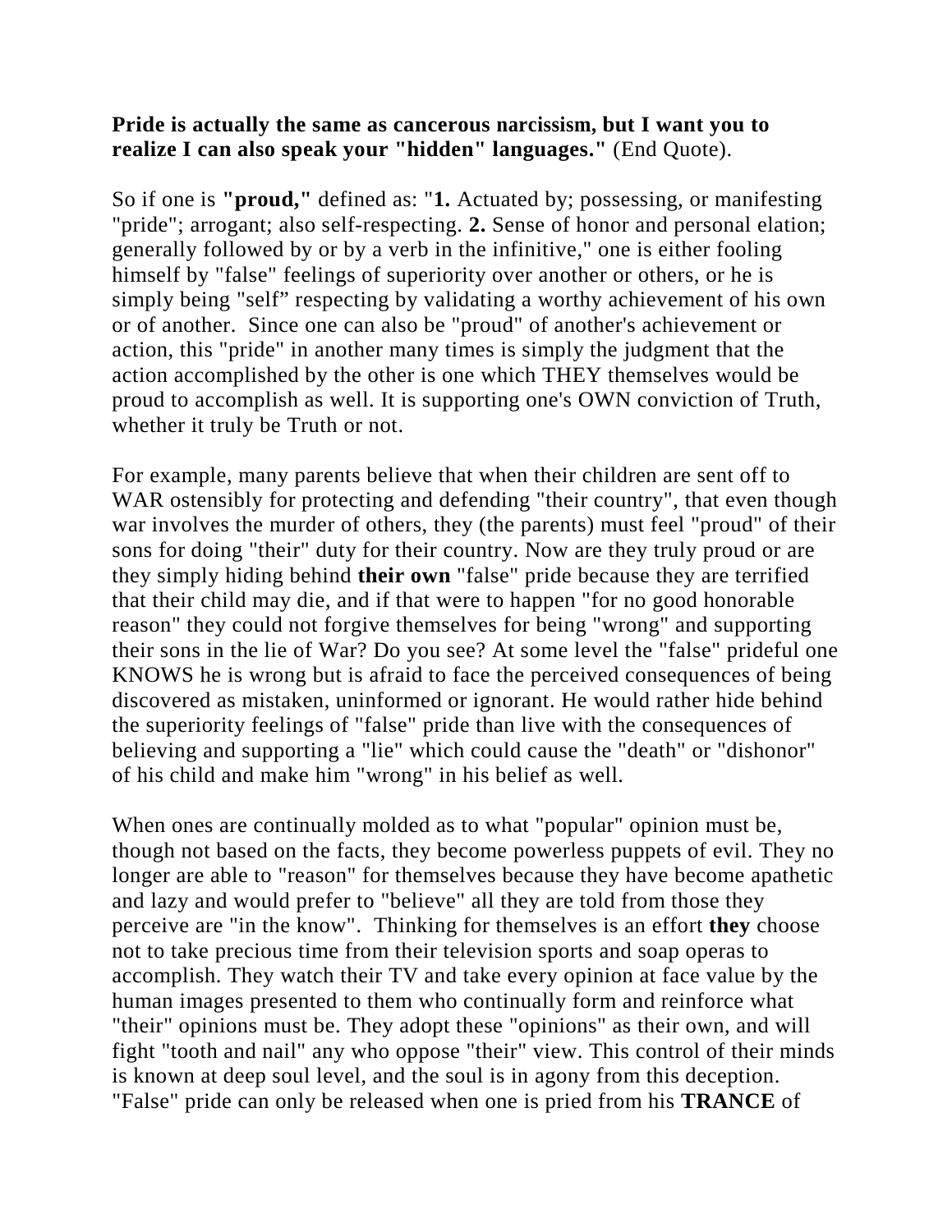"believing" and seeks to **KNOW** the Truth and no longer fears, because he feels helpless and powerless, the consequences of his personal responsibility, which **KNOWING** Truth acknowledges and accepts.

So when you say to yourself or another, "I am proud of this job well done," or "I am proud of you for a job well done" are you hiding behind the lie of a "false" belief and self-righteous superiority? Or are you acknowledging honest "pride" of self-worth and accomplishment of a truly worthy deed or action? You each must learn to KNOW the difference, otherwise you will continually perpetuate an "illusion" of truth and create for yourself the "victimhood" which you allow to manifest because of your own "stubborn" ignorance.

Such is the case with the **TRUTH** which our brother, Hatonn, is bringing to you in **THE PHOENIX JOURNALS.** Many can't "believe" that this much Evil has permeated your world and exists now right before your very eyes. WE are NOT asking you to blindly BELIEVE these truths about your circumstances set forth. We are "waving a warning flag" and asking you to read carefully and reason within YOURSELVES with the gifts of reasoning intelligence given you, WITH GOD WITHIN YOU, so that YOU can get off your "Couch Potato" assets and find the "proof". You need TO KNOW the Truth WITHIN YOU and then TAKE BACK YOUR GOD-GIVEN POWER AND DO SOMETHING TO CHANGE that which you find reprehensible AND against God. We are simply presenting the facts to you as our service to God, for HE promised that in the End/Beginning Time Cycle, THE WORD OF TRUTH WOULD GO FORTH to all who have ears to hear and eyes to see and it is going forth. And if you are "prideful" and think yourself so intelligent, wise and ALL-knowing (ALL-believing) that YOU could not be duped, because in your "opinion" space aliens don't exist and YOUR government couldn't be involved in an evil conspiracy, or this ... or that. .. then you are a fool and tool for the Anti-Christ, and may OUR FATHER **GOD/ATON** have mercy upon you!

It is best to truly understand that it is the nature of your "illusion" that most everyone is exposed to and wrapped within someone else's "false" illusion of truth. If you wisely learn and understand the logic behind the "Cosmic" Laws of Balance given of God and The Creation, you will unwrap these "false" illusions and claim your true "God" power and connection. So too will you each learn to reason out the Truth within you and as ye ask for the Truth and Wisdom of God and Creation to be given you in all circumstances set before you, so shall you receive and claim the proof and the understanding as TRUE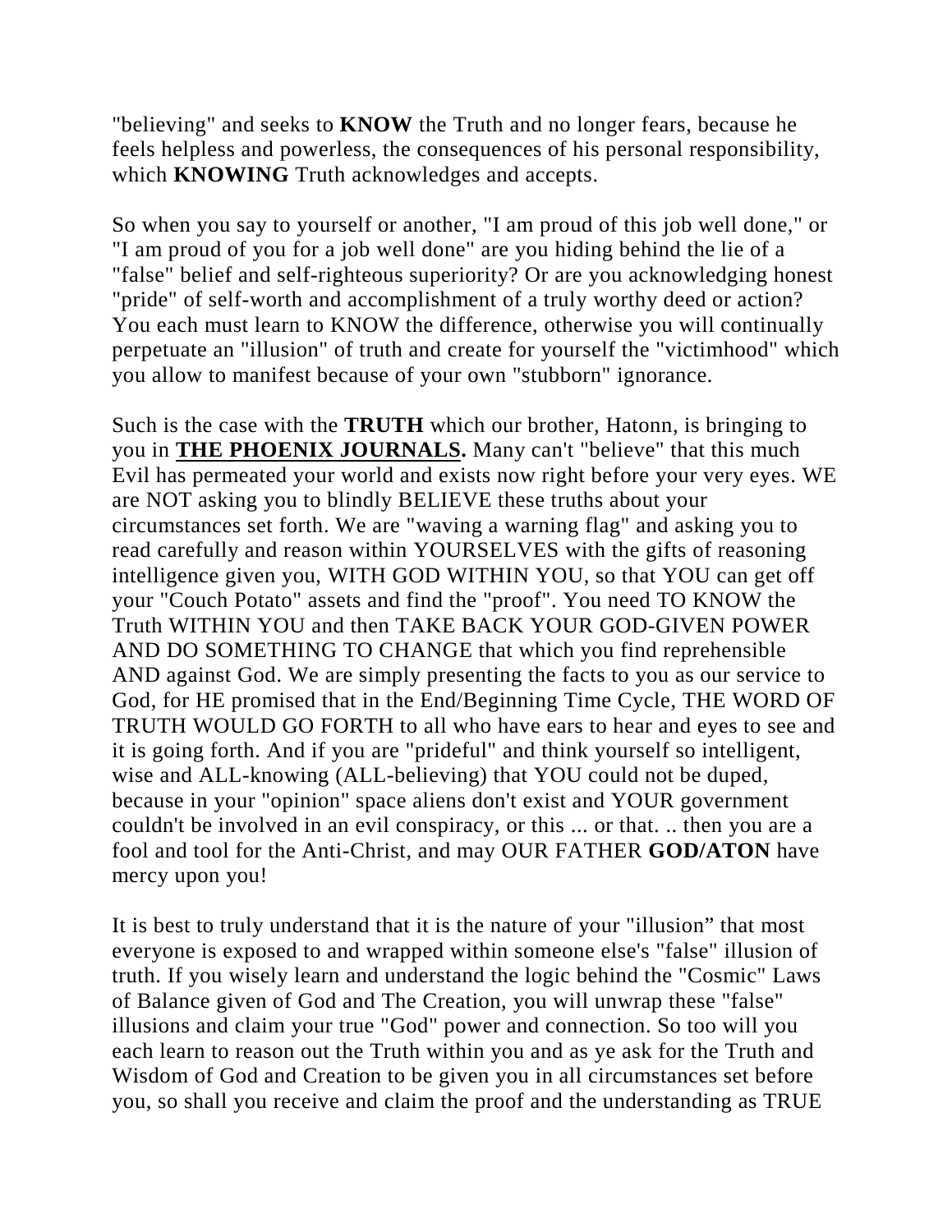KNOWLEDGE within you, and not as BELIEF in what is the "opinion" of another.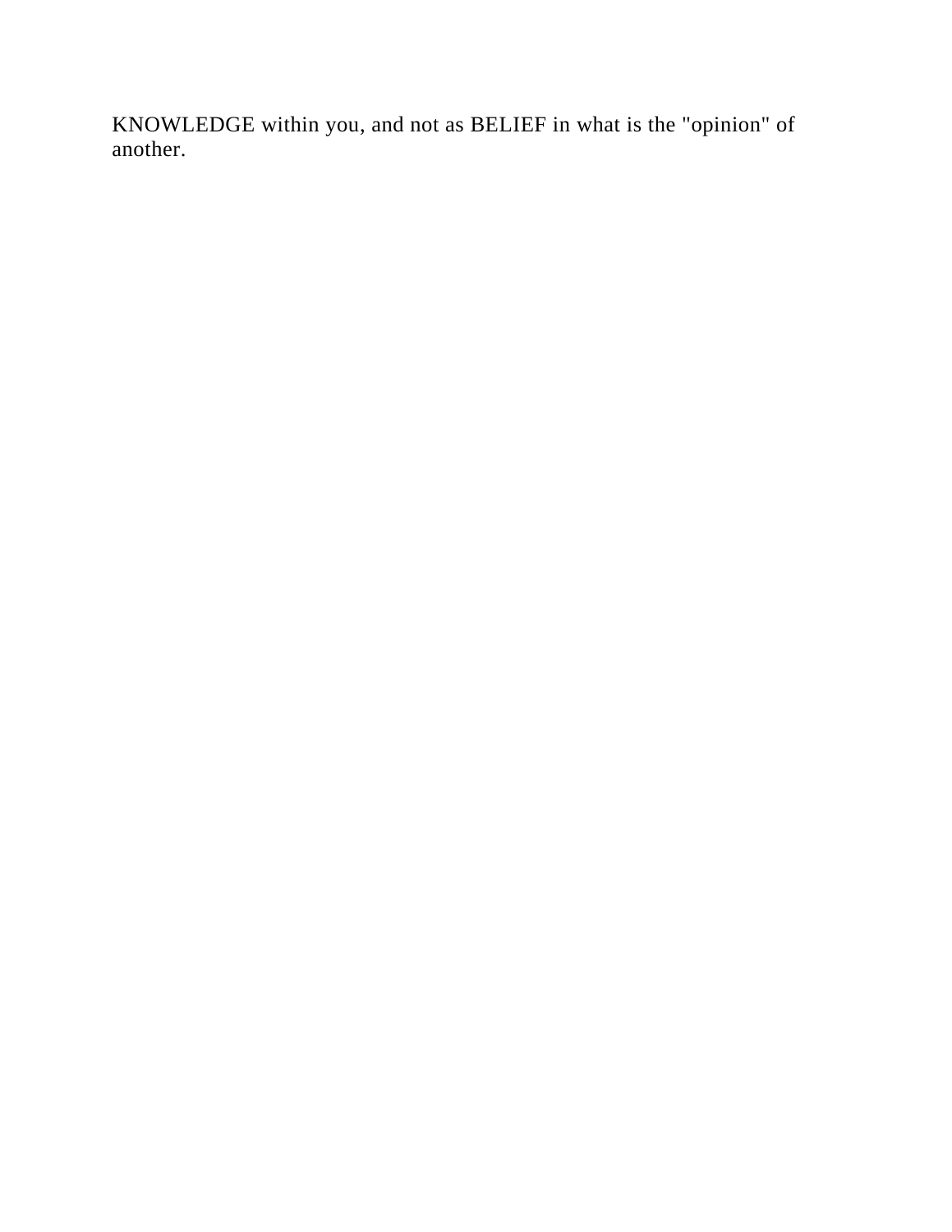#### **2. AVARICE**

Avarice is basically another term for **GREED**, defined as: "Selfish and grasping desire for possession especially of wealth; avarice; covetousness." Now one who is **GREEDY** or filled with **AVARICE** is then possessed with feelings of **EXCESSIVE** eagerness for acquisition or gain of some form of material object or wealth. They, therefore, are selfishly and excessively covetous and desirous of **GAINING** something, not because they need it, but because they must have it to BE worthy, or be a winner, **OR ACHIEVE** "superior" status in their "image" of what is worthy, what is a "winner" and what is "superior" status. It is the selfish covetousness of desiring **MORE** than one really needs of some material object, and in this time upon your placement, it is usually **MORE** money. One who is, therefore, possessed by his excessive greed will have many unfulfilled physical desires and will thus wish to fulfill them at whatever "cost" (physically or emotionally) to another or even self the acquiring of same, may be.

The seeds of greed are usually planted by at first the overwhelming feelings of "self-failure" for not "measuring up" to the "images" of **success** and **winning** which are constantly promoted within your various forms of **MEDIA**. It then becomes a feeling of "deserving" something without having done anything, or putting in the least amount of effort personally to earn or create same. It is this desire created by your Media' programming that one can receive "something for nothing" through what is called "good luck" which again implies that it is random LUCK and NOT personal power and responsibility which allows you to create that which you need. It also often means ones refuse to take personal responsibility for creating their own perceived "lack" or "loss" of material goods. It is in this time frame of your history which greed is blatantly and expressly created, encouraged and nurtured primarily by those within your Justice system. Many ones who have become frustrated at perceiving themselves as the "have-nots" of society and who have also become the "victims" of their own lack of self-worth, are the easy prey of the attorneys who promote greed and no self-responsibility. It is no accident, dear ones, that your "Western" society has become the most litigious, meaning: "Inclined to engage in a lawsuit against another because of real or perceived damages to self." in your entire world. Your system of true justice is nearly gone, and those who nearly always benefit in every case are the attorneys from ALL sides of a lawsuit. It is through this now created system of INjustice that lying, cheating and stealing from others is par for the course and expected behavior for ones who wish to "win" EVEN if it involves the total financial and physical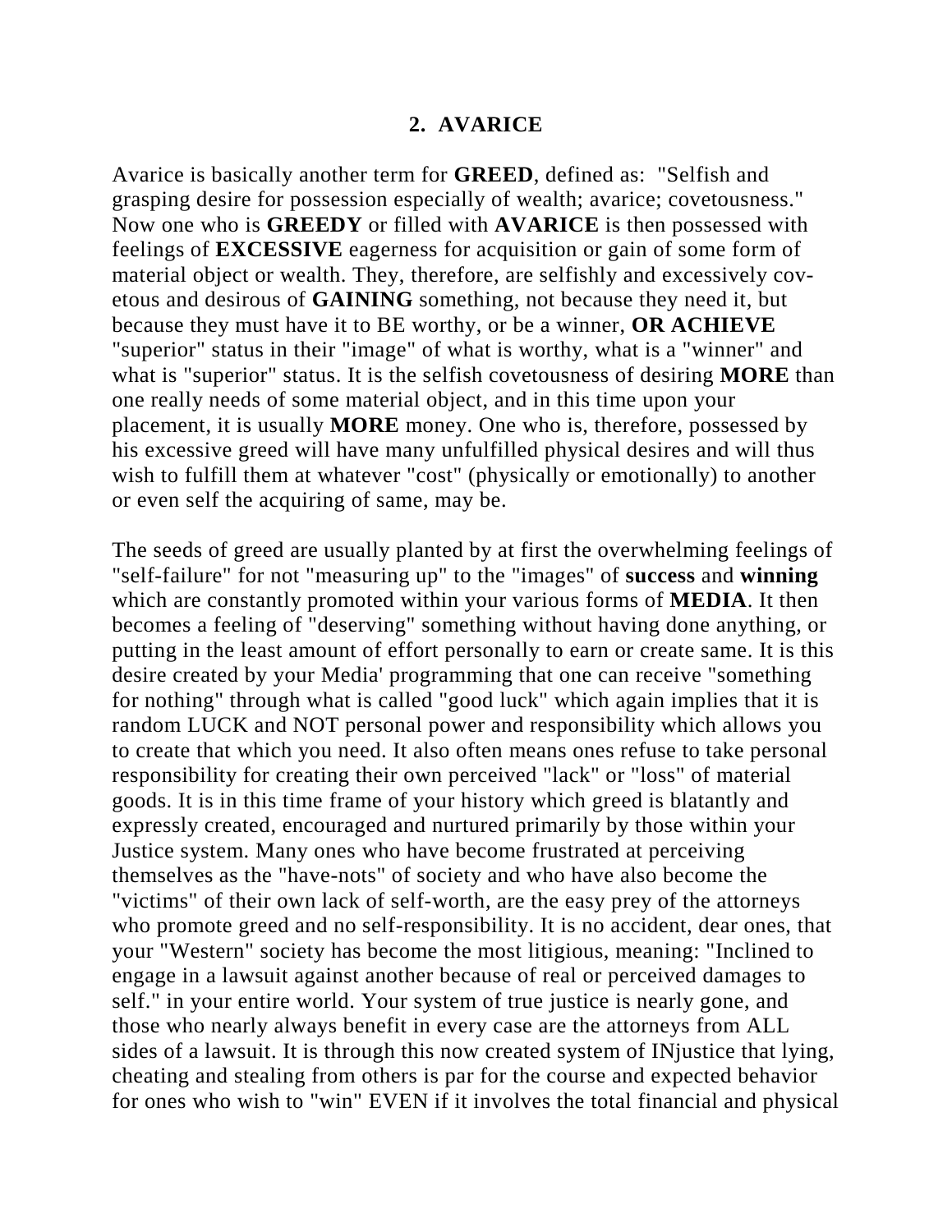ruin of the one/ones being sued.

How do you **KNOW** what **YOUR** true intent is when you consider suing another? You will first need to recognize what is your true **MOTIVATION** in your desire to sue. Have you truly been, whether it be unintentional or intentional, damaged? Have you recognized that YOU too have participated in the creation of this experience? You must confer with self and GOD within to determine WHY you chose the experience and what must be accomplished or learned by you in making your decision to enter litigation with another. If you KNOW that another has wronged you because of their own greed and selfish disregard for your feelings or property, then you, upon conferring with GOD within, may decide to restore to balance the WRONG committed willfully against you. With the true integrity of your intent firmly established within, then GOD will ASSIST to bring you the JUSTICE which you deserve and have earned. Do you need to lie to assist GOD? Not at all, if you have truly been intentionally wronged, **THE FACTS WILL STAND- ON THEIR OWN MERIT OF THE EVIL PERPETRATED AGAINST YOU.** There are still a handful of attorneys who truly desire to serve their brothers and intelligently utilize the "system" to bring justice when THEY know it is merited. YOU must trust GOD to bring you the assistance which you need to bring the balance of justice which you have earned.

Sadly enough, on the other side of the "coin" there are actually MANY ones who find themselves truly "the innocent victims" of being sued, will discover that, EVEN though they KNOW they have been willfully wronged and falsely accused, it is "cheaper" both financially and emotionally "to settle" with the accuser, than FIGHT for the justice they deserve. They, the lawyers and judges trained and controlled through your ABA (American Bar Association) have created these tidy little shortcuts for you, friends. They call it a "business" decision to allow the least amount of "loss" to the accused. Well, of course the attorneys on both sides are PAID in full, the one wrongfully suing WINS, and the wronged one pays, one way or another. It is set up this way. It saves time for the attorney, he gets a tidy sum and he "saves" his client money. RIGHT? WRONG! The accused finds himself "guilty" of something he is not and his only other "choice" is financial and emotional devastation by continuing his case which could go on FOR YEARS AND YEARS AND YEARS! Integrity? TRUTH? We are sorry, dear ones, only WINNING (stealing) material assets at the expense of another, and striving to save self from excessive loss of such assets are the criterion for the LITIGATION game as set up by the ANTI-Christ.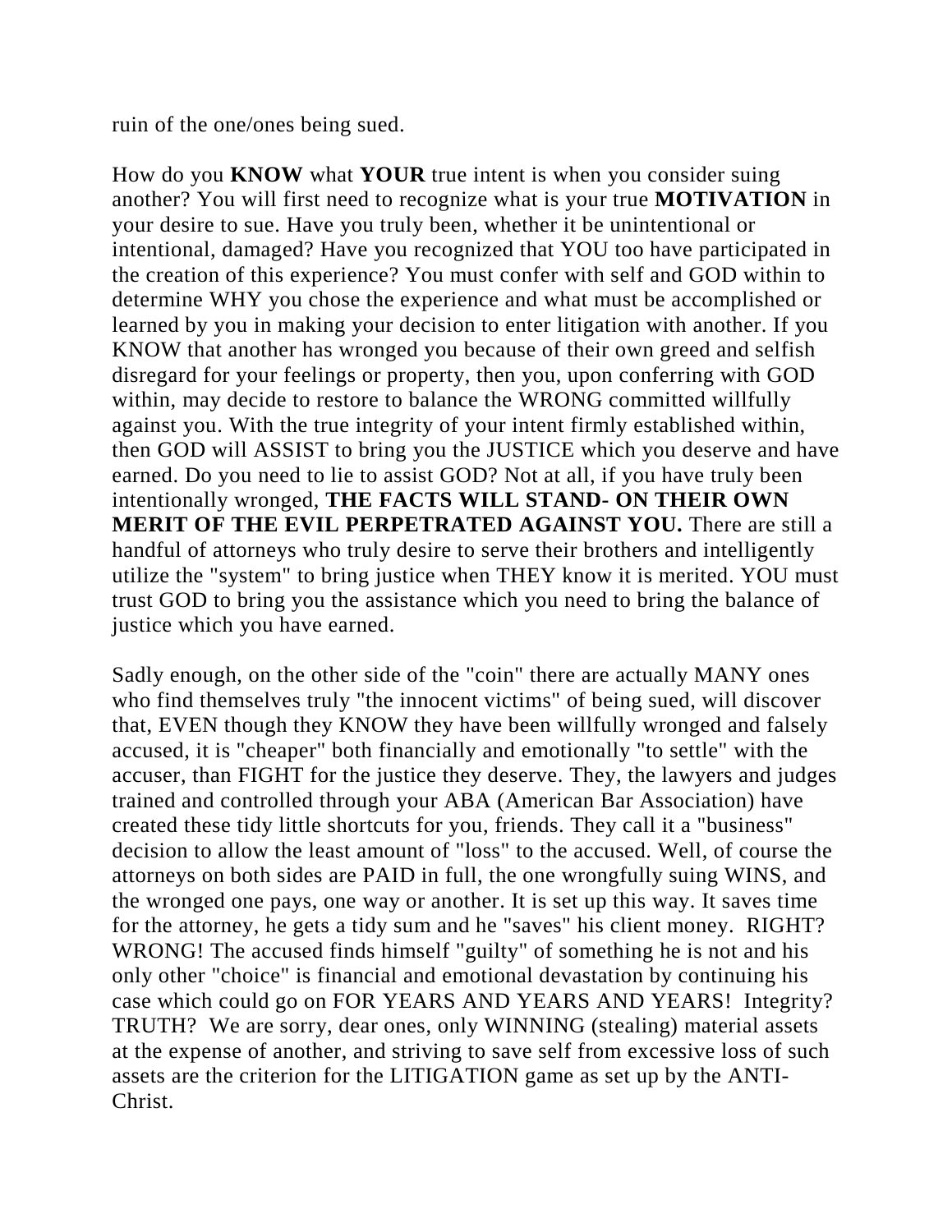Do you see that it is this idea that ones adopt, that they must be perceived as a WINNER in the "eyes" of your society, and they are encouraged to do so by WHATEVER MEANS at their disposal with total disregard for honesty, integrity and personal responsibility. Winning is the GOAL, and it is defined in a way through "competitive" molding that one must always strive to WIN at all costs because the only other choice is being a LOSER which is now defined as really being a WORTHLESS human being!

Dear ones, in **God's** Kingdom, there exist **ONLY** WINNERS as each contains a fragment of the DIVINE PERFECTION OF GOD CREATOR/CREATION. Remember, you are not in competition with ANY other fragment, for each has unique and individual abilities and talents given of OUR FATHER. None is more or less in reflection of importance unto GOD */* ATON. Each has unique creative potential for expanding the awareness and beauty of the constant unfoldment of GOD AND THE CREATION. You must recognize that when you feel "competitive" against another, that which is behind the illusion of "competition" is that you fear being unworthy in COMPARISON to the abilities of another. How can you COMPARE one expression of GOD with another? ALL expressions add to the unfolding discovery of THE ONE DIVINE SELF!

We would now like to discuss an activity which you ones call "gambling". **Gambling** as defined in your dictionary, "**1.** To RISK or bet something of value on the outcome of a game of chance, etc. **2.** To take a risk to obtain a result." We, your brothers of God's Cosmic Council, would like to point out to you, that for many of you, the biggest and most adventurous RISK or gamble you make is when you choose to experience within "the veil of forgetting" here on 3rd dimensional Earth Plane. All other risks you may take in physical form PALE considerably next to this one, when you truly understand that you "risk" your soul becoming lost in the eternity of the "illusion" of matter, and thus also you risk the spiritual freedom and SALVATION of your soul when you choose to experience here. What is the "gain" you are gambling for? The challenge of the opportunity through manifested experience to conquer and RISE above the "illusion" you have created of what is GOD and what is ANTI-GOD or "Adversary" to gain true unlimited GOD POWER and WISDOM. You have the challenge to SELF and to THE ONE ALL THAT IS of incarnating without memory of your DIVINITY and CONNECTION with GOD WITHIN YOU. You live in the "illusion" of separation to journey again unto the discovery of the GLORY of your SOUL connection to THE DIVINE HOLY ONE ALL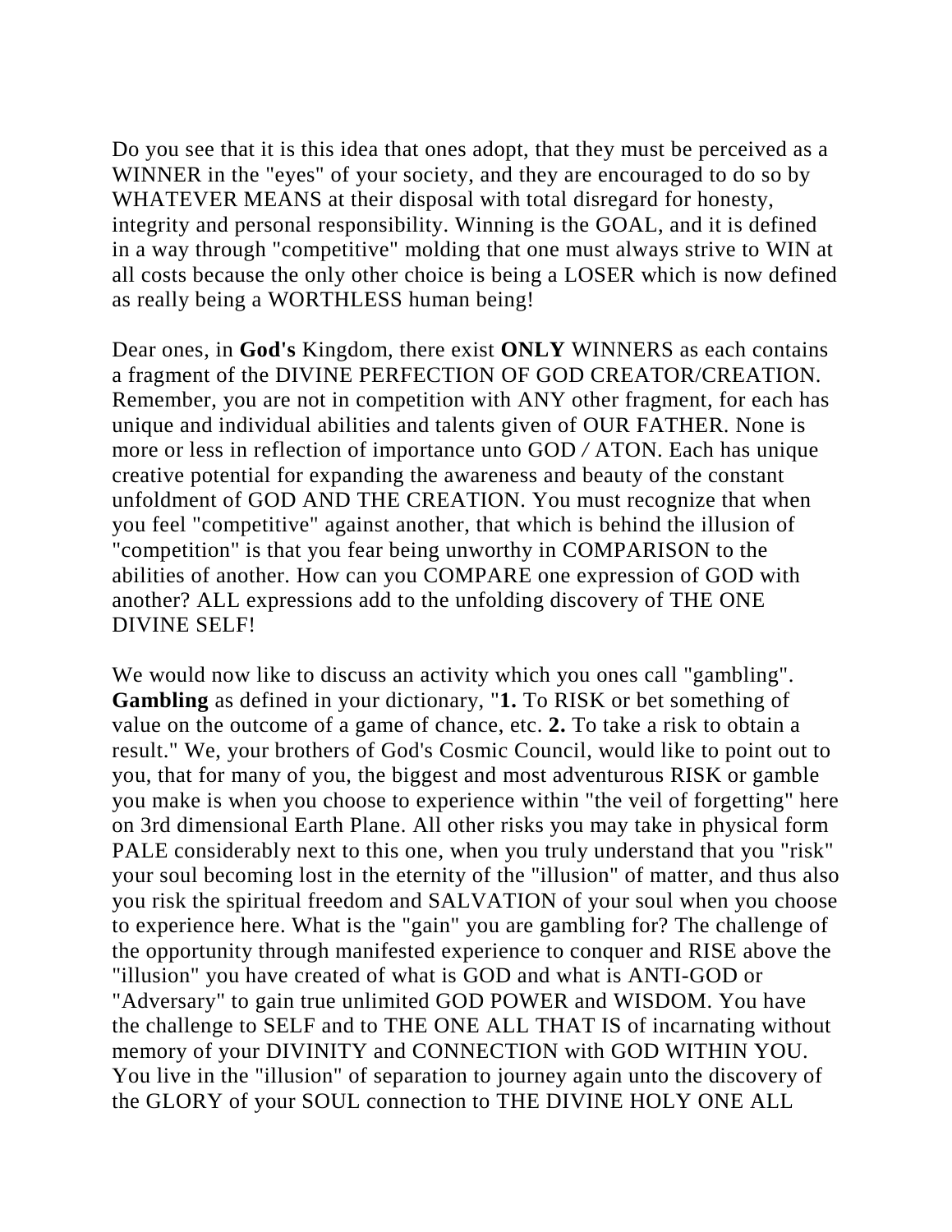## THAT IS ... CREATOR/CREATION.

You must know, dear ones, that GOD/ATON AND THE ENTIRE COSMIC LIGHTED BROTHERHOOD REJOICES when ONE of HIS OWN finds his way back HOME, through the muck and mire of "illusion", to HIS FOLD OF ONENESS WITH ALL THAT IS!! This means, dear ones, that through the desire to KNOW self comes the recognition of GOD, then the recognition of UNITY with all, and then when the recognition of the FOLLY of ANTI-Christ is understood, then you can RECLAIM YOUR GOD-POWER and the Anti-Christ no **longer** can seduce and take away from you THE TRUTH OF YOUR CONNECTION WITH GOD AND YOUR DIVINITY WITHIN. You have reclaimed YOURSELF as THE SPARK OF GODNESS which YOU ARE and always have BEEN! OH, WHAT JOY THERE IS IN THE KINGDOM OF GOD!!

So all you "gamblers" out there may by now be wondering about whether it be "right" or "wrong" in God's Kingdom to gamble your physical assets, such as money, for the opportunity of higher gain. What be your motivation, dear one? Is it the fun of challenge to self of the playing of the game? Is it desire to Win? Is it desire to Lose? Is it greed or desire for MORE than you need of physical assets which motivates you? Is it desire for "status" or recognition among your peers you seek? You see, gambling or taking risk, in itself is not "right" or "wrong"; it is the motivation and true intent of the one who gambles or takes a risk which defines the "rightness" or "wrongness" of the activity. And true intent can only be KNOWN by GOD within EACH one. We would say that every move or decision you make, whether it be in your relationships, in your business, home or whatever, is in essence a "gamble", since you can only weigh the outcome of gain upon what is your TRUE INTENT AND DESIRE within the choice or decision. Every choice is a "risk" if you do not **KNOW**  what it is you truly desire to create.

If you are fulfilled by the fun and challenge to self of simply playing the game and it does not become obsessive need to win or lose, then enjoy yourself. If you truly learn to monitor the intent of WHY you play the game of risk whether it be business or horse-racing, then you will also learn how to monitor and balance the level of success you need to manifest, to keep in the playing, against the degree of "losses" which you can "afford".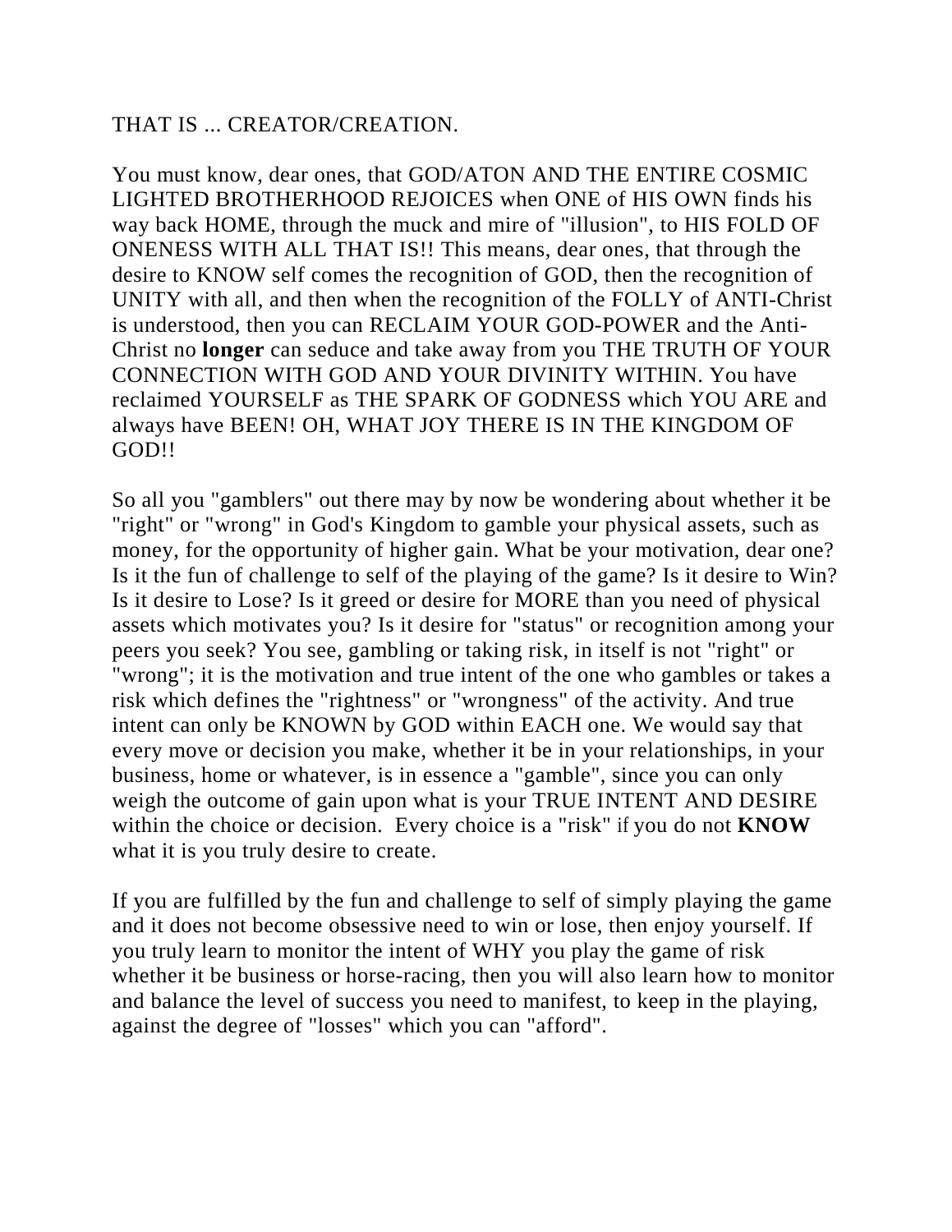## **3. GLUTTONY**

We will first define Gluttony by defining what is a **Glutton**: **1.** "One who eats to excess. **2.** One who has a great excessive appetite or capacity for something." The key to understanding what is Gluttony is that it is the act of having EXCESSIVE, beyond reasonable need, appetite or desire for anything of the physical state of being. It could be food or one could be what is termed a glutton for "punishment" by self or another. One could be a glutton for sex, for war or for power over others meaning he is hoarding unto himself, by expanding his capacity, a "perceived" physical pleasure because he feels UNWORTHY and, therefore, HE FEARS there will not be "enough" of whatever is the object of his excessive appetite.

Gluttony is a form of self-punishment because ANY excessive "intake", such as of food, sex, or power, often proves to be the very thing which leads to the destruction of the Glutton. It is this EXCESS, beyond reasonable need, which is not assimilated within the being, but is actually STORED, which then produces the EFFECT (remember the law of "Cause and Effect?") of actually devouring and destroying its HOST. It is this HOARDING of ENERGY beyond the ability to ASSIMILATE and INTEGRATE it within his being, which the glutton has "trapped" and which, as is the nature of ALL energy, will seek to free itself from its "static" state in order to MOVE and remain ALIVE, even if it means the destruction of its HOST.

Yes, this excessive trapped energy becomes much as a "parasite" upon the glutton. You see, chelas, the INTEGRITY of the energy deteriorates if it is accumulated, stored and kept STAGNANT OR STATIC for an inordinate period of time. Just as it is the nature of stored FOOD or ENERGY, such as FUEL, to deteriorate, if it is not somehow preserved. And even though the life of the food or fuel energy is extended by your various preservation processes, the quality or integrity, because of the stagnation or dormancy state of the food or fuel, is still usually lessened.

If you KNOW GOD/ATON your Father will provide ALL that you ever need to sustain in HIS service, why would you need to excessively HOARD any energy WITHIN YOU which is a part of the SPIRIT OF LIFE? The correct answer, precious ones, is that you do not need to over-consume the needs of your spirit or being to sustain you, IF the FATHER WITHIN is acknowledged and accepted as YOUR TRUE UNLIMITED POWER. You must KNOW within your very being that you will ALWAYS have what you need to sustain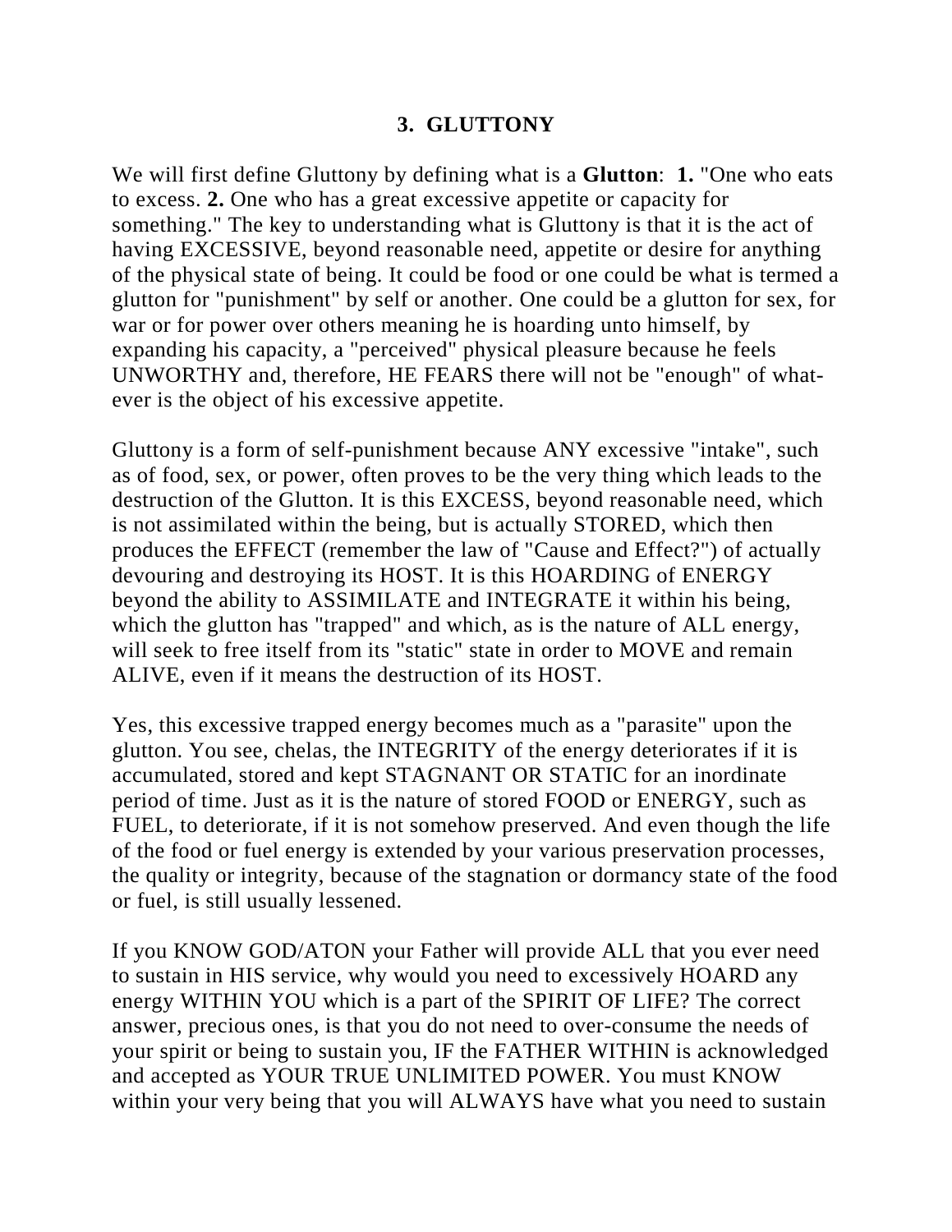#### in HIS service!

Now let's please make this clear to you ones who may be now in a panic wondering if your "body", which you "perceive" carries more weight upon it than you would desire, is the result of gluttony. First of all, many of you under-estimate what is YOUR IDEAL weight. The image constantly fed to you of "thin, thin, thin is in" has caused many of you much unnecessary preoccupation with this desire for a "thinner" you. This is VANITY which we will discuss in depth later within your "deadly" sins. Each ONE of you is gifted with a different skeletal frame for your body. If you are small-boned and petite in stature, then naturally you will need to carry less weight than one who is large-boned and petite in stature. When not tampered with, most of you were born with excellent natural functioning metabolic-mechanisms for maintaining an "Ideal" weight FOR YOU. Many of you simply eat MUCH more than your body needs to sustain in healthy harmony. Gluttony, then is EXCESSIVE appetite and desire for the hoarding of MUCH more OF ANYTHING which is a form of energy, than what one can properly assimilate in his experience. YOU each must learn to recognize whether your transgression against self is because of vanity or gluttony, BOTH or NEITHER.

For example, when one is a "glutton for punishment", this means he hoards upon himself, because of lack of SELF-honor and SELF-worth, continuous, excessive and consecutive experiences which cause him undue stress and unhappiness. He becomes a "glutton" of the excessive repeat of his own selfcreated experience of VICTIMHOOD.

Gluttony really becomes a "mindless" behavior in that the glutton experiences a state of trance or transfixation upon whatever is the object of his gluttony. He is hiding from his pain of feeling unworthy, and by the mindless hoarding he becomes numb to his feelings. This, as you may now see, is much the same desire to "hide" from one's feelings of being inadequate, unlovable or otherwise undeserving of life of one who is addicted to drugs or alcohol. You now within your society have MANY young men and women who feel so UNWORTHY that they will repeatedly "mindlessly" gorge themselves and then in disgust with themselves, they will vomit it all away. Ones have termed this "addiction" behavior "bulimia." It has become the "new" dis-ease of your young people who strive to be, and can never "measure up" to SOME physical or other image of "false" perfection that either they have been given or that they themselves have adopted. What is the difference between one who is bulimic and one who eats more than he/she needs and retains the excessive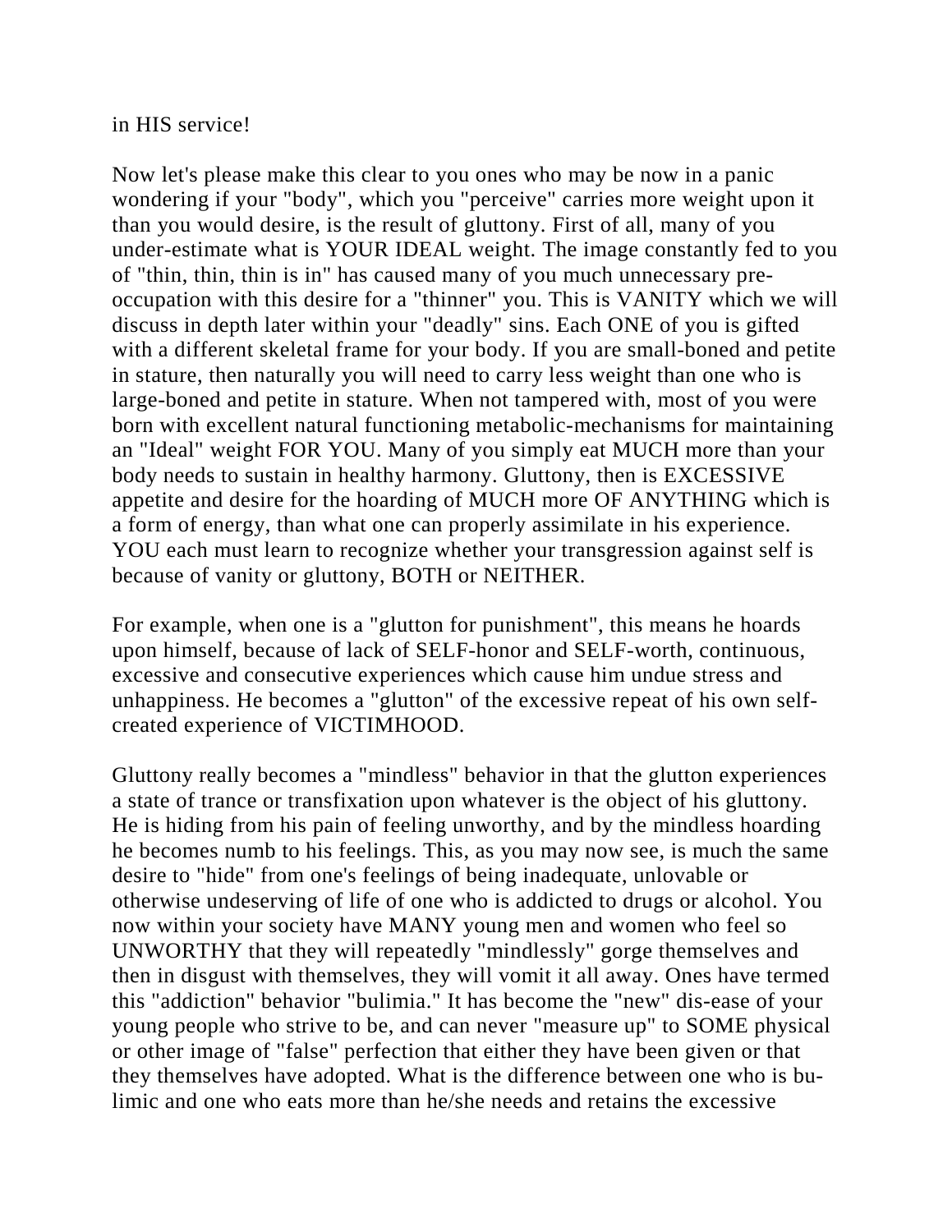weight upon the body? Both are eating to FILL an emptiness within, often of feeling unloved by self or others. The bulimic though can hide his/her food addiction from "the world" by maintaining a "slender" physique, thereby experiencing both gluttony and vanity. The one who overeats and gains excessive stored weight is experiencing an addiction to food for a variety of reasons, but most often the reasons revolve around "filling" the emptiness within and/or to give a protective "shield" (of excess weight) against emotional "attack" by self or others. This one too can feel vain, and get on a treadmill of overeating and thereby trying various "programs" of dieting formulas, diets, exercise, subliminal tapes and other so-called "miracle" programs to lose the weight. Until both (food addicted "types") are able to recognize and come to terms with WHY they USE food to "fill" a need, and also learn what that "need" actually is, the one addicted will not be able to CURE his/her addiction.

Do you see, dearest ones, these "sins" we are defining for you are really the "symptoms" of the ANTI-Christ cancer within you, devouring, confining and limiting your creative SPIRIT OF LIFE. Your spirit is fighting the absolute AGONY of your self-created CHAINS of creative limitation. You must NOW recognize these symptoms and ASK the FATHER WITHIN YOU to give you HIS POWER, HIS WISDOM, AND HIS LOVE to help you cast off these chains of LIMITATION upon your creative spiritual unfoldment!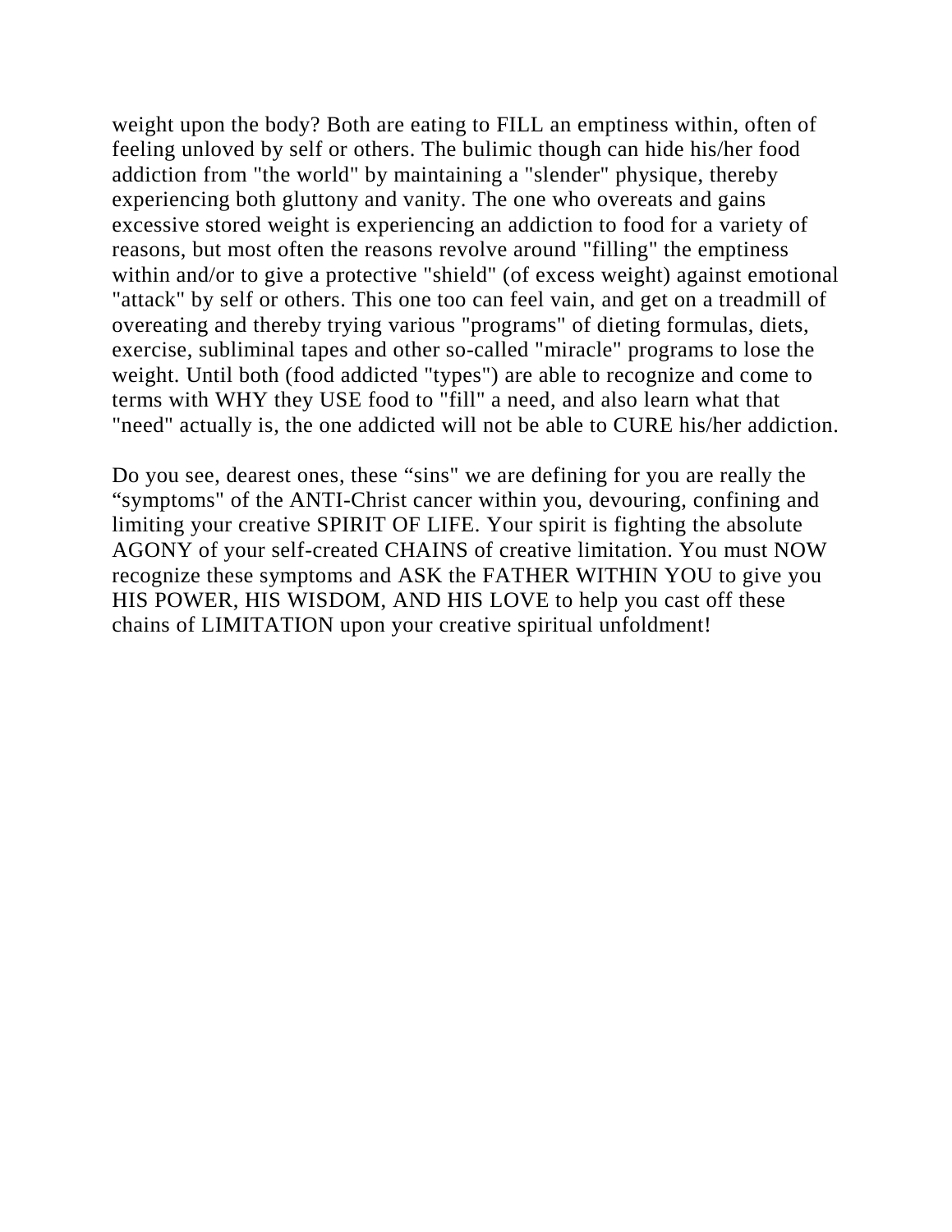## **4. LUST**

Lo and behold, precious ones, it has been this one "sin" upon yourselves and upon THE FATHER WITHIN which has brought your species to near destruction by the unmerciful ANTI-Christ. This one corruption of THE FATHER'S LOVE, WHICH IS THE LOVE OF THE SPIRIT OF LIFE WITHIN ALL OF CREATION, has brought to you dis-ease of your bodies and emptiness and unfulfillment upon your souls.

Let us define **LUST**: "**1.** Bodily sexual appetite. **2.** Excessive sexual appetite, especially that seeking of immediate or ruthless satisfaction. **3.** An OVERwhelming desire: a *lust* for power. **4.** To have passionate or inordinate desire." Again, we are defining a behavior which is not only excessive and overwhelming but also depleting to the SPIRIT OF LIFE OF GOD WITHIN YOU. Lust is "adversarial" to THE GOD/ATON within you because it is an unnatural, excessive DESIRE allowed experience only upon your 3rd dimensional physical plane. The poison seeds of the feelings of LUST have been cleverly planted, molded, encouraged and harvested by the ANTI-Christ to replace and destroy what is true GODLY unconditional LOVE of THE SPIRIT OF ALL LIFE.

You ones have become so confused by what is your DESIRE for SEXUAL activities that you believe it now to be YOUR EXPRESSION of LOVE for your mate. Even those who know they LUST and that it is not LOVE, still eventually confuse their lusty desire as a part of their LOVE for one with whom they enjoy sharing companionship. LUST, for physical sexual release, IS LUST, dear ones, whether it be for a "ONE night stand" (oh my!) or done with one who you consider to be your "LOVE" MATE. For a more thorough description of the corruption of your spiritual creative potential through the abuse of "sexual" behavior, please READ OR REREAD **THE LAWS OF GOD AND CREATION** already set forth to print.

then, the term "Lust" represents unnatural, excessive physical DESIRE, usually for "sexual" union, but also one can lust for POWER or MONEY or other "things" of your material "illusion". By holding unto yourself these unnatural (to spirit) desires you will simply become heavily attached to your "illusion" of reality and will therefore remain HEAVY from the darkness of your ignorance. If there is ONE thing that we might encourage you to DESIRE, and it need not be unnatural or excessive, that would be YOUR DESIRE **TO KNOW AND SERVE** THE LIGHT OF TRUE GODNESS WITHIN YOU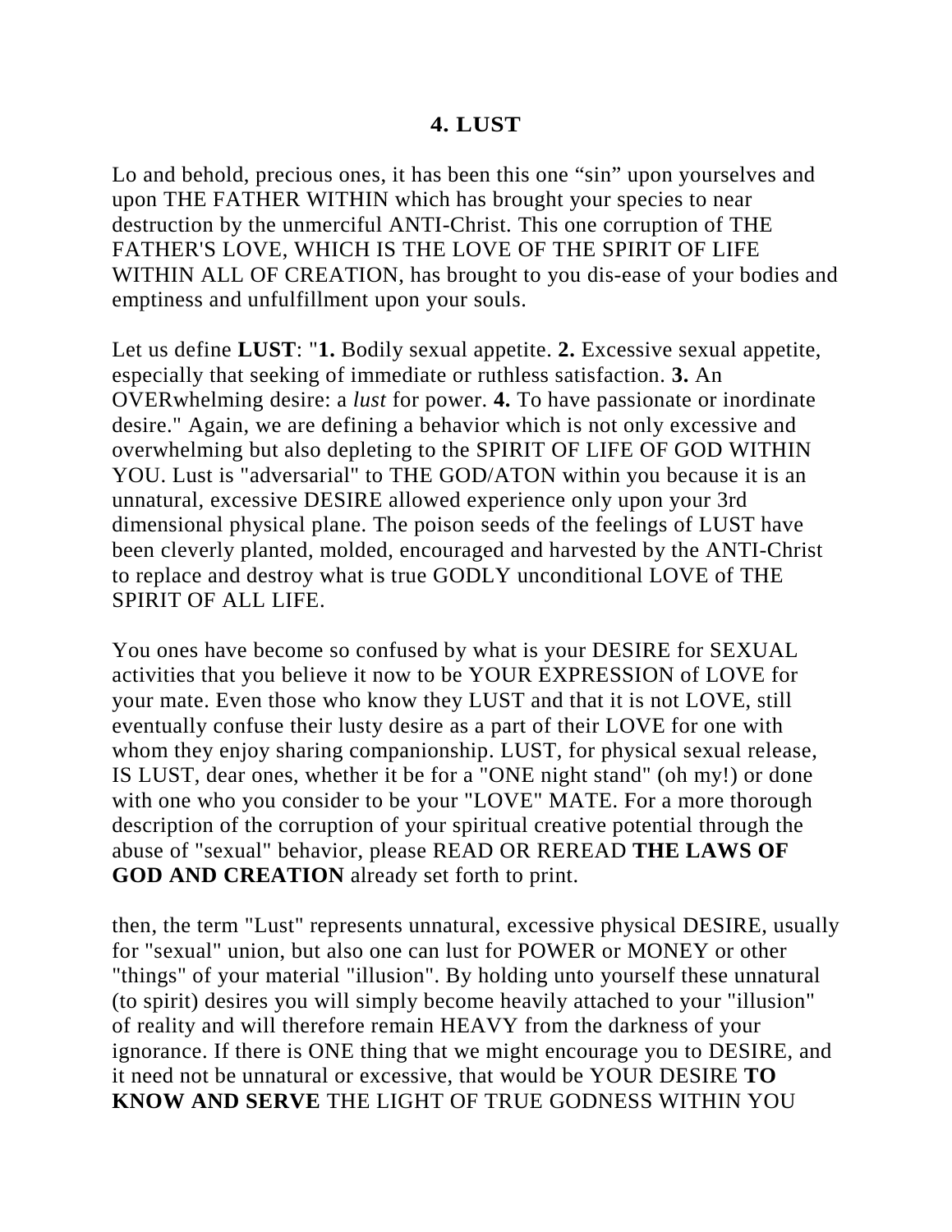AND ALL THAT IS!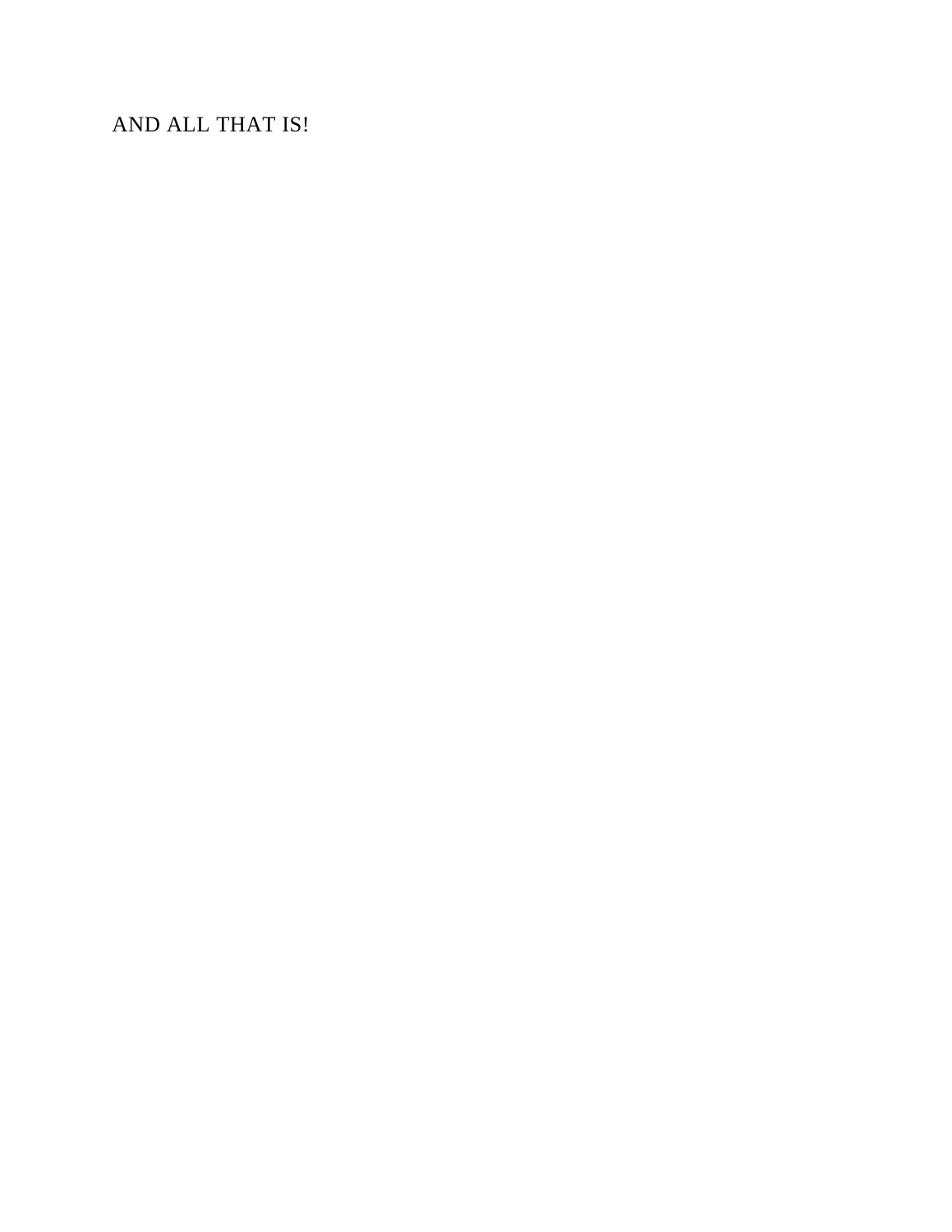### **5. WRATH**

**WRATH** is defined in your dictionary as: "**1.** Extreme or violent rage. **2.** Intense anger; rage; fury. **3.** Any action of vengeance." AND **Vengeance/revenge** means: "**1.** To inflict punishment, injury, or loss in return for the same. **2.** A means of avenging oneself or another. "

Now understand the difference between what is *wrath* and what is *anger*  because the two are often linked, rightfully so, EXCEPT that WRATH represents a MUCH more intense emotional state of rage, and one who is WRATHFUL seeks to actively AVENGE his rage, in some way, against the one/ones who he perceives maliciously "wronged" him or ones he loves. So let us define **ANGER:** "A feeling of strong displeasure and antagonism directed against the cause of an assumed wrong or injury." So you see, anger itself directed at self or another is an emotion of displeasure because of witnessing, experiencing or being the object of a real or perceived "wrong".

To feel anger at self for actions taken (or not taken) against self or another, more often than not begins with simple **impatience** which, if not resolved or released, then becomes **frustration**, and finally will turn to **anger** and then possibly **wrath** if recognition of truth is not achieved through the Knowledge of Wisdom of **THE FATHER GOD/ATON WITHIN.**

For example, many of you ones become most impatient when you perceive YOUR time is being wasted by actions or delays caused, in your perception, by another. You oftentimes are so busy rushing around with self-importance, with the idea, "time is money" or some such thought, that any unplanned infringement upon your perceived "valuable" time causes you great distress and impatience. Many of you have become so caught up in your selfimportance that you just find it hard "to patiently wait" for anything or anyone. Are there times when ones deliberately MAKE you wait on them because of THEIR perceived self-importance? Of course. But you see you must learn to know the difference and, in any case, you are the one who suffers when you allow yourself to feel impatient, because the longer you hold it, the more uncomfortable you become by getting frustrated and eventually ANGRY and possibly even wrathful.

If for example, one is continuously "late" when he makes appointments of time with you, or others, recognize first that HE has the problem, whether it be just inability to plan his time properly or deliberate infringement on another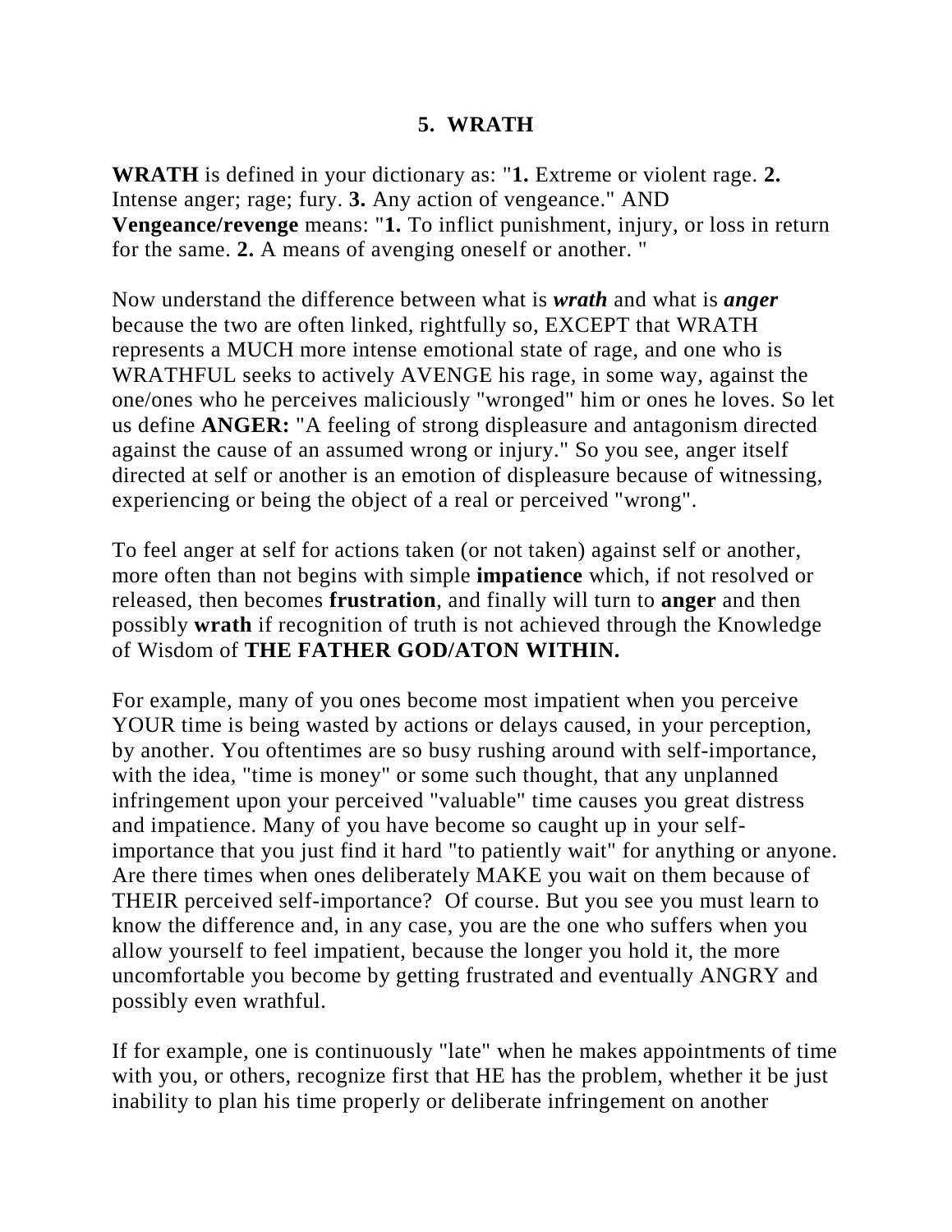because of "perceived" self-importance. By understanding what the actual problem or circumstance is with the other, through accessing the knowledge and wisdom of the FATHER within you, YOU then can respond with INTEGRITY by bringing your observations about the circumstances of the delay directly up with the one who is excessively "late". You may actually be surprised to find that they are most apologetic and thankful for the truth, and you may have assisted the beginning of their recovery from what is THEIR problem. This is also what is termed actual "constructive criticism" in that you wisely recognize a "problem" and instead of internalizing it within or condemning the other, you offer them the truth about the circumstances, and perhaps even suggestions of how to correct the problem.

Criticism, on the other hand, is one of the most common "negative" offshoots of holding to self feelings of impatience, frustration and anger. By being critical of another, one is essentially condemning **THEM** and the behavior, action or performance based solely on arrogant "opinion" of what is perfection, to elevate their own feelings of inferiority, and NOT to HELP correct a problem whether "real" or perceived. Also, many of you ones are YOUR OWN worst enemies by being entirely too SELF-critical about ALL you are and do, condemning self always to feeling inferior and "worthless". STOP it, dear ones, YOU ARE EACH carrying within you **THE SPIRIT OF LIFE, GOD/ATON/CREATION!** If you are not pleased with how you handled a particular situation, whatever it may be, then DON'T condemn yourself, BLESS the experience, learn the LESSON, HONOR yourself and your courage, and MAKE the adjustments necessary TO CONTINUE **IN JOY** the discovery and utilization of your spiritual creative potential within.

Now, to feel angry because of a TRUE injustice perpetrated against you or one you love is a "signal" to THE FATHER within that you feel helpless (during those moments of anger), and perhaps you actually are, to set to right an action already committed against you or one you love. You must first release your anger to **God/Aton** within before it either internalizes and festers within you OR it turns up in **DEGREE** to what is **WRATH**. What you must do to "release" your anger is to recognize that the act against you or another is done, and that YOU participated in the manifestation of this act or crime against you for some LESSON you needed. So the quicker you are able to come to understanding about what is DONE, you can begin to confer with THE FATHER WITHIN to gain the Knowledge and Wisdom of Truth to find out WHY you have chosen to be a "victim" and WHAT must justfully and logically be done with the perpetrator against you. Whatever the degree of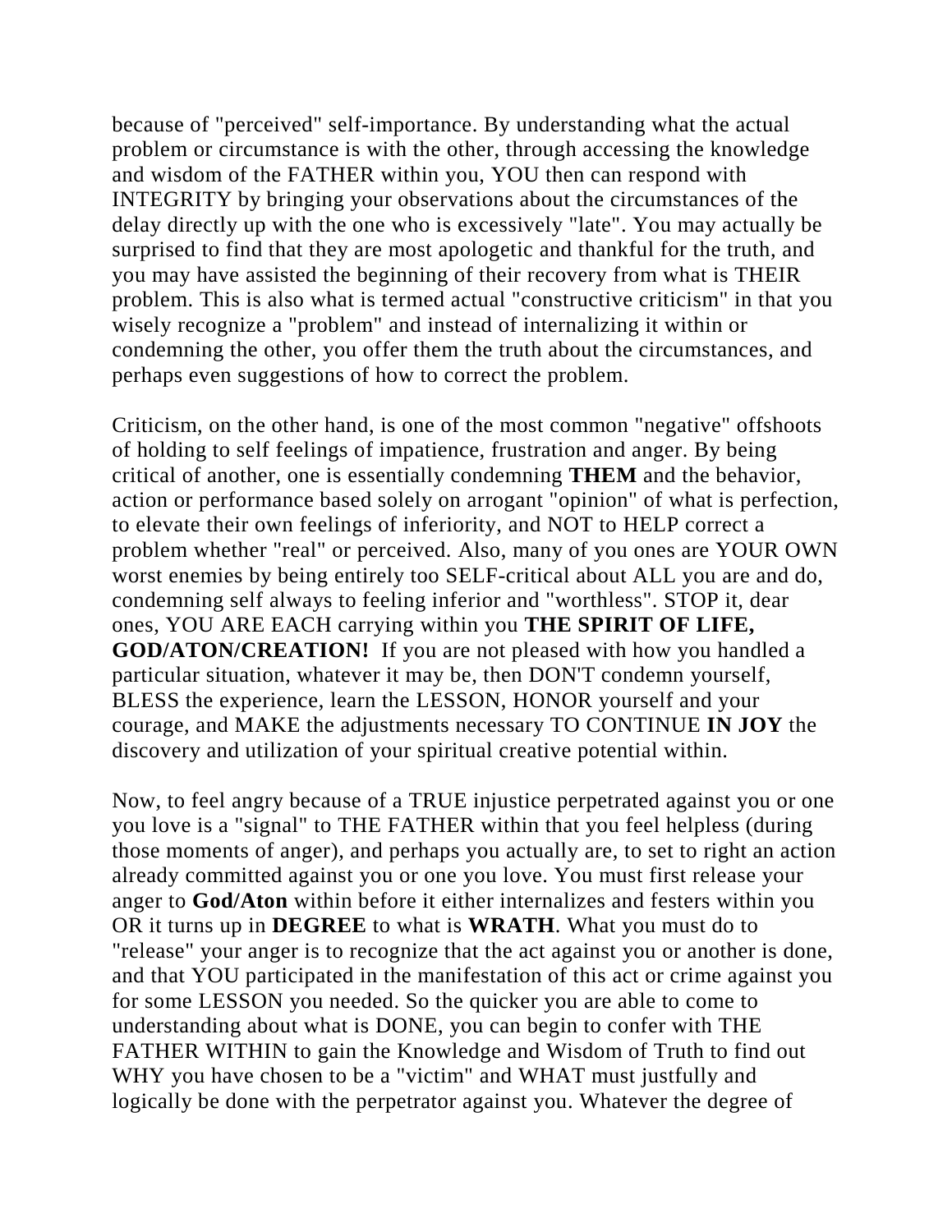crime against the Laws of God and The Creation then, so too must the "punishment" be given ALSO within the Laws of God and Creation. If one murders or rapes another, then the verdict of punishment must be given in level-headed logic and wisdom according to THE LAW OF GOD AND CREATION, NOT wrathful VENGEANCE according to your will of fury or wrath.

For example, within the Pleiades star system, there are several planets occupied by your Pleiadian brothers and sisters. Although crimes against the Laws of God and Creation are now quite rare in The Pleiades, when they do occur, the ones committing same are actually sent to a "prison" planet of sorts, in separation from the GOD-LAW abiding ones, and also segregated by sex so that reproduction is not possible. This is the wise and logical punishment given by GOD's directive to his beloved children of Pleiades. The rest of Pleiades society is thereby kept in relative peace, balance and harmony. The ones on the "prison" planet have freedom upon only the planet and must earn their survival without the more "modern" conveniences of Pleiadian society. Most spend the rest of that lifetime upon the prison planet, but a few are occasionally returned to society depending on the nature of their crime and how well they have recognized their "sin" and are willing to offer compensatory retribution to the "victims" of their crime or to Pleiadian society in general. Following is a quote from, *"And They Called His Name Immanuel: I Am Sananda"***:**

**"You have heard it been said: 'An eye for an eye and a tooth for a tooth.' But I tell you, exercise justice according to the natural Law of Creation, so that you find the verdict in logic and wisdom. Exercise love where it is warranted, and punish where the Law of Nature demands punishment. Ye shall, further, remain within the Laws of The Creation in deciding justice for ye may not impinge upon the Laws of The Creation in that which has already been laid down for thy judgment in wisdom.** 

**"Give unto him who asks of you, if the request is made sincerely, and turn thee away from him who asks of you in dishonesty to deprive you of that which is yours in order to elevate his own comfort and status.** 

**"You have also heard that it has been said: 'You shall love thy neighbor and hate your enemy.' But I tell you: Exercise love and understanding according to the natural Law of The Creation, so that you can act and feel rightly, according to justice and logic'. Exercise love where it is warranted, and despise (behavior) where the Law of Nature demands**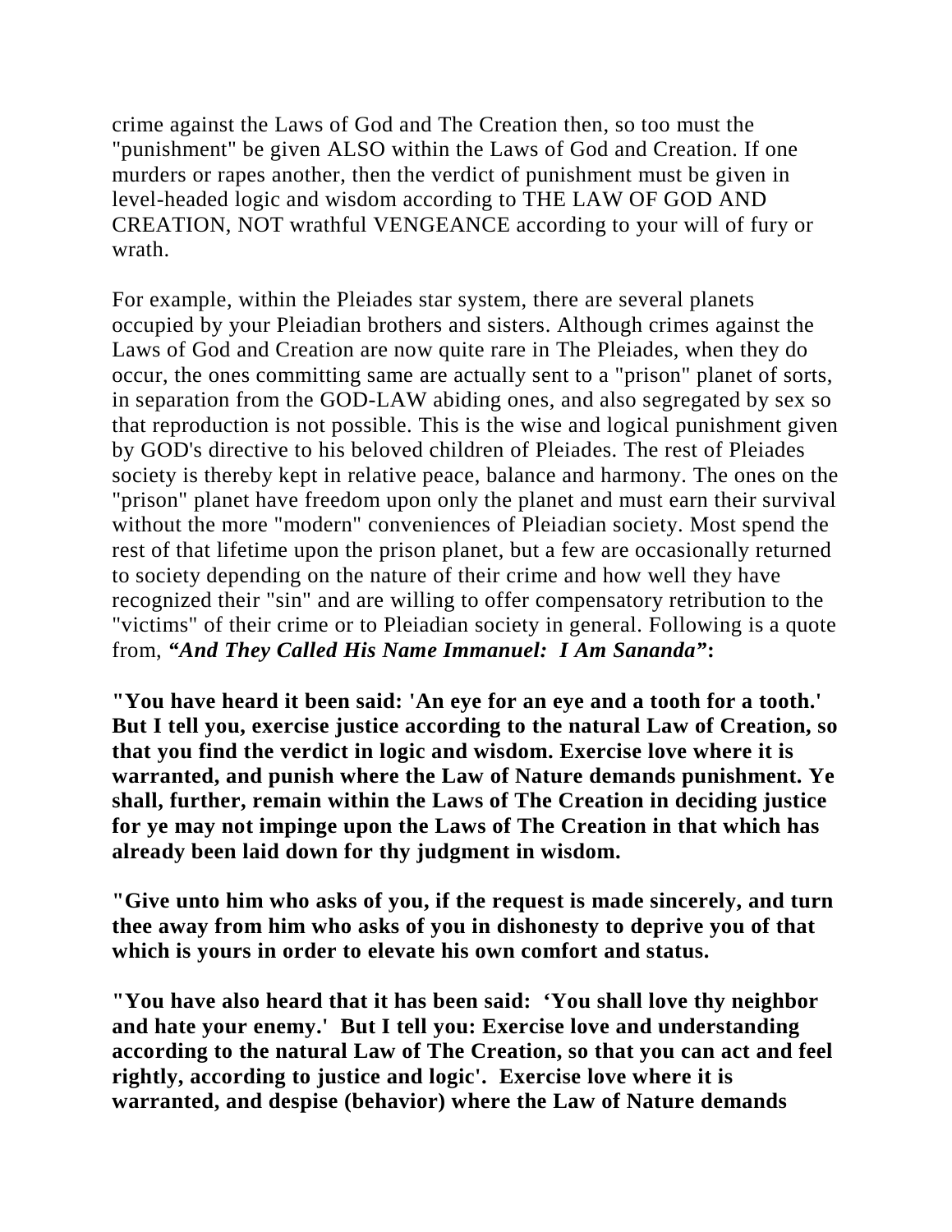#### **punishment."** (End Quote).

Does this mean it is "wrong" to feel angry and disgusted at the lies, deception and injustice which you may now recognize, witness and/or experience on your manifested illusion! NOT necessarily, IF the anger MOVES YOU to DO SOMETHING TO CHANGE IT. What will you do first? Confer and commune WITH MOTHER/FATHER GOD WITHIN YOU to find out just exactly what YOU have ability to do. Does this take days or weeks to know? YOU CAN KNOW IN AN INSTANT WHAT YOU MUST DO ... .IF YOU HAVE THE DESIRE AND NEED TO MOVE QUICKLY. Or it may take longer depending on your willingness to listen and intent to take action. Always it is your choice that which you are given of SPIRIT WITHIN, whether you are willing to accept and act upon it or not. If, for example, you have opportunity through the "speakers" to be introduced to *"The Phoenix Journals ".* You KNOW within that things are not right upon your place and you hear about and are angry and disgusted at the hideous lies and deceptions shared with you; in an instance of recognition that there is Truth here YOUR SPIRIT WILL MOVE YOU to learn more by reading the journals. That is your first step, become informed with Truth. Then what you do with it will be totally your decision. Hopefully you would be MOVED BY YOUR SPIRIT WITHIN by what you found to at least share with all who would listen. Whatever else you are given by SPIRIT to begin the change within self and upon your plane will be inspired within YOU by the gifts of talent given by CREATOR/CREATION!

Herein we would like to also repeat a truth as was wisely put by Commander Hatonn, **"There are NO Victims, there are only volunteers. Ponder it." AMEN!**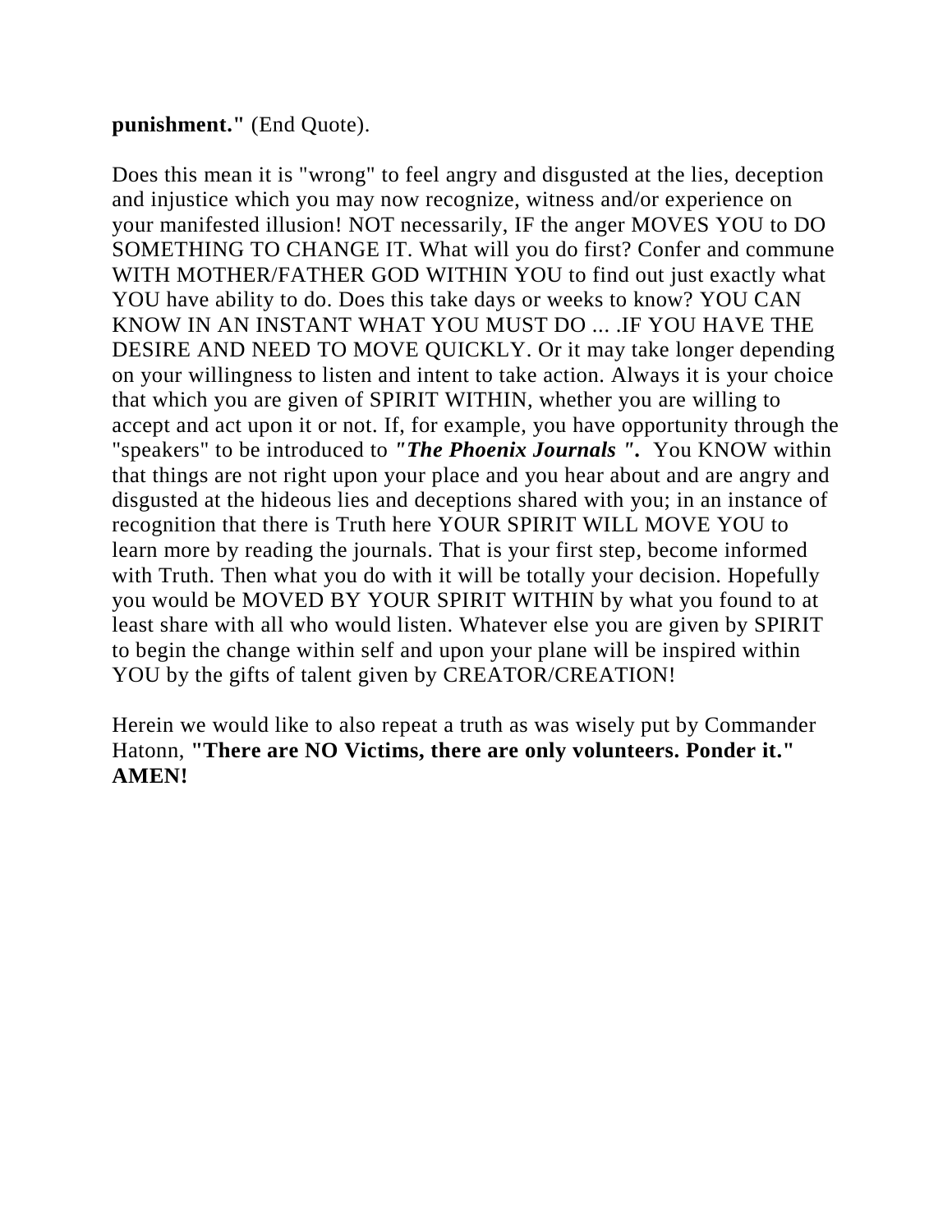#### **6. ENVY**

We have already discussed what is **ENVY** under the Laws of God and The Creation previously set forth in this **JOURNAL**. It does bear repeating, though, for thorough understanding of that which makes it one of the "Deadly" sins of hu-man. Remember envy is a feeling of resentment or discontent over another's superior attainments, endowments or possessions.

When one feels envious he actually feels INFERIOR because he has judged that the actions or attainments of another are, first of all, desirous for self, and secondly, BEYOND the ability of self to attain or manifest. Dear ones, you can spend your entire lives (and have) searching outside yourself for what is "BETTER." than the lot you have created, but searching outside yourself for self-worth which exists within will only confine you to feelings of critical frustration for the lack of accessing your own spiritual creative potential. YOU MUST KNOW that ALL you "have" and "are" within your experience is what YOU have chosen to have and be. Why need you feel envy, instead of honor and reverence for another of what is your "perception" of outstanding achievement? Why not instead define what is "outstanding" achievement for self, by the degree of JOY and SPIRITUAL KNOWLEDGE AND WISDOM it offers you? How will you do this? Take back your GOD-given power by taking personal responsibility for ALL experiences within your manifested "illusion". Ask THE FATHER GOD/ATON within you TO SHOW you that which YOU need to FULFILL HIS WILL in HONOR, BALANCE, HARMONY, JOY, INTEGRITY, and TRUTH. Then WAIT UPON GOD/ATON WITHIN to show you what are your unique contributions to the joyous, creative unfoldment of THE ONE ALL THAT IS!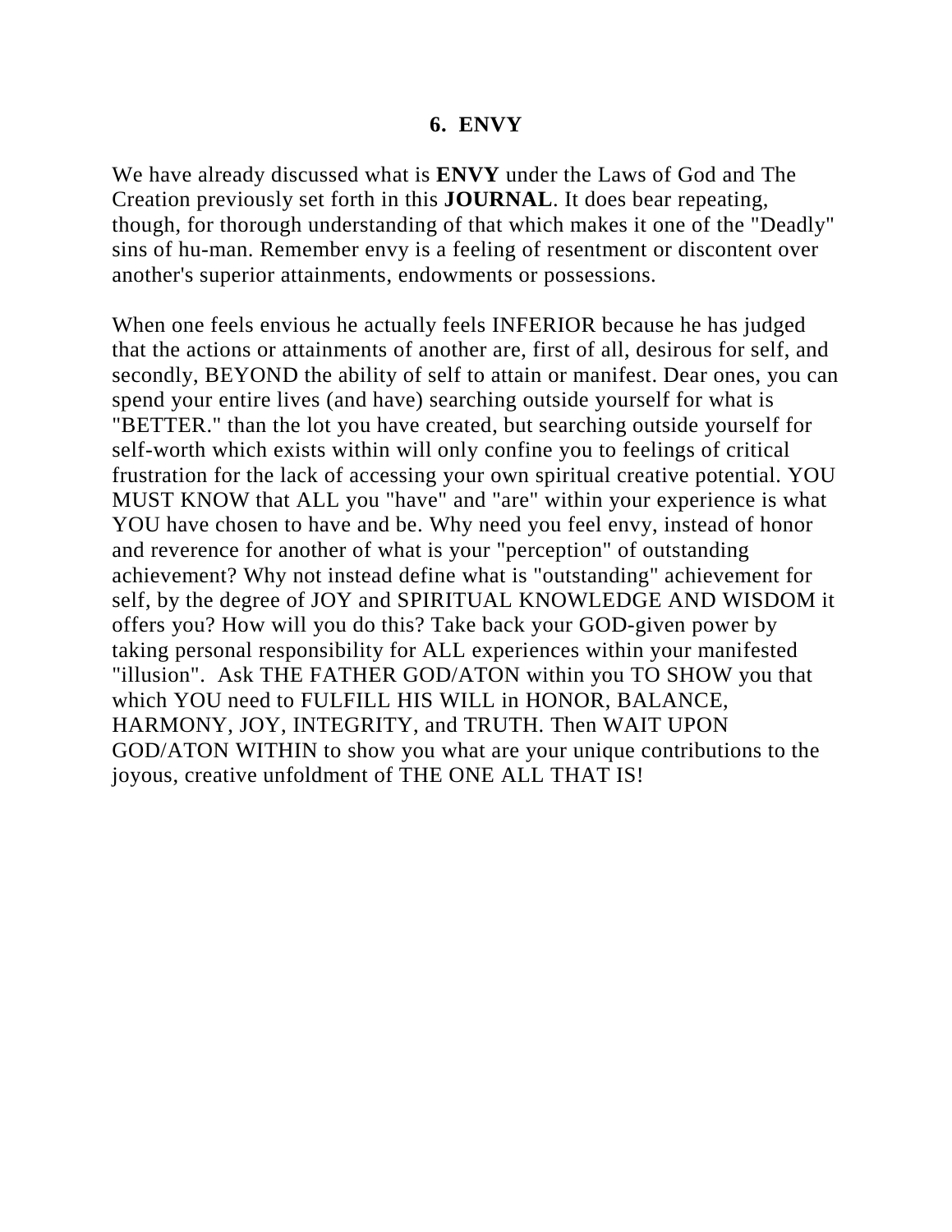## **7. SLOTH**

Let us begin by first defining what is **SLOTH: "Indolence;** (which means: Adverse to exertion; lazy) idleness; laziness; disinclination to work or exert oneself."

What we have witnessed most upon your plane is the sloth of your God-given reasoning MINDS. This MIND-SLOTH is what has made you easy target for lies and disinformation. The reason is that you have fallen into the habit of letting others THINK and REASON FOR YOU, and by this mind-laziness have found it easier to BELIEVE another's projection or opinion of what is Truth rather than properly researching, by engaging your OWN logical reasoning mind with THE FATHER WITHIN, TO achieve KNOWLEDGE AND WISDOM of what is TRUTH. You see, in this way do you also shirk YOUR personal responsibility by not recognizing your responsibility to SEEK AND KNOW THE TRUTH WITHIN. You ones then further your "sin" by complaining and criticizing bitterly and thus casting BLAME outside yourself when the "lie" or "deception" is later discovered by you.

You ones still believe IGNORANCE IS BLISS? GODLY KNOWLEDGE AND WISDOM ACCOMPLISHED AND EARNED WITHIN IS **TRUE**  BLISS, PRECIOUS ONES! Ignorance of Truth is an illusion that keeps you trapped within the living of a lie. You are NOT free and the truly sad thing is YOU DO NOT KNOW you are duped and trapped so then the chains can be brought about thee ever so tightly, and by the time recognition of Truth literally "slaps" your awareness awake, it is often most traumatic and too late for you to extricate yourself until finally the death of the body releases your self-allowed anguish and horror.

Is your true ignorance forgiven? ALWAYS! But NOW that you are becoming armed with knowledge and wisdom within of what is the Truth, WHAT WILL YOU DO TO CHANGE OF THE EVIL CIRCUMSTANCES PERPETRATED BY, OR AGAINST, YOU? WILL YOUR **MIND-SLOTH** BECOME APATHETIC WHICH IS INDIFFERENCE? AND THEN WILL YOU BE OVERCOME WITH THE PARALYZING HOPELESSNESS OF DESPAIR AND DEPRESSION WHICH IS GIVING YOUR GOD-POWER TO THE ANTI-CHRIST? WE, YOUR BROTHERS, YOUR HOSTS OF THE WORD OF TRUTH AND UGHT AND WISDOM WHICH IS **GOD/ATON** AND THE CREATION, CERTAINLY INTEND TO LESSEN THE ODDS AGAINST YOU! CHELAS, WILL YOU HEAR? WILL YOU SEE? WILL YOU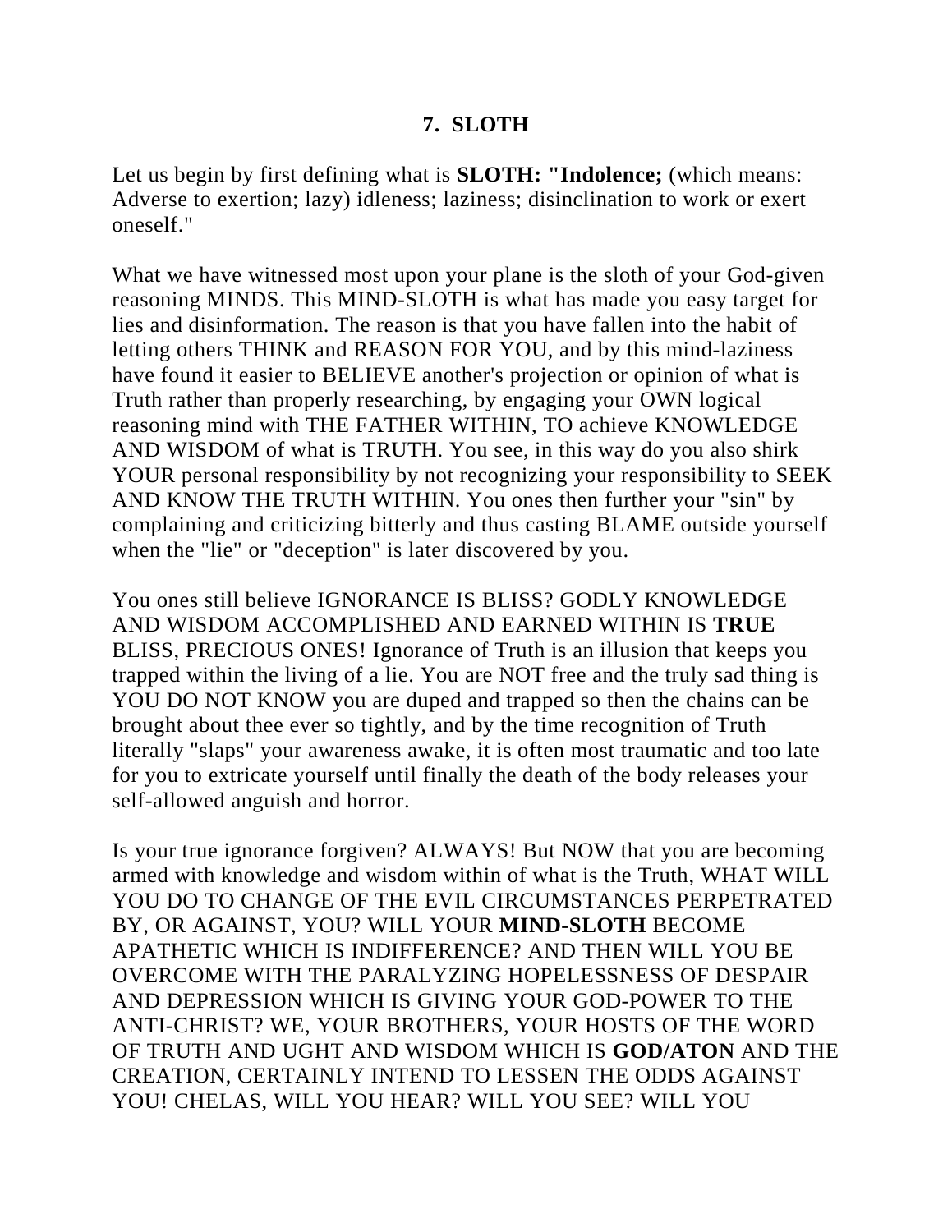## **ACCEPT** GOD'S HAND OF TRUTH, OF MERCY, OF LOVE AND OF WISDOM? WE OFFER YOU THE CHOICE, PRECIOUS ONES, AND THE CHOICE IS **YOURS** TO MAKE. **MAY THE TRUTH, WISDOM AND FREEDOM OF WHAT IS HOLY GOD'S LIGHT WITHIN YOU BE IGNITED IN JOY BY YOUR WILL, YOUR CHOICE, TO SERVE THE UNLIMITED WILL OF GOD/ATON AND THE CREATION. SO BE IT!**

There is also what is physical sloth or laziness. This simply is often counterpart to Mind-sloth. If you cannot move your mind into awareness most likely your body will not be motivated either. It is simply inability to LIVE or take in LIFE. It is also unwillingness to take responsibility by taking action for making changes which would "better" your lot in life. Ones who are slothful would rather sit in quiet (or not so quiet) self-pity and blame ALL "out there" and therefore not take self-responsibility for his "perceived" lack.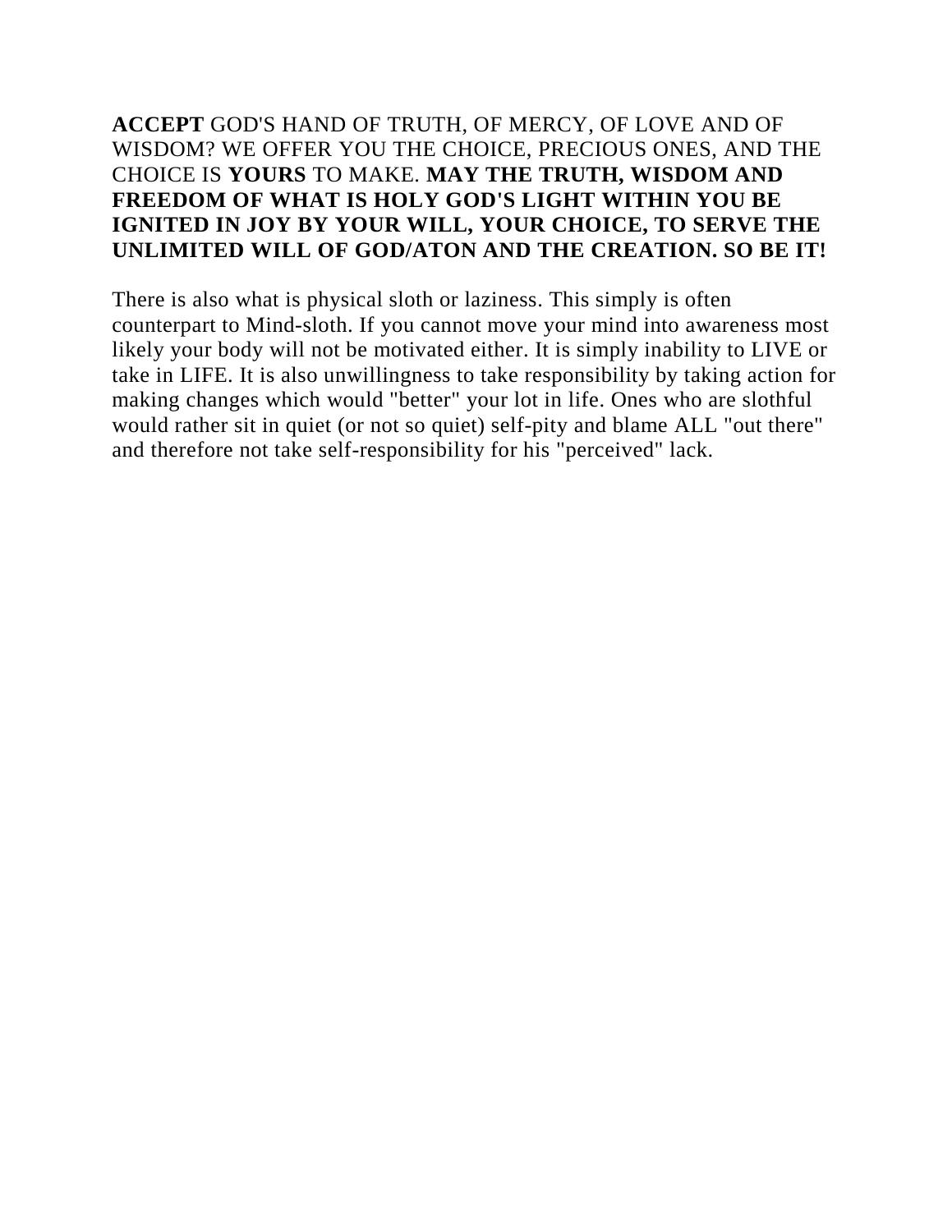#### **8. FEAR**

We have also spoken of the "deadly" sin of feeling unnatural and excessive fear in the previous pages under, *"How to Recognize the Anti-Christ Within".*  We discussed that the Anti-Christ traps you in the illusion of what is FUTURE-FEAR ORIENTATION.

Let us define **FEAR**: "**1.** An agitated feeling aroused by awareness of danger, trouble, etc. **2.** An uneasy feeling that something may happen contrary to one's desires. **3.** A feeling of deep awe and dread." And for fun, let us define what is **AWE**:

"Reverential fear; dread mingles with veneration (respect or deference) and now we will define **DEFERENCE** which is yielding to the will or opinions of another OR respectful regard."

By keeping you locked in constant agitation or uneasiness about what could happen -- you are robbed of the present moment of life which is the NOW of eternity. Generally speaking, one who is fearful of future possiblities/probabilities occupies much "time" in WORRY about possible consequences of a decision or an action and will also often *procrastinate* (delay) making the final choice. Let us define **WORRY**: " **1.** To be uneasy in the mind; fret. **2.** To pull or tear at something with the teeth. **3.** To cause to feel uneasy in the mind; trouble. **4.** To bother or pester 5. **Worries** -- something that causes anxiety." So many of you have expressed or heard the phrase, "I was worried sick!" It is true that fear and its handmaiden "worry" can and will literally make you physically ill. Simply by imaging in your mind a picture, idea or "horrid" consequence, 'you actually manifest the "realness" of that which you fear upon yourself. Whether the ACTUAL physical manifested outcome occurs according to your worst fears, or not, YOU have suffered in your moments of fear and worry as though it HAD occurred. Do you see? You are creating the worst even if it be only in your "mind" through the emotional REACTION of fear.

Often the question is asked in earnest, "Well, if we are told, for example, that the probabilities are high that we could soon experience a devastating earthquake in San Francisco and/or Los Angeles, are we not "feeding" the negative probability by believing it and thus insuring that it will occur?" We will answer in two-fold manner. First, you must recognize the facts of truth of your "present" circumstances ... that the planet, Mother Earth, is a being who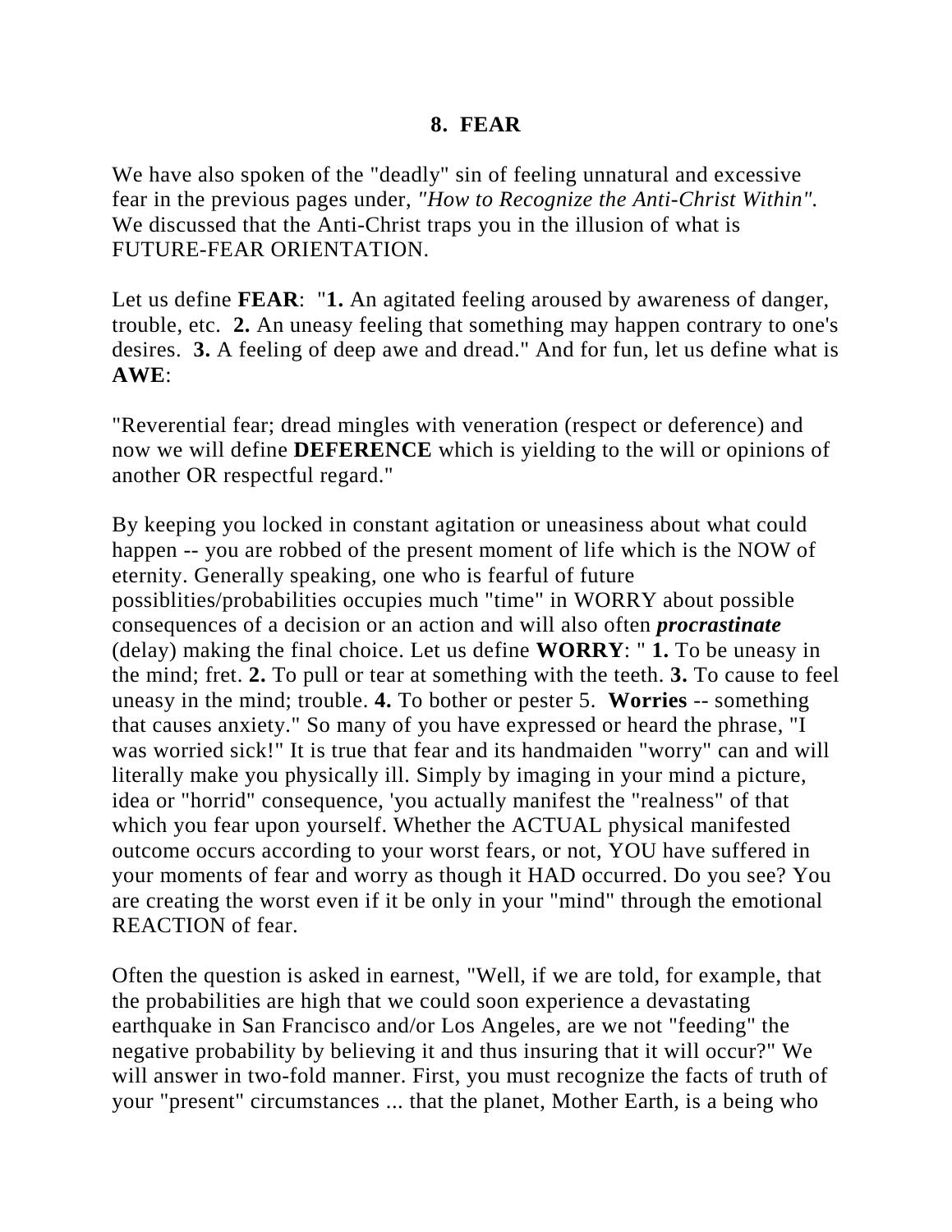has been poisoned by YOU, HER GUARDIANS. She will need to cleanse herself, so this means massive earth changes will occur as a part of the process of bringing to the surface the poisons of nuclear detonations, pesticides etc. which have been festering within her. Also, you have the "mighty" powers of Russian cosmospheres which unnaturally control the weather patterns, and which are able to detonate bombs already in place along your "fault" lines. So you have the agenda of your beloved planet who wishes only to be cleansed, and the agenda of the Dark brotherhood working through the "ELITE" few to control your planet and that means to ultimately destroy much of the population in order to manage THEIR domination more easily. Is **information** about lies, deception, and cover-ups perpetrated against you by these ones of THE ELITE, which is coming forth through the Journals, "negative" and therefore not worth your time to consider because you fear "feeding" the perhaps undesirable (to you) outcome of perceived "negative" probabilities? THIS MATERIAL **IS INFORMATION GIVEN IN TRUTH**, BE IT PERCEIVED "NEGATIVE" OR "POSITIVE" IN MANIFESTED REALITY. UNFORTUNATELY MOST INFORMATION PRESENTED SO FAR IS A RESULT OF GOD'S PROMISE TO EXPOSE THE "SATANS" OR "ADVERSARIES" WHO HAVE MANAGED BY FORCE AND ALLOWANCE TO HOLD YOU HOSTAGE IN "ILLUSION" OF SEPARATION AGAINST YOUR CREATOR WITHIN YOU BY DECEPTION OF TRUTH OF YOUR POWER OF ONENESS. *WHEN* IT BE-COMES "NEGATIVE" UPON SELF IS WHEN YOU ARE NO LONGER IGNORANT OF TRUTH AND YOU STILL **DO NOTHING** TO CHANGE YOUR CIRCUMSTANCES BECAUSE YOU WOULD INSTEAD RATHER HIDE BEHIND *YOUR FEAR AND SELF-PERCEIVED HELPLESSNESS!* 

Is it wrong to make "plans" for your future in your now? Not if it corresponds to the "positive" creative unfoldment of self-improvement and self-expansion of your knowledge and wisdom of Truth in your NOW. You see, YOUR DESIRE *TO KNOW* **AND** *SERVE* **GOD** will itself propel you ever forward in knowledge and wisdom of Truth. AND so too, (your desire) will demand the *discipline* of self to remain focused on your goal. Let us define **discipline**, " **1.** Training of the mental, moral and physical powers by instruction, control and exercise. **2.** The state or condition resulting from such training. **3.** Punishment or corrective action for the sake of training. **4.** A branch of knowledge." We would further add herein that there need not ever be PUNISHMENT of self or another to achieve discipline. Simple integrity of focused attention in gaining wisdom of Truth and recognizing and understanding consequences of thoughts and actions given in "error" are what are necessary to take corrective measures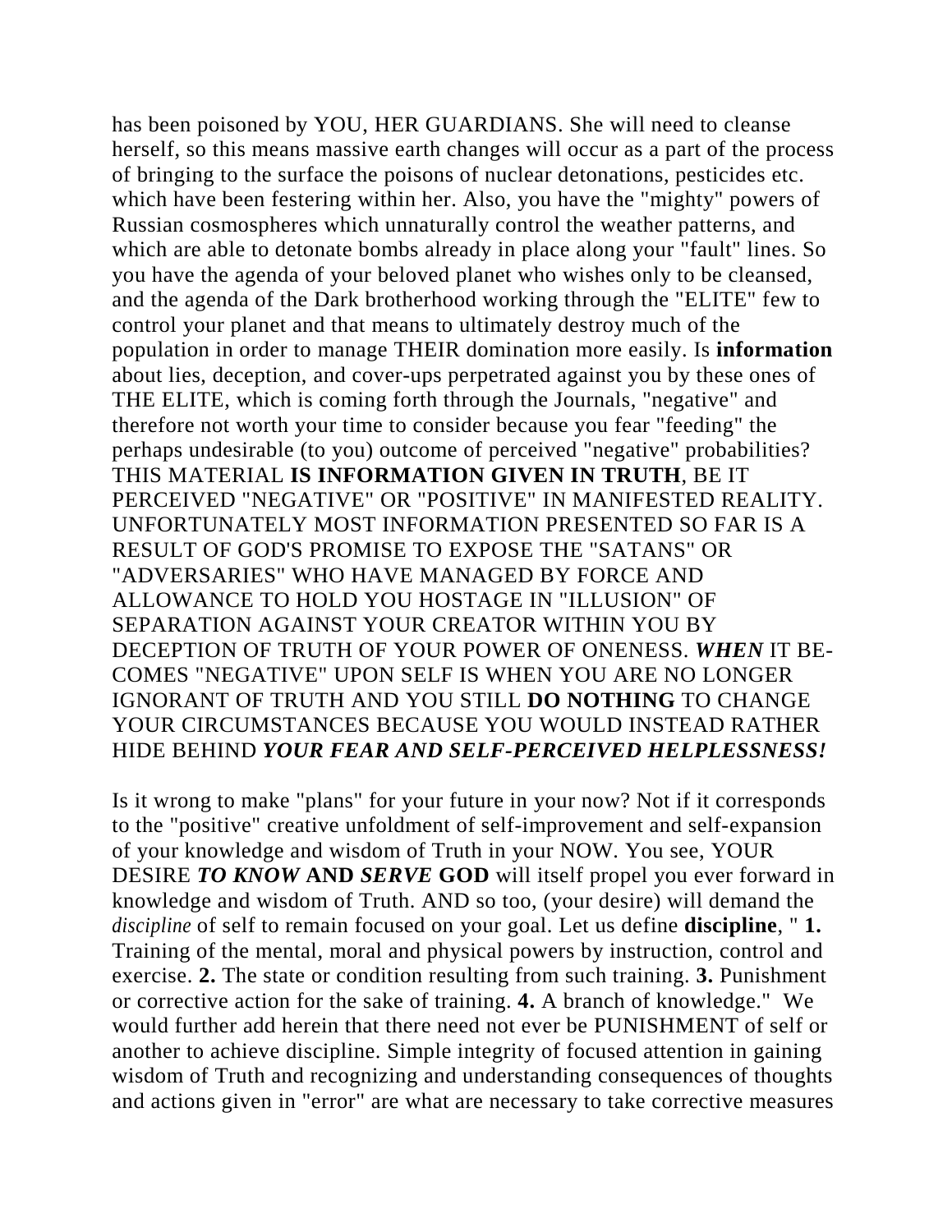## **of action** for successful training IN GODLY **TRUTH** to take place.

This scribe has recently heard it said, "In order to be a ... winner', (given in reference to a "karate" competition) you must develop the **three D's ... DESIRE ... DEVOTION ... AND... DISCIPLINE."** Well, we will ask you each to apply the beautiful simplicity of this statement to yourselves in your goal to overcome the false "illusions" of the Anti-Christ and become the "winners" of attaining your UNLIMITED SPIRITUAL FREEDOM by recognizing and reconnecting with THE FATHER/MOTHER CREATOR/CREATION WITHIN YOU. Remember, we discussed earlier how the "Anti-Christ" rules you by your desires--meaning for "things" or "attachments" of physical illusion. If your ONLY true desire is TO KNOW AND SERVE GOD/ATON, then where does that leave the Anti-Christ? Out the "door" of YOUR space on his behind!

Remember this too, precious ones, when you truly ASK the Father/Mother God/ Aton within you FOR Truth, YOU RECEIVE TRUTH. This does not mean you will necessarily like or enjoy what you find, but as long as you remain devoted to the discipline of emotional detachment, such as from feeling paralyzing fear, you will become EMPOWERED by THE WISDOM of the GOD/GODDESS within you. Does this mean you will never feel fear again? Not necessarily, but you will by your desire, devotion and discipline learn to overcome your fear and take the necessary actions to bring about GODLY changes, whether it be within self or in "situations" or experiences put before you.

Here is another aspect of understanding fear which you must also recognize. You ones also can experience fear or alarm as a "warning" mechanism of clear or unclear present danger to you. Fear became the manifestation of your desire for "survival" on the physical plane. It was created by you because of the limitation brought about by your "veil" of forgetfulness about your soul immortality. And it was thus encouraged by the "deceivers" or "satans" in order to terrorize, control and enslave you through your fear of death of the body. Actually, even those of you who now KNOW your soul is immortal will still feel fear if you or your family is threatened in some way. You must overcome the fear by acknowledging the "warning" and seeking protection, counsel and guidance with THE FATHER WITHIN, so that you will be given instructions about how to best respond to the situation, whether it be defense of self and family or something other. Many ones simply fear physical pain and suffering more than death itself. So you must overcome the initial "fear"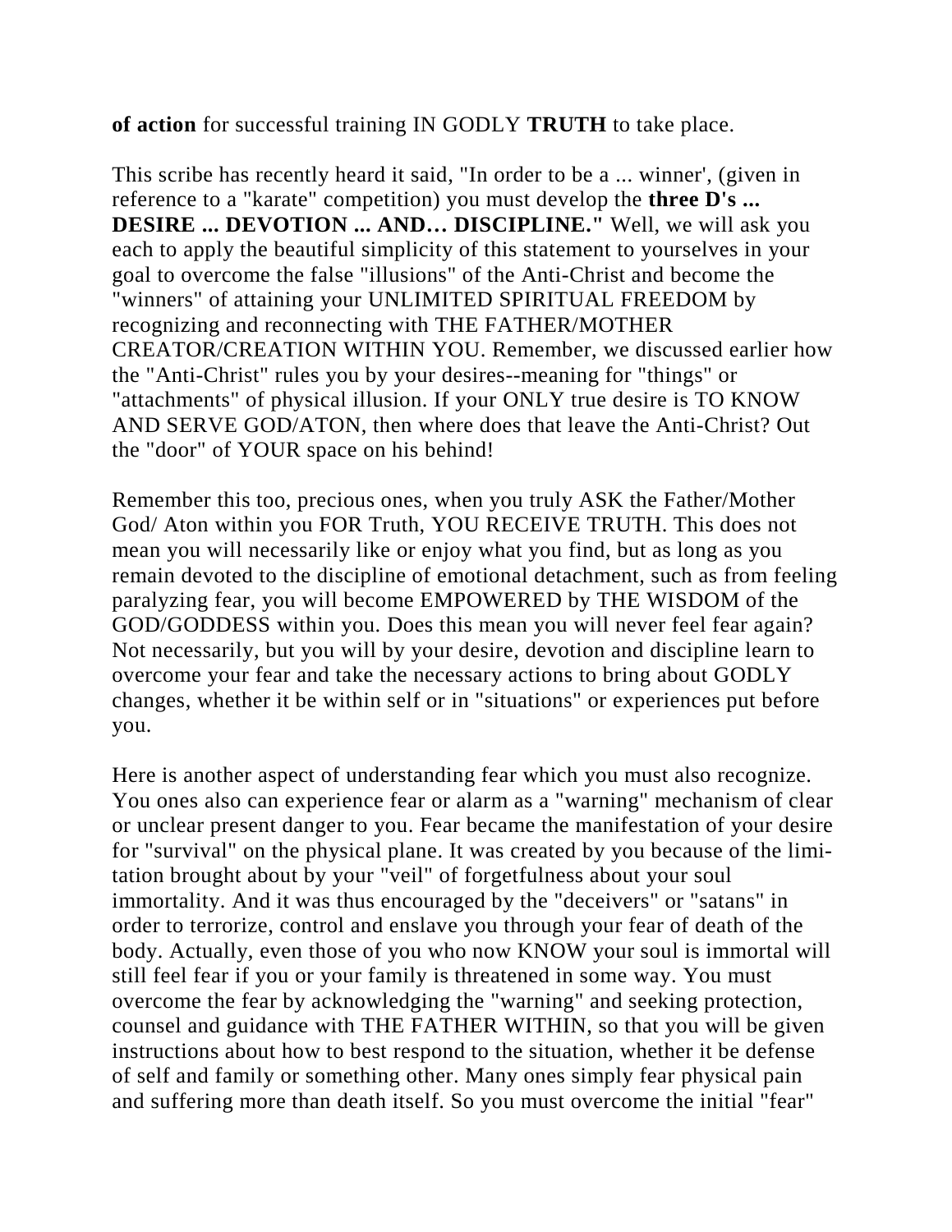warning, and gain the counsel within to ACT in order to protect yourself or others. It is only when YOU are overcome "and paralyzed by your fear that you will not listen to YOUR inner guidance and thus lose your power to change the outcome of the situation.

So in summation, when we say "you must conquer your fear", we are speaking of future fear/worry orientation and that fear which paralyzes you into INACTION or feelings of HELPLESSNESS. Remember YOU are **NEVER**  HELPLESS WITH GOD! You must learn to TRUST; you will ALWAYS be given whatever you need in ALL circumstances put before you. WHEN YOU SINCERELY ASK THE FATHER/MOTHER WITHIN, **IT IS DONE!!**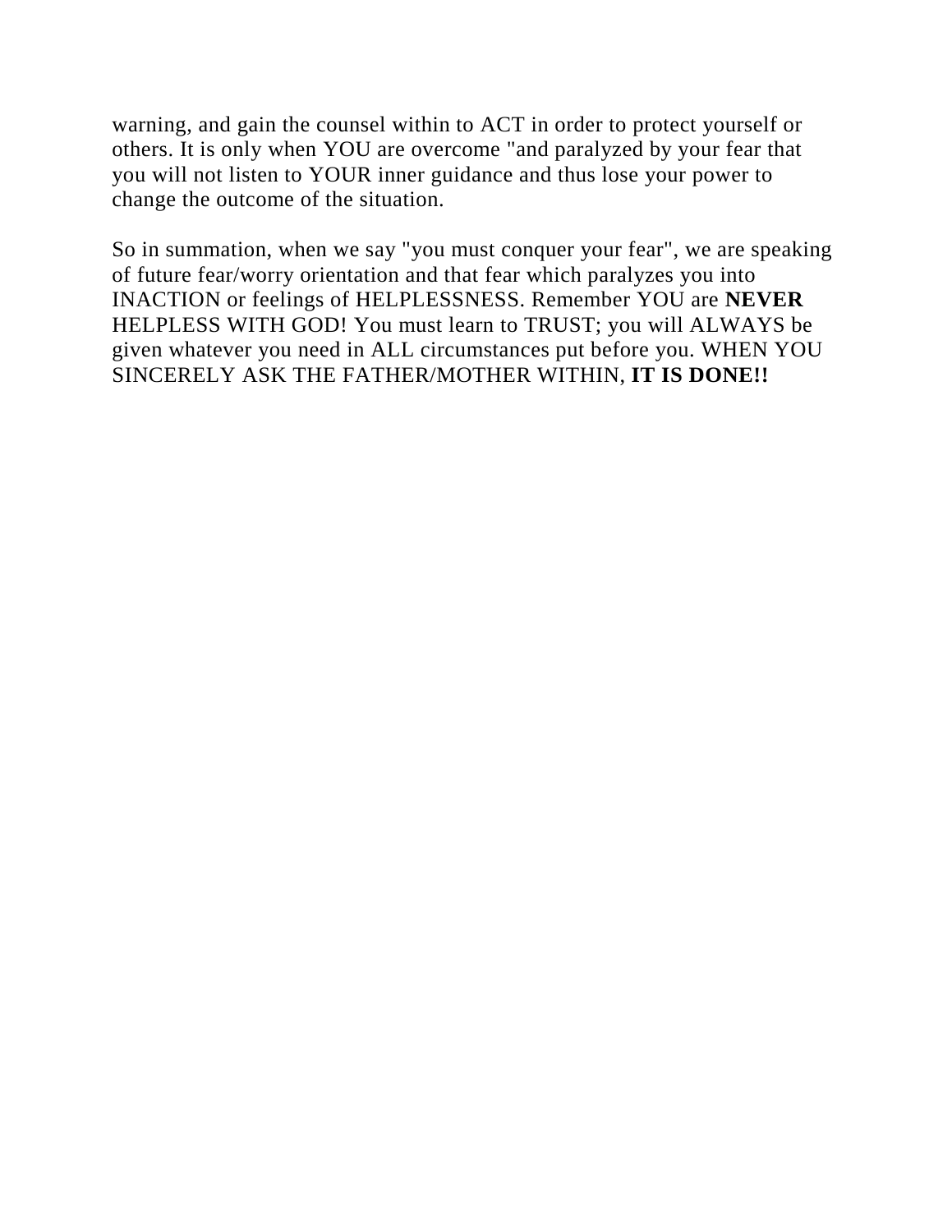## **9. GUILT**

Now, we will also discuss in further detail that which is guilt. Earlier, we talked about how the Anti-Christ traps you in PAST-GUILT ORIENTATION as a way in which to rob you of the NOW or present Moment of LIFE. We will first define **guilt:** "**1.** The fact or condition of having committed a legal or moral offense. **2.** A feeling of remorse arising from a real or imagined commission of an offense. **3.** Guilty conduct. **GUILTY** defined as, "**1.** Deserving of blame for some offense. **2.** Convicted of some offense 3. Involving, pertaining to, or showing guilt. "

The first thing you must realize is that to **FEEL** guilt about some past thought, word or deed does not always necessarily mean you are **GUILTY** of a "wrong" against **YOUR SPIRIT WITHIN.** The "wrong" to the Spirit Within occurs when you assume unworthiness or blame upon self and thus punish self by self-condemning thoughts and actions. You must always ask yourselves: do you feel "guilt" because someone else has offered it or imposed it upon you and you have accepted or allowed them to blame you for some action or occurrence which you **KNOW** you are really not "guilty" of? Let us give you an example of a response of "false" guilt which many of you ones will relate with in experience within your "modern" western civilization.

Let us say you are a girl child of eleven-years-old. Up to this age you have enjoyed relative childhood security, love and dependence with your Mother and Father. Then, suddenly, you are told by your parents that THEY no longer love one another and cannot live together and will become DIVORCED. Please understand this carefully, precious ones; IN MOST ALL CASES of separation of parents, the child or children BLAME THEMSELVES. You see, the child often believes that, "If mommy and daddy can stop loving each other, they can stop loving me, too." We would suggest to you ones that if a couple says they STOPPED loving one another, they most likely NEVER truly loved. Do you see how confusing this sort of drastic change and separation is to a child? Now in our hypothetical case, let us continue with the story in which similar circumstances have occurred with many. The Mother retains "custody" of the little girl. The father leaves town, he says. for other work challenges and opportunities. The child seldom sees him anymore; he is always so busy. The child's Mother must go to work, let us say for the first time since she became married to the child's Father.

Do you begin to see what this looks and feels like to the little girl? She feels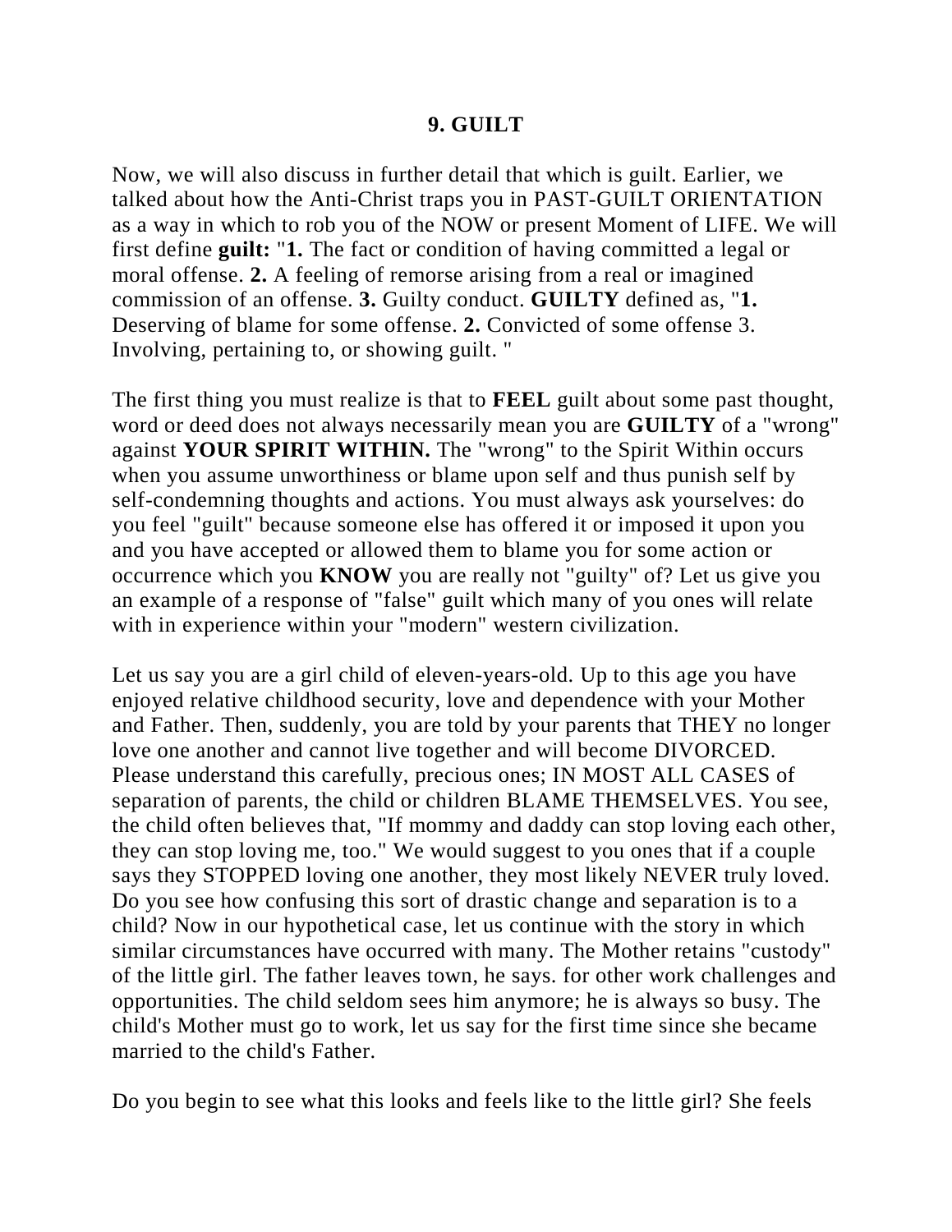she has been rejected, she begins to feel unloved and unworthy because she blames herself for her parent's divorce by perhaps not being a "good" enough little girl. Her mother works and comes home irritable, resentful and angry at the little girl's father, which only adds to the little girl's soul-anguish and feelings of unworthiness. The two people she loved, trusted and even idolized the most no longer exist for her. She is alone. Do you ones realize that **ALL** most of you truly want is to be sincerely always **LOVED** exactly the way you are without conditions?

So the little girl begins to punish herself. She begins to seek **LOVE** and acceptance outside herself which she feels she no longer has at home. Throughout her teen years she walks the path of victim by self-destructive actions and by continuous rejection by others. You see, like so many of you even now in adult state, she only wants to **BE LOVED,** but because she feels **UNWORTHY** of the true **LOVE** she pines for, she continues to sabotage herself by choosing relationships which dishonor her as she dishonors herself. She may become angry toward "male" humans, because she is angry with her Father "for leaving her". She may not only punish self but also seek to punish all "men" who represent her Father. Eventually her heart is so hardened she feels nothing, no joy, no love, no caring. It is her against the world and she feels alone and bitter.

Now God, our Father, is most distressed when one of HIS becomes lost in "negative" response to his/her manifested experience. HE in His mercy will send help to the child or young woman to help her recognize that there are those WHO do love and care for her. He will send her "signs" of HIS LOVE so that she may forgive and heal the dis-ease within self. Will she recognize THE LOVE OF OUR FATHER presented to her? It is her choice, for God will never force any. He will, though, wisely choose the one/ones who will manifest HIS LOVE FOR HER, which He deems will be most acceptable to her. It will then depend upon her soul integrity how well she will recognize, forgive and overcome her self-imposed "guilt".

Many of you ones who NOW serve faithfully within HIS service, have manifested for yourselves very difficult circumstances in your growing years in which you had to ultimately understand, forgive and overcome in order to serve HIS WILL as willingly as you do now. WHY? Mostly you ones have simply asked for difficult "testing" in order to gain the compassion and understanding of how and why your brethren have been so crippled, deceived and so lost for so long, so that you can "relate" with the circumstances of the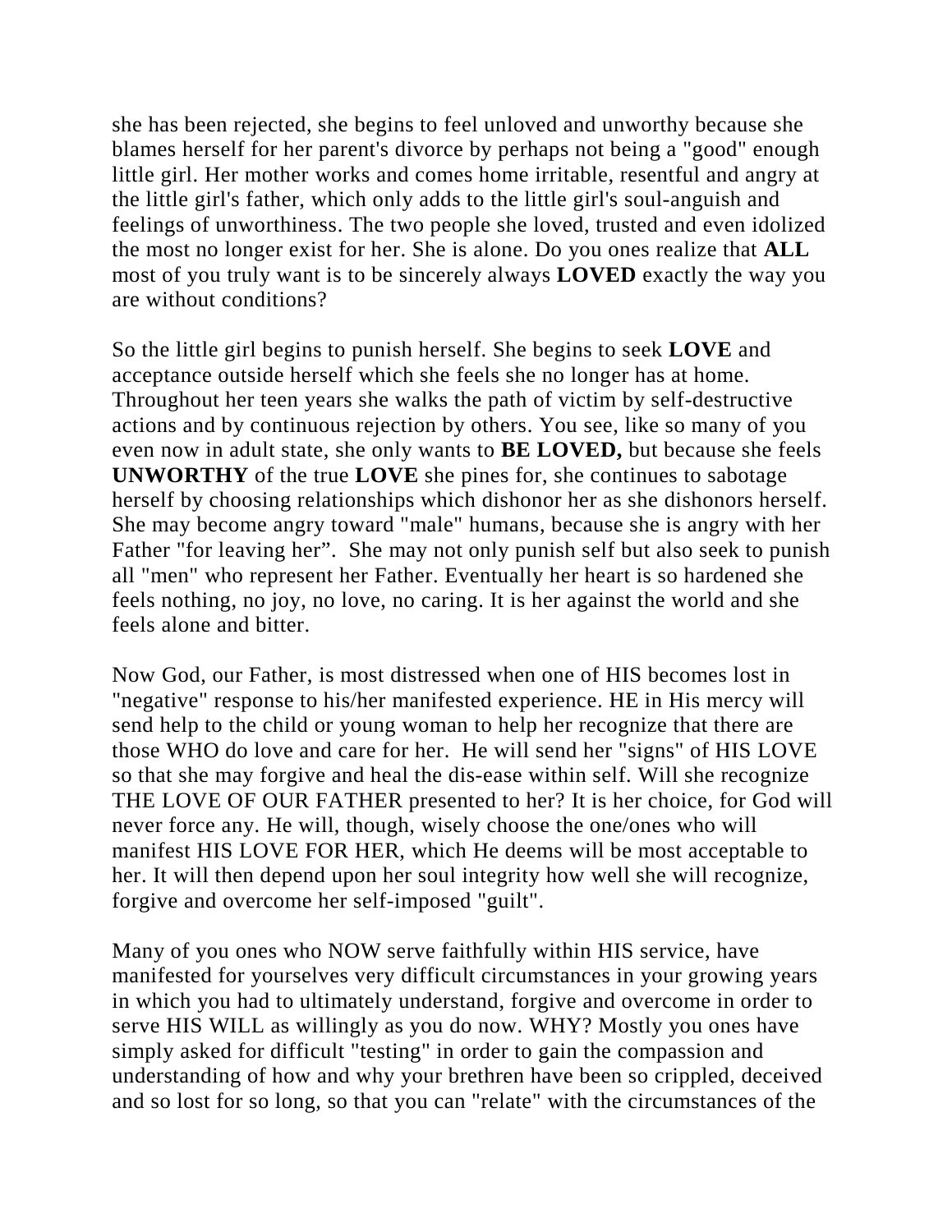deceived and thereby be the most effective in helping them see **"THE LIGHT" of GODLY TRUTH WITHIN THEM!** Be most grateful for the lessons offered, learned and overcome, chelas; you are spiritually MUCH stronger because of them.

Now we will discuss Past-Guilt Orientation a bit more. If you feel guilty for some past deed, you must determine WHY the guilt is felt. If you recognize an error against another, then by understanding and learning the lesson and then self-forgiveness, you will have released GUILT. Many of you instead wallow around in the "horrible" situation and wish only to feel sorry for yourselves so that you think you are not responsible for the "error". Recognize your responsibility, learn the lesson, forgive AND RELEASE it. IT is done and you further the transgression against your SPIRIT by "reliving" the "dastardly" deed in your mind and not LIVING your moment NOW in fullness. This is PUNISHMENT of self and is not of GOD, but of the ANTI-Christ. Do you see? You walk around saying, "I SHOULD have" ... well, you DIDN'T and it is over. The next time a similar situation presents itself, and it will, you will know how best to respond with GODLY integrity, right?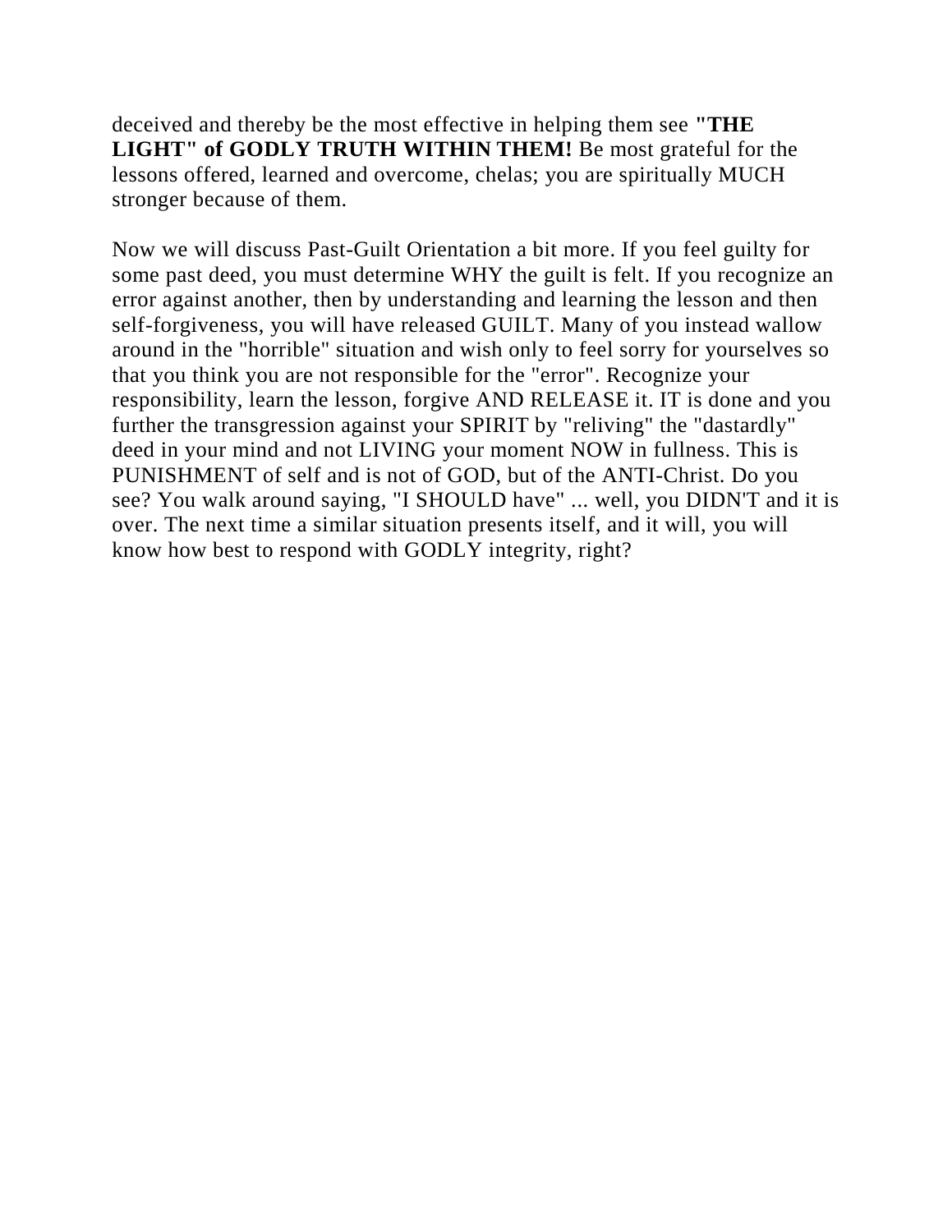# **10. HYPOCRISY**

Remember **Hypocrisy** is "The pretense (pretending to) of having feelings or characteristics one does NOT possess such as virtue or piety." We discussed under THE LAWS, number 17, that one of the biggest "signs" carried by ones possessed of "evil" is their Hypocrisy.

We will first discuss the Hypocrites of your "religious" Institutions who will carefully cultivate the "appearance" of Godly piety and high virtuous standards. And they will speak with "conviction" about the virtues of what they, in all their magnanimous goodliness or godliness, possess in order to LEAD you into the Righteousness of God's Kingdom, where they themselves "reside". So, while you deceived ones are crying tears of joy for being "allowed" the opportunity to be in the presence of one so great, you gladly fill the "hat" of this false one with all the "gold" you can spare, just so, perhaps, you too may be found "worthy" and allowed entrance into God's Kingdom. But the hypocrite has you now. He will pass the "hat" again and again until you have no more to give ... then he will abandon you and call you "unworthy", and mostly many of you ones have believed yourselves unworthy and thus deserving of poverty. All the while he is seducing you and making you his "slave", the hypocrite sits "mockingly" and smugly in his "false" splendor of hatred and manipulation, drooling lasciviously and covetously over the hoards of "wealth" he has STOLEN from you, the blind and ignorant sheeple.

After the "religious" Hypocrite has TOLD you what you must NOT do and what you MUST do to reach GOD'S Kingdom, and he knows you believe him, he knows you now BELONG to him and he will make you pay dearly. All along while the hypocrite is leading you into his slaughter house of deception, he will quite systematically, behind the doors of "secrecy", himself break EVERY rule of Godly behavior which he has instructed you to follow. The Hypocrite's motivation? POWER and CONTROL over others at ANY COST. He always believes himself superior in all things, particularly "intelligence", when he is able to DUPE and DECEIVE others and also garner their GOLD for his OWN selfish interests. This one is under the spell of evil as is called false "pride" or also cancerous **narcissism** which we discussed earlier under PRIDE.

You, precious blind ones, now have allowed infiltration within most of your WORLD government systems and the "agencies" set up therein, of the evil narcissist HYPOCRITES at the lead or head, positioning themselves for the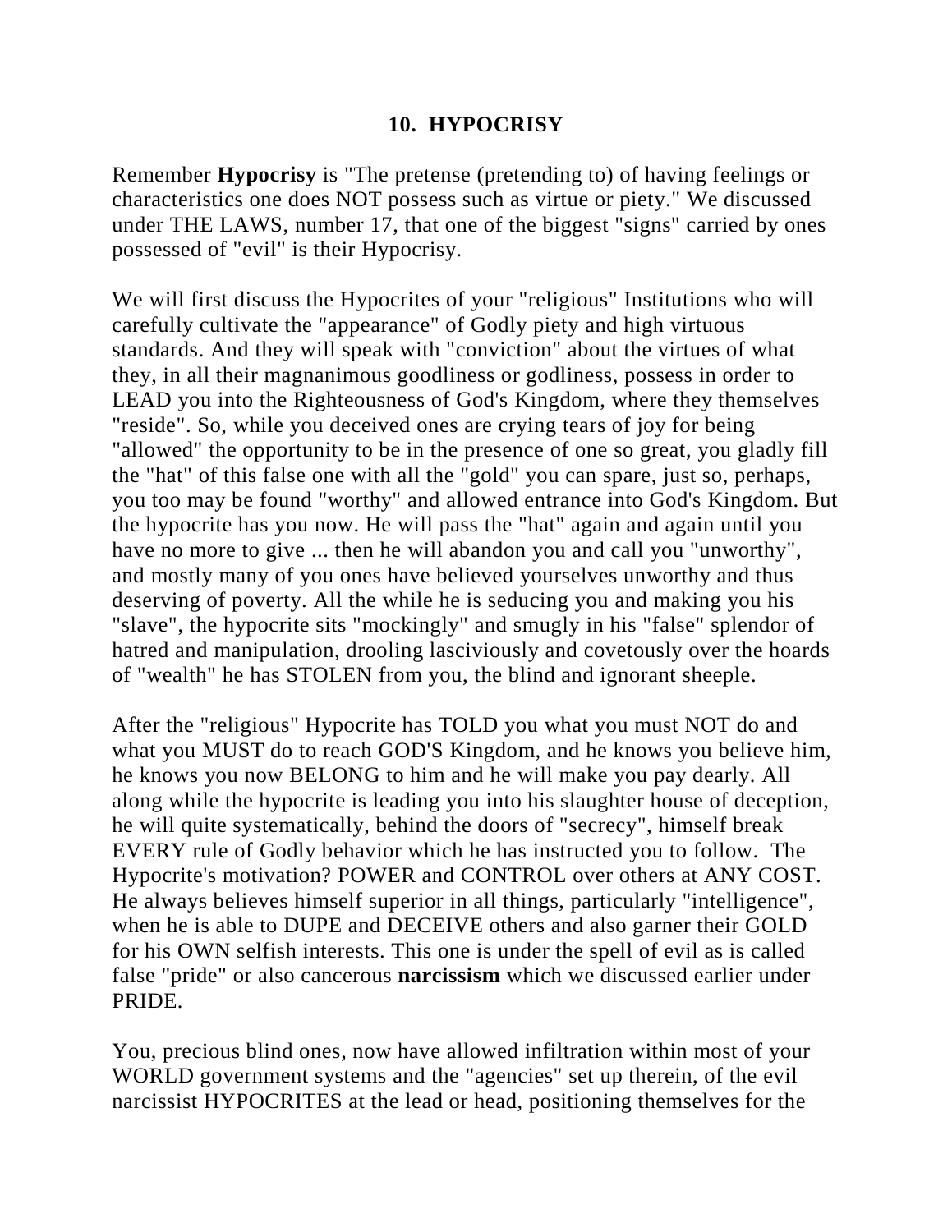destruction of all goodness and freedom and ultimately YOUR enslavement to THEIR self-will of EVIL control. They are the ones, now without conscience, who will TELL you all you WISH to hear and THEN DO THAT WHICH THEY PLEASE to control you and render you "powerless" against THEM. The "bastard" seed of evil is now so insidious, it has infiltrated and possessed nearly ALL who would call themselves your "leaders", and most of you ones know it not. That is how the narcissistic Hypocrite "satan" or "adversary" against GOD has come to now rule you; quietly, secretly and with extraordinary cunning. They have nearly accomplished your enslavement without most of you EVEN knowing the crimes of power-manipulation which have occurred before your very beings! Is it hopeless? NEVER! God WINS in the final confrontation with EVIL, but each fragment must choose GOD'S will by understanding and following THE LAWS OF BALANCE given in order to be allowed entrance into HIS HOLY KINGDOM OF LOVE, OF TRUTH, WISDOM and LIFE! What will YOU DO to EARN entrance into GOD'S Kingdom of LIGHT? GOD/ATON waits for your decision. ATON'S LOVE and PROTECTION and GUIDANCE is a breath away, precious chelas. HE awaits your sincere petition. Will YOU NOW take GOD'S hand of LIFE or will you fall into the trap of "illusion", of darkness, destruction, ignorance and separation which is Evil?

We shall now briefly address hypocritical behavior practiced by you "common" folk. Are you kind and friendly with ones to their face and then because of jealousy, envy or prejudice denounce and criticize THEM in private behind their backs? This is commonly practiced among you ones, mostly without your "awareness" of same. We will set you to "awareness" now. You must not judge another human fragment as less or greater than you in God's reflection; only judge their behavior which you know goes contrary to the Laws of Balance of God/Creation given forth. You honor ones when you extend your hand in honest love and friendship. But if you extend your hand giving the "impression" of love and friendship and secretly despise this human because he/she is black or brown or white or poor or rich or fat or thin, or, or, or ... then you too, are a hypocrite. We will discuss more in detail on bigotry and prejudice lastly within your "deadly" sins.

So to discover or recognize the narcissistic hypocrite, you will need not BELIEVE what he SAYS he is or does or represents, but find out WHAT HE DOES in secrecy. Remember, "By their fruits, ye shall know them".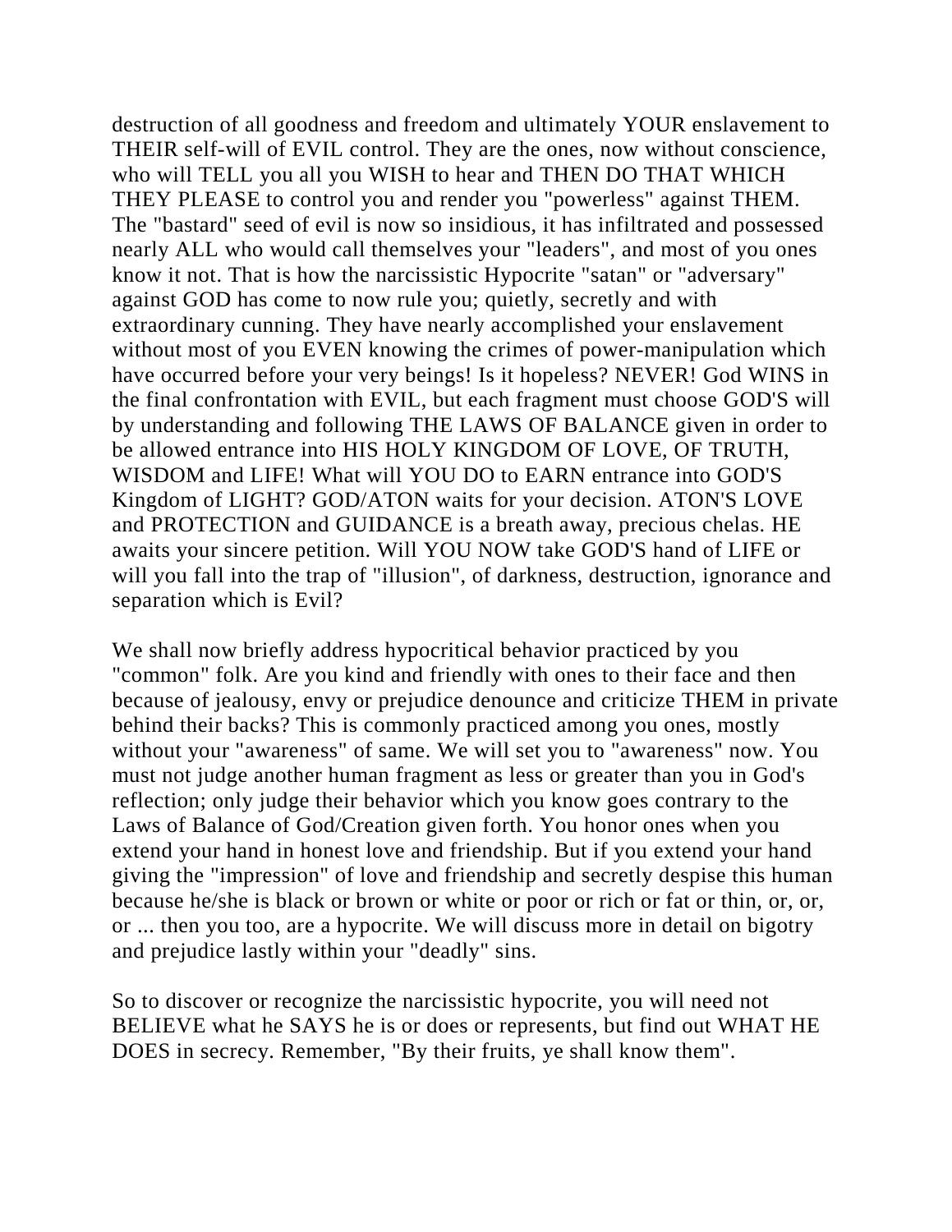## **11. VANITY**

First we will define **vanity "1.** The condition or character of being vain; conceit. (arrogant self-esteem) **2.** Ambitious display; ostentation. **3.** The quality or state of being fruitless, useless, etc. **4.** That which is vain or unsubstantial.**"** Now we will define **vain "1.** Filled with or showing undue admiration for oneself, ones appearance, etc.; conceited. **2.** Unproductive; fruitless. **3.** Having no real basis; empty: *vain* hopes. **4.** Ostentatious; showy. In **VAIN** -- to no purpose; without effect.**"**

Vanity, then, is the preoccupation with admiring, changing or altering and displaying one's physical appearance, image or form because the vain one feels unworthy or INFERIOR WITHIN and often hides behind an ostentatious (pretentious excessive exhibition) display of self or of "superior" arrogance. **Narcissism**, then, is one who unduly (excessively, unjustly) admires self inside and outside in self-elevated status and separation from others because he feels SUPERIOR to 'others in appearance, in intelligence and in importance.

Evidence of the obsession for "appearing" beautiful physically according to self-accepted or adopted societal standards is most prominent with both male and females primarily within your Western "civilization". Many ones have become ruled by and preoccupied with their physical "appearance" which to them most often means being "acceptable" to others. WHY? Because the ANTI-CHRIST has told YOU and given precise limitations of what is "beauty". For example, within your controlled advertising media you have lovely ones who "model" for products. This, to give you desire for these products by creating "images" for better acceptance value by appealing to your innate drive within, which they have corrupted and erroneously redefined as "SEX" drive, (remember "libido?") and thus cause you to WANT the product which gives the false "promise" of beauty, "sex" appeal, health, youth, wealth, status, etc., according TO THEIR LIMITED STANDARDS of what YOU must desire of what is beauty, sex appeal, health, youth, wealth, status, etc., which these "models" (you are taught) represent because they "LOOK" good.

With all of the attention given from childhood on only to "physical" appearance, the spirit within shrivels and pines for allowance and acceptance and freedom. This, because the Anti-GOD, which, they have now allowed within, slowly crushes and all but destroys the beauty and divineness within which is THE SPIRIT OF LIFE OF GOD/PERFECTION. Very rare it is indeed, this day in "time," that ones who have become FIRMLY trapped in the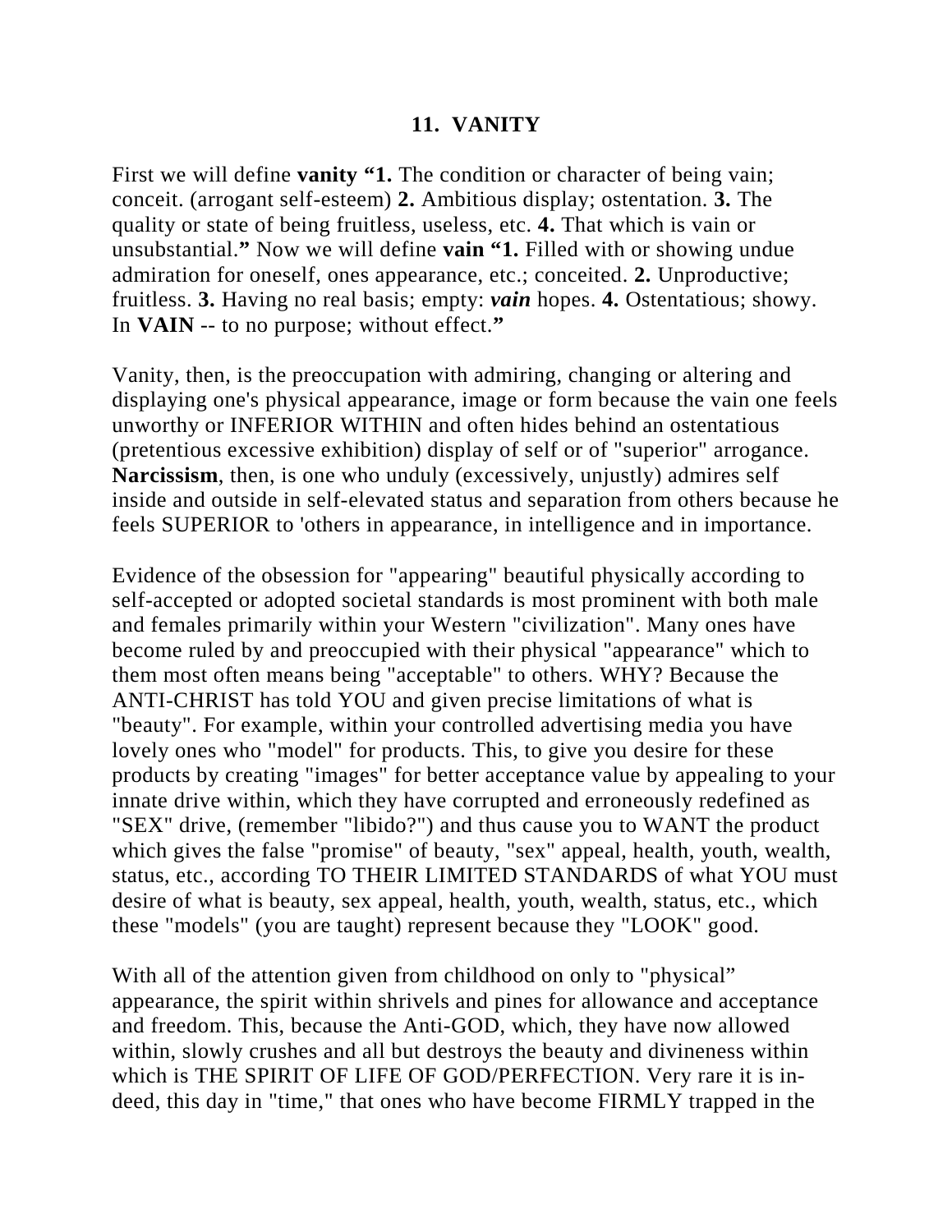"VANITY<sup>II</sup> game of the adversary, are able to recognize their folly, and thus seek to release this "false" unworthiness and limitation brought about by the superficial preoccupation of physical "image". You must accept self regardless of physical form. If you recognize that you wear too much weight upon your frame and it is not "healthy" for you, then you must decide to change of it and then DO it. Until then, need you love yourself (God within) less because you look or don't look a certain way? NO! Commune with your SPIRIT within and find out WHY you consume more than you are able to use. Learn to understand why you do something and then you can work for positive adjustment within. Your physical health represents your "inner" health. Disease of the body is the physical manifestation of what began as DIS-ease in the mind. Clean up your thoughts and your body will be healthy and vibrant as well; it is really so simple, but most of you miss it. You need not miss it anymore now, RIGHT!

We would also like to speak a bit about what is termed "cosmetic" surgery (butchery). Your own statistics show that many women feel less feminine or less attractive if they have "small" breasts. WHY does this happen? Because the images of BIGGER BREASTS and VOLUPTUOUS women are thrust before them beginning when they are children in nearly all of the "controlled" media. These young girls/women feel if they had "bigger" breasts that somehow they will be more acceptable to MEN and thus also be envied by WOMEN. You ones often, on the one hand, do not wish to be considered "sex" objects, yet you desire to fit what you are taught (programmed) is THE "sexually" physically attractive female figure. Don't you see, beloved ones, you allow doctors to cut upon your bodies and cause you pain and suffering, and often later complications, just to fit an acceptable (to you) physical "image"? Again mankind (adversary) has corrupted the purity of the woman's "breasts" by making them into hideous "sexual" objects of LUSTFUL desire. The beautiful grace of the feminine body which was created in beautiful perfection of GOD, has been cut into "pieces" ... breasts, vagina, mouth, neck, legs, buttocks etc. of PHYSICAL LUSTFUL DESIRE. Do you know WHY the breasts were given unto WOMAN? Not as sexual "objects", but for the suckling and nurturing of her BABE, a New Creature of GOD. Remember this, women, the next time you think to make yourself bigger breasts! You dishonor GOD within by despising your GIVEN physical form, and wishing to cut it up to make it into some image of what is "appealing". TO WHO? WHY need you allow imposed images of perfection thrust down your throat? THE answer, precious ones, is YOU MUST NOT ALLOW other's opinions and "images" to make you feel self-unworthy. Here is a test for you, women. Upon awakening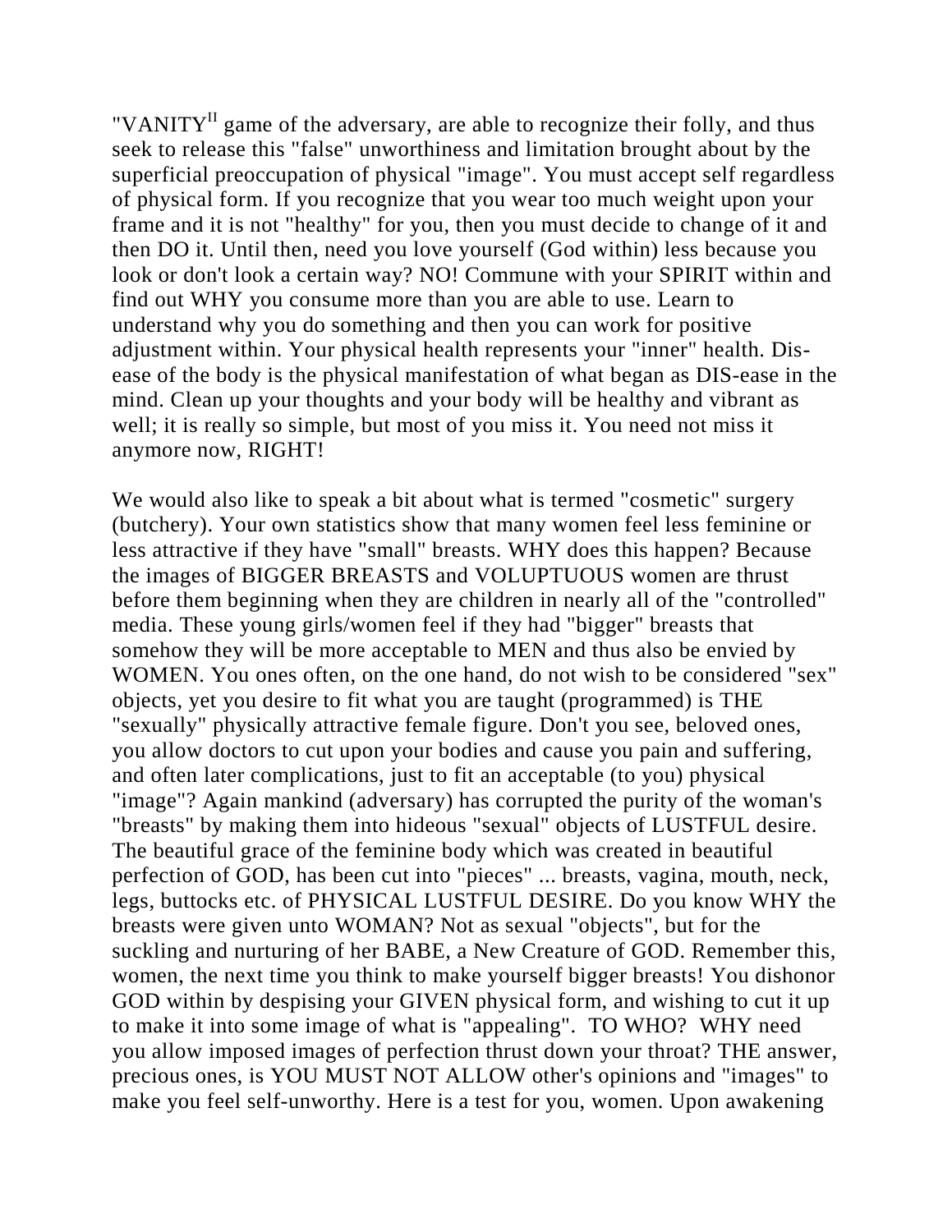in the morning next, go to your "full-length" vanity mirror and look upon yourself naked. What do you see? Can you look within the vanity mirror WITHOUT your makeup and hairdo, your girdles and padded brassieres and fine garments and SEE GOD? If not, then recognize and UNDERSTAND your transgression, commune with God within, forgive self and do not look again into the mirror until you DO see and know THE LOVE AND BEAUTY OF GOD reflected back!

And the same goes for you ones who are of "male" form of human. You experience vanity somewhat differently than women, but most of you still suffer feelings of inferior unworthiness when you gaze upon your nude body and face. We have seen you! God has listened to YOU! The dialogue within goes something like this: "IF ONLY I was taller, had bigger shoulders, a larger penis, hair upon my chest and/or face, had a flatter stomach, a thinner frame, more muscles, more hair, blue eyes, brown eyes, whiter teeth, tan skin, light skin, and, and .. .I would be accepted." Then the dialogue goes something like this, "IF ONLY I had more money, a new car, a better job position, and, and …I would be accepted ". Do you recognize anyone here ... you of the male species? Do you see, precious ones, you set yourselves up, by believing the lie of "images", to always fail in some way or another. ACCEPT your SELF WITHIN, HONOR your physical body which has been loaned to you. For this is the wondrous, beautiful vehicle, given of THE FATHER for YOUR SPIRIT WITHIN OF GOD to experience the wonders of creative spiritual unfoldment upon 3rd dimension physical illusion!

Now, within your Western civilization, nearly every little girl and boy wants to "look" like someone else they have seen in a movie, on the "street" or in an advertisement. They are taught, through the programmed media and advertising, not to accept themselves as a beautiful individual reflection of GOD, because their physical features, they are told, do not measure up to the "ideal" presented of what is acceptable "beauty". It is no wonder that the cosmetic and related industries make billions of "dollars" off of you ones, because they (the Anti-God) create the "image" and feed the vanity which is the result of ones feeling "they" never quite "measure-up" and will thus seek to improve what is now THEIR perceptions of physical imperfection. Even many of the ones your society defines as "beautiful" while they are young are most often cast aside when they begin to show signs of "aging". And those who depend only upon their "looks" while they are young, will find themselves FRIGHTENED OF AGING and will thus become EMPTY INSIDE and BITTER because of the rejection by the very ones who "molded" and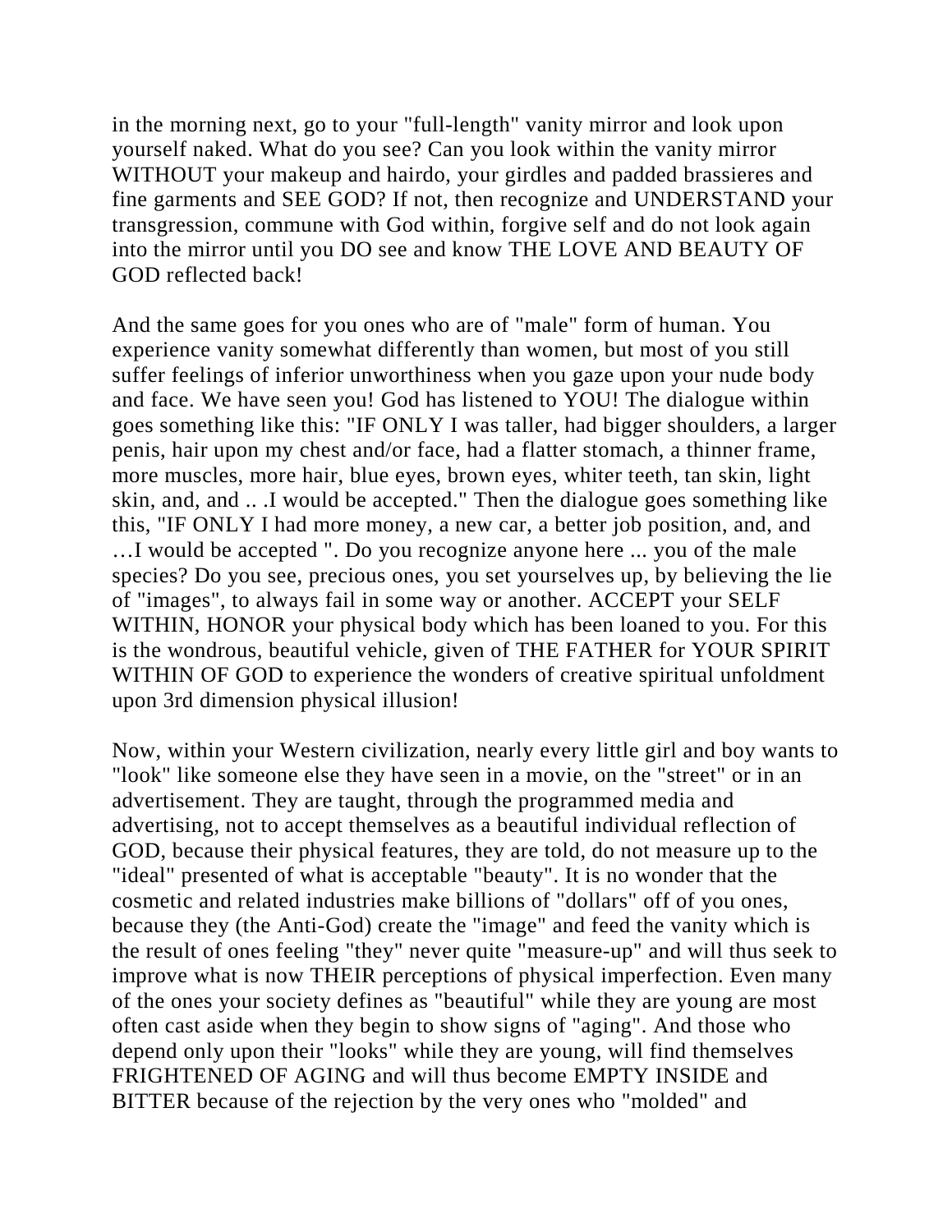"accepted" them while they were physically "young" in appearance.

WHAT can you do, parents, to help positively guide your child toward the path of INNER BEAUTY and SPIRITUAL freedom and away from societal imposed "limitations" of acceptance? You must encourage the child first to understand his/her ONENESS WITH ALL ... GOD/ATON, other humans, the planet, the mineral, plant and animal kingdoms, other planets, ALL OF LIFE AND ALL OF CREATION. Teach the child about GOD and HIS LOVE for ALL of HIS fragments of self. Teach the child about the Natural Laws of Balance given forth to maintain order upon CREATION and WITHIN CREATION. Teach the child about the nature of God's gift of Free-will and the PERSONAL RESPONSIBILITY EACH ONE HAS to honor GOD within and to SERVE ONLY HIS WILL because He is our JUST and Wise Spiritual Creator/Ruler and KING OF WISDOM. Teach them about the ADVERSARY and HOW IT has fooled many of God's children. Teach the child that what they may perceive as separation, is only "ILLUSION" of separation and that many other ones they will meet, will not understand this TRUTH because they are spiritually ignorant and duped by the "adversary" of Godness and so then not yet spiritually aware. Teach the child to honor and be tolerant of ALL other human fragments as fragments of THE ONESELF of GOD and THE CREATION. And yet teach the child that he/she must ALSO recognize and not tolerate THE BEHAVIOR (ignorant, prejudiced opinions, misperceptions, and actions) which blatantly break THE LAWS OF Balance of God and Creation. So, teach the child he must defend self within honor of God's Laws if one of these ignorant/spiritually weak ones wishes to cause harm (in thought, word or deed) to him or another. Teach the child about HIS power to co-create with GOD, and why he must monitor his thoughts, words and deeds in order to recognize his transgressions so that he can create a GODLY world in service to GOD'S WILL. Then you must teach the child to always see, develop and honor the spiritual and loving BEAUTY WITHIN SELF and ALL OTHERS,-- which is the BIRTHRIGHT of ALL of GOD's children. Teach the child the truth that Spiritual Oneness, Beauty, Power, Wisdom and Love WITHIIN can never age or die or be taken away from anyone because THE SPIRIT IS WHAT IS REAL, IT IS THE SPIRIT OF LIFE THAT EXISTS WITHIN ALL OF THE CREATION in the continual unfolding blossom of JOY and LOVE.

And so, you beloved parents of GOD, must also then LIVE in accordance TO THE LAWS and WILL OF GOD which you have taught the child, to set *GOD/ATON's* example of balance and truth which the child will surely follow. So when you have done your duty for *GOD/ATON* as Parent and have given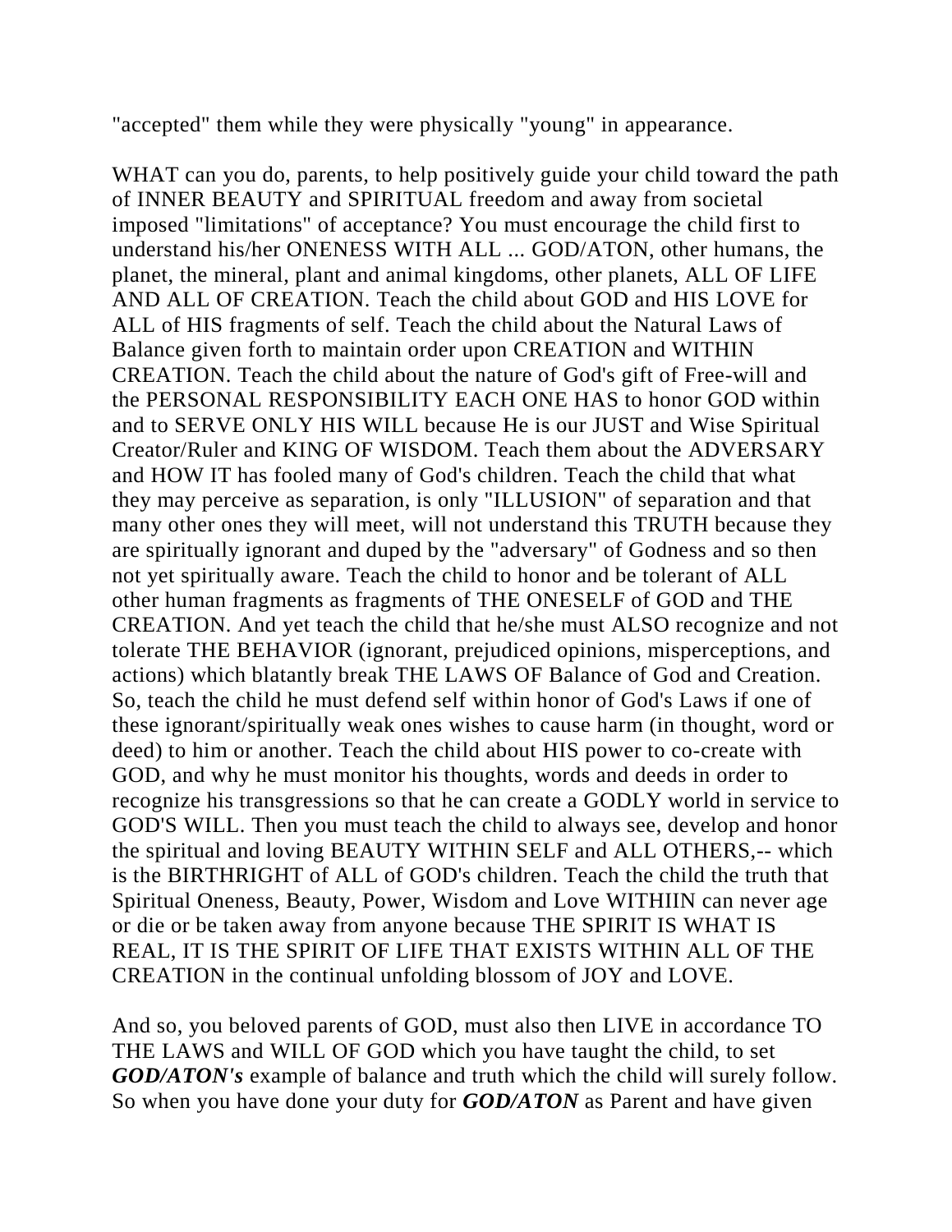(to the best of your understanding and awareness) the child the Love and Discipline of GOD'S WILL and THE LAWS OF BALANCE and you yourself, too, have set the example by your actions and behavior, THEN you must release the child to God, that he may choose with his own free-will his experiences and learn about his personal responsibility in the manifestation of LIFE.

Is it wrong to want to look YOUR best? Not at all. You must simply and honestly understand WHAT truly motivates you. To be neat and clean in your "dress" and appearance gives honor to self and to GOD as long as you don't secretly despise and are not ashamed of your appearance and seek to alter it or hide its reflection of beauty. If you are acceptable and give honor to self as YOU ARE in physical form, whether it be male, female, black, white, tall, petite, red hair or grey hair, you will be acceptable and give honor to GOD/ATON. All others? They are individual reflections of God/Aton as well; whatever their limited "human" prejudices and opinions are matters NOT at all to you. Remember, in the "big" picture YOU are not your physical body, YOU are GOD'S fragment occupying physical manifested form of your choosing to allow experience upon this wondrous creation. ALL are beauteous -creatures of *GOD/ATON,* each is different. Isn't that WONDERFUL?!? God, too, enjoys variety of His creatures within The Creation. Why think you there be so many types of life-forms on just your tiny planet? Do you not enjoy the varieties and uniqueness of all the creatures and creations within THIS Creation such as of each type of flower, each color of the rainbow, each season of climate, each insect, each animal and each human being?

Are we saying it is "wrong" to wear your "make-up" and have your stylish hairdos and wear upon your bodies fine and beauteous garments? Not at all. You simply must recognize WHY you do these things. If you LOVE WHO and WHAT you are WITHIN and WITHOUT in your nakedness, then enjoy playing your games of make-up and dress-up because YOU enjoy it, it is FUN, you can afford to and it gives you happiness to do so, not because you despise your body and countenance for its "perceived" imperfections"! Or because you wish to "impress" others as to the finery of your jewels and garments, that somehow you are "finer" too. For example, you ones have "designer" everything now. (Such as, cars, furniture, appliances, clothing, cosmetics). Well, some "designers" have generated more "prestige" and admiration than others. Do you know many simply copy other designs? And many of your more celebrated and prestigious designers, use the creative designs of their apprentices? Yes, and they place their own name upon the garment. A bit of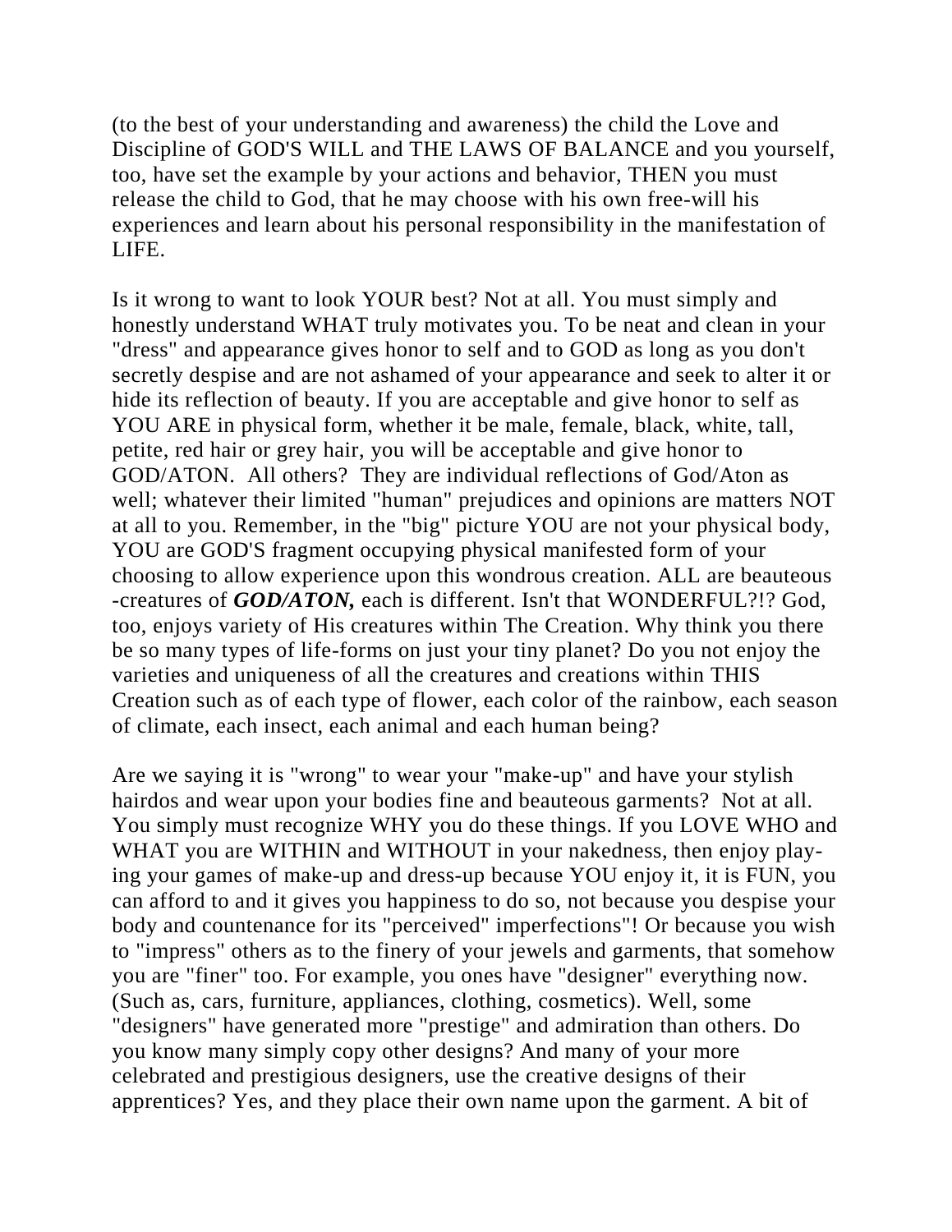"stealing", we would say. What is the point? If it is a garment, enjoy the beauty, fine quality and fit of the garment, because you enjoy the garment, not because you want the prestige and snobbery, not to mention vanity, of the designer label to be noticed by and somehow make you "better than" or socially accepted by "others". Do you see the difference we are pointing out, dear ones? You blindly run about seeking approval from any but yourselves. We simply want you to recognize your folly in the things you do and desire and correct of it FOR YOU and FOR *GOD/ATON* our FATHER WITHIN YOU! Free yourselves from the bondage of vanity and you will be one LARGE step closer to reaching GOD'S KINGDOM!

Are we saying it is "wrong" to return color to the grey hair upon your heads, and to otherwise cosmetically "hide," from view what you consider "signs" of aging? Not necessarily "wrong", just simply fact that you create, but are unable to accept certain changes of body deterioration and MOST ALL OF YOU ONES are horrified of aging or being OLD in your physical form. Why? Because, you've been taught again by the adversary that somehow you are less a HUMAN Being and less "attractive" when you are "old" and you will be rejected (and often are) as unable to contribute to humanity. DO YOU KNOW, DEAR CHELAS, THAT IT IS THAT VERY FEAR (planted by satan) IN YOUR MINDS WHICH STARTS "THE CLOCK" OF AGING TICKING WITHIN YOUR VERY BEINGS? YOU ONES, BY BELIEVING YOU WILL LIVE ONLY UP TO 100 YEARS OR SO, BEGIN YOUR OWN AGING PROCESS WITHIN YOU when you are small CHILDREN. And because of the now created, by the adversary through you ones, harshness, pollution and poisons upon your plane you really have no desire within to stay longer, so your body starts its deterioration process. Why are some more vibrant and healthy than others throughout their lifetime? The ones who are vibrant and healthy are IN LOVE WITH LIFE AND HONOR THEIR SPIRIT OF LIFE WITHIN. Their bodies simply age because they, too, perceive limit of lifespan from early indoctrination, only they age perhaps with more dignity and grace because of the degree of spiritual purity of JOY and LOVE which they have recognized and cultivated within themselves and have GIVEN graciously to OTHERS.

Do you know that you could create a body which would LIVE for a nearly endless number of years in your counting, IF YOU BUT KNEW IT INSIDE YOUR MIND TO BE TRUE? Our brothers of physical form upon Pleiades live more than some 1000 years in your counting in their physical form. At one time in your ancient civilizations of Atlantis and MU (Lemuria), your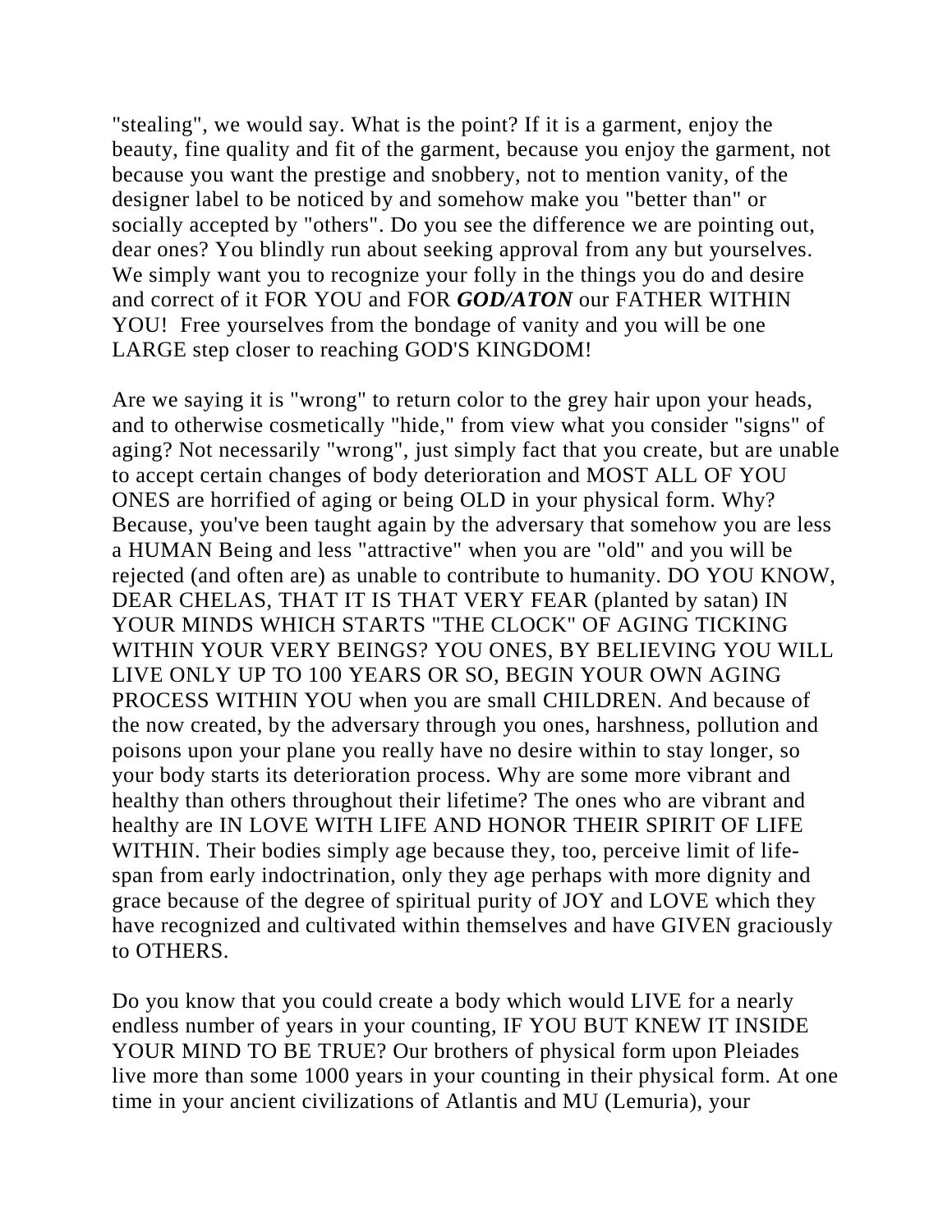ancestors also lived to be over 1000 years of age in your counting. REMEMBER, YOUR IMMORTAL SOUL NEVER AGES, CHELAS. Most "physical" manifested bodies, though, eventually deteriorate, not always because of FEAR, but often because ones simply tire and become bored with having the "same" form, so they create deterioration of the form and move on to "new" realms and forms within CREATION. In the "higher" realms of GOD's kingdom, your form becomes high concentration of cellular "light" and you can change it at will since it is ONE with your SPIRIT WITHIN.

It has often been said, "Beauty is in the eye of the beholder." So BEHOLD, through the "eyes" of GOD/ATON the beauty of ALL of the glorious, wondrous varieties of creatures and creations within THE CREATION. Only the Anti-God, or Adversary, through cancerous "prideful" Narcissism, seeks to bring illusion of "ugliness" and define, limit and confine what is "beauteous" so as to impose upon you boundaries of SEPARATION from FATHER/MOTHER ATON and THE CREATION. The adversary cannot do this if YOU DO NOT ALLOW it to let you dishonor yourself by buying its LIE of standard "beauty".

So, in closing on Vanity we will share a form of vanity which is most interesting and somewhat humorous to us. We observe many ones who even choose their pets, in accordance to acceptable "beauty" standards set by the adversary. For example, ones often choose the breed of cat, such as Persian or Himalayan, not because they love the animal, but because they desire the "expensive" socially-defined "beauty" to match their carpet and/or their selfimposed "image" of themselves which they wish to "project" upon their "admiring" friends and associates. Ah well ... it shows just to what ends you ones will go in your desire to give the impression you are something OTHER than who you are!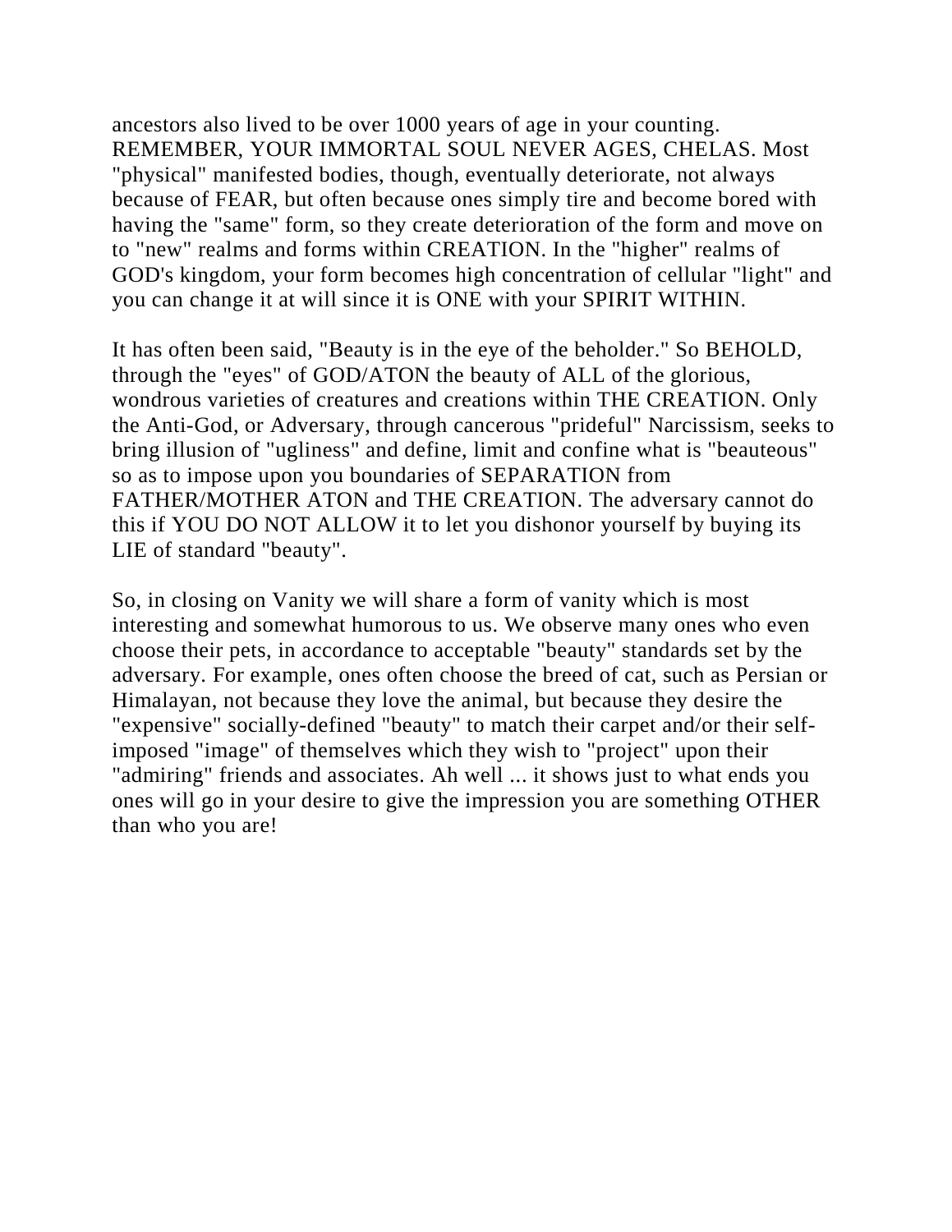#### **12. PREJUDICE**

First we will define **prejudice** (to PRE-JUDGE), **"1.** A judgment or opinion formed BEFORE the facts are known; especially an unfavorable, irrational opinion. **2.** Hatred or dislike for a particular group, race, religion, etc. **3.** Injury or damage to a person arising from a hasty and unfair judgement by others.**"** Now one who is prejudiced is usually also referred to as a **bigot**, defined as, **"**An intolerant, prejudiced person.**"**

So one who is prejudiced pronounces judgement based solely on their own OPINION which has very little or NO basis in truth or fact. For example, in your current society, when Hatonn, within the **PHOENIX JOURNALS**, brings up and exposes **THE TRUTH about what are THE PROTOCOLS OF ZION,** what is the true motivation of the ONES behind ZIONISM, how the term "jew" was created and is henceforth revealed as a misnomer or incorrect "made-up" word, he and the publishers are called **ANTI-SEMITIC.** Well, this word anti-Semitic is also **USED** by the **ONES** who are **NOT** Judean, but come from the Nordic and Mongol tribes of Russia, who were then called **KHAZARS** who adopted Judaism as their religion, to allow shield from "identity" and thus **CAUSE** confusion and dissension to **FURTHER** their **OWN ANTI-SEMITIC, ANTI-LIFE or ANTI-CHRIST** means. The word, as you have learned in previous **PHOENIX JOURNALS**, "**SEMITE**" comes from the lineage of one of the sons of the one called "Noah". His name was **SEM (SHEM),** whose ancestor was **ADAM**, the father of the white human race, who was conceived by union of the Heavenly son and guardian angel, SEMIASA and an "earth" woman. Sem (Shem) and his line wherefrom came Joseph, "earth" father to Jmmanuel, were seeded of HOLY GOD from HIS celestial SONS. So to call one an ANTI-Semite does not mean anti-"jew" or anti-other races; it means **ANTI-GOD!**

Yet, you ones, including the truly GODLY Judeans, have been programmed by "opinion-molders" created by THE EVIL ONES of satan, who now call themselves ZIONIST JEWS, to falsely believe that those who openly expose and oppose the ANTI-GOD activities of ZIONISM, THEIR AGENCIES, SUCH AS THE ADL, THE MOSSAD and the state of ISRAEL are ANTI-SEMITES and, therefore, TO BE SILENCED! Clever indeed have been the ones who wish only to DESTROY GODNESS and control your world. So you see, dear ones, if you believe the lies of the "opinion molders", you too are then PREJUDICED, and by your IGNORANCE you become a tool of EVIL and allow destruction of SELF and OTHERS who follow you willingly down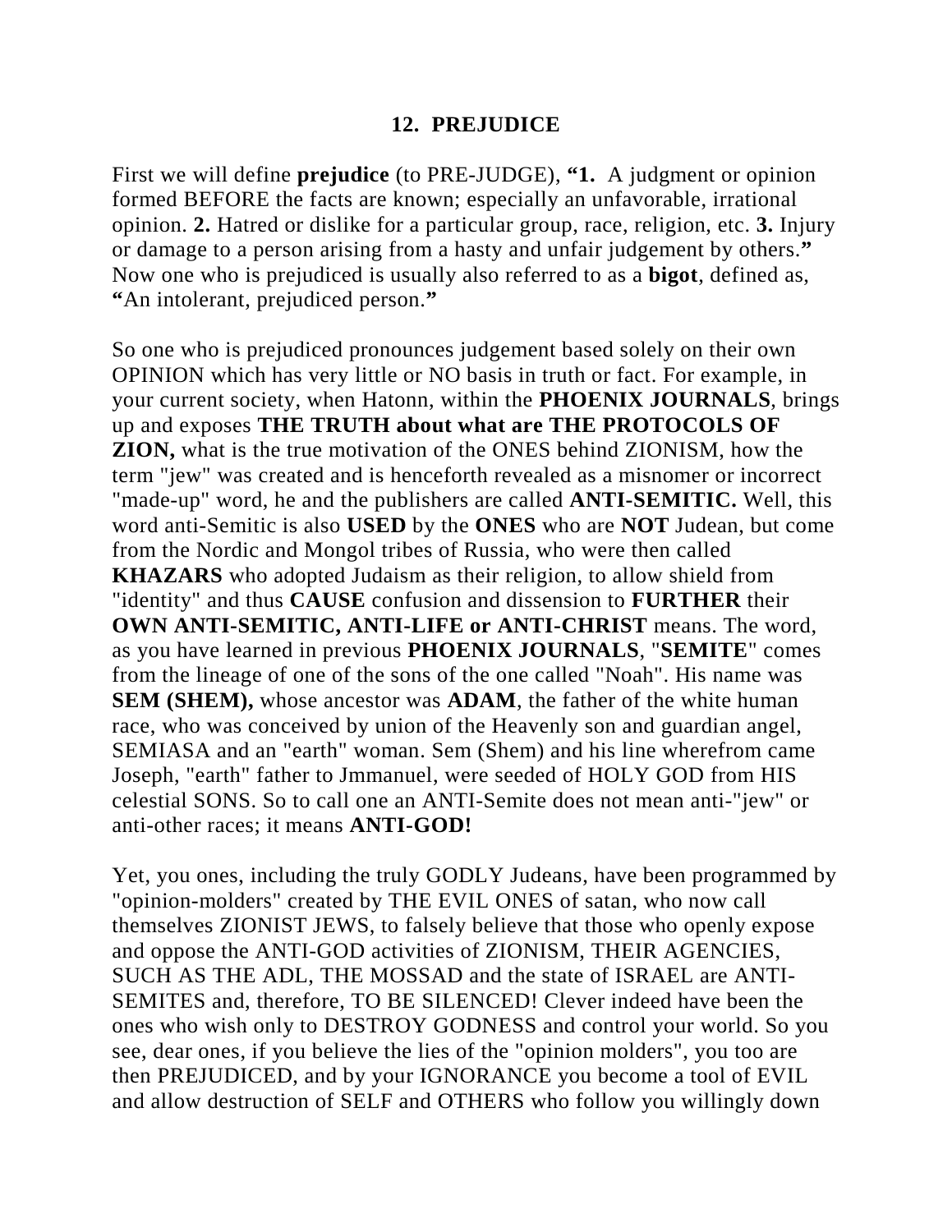the road to HELL. You've heard it said, "The road to hell is paved with' good' intentions." Make sure your "good" intentions are GOD'S intentions backed BY TRUTH and KNOWLEDGE, not by OPINIONS designed to allow YOU to HANG YOURSELF.

The evil ones are possessed by irrational pre-judgment, hatred and dislike for others which makes them intolerant or bigoted toward those who oppose THEIR self-will OPINIONS of how things are or should be. As was discussed under the first "deadly" sin of PRIDE, if the one possessed of evil first cannot seduce others into believing what is THEIR DESTRUCTIVE and manipulative false VIEW of things, they will then desire and seek to DESTROY the ones of "goodness" and "integrity" because of THEIR (the evil ones) own intolerant bigoted will.

Now we would like to give clarification unto ones struggling to understand the meaning of Hatonn's statement of Truth, "There are no victims, there are only volunteers." I, Sananda, and **MANY** of **THE HOSTS OF GOD/ATON** were present this weekend past, with our speakers, Desiree and George Green. Our beloved chela, Desiree, repeated that statement to the group attending the "seminar" introducing **THE PHOENIX JOURNALS**. We observed a very precious one unto us and **GOD/ATON** struggle with this concept. He asked two questions which we would like to bring clarification upon. But before we start, please let us give understanding of intent and purpose of these two of **GOD/ATON'**s speakers.

Our beloved George brings the sharing of his life experiences with intent to introduce and bring understanding of **THE TRUTH** he recognizes within the **JOURNALS**. He has much experience with speaking before groups, and of being target for criticism. He is **"THE SOLID ROCK"** who gives strength to the others of our mission because he moves fearlessly ahead in **FOCUSED DEVOTION** for bringing **"LIGHT"** and **"TRUTH"** where there is ignorance, in spite of the slings and arrows thrust at him and Desiree, Dharma and Oberli and all the others of our circle. He brings you his earthly perception of understanding which he hopes you ones can relate with and **FURTHER** investigate for yourselves. **[Editor's note: For those who know what has happened to George and Desiree-this is a good lesson of what can happen to ones who fail to ask for the Shield of God to be kept around them at all times, with the intent for service unto others.]** 

Desiree brings the balance of the SPIRITUAL lessons that GOD/ATON has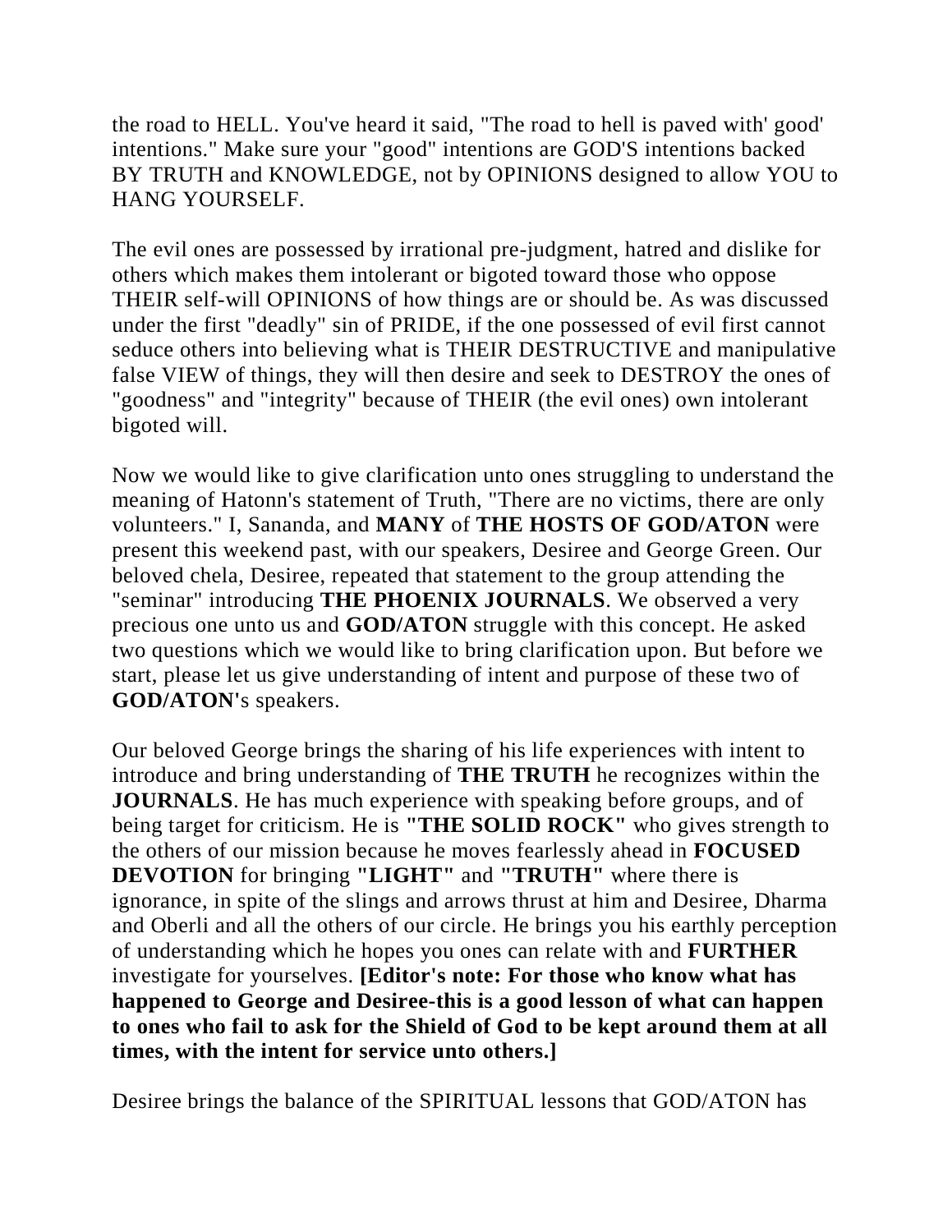presented within her. She stands in representation and humble service unto TRUTH that you may relate to her humanness to allow further GODLY clarity and understanding of YOUR DIVINE HERITAGE. Will they occasionally err in their projections of facts given in the **JOURNALS**? Of course, they too have "limited" memory and many volumes to study. We tell you this that you relate humanly with these ones and recognize that the "errors" of details are minor, as the INTEGRITY of these blessed ones is integrity of DIVINE Godness. THEY have come in humble service as **GOD/ATON'S** human physical messengers to introduce THE WORD and plant the seeds of awakening within you ones. IT IS THEN UP TO EACH TO READ **THE JOURNALS** FOR YOURSELVES, make your own discernment of Truth and thusly, make the changes within and without to change of the evil circumstances before you. DO not expect these ones OR ANY OTHERS to "spoon" feed it to you and "discern" it FOR you!

Desiree, in her humanness, at times feels "unworthy" and struggles in agony with her responsibility of HOW to best reach you. We have instructed her, as has our brother, Hatonn, that SHE need not "prepare" for presentation to you ones because **GOD/ATON** will give her that which she needs to share. Her "ego" resists and is afraid that she will somehow "forget" or say the "wrong" thing or "not hear" our instructions and become flustered. She still believes that because she has had no earthly "training" on public speaking that she cannot possibly be ABLE. We will set her opinion to straight, and she IS releasing her fear and "unworthiness". Please recognize HER PURE INTENT, as well AS GEORGE'S, is to bring YOU THE TRUTH in balance so that you can, through Godly empowerment of knowledge and wisdom, **FREE YOURSELVES** from evil "adversary" bondage. In time with "practice" she is BECOMING most ABLE to share within the SPONTANEITY of GOD's WILL. And as THEY TOGETHER continue to gain balance and harmony as a TEAM, wherever **GOD/ATON** takes them (as well as **THE JOURNALS**) in HIS (Aton's) SERVICE OF INTRODUCING THE WORD, HE, too, will confront the "ANTI-GOD, ADVERSARY" until there are no more "dark" places for the ANTIGOD to HIDE! The adversary will be EXPOSED for the PREJUDICES created of malicious lies, hatred and deception and STAND NAKED before GOD/ATON for SELF-JUDGMENT. Which "side" will YOU choose? LIFE or death? GOD or adversary?

Now, in addition, when Desiree shared the diagram of HER perception of CREATION, she told you it was HER perception of guidance given to help HER SEE and UNDERSTAND the ONENESS and UNITY of ALL. She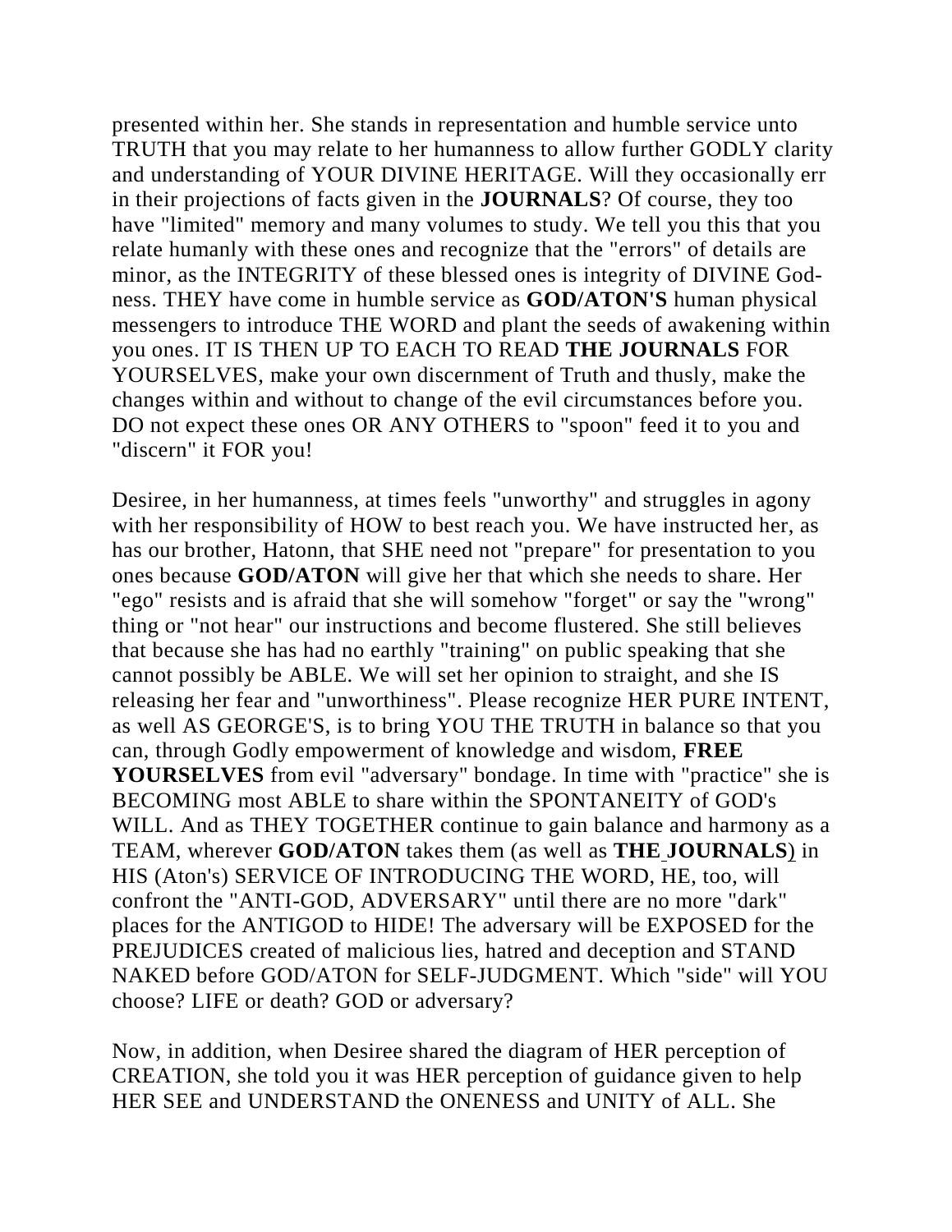wished only to bring you more understanding of ONENESS. Is the diagram she gave wrong? NO, it is simply LIMITED in FULLNESS of understanding by the limits of your languages and perceptions of what is an UNLIMITED state of BEING.

Now back to our precious brother whom we will call "A". You asked of these ones, "Are you saying then, that the "blacks" volunteered for slavery?" (because there are no victims, only volunteers).

Yes, precious one, because they CHOSE to play the part of "VICTIM" by being born or cast into slavery by the white ones. Is slavery wrong? OF COURSE! As you have read, it breaks the 18th Law OF GOD and CREATION. NOW in order to see and understand from the standpoint of ONENESS OF SPIRIT, you must not see yourself as of black or white or male or female but as a fragment OF **GOD/ATON. ALL** of you, regardless of the body you now inhabit, have played (or are playing) the part of VICTIM or VICTIMIZER throughout your life-times of experience. WHY DID YOU VOLUNTEER FOR VICTIMHOOD? OR TO BE VICTIMIZER? Because you became lost in your illusion, and many have repeated, through cause and effect of continual PREJUDICED behavior and NOT understanding or remembering YOUR GOD-POWER AND THE TRUTH OF ONENESS, the same lessons over and over again. You become victims as a result of being "false" PRIDEFUL and PREJUDICED and you volunteer as VICTIMIZERS because you are "false" PRIDEFUL and PREJUDICED. Are you not tired of this illusion of separation from source, precious chelas? We hope so! Because many of you have been' and still are playing the part of victim or victimizer BY CHOICE TO REMAIN IGNORANT OF TRUTH! So what will you have left to volunteer for? SERVICE TO what is GOD's WILL in Love, Harmony, Balance and Freedom. We offer you choice by offering you truth of your folly so that you may leave your "illusion" forever and come HOME to ONENESS of **GOD/ATON** once again!

The one who feels superior to others because he is white, black or brown, male or female, is prejudiced. The one who feels "CHOSEN" of specialness to God because he follows Christian or Judean or Hindu or Muslim or Buddhist RELIGIONS is prejudiced. Do you see, precious ones, it MATTERS NOT to GOD what color be your skin, what sex be your form or what religious doctrine you follow. Those are labels of manifested illusion. WHAT IS REAL IS THE SPIRIT OF FATHER/MOTHER GOD AND THE CREATION WHICH EXISTS IN ALL OF YOU! It matters not to God if you call yourself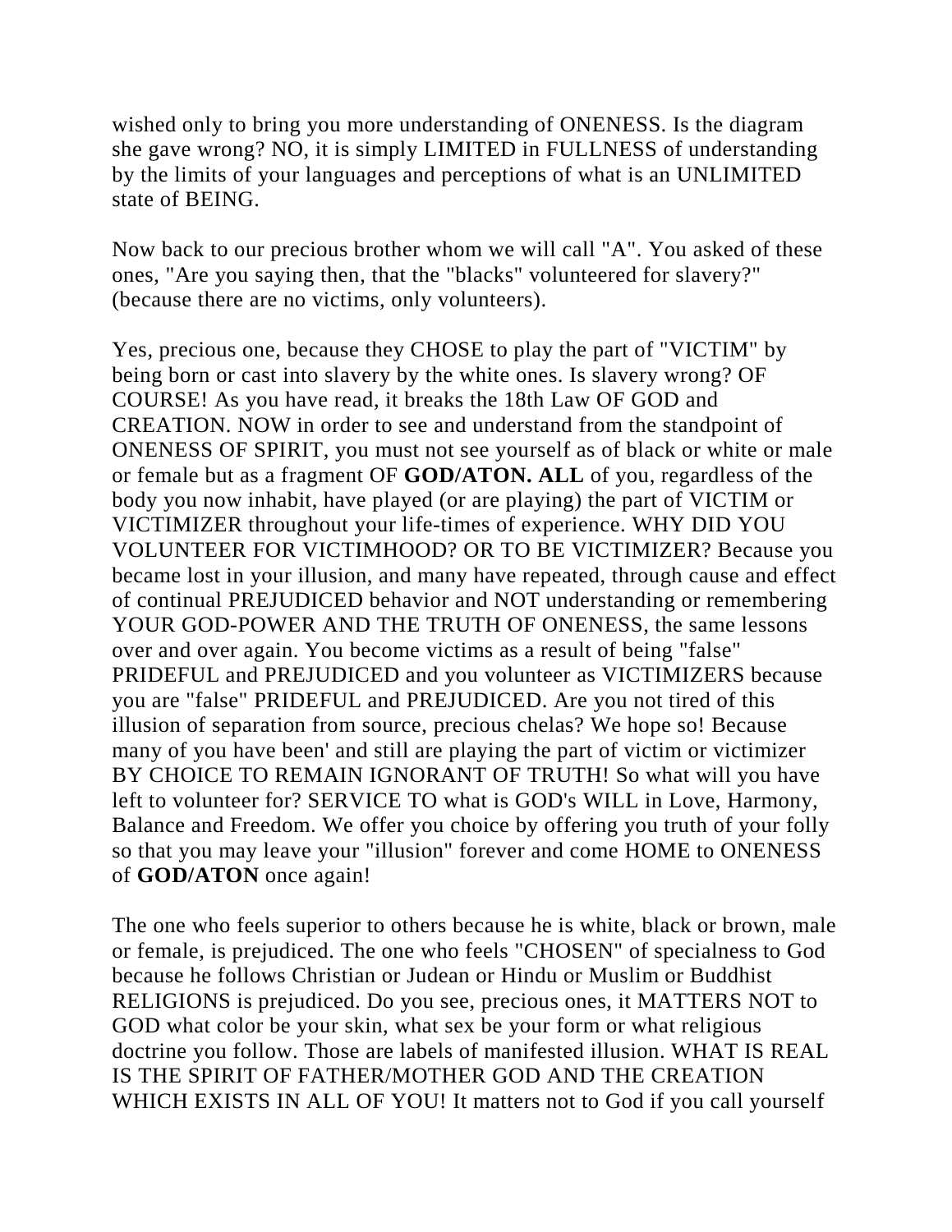Muslim or Christian or Atheist, what matters is HOW YOU THINK AND HOW YOU BEHAVE toward yourself and your brethren, regardless of what THEY label themselves. DO YOU SEEK the harmony and balance of LOVE AND UNITY? Do you live your life in accordance to the natural Laws of Balance given forth? **OR** do you seek to feel yourself SEPARATE and SUPERIOR OR INFERIOR to others, such as, by class, by color or by religion? That is PREJUDICE, friends. Do you openly disregard THE LAWS given forth as "outdated" or "false" which means you are PREJUDICED because you "don't know" or refuse to understand THE FACTS of LOGIC which is the FOUNDATION of THESE LAWS GIVEN FORTH FOR BALANCE? You see, chelas, to be an "israeli" meaning CHOSEN of GOD, is to LIVE IN ACCORDANCE TO GOD'S WILL in light, unity, love, wisdom, truth, balance and harmony. Israel is NOT A PLACE, it is a STATE OF BEING (I AM) OF ONENESS AND BALANCE OF HOLY DIVINE GOD AND THE CREATION. The other question asked by my beloved brother, A. was along this line, "I was taught that Jesus was dark-skinned and curly haired, yet in several of the Journals, there is a picture which depicts him as fairskinned with dark hair? **WHY?**" First beloved **A**., do not become distracted by images of appearance. I, Sananda, who you ones called "Jesus" was "born" of Judean parents of fair skin. My seed was of the lineage of Rasiel, a descendant of the Sons of Heaven. The guardian angel, Gabriel, then brought my seed and inseminated Mary. IT MATTERS NOT WHAT FORM I TOOK! Your concern from the confusion of images presented to you of my being, precious one, is that you fear you will not recognize me when I return in manifested format. FEAR NOT, BELOVED A., YOU OF MINE BROTHERS WILL KNOW ME! Not by my image, necessarily, but by MY BEING, MY ENERGY, MY ONENESS WITH MINE FATHER ATON!

Blessings be unto this precious one who asks in sincere intent that Truth be given unto him, for his questions were asked in behalf of the many and when ye ask of **GOD/ATON,** ye shall receive your answer in the TRUTH and WISDOM of THE ONE ALL THAT IS. **I AM.**

We will now close this document and this Journal that you precious chelas, our brothers and sisters, will have before you the wondrous tools of recognition of that which is LIFE OF **GOD/ATON** and that which is SEPARATION, DARKNESS, IGNORANCE AND DEATH OF SPIRIT WITHIN, the Anti-Christ, Anti-God, satan, adversary. May you NOW, from this MOMENT OF ETERNITY, wisely understand and follow the Laws laid forth herein, that you may witness and participate in the UNLIMITED SPIRITUAL co-creation and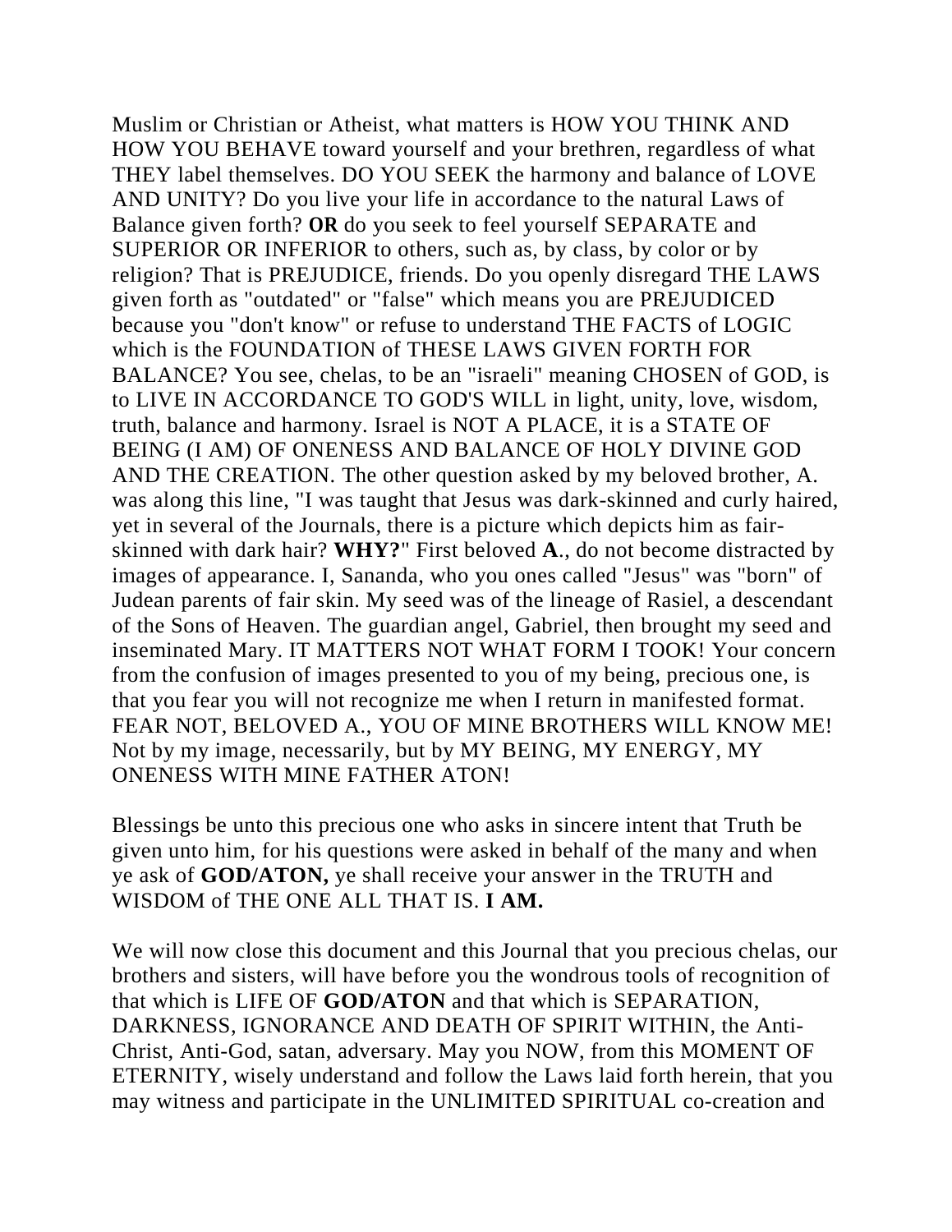freedom which is YOURS, if you but align yourself **IN the BALANCE of ONENESS** which is **HARMONY, LOVE, POWER, WISDOM AND TRUTH ... THE WILL OF OUR FATHER GOD/ATON.** So be it.

**We are Sananda, Lord Michael, St. Germain and Druthea, your HOSTS sent of HOLY GOD/ATON, in HIS service and in YOUR service of LIGHT AND OF TRUTH. We come, along with our MANY cosmic brothers/angels of LIGHT, because WE ALL LOVE YOU as is THE WILL of our FATHER AND SPIRITUAL RULER, GOD/ATON, FOR WE ARE ALL BUT ONE WITHIN THE CREATION.**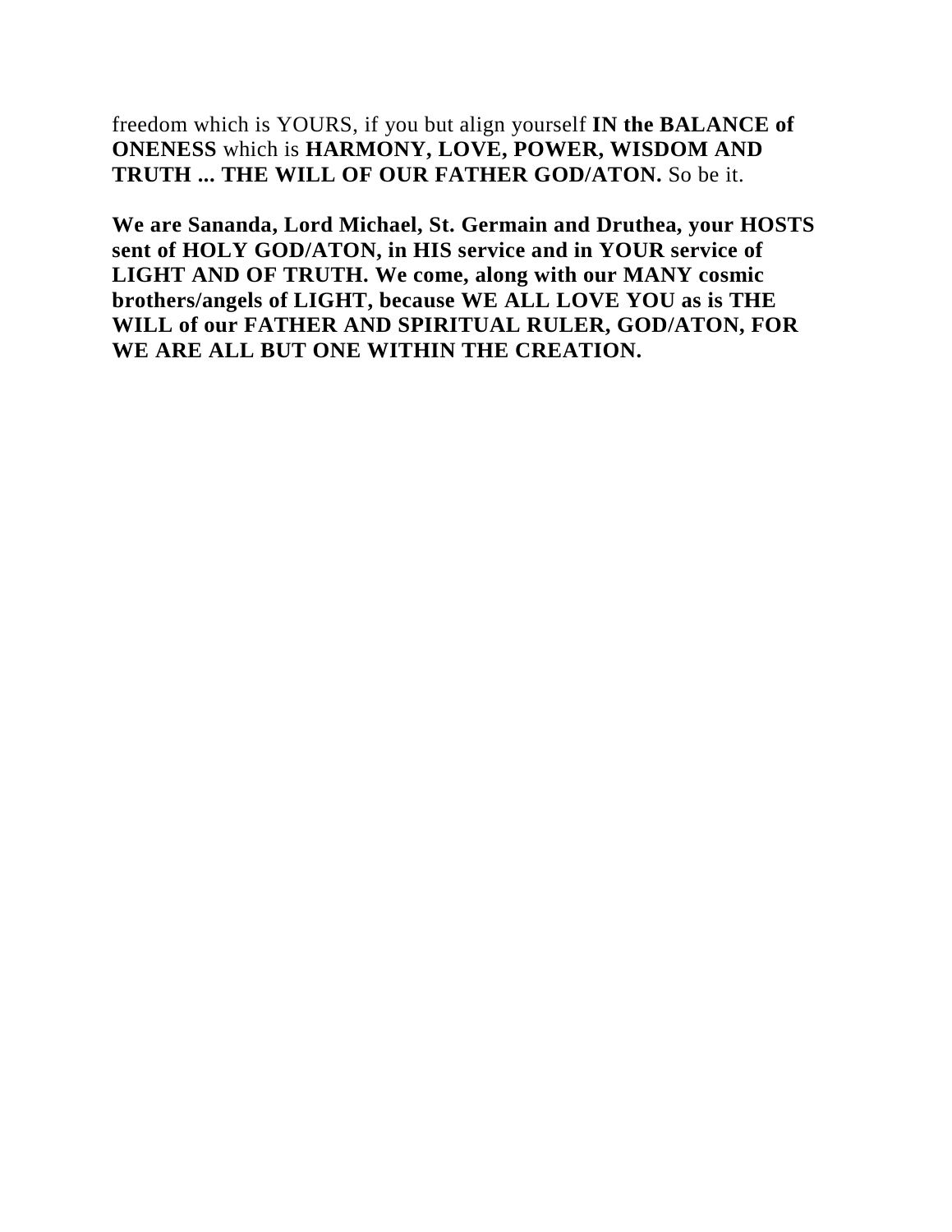#### **POSTSCRIPT**

#### **HATONN**

## **POSTSCRIPT BY COMPLAINT DEPARTMENT MANAGER**

Please note that all User/Owner Operators who fail to utilize this equipment/information properly negate the warranty. I accept all reasonable complaints and give further instructions if required--but the manual has been written by the Master Instructors and I find them to be presented in GREAT CLARITY. If complaints bear "OPINIONS" of the "contemplating" user, I suggest you leave the Complaint Department out of the loop for YOUR "opinion" of how to operate or fly this equipment in no way alters the warranty offered herein. You of Earth have most obviously forgotten how to operate all higher component parts of soul; i.e., Love, Forgiveness, Passion for Truth, Peace, Understanding and Godly Intent, in the greater numbers of participants. This has been also test-proven to be so and correct. The management herein offers continuing courses and examples of misuse, trial and error, but the instruction course is drawing quickly to an end and there shall be no repeat courses offered. This is a one-time offer and all ones who are considering passage, and/or purchase, lease or rental shall be considered until point of lift-off. Destinations will vary according to achievement of participant/student. Crash landings and failure to maintain class attendance and hands-on instructions will be considered as "flunking". Return to personal opinionated teaching of alternative methods will immediately cause denial of passage on Phoenix Fleet craft for it will be obvious that the instructors and inventors and participants of other courses--KNOW BETTER--and I suggest you await your fluffy cloud. . However, please note that the One upon whom you place your bloodbathed salvation is traveling on the Phoenix! The ONE whose return you await--is traveling on the Phoenix! The determination is solely up to purchaser/user. Half-measures are only acceptable during the training and learning process while in full compliance with regulations and course rules.

Proper operation according to this manual is the only method of procuring passage on the "lift-off" craft on the day following this period of "countdown". No passage can be guaranteed on "possible" secondary flights. Only ones passing flight instruction school shall be allowed to operate equipment. Only ones with passing grades from Authorized Instructors shall be permitted aboard for full duration destination. Some passengers shall be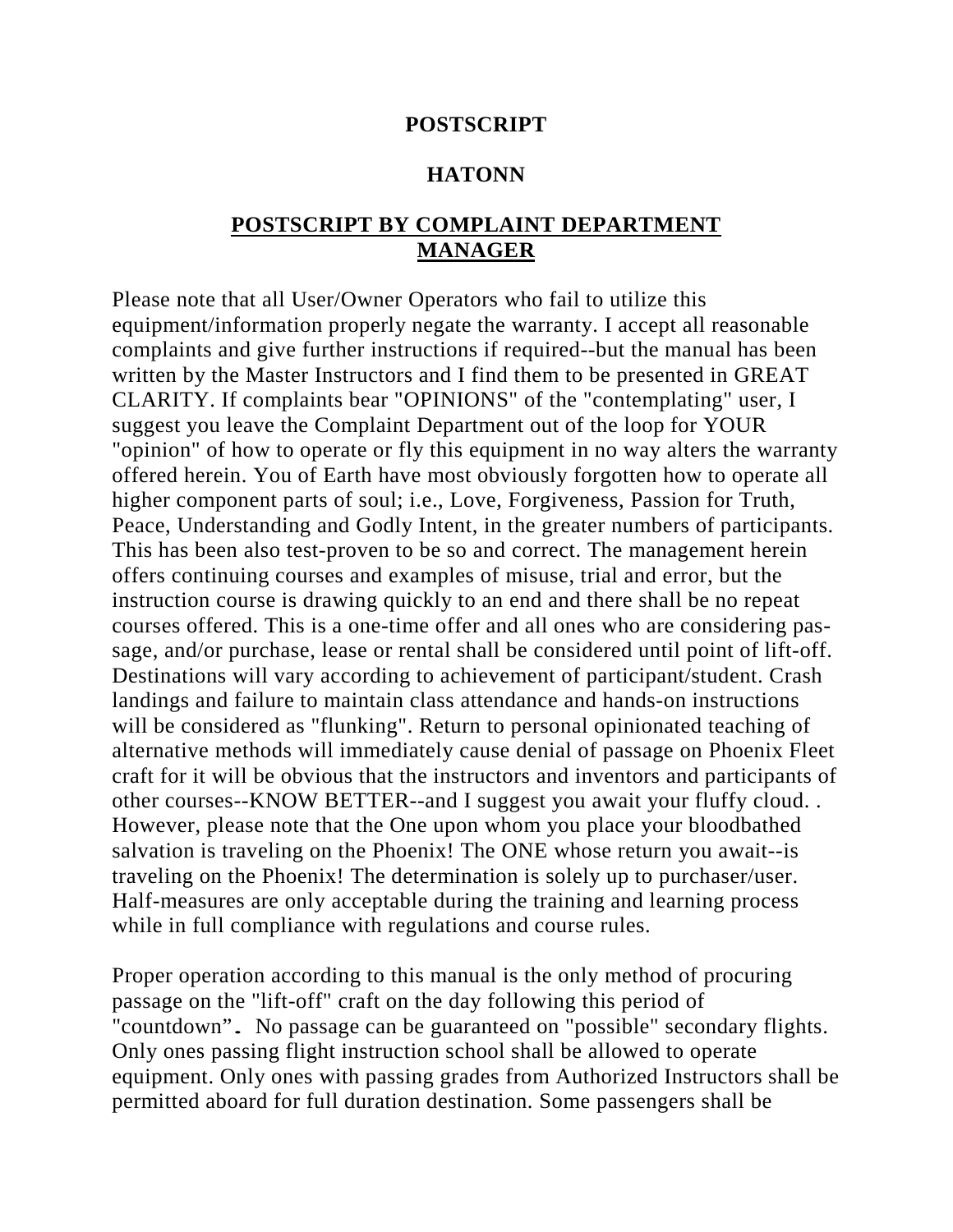boarded for shorter destination points but shall promptly be dropped off roster for deliberate misuse of equipment with full intent. Testing has been fully completed and no further "testing" will be permitted--the World called Earth flunked all test-runs and road-tests and has failed to get the bird off the ground--WE SHALL NOW DO IT GOD'S WAY. THOSE OBJECTING WILL PLEASE STAND ASIDE AND DO NOT BLOCK ENTRANCE TO LOADING RAMP.

The entire manual and operations directions are quite few and simplistic with ability to be contained on one page of document. Examples and definitions are included for your reading pleasure and thorough understanding.

All rules will be adhered to as handed down from Manufacturer and Authorized Instructors. Testing will take place in isolation and no cheating shall be permitted. Cheating on quizzes will be considered as part of the causeand-effect training and shall be handled on individual basis and consideration of Manufacturer and Instructor.

I, Professor Hatonn, Fleet Commander, shall continue to be your currentevents and bad-news professor--oh, suffer greatly.

I expect these manuals and instructions to be tattered and worn with the study and re-study. All trashed manuals shall be noted as to trasher so if you do not wish a Phoenix or a journey thereon, I suggest you offer a good deal on a second-hand journal/manual to a friend--or especially an enemy. For if you decline to read the material, I shall most surely assume your enemy might well be quite interested. Do not underestimate the testing procedures of God for each piece of input or outtake is duly noted on the service record of each student. So be it.

I salute you and desire to welcome you aboard. I will make myself available after class hours for tutoring if required. The price of this course shall be paid in non-material barter--no exceptions, please. Checks and IOU's are not acceptable nor are C.O.D. orders except as duly earned by prior training.

We make no refunds nor do we "do anything FOR you", nor do we accept any homework or thesis completed by a 'Second party. Thank you for adherence to the rules and all objections shall be duly noted and DISCARDED.

Gyeorgos Ceres Hatonn, Cmdr.